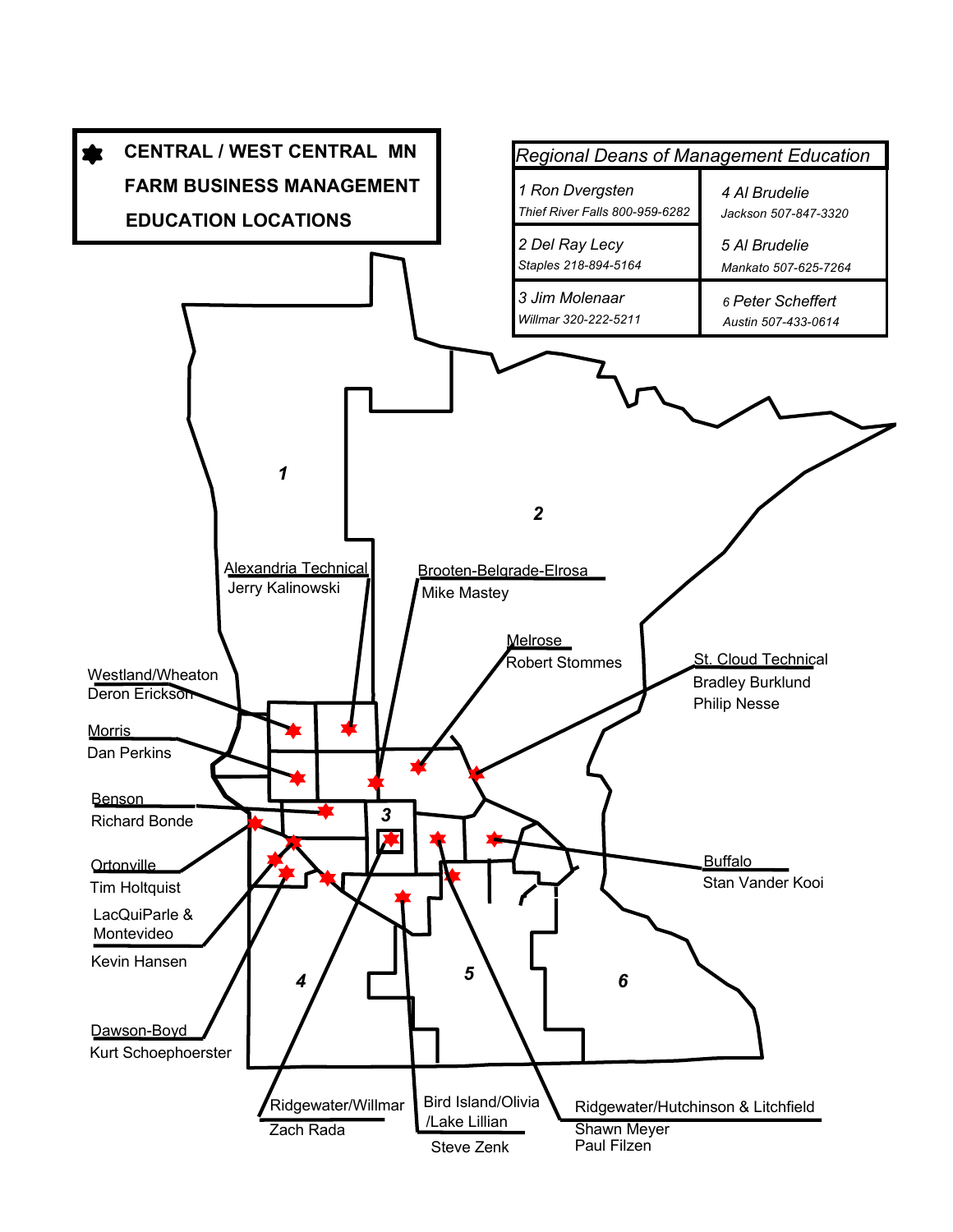## **TABLE OF CONTENTS** Website: MGT.ORG **Description** Page Number

#### **Financial: West Central and Central Minnesota Database Information**

| How does your farm stack up?                           | <b>Back Cover</b> |
|--------------------------------------------------------|-------------------|
| Map of region and contact information                  |                   |
| <b>Table of Contents</b>                               | 2                 |
| Money Spent by the Average Farmer / 2001 Annual Report | 3                 |
| Farm Income Statement                                  | 4                 |
| Farm Income Statement (Expense and Net Farm Income)    | 5                 |
| Inventory Changes / Depreciation / Capital Adjustments | 6                 |
| Graph - Farm Income, Expense and Net Farm              | $\overline{7}$    |
| <b>Profitability Measures</b>                          | 8                 |
| <b>Liquidity Measures</b>                              | 9                 |
| Balance Sheet (Cost Value)                             | 10                |
| <b>Balance Sheet (Market Value)</b>                    | 11                |
| Graph - Farm Assets, Liabilities and Net Worth Change  | 12                |
| <b>Statement of Cash Flows</b>                         | 13                |
| <b>Financial Standards Measures</b>                    | 14                |
| Graph - Solvency, Profitability, Repayment Capacity    | 15                |
| Operator and Labor Information                         | 16                |
| Crop Production and Marketing Summary                  | 17                |
| Nonfarm Summary Expense                                | 18                |
| Nonfarm Summary Income & Non Farm Balance Sheet        | 19                |
| Graph - Nonfarm Summary                                | 20                |
| Summary of Selected Factors by Size, Farm Type and Age | $21 - 23$         |

#### **Crops: West Central and Central MN Database Information**

| Corn & Graph                                             | $24 - 25$ |
|----------------------------------------------------------|-----------|
| Soybeans & Graph                                         | $26 - 27$ |
| Wheat & Graph                                            | 28-29     |
| Alfalfa Hay & Graph                                      | $30 - 31$ |
| Corn Silage & Oats                                       | $32 - 33$ |
| Special Sort, Corn and Soybeans, MN Database Information | 34-35     |
| <b>Other Crops</b>                                       | 36        |

### **Livestock: (Statewide Database Information)**

| Hogs, Contractee                                   | 37        |
|----------------------------------------------------|-----------|
| Hogs, Farrow to Finish & Graph                     | $(38-39)$ |
| Hogs, Farrow to Weaning Pig & Graph                | $(40-41)$ |
| Hogs, Finish Pig & Graph                           | (42-43)   |
| Hogs, Weaning to Finish                            | $(44-45)$ |
| Dairy, Size of Operation & Dairy/Rep. Heifers      | $(46-47)$ |
| Dairy Cow Enterprise & Graph                       | (48-49)   |
| Dairy, Production per cwt of Milk                  | $(50-51)$ |
| Dairy Replacement Heifers & Dairy Heifers For Sale | $(52-53)$ |
| Dairy Steers & Graph                               | $(54-55)$ |
| Beef Cow Calf Operation & Graph                    | $(56-57)$ |
| Beef Finish Calves & Graph                         | (58-59)   |
| <b>Market Lamb Production</b>                      | 60        |

Ridgewater College is an affirmative action, equal opportunity employer and educator.

This document is available in alternative formats to individuals with disabilities by calling

(1-800-722-1151 or thorugh the MN Relay Service at 1-800-627-3529)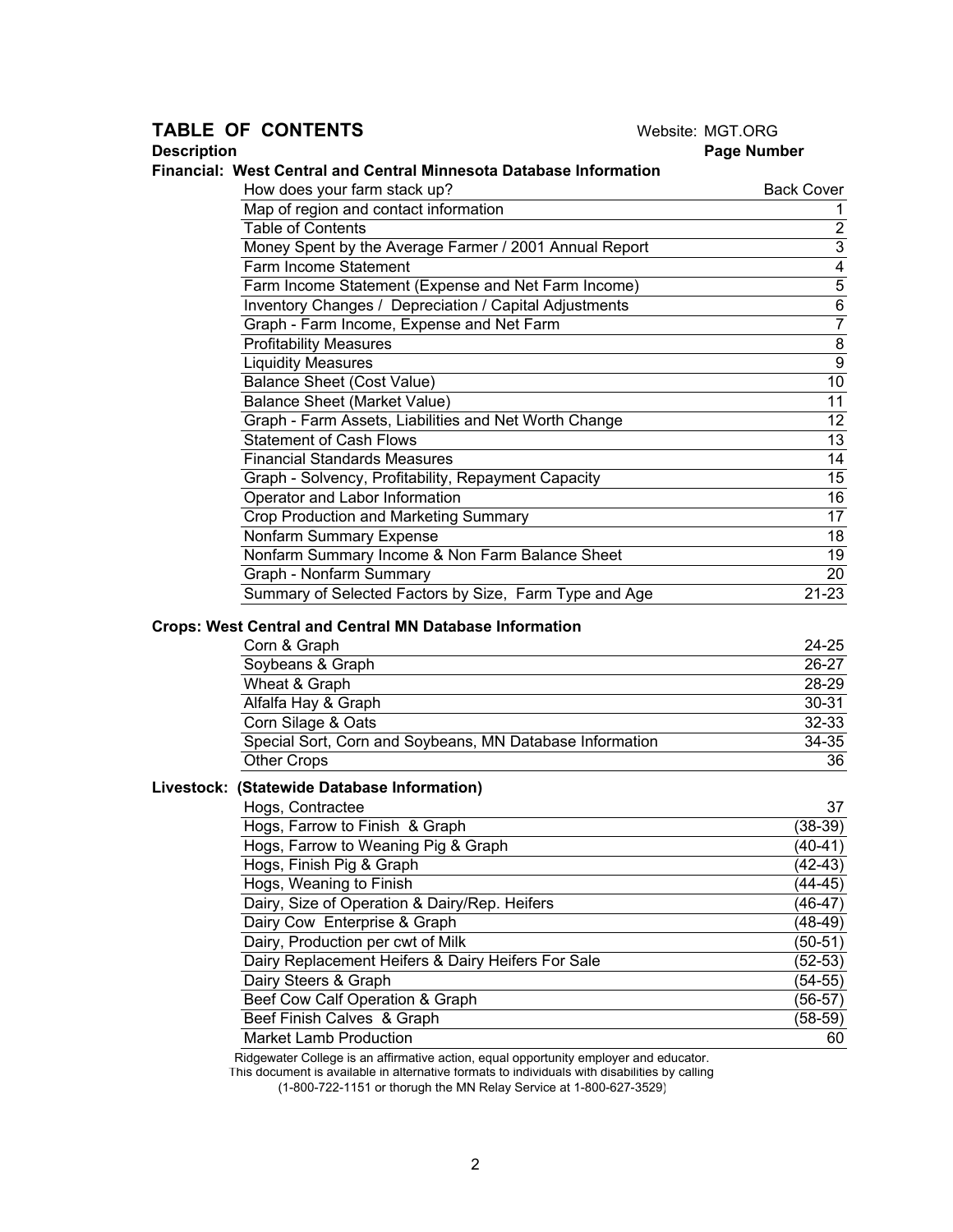| What a Farmer Spends in the Community<br>2006                                 |                                                                                                                                        |                                               |  |  |  |  |  |
|-------------------------------------------------------------------------------|----------------------------------------------------------------------------------------------------------------------------------------|-----------------------------------------------|--|--|--|--|--|
| <b>West Central and Central MN</b>                                            |                                                                                                                                        |                                               |  |  |  |  |  |
| Where the Money was Spent:                                                    | What the Money was used for:                                                                                                           | Amount                                        |  |  |  |  |  |
| <b>To Other Farmers</b>                                                       | Feeder Livestock and Custom Work                                                                                                       | \$24,612                                      |  |  |  |  |  |
| <b>To Agri-Business</b>                                                       | Feed, Lvstk Suppl, Vet,<br>Crop Expense<br>Fuel, Lubricants & Repairs<br><b>General Expense</b>                                        | \$62,207<br>\$107,087<br>\$49,975<br>\$27,775 |  |  |  |  |  |
| <b>Individuals</b>                                                            | <b>Hired Labor</b>                                                                                                                     | \$28,933                                      |  |  |  |  |  |
| <b>Utility Company</b>                                                        | <b>Utilities</b>                                                                                                                       | \$6,930                                       |  |  |  |  |  |
| <b>Lenders or Other Farmers</b>                                               | Use of Capital: Interest, Rent & Leases                                                                                                | \$81,008                                      |  |  |  |  |  |
| <b>Local Government</b>                                                       | <b>Real Estate Taxes</b>                                                                                                               | \$3,044                                       |  |  |  |  |  |
| <b>Agri-Business or Other Farmers</b>                                         | Breeding Livestock, Machinery, Equipment,<br>Buildings, Land, and Other.                                                               | \$72,832                                      |  |  |  |  |  |
| <b>Household and Personal Expense</b>                                         | Food, Clothing, Furnishings, Education<br>Contributions, Medical, Gifts, Recreation,<br>Investments, Soc. Security Tax and Income Tax. | \$55,774                                      |  |  |  |  |  |
| Total money spent in the community by a farmer in this database               | \$520,177                                                                                                                              |                                               |  |  |  |  |  |
| \$15,605,310<br>Total Contribution to Local Economy in 30 Years of Farming!!! |                                                                                                                                        |                                               |  |  |  |  |  |

# The Habits of Highly Successful Farm Managers!

 In January of 2007, the Farm Business Management Program participants of this region gathered in Willmar to hear a challenging message from noted agriculture economist and speaker, Dr. David Kohl.

 In his discussion Dr. Kohl presented the results of a study of over 200 farm families who are participants in the Minnesota State Colleges and Universities Farm Business Management Education Program. The study results provide strong evidence that time and resources spent in managing your business are efforts well spent.

 As I have reviewed the results of Dr. Kohl's study and his presentation, I have made a correlation between his research and the data that you have provided for this years Farm Business Management Annual Report. I have prepared a summary of these thoughts in a presentation titled, "The Habits of Highly Successful Farm Managers!" Your instructor will be sharing some of this information with you in upcoming meetings.

 As you review the results you might note that on average 2006 was a good year for the farmers of West Central/Central Minnesota. Thank you for participating in this program and for your support of Farm Business Management Education.

Best wishes for an even better year in 2007! *Jim Molenaar Regional Dean of Management Education Ridgewater College*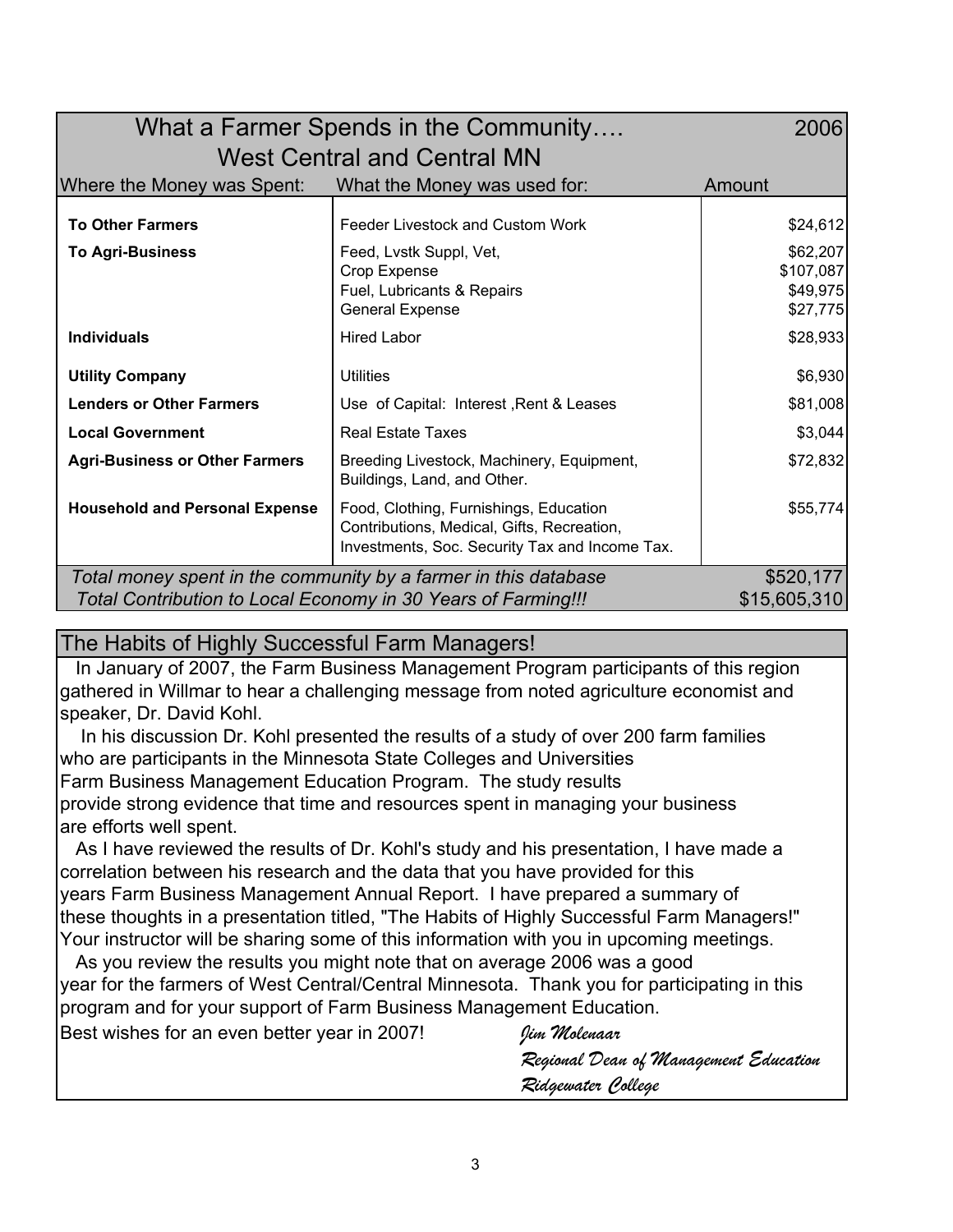| <b>Central and West Central Minnesota</b> | <b>Farms Sorted by Net Farm Income</b> |                |                              |            |            |                 |
|-------------------------------------------|----------------------------------------|----------------|------------------------------|------------|------------|-----------------|
|                                           |                                        |                | <b>Farm Income Statement</b> |            |            |                 |
|                                           | <b>All Farms</b>                       | <b>Low 20%</b> | $20 - 40%$                   | $40 - 60%$ | $60 - 80%$ | <b>High 20%</b> |
| <b>Number of farms</b>                    | 500                                    | 100            | 100                          | 100        | 100        | 100             |
| <b>Cash Farm Income</b>                   |                                        |                |                              |            |            |                 |
| <b>Barley</b>                             | 188                                    | 53             | 392                          | 222        | 19         | 253             |
| Beans, Dark Red Kidney                    | 918                                    | 1,401          |                              | 535        | 161        | 2,492           |
| Beans, Light Red Kidney                   | 428                                    |                |                              |            |            | 2,140           |
| Beans, Navy                               | 605                                    | 225            | 113                          | 418        | 865        | 1,402           |
| Corn                                      | 115,529                                | 68,703         | 57,597                       | 69,481     | 132,500    | 249,364         |
| Corn Silage                               | 802                                    | 567            | 440                          | 17         | 145        | 2,840           |
| Corn, Seed                                | 183                                    |                |                              | 825        |            | 91              |
| Hay, Alfalfa                              | 2,194                                  | 1,893          | 2,342                        | 2,477      | 2,167      | 2,091           |
| Haylage, Alfalfa                          | 343                                    | 121            | 100                          | 69         |            | 1,425           |
| Oats                                      | 169                                    | 216            | 146                          | 179        | 13         | 290             |
| Peas                                      | 291                                    | 648            |                              |            | 117        | 692             |
| Soybeans                                  | 72,041                                 | 39,221         | 37,643                       | 55,343     | 87,954     | 140,044         |
| Soybeans Seed                             | 372                                    | 618            |                              |            | 433        | 807             |
| <b>Straw</b>                              | 188                                    | 186            | 68                           | 82         | 480        | 126             |
| <b>Sugar Beets</b>                        | 10,665                                 | 2,914          | 6,241                        | 5,302      | 9,725      | 29,141          |
| Sweet Corn                                | 840                                    | 1,512          |                              |            | 1,047      | 1,641           |
| Wheat, Spring                             | 10,027                                 | 4,910          | 5,218                        | 10,034     | 10,568     | 19,406          |
| Miscellaneous crop income                 | 2,158                                  | 4,755          | 1,325                        | 1,068      | 2,806      | 836             |
| Beef Cow-Calf, Beef Calves                | 1,997                                  | 1,448          | 3,460                        | 3,815      | 16         | 1,245           |
| Beef, Background Beef                     | 2,252                                  | 11,166         |                              | 37         |            | 59              |
| Beef, Finish Beef Calves                  | 4,751                                  | 5,351          | 365                          | 13,895     | 1,534      | 2,608           |
| Beef, Finish Yrlg Steers                  | 3,516                                  | 2,474          | 29                           | 4,419      | 1,126      | 9,534           |
| Dairy, Milk                               | 86,357                                 | 92,537         | 65,398                       | 121,942    | 46,533     | 105,375         |
| Dairy, Dairy Calves                       | 1,622                                  | 1,575          | 1,347                        | 2,073      | 699        | 2,416           |
| Dairy Heifers (for sale)                  | 720                                    | 122            | 488                          | 1,055      | 1,863      | 72              |
| Dairy Replacement Heifers                 | 500                                    | 511            | 429                          | 799        | 658        | 105             |
| Dairy Steer Finishing                     | 8,604                                  | 12,612         | 5,411                        | 14,199     | 3,000      | 7,800           |
| Hogs, Farrow-Fin, Raised Hogs             | 21,513                                 |                | 6,745                        | 2,704      | 6,197      | 91,918          |
| Hogs, Feeder Pigs, Feeder Pigs            | 1,023                                  |                |                              |            | 1,118      | 3,996           |
| Hogs, Finish Feeder Pigs                  | 21,736                                 | 584            | 2,183                        | 6,490      | 17,374     | 82,048          |
| Sheep, Feeder Lambs, Fdr Lamt             | 65                                     | 227            |                              | 56         | 40         |                 |
| Sheep, Lamb Finishing                     | 1,735                                  |                |                              | 112        | 8,562      |                 |
| Sheep, Market Lambs, Mkt Lamt             | 32                                     | 117            |                              |            | 41         |                 |
| Beef, Finish Cull Cows                    | 203                                    |                | 275                          |            | 741        |                 |
| Hogs, Weaning Pigs, Weaning P             | 3,177                                  |                |                              |            |            | 15,887          |
| Hogs, Weaning to Feeder                   | 234                                    |                |                              |            |            | 1,168           |
| Hogs, Weaning to Finish                   | 9,558                                  | 2,866          |                              |            | 7,775      | 37,151          |
| Cull breeding livestock                   | 5,139                                  | 5,145          | 4,270                        | 8,066      | 2,164      | 6,048           |
| Misc. livestock income                    | 1,328                                  | 1,956          | 1,275                        | 1,125      | 1,639      | 645             |
| LDP payments                              | 833                                    | 621            | 337                          | 561        | 504        | 2,142           |
| Direct & CC govt payments                 | 22,804                                 | 14,389         | 12,200                       | 17,577     | 25,567     | 44,288          |
| CRP payments                              | 594                                    | 256            | 386                          | 233        | 673        | 1,425           |
| Livestock govt payments                   | 2,536                                  | 3,055          | 2,410                        | 3,256      | 1,728      | 2,228           |
| Other government payments                 | 1,752                                  | 833            | 969                          | 1,107      | 2,539      | 3,314           |
| Custom work income                        | 10,999                                 | 6,916          | 6,030                        | 13,030     | 12,475     | 16,542          |
| Patronage dividends, cash                 | 4,494                                  | 2,078          | 2,170                        | 3,145      | 6,313      | 8,763           |
| Insurance income                          | 5,427                                  | 4,460          | 3,645                        | 5,380      | 2,844      | 10,807          |
| Cash from hedging accts                   | 2,634                                  | 526            | 641                          | 826        | 2,427      | 8,751           |
| Other farm income                         | 17,427                                 | 15,653         | 11,117                       | 16,434     | 11,544     | 32,393          |
| <b>Gross Cash Farm Income</b>             | \$463,503                              | \$315,421      | \$243,205                    | \$388,388  | \$416,694  | \$953,809       |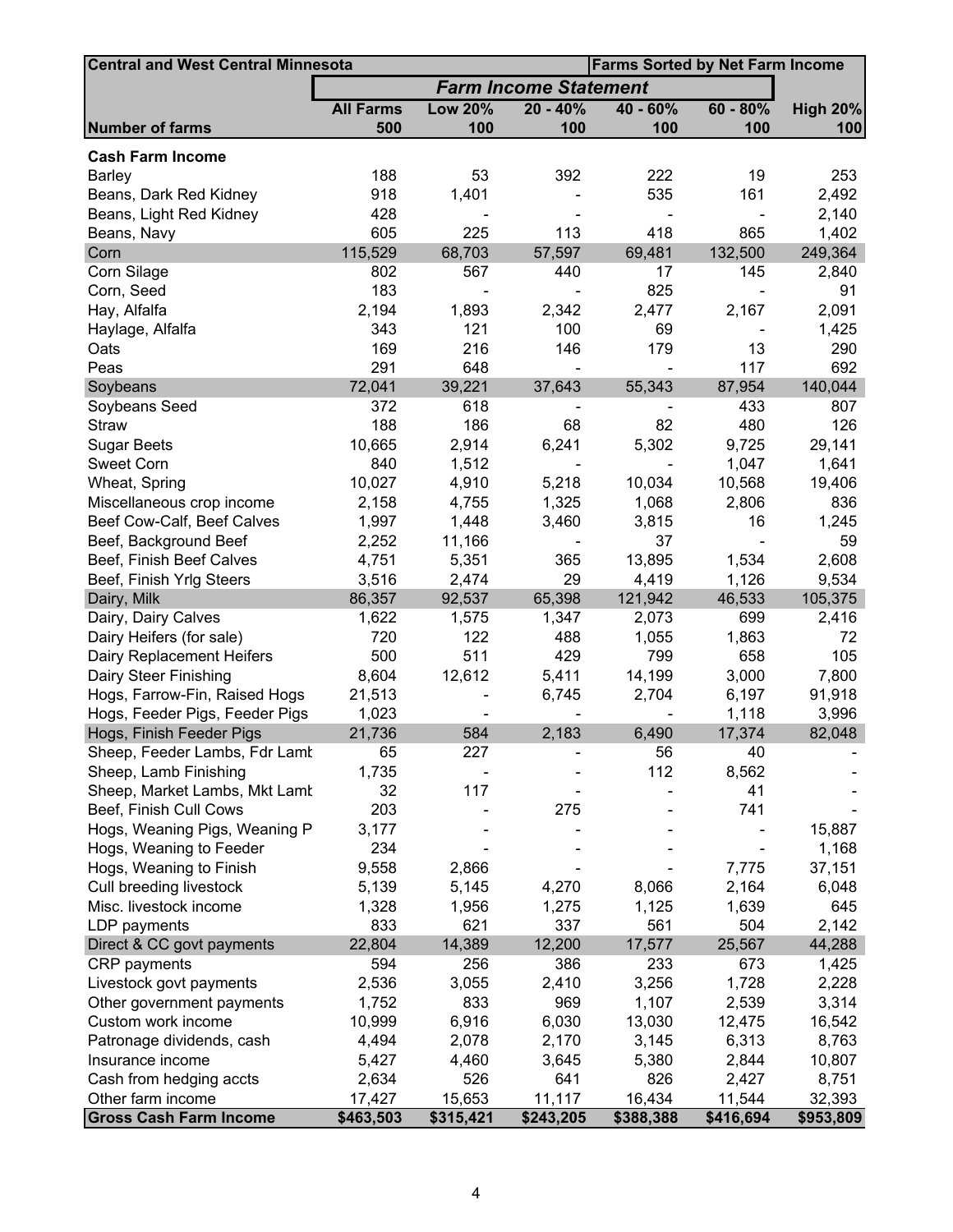| <b>Central and West Central Minnesota</b>         | <b>Farms Sorted by Net Farm Income</b> |                |            |                                          |              |                 |
|---------------------------------------------------|----------------------------------------|----------------|------------|------------------------------------------|--------------|-----------------|
|                                                   |                                        |                |            | <b>Farm Income Statement (continued)</b> |              |                 |
|                                                   | <b>All Farms</b>                       | <b>Low 20%</b> | $20 - 40%$ | $40 - 60%$                               | $60 - 80%$   | <b>High 20%</b> |
| <b>Number of farms</b>                            | 500                                    | 100            | 100        | 100                                      | 100          | 100             |
| <b>Cash Farm Expense</b>                          |                                        |                |            |                                          |              |                 |
| Seed                                              | 30,306                                 | 19,031         | 17,569     | 22,664                                   | 32,520       | 59,746          |
| Fertilizer                                        | 33,165                                 | 20,427         | 17,910     | 23,489                                   | 36,652       | 67,348          |
| Crop chemicals                                    | 16,027                                 | 10,795         | 8,019      | 11,756                                   | 17,889       | 31,674          |
| Crop insurance                                    | 7,612                                  | 4,498          | 3,795      | 5,643                                    | 8,550        | 15,575          |
| Drying fuel                                       | 4,025                                  | 2,167          | 1,348      | 2,128                                    | 5,972        | 8,511           |
| Irrigation energy                                 | 966                                    | 2179           | 157        | 487                                      | 215          | 1791            |
| CCC buyback                                       | 10,560                                 | 4,602          | 8,089      | 6,941                                    | 9,346        | 23,822          |
| Crop hauling and trucking                         | 820                                    | 317            | 311        | 407                                      | 571          | 2496            |
| Crop marketing                                    | 865                                    | 650            | 1368       | 570                                      | 729          | 1,005           |
| Crop miscellaneous                                | 2,741                                  | 2,420          | 1,306      | 2,080                                    | 2,706        | 5,191           |
| Feeder livestock purchase                         | 24,612                                 | 20,863         | 3,975      | 21,556                                   | 24,202       | 52,461          |
| Purchased feed                                    | 43,852                                 | 37,332         | 23,925     | 40,446                                   | 21,364       | 96,191          |
| <b>Breeding fees</b>                              | 1,424                                  | 1557           | 1,444      | 2,135                                    | 795          | 1,191           |
| Veterinary                                        | 4,807                                  | 5,124          | 3,154      | 6,377                                    | 1,964        | 7,416           |
| Supplies                                          | 5,424                                  | 6,655          | 3,300      | 7,128                                    | 2,641        | 7,394           |
| Contract production exp.                          | 2,775                                  | 1737           | 426        | 3197                                     | 969          | 7,548           |
| Livestock leases                                  | 751                                    | 835            |            |                                          | 273          | 2,646           |
| Livestock hauling and trucking                    | 1,185                                  | 1287           | 1039       | 1,736                                    | 776          | 1,088           |
| Livestock marketing                               | 1,989                                  | 1882           | 1,103      | 1,828                                    | 876          | 4,254           |
| Interest                                          | 25,941                                 | 23,698         | 18,643     | 23,717                                   | 21,141       | 42,505          |
| Fuel & oil                                        | 22,986                                 | 15,171         | 12,065     | 19,276                                   | 23,034       | 45,382          |
| Repairs                                           | 26,989                                 | 20,796         | 18,156     | 22,404                                   | 25,138       | 48,448          |
| Custom hire                                       | 8,876                                  | 9,276          | 5,839      | 7,538                                    | 6,260        | 15,469          |
| Hired labor                                       | 20,057                                 | 14,170         | 6,399      | 14,585                                   | 12,544       | 52,589          |
| Land rent                                         | 48,903                                 | 32,215         | 22,039     | 36,588                                   | 47,147       | 106,528         |
| Machinery leases                                  | 6,164                                  | 4,149          | 1,633      | 4,811                                    | 2,161        | 18,067          |
| Real estate taxes                                 | 3,044                                  | 1,939          | 2,325      | 2,357                                    | 2,812        | 5,787           |
| Farm insurance                                    | 6,704                                  | 5,082          | 3,889      | 5,471                                    | 5,696        | 13,382          |
| <b>Utilities</b>                                  | 6,930                                  | 6,035          | 5,584      | 6,767                                    | 5,519        | 10,743          |
| Dues & professional fees                          | 2,240                                  | 3,101          | 1,468      | 1,707                                    | 2,075        | 2,849           |
| Hedging account deposits                          | 4,728                                  | 2753           | 1,973      | 2459                                     | 4,911        | 11,544          |
| Miscellaneous                                     | 14,103                                 | 13,870         | 8,622      | 18,426                                   | 10,599       | 19,007          |
| Total cash expense                                | 391,571                                | 296,613        | 206,873    | 326,674                                  | 338,047      | 789,648         |
| Net cash farm income                              | 71,932                                 | 18,808         | 36,332     | 61,714                                   | 78,647       | 164,161         |
| <b>Inventory Changes</b>                          |                                        |                |            |                                          |              |                 |
| Crops and feed                                    | 46,400                                 | 192            | 10752      | 33,352                                   | 51,154       | 136,548         |
| Market livestock                                  | 1,158                                  | $-3,018$       | 372        | 173                                      | 4,044        | 4,220           |
| Accounts receivable                               | 1,050                                  | $-2,673$       | $-164$     | $-5,685$                                 | $-414$       | 14,188          |
| Prepaid expenses and supplies                     | $-2,219$                               | $-1,720$       | $-837$     | $-3,689$                                 | 271          | $-5,119$        |
| Accounts payable                                  | $-2,986$                               | $-5,171$       | $-2533$    | $-633$                                   | $-1,400$     | $-5,191$        |
| Total inventory change                            | 43,404                                 | $-12,390$      | 7,590      | 23,518                                   | 53,655       | 144,646         |
| Net operating profit                              | 115,336                                | 6,418          | 43,922     | 85,232                                   | 132,302      | 308,807         |
| <b>Depreciation and Other Capital Adjustments</b> |                                        |                |            |                                          |              |                 |
| <b>Breeding livestock</b>                         | 308                                    | $-4,608$       | $-201$     | 310                                      | 772          | 5267            |
| Machinery and equipment                           | $-21,719$                              | $-16,078$      | $-13,209$  | $-18,939$                                | $-22,123$    | $-38,249$       |
| Buildings and improvements                        | $-4,129$                               | $-2,452$       | $-3,698$   | $-3,707$                                 | $-3,620$     | $-7,166$        |
| Other farm capital                                | 155                                    | 448            | 205        | 366                                      | 655          | -898            |
| Total depr. and other capital adj                 | $-$ \$25,385                           | $-$22,690$     | $-$16,903$ | $-$21,969$                               | $-$ \$24,316 | $-$41,045$      |
| Net farm income                                   | \$89,951                               | $-$16,272$     | \$27,019   | \$63,262                                 | \$107,985    | \$267,762       |
|                                                   |                                        |                |            |                                          |              |                 |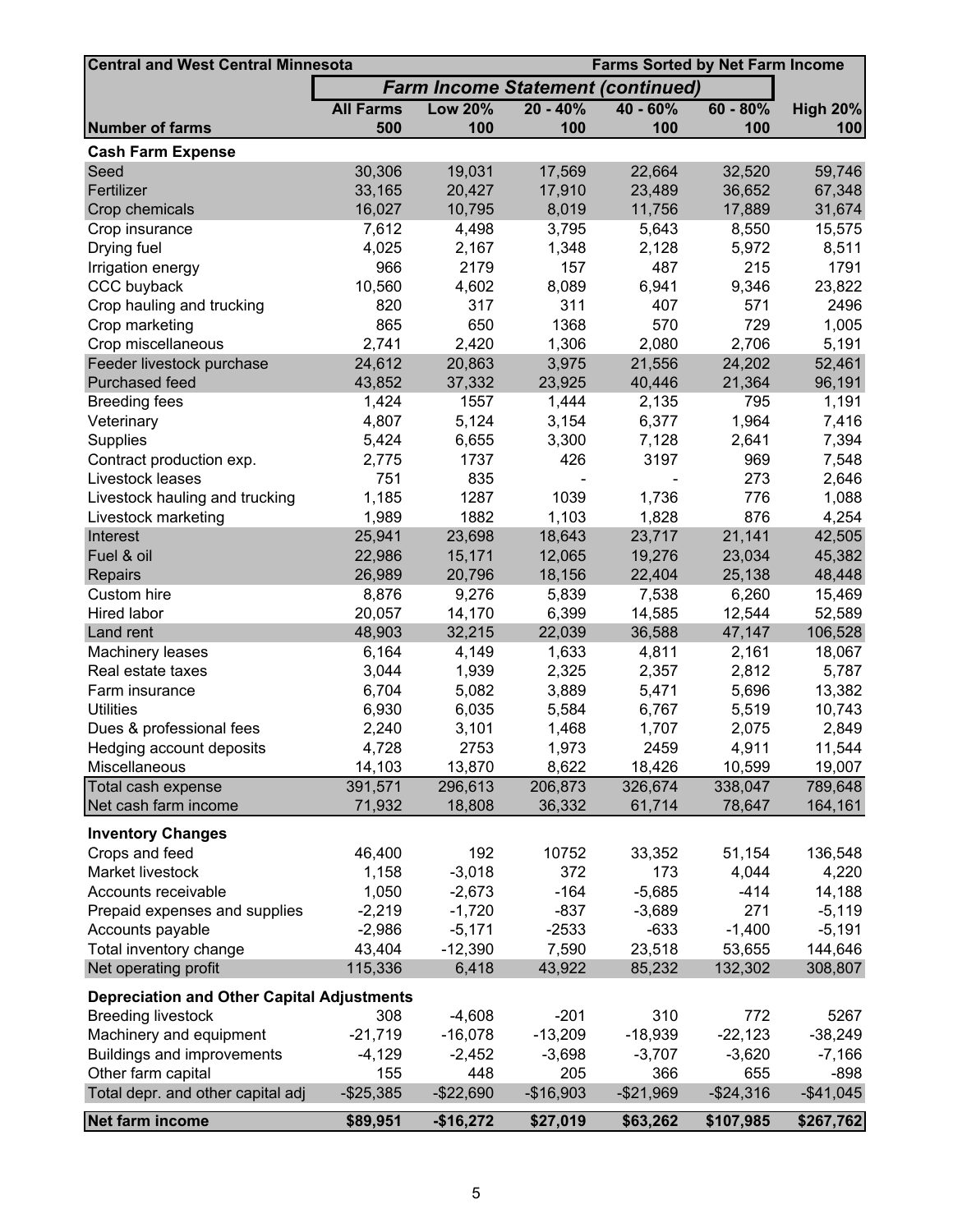| <b>Central and West Central Minnesota</b>      | <b>Farms Sorted by Net Farm Income</b> |                |                         |            |            |                 |
|------------------------------------------------|----------------------------------------|----------------|-------------------------|------------|------------|-----------------|
|                                                |                                        |                | <b>Inventory Change</b> |            |            |                 |
|                                                | <b>All Farms</b>                       | <b>Low 20%</b> | $20 - 40%$              | $40 - 60%$ | $60 - 80%$ | <b>High 20%</b> |
| <b>Number of farms</b>                         | 500                                    | 100            | 100                     | 100        | 100        | 100             |
| Net cash farm income                           | \$71,932                               | \$18,808       | \$36,332                | \$61,714   | \$78,647   | \$164,161       |
| <b>Crops and Feed</b>                          |                                        |                |                         |            |            |                 |
| Ending inventory                               | 195,095                                | 88,836         | 82,905                  | 143,058    | 205,651    | 455,027         |
| Beginning inventory                            | 148,696                                | 88,643         | 72,153                  | 109,706    | 154,497    | 318,478         |
| Inventory change                               | 46,400                                 | 192            | 10752                   | 33,352     | 51,154     | 136,548         |
| <b>Market Livestock</b>                        |                                        |                |                         |            |            |                 |
| <b>Ending inventory</b>                        | 32,306                                 | 23,154         | 13,200                  | 31,348     | 20,449     | 73,379          |
| Beginning inventory                            | 31,148                                 | 26,172         | 12,828                  | 31,175     | 16,405     | 69,159          |
| Inventory change                               | 1,158                                  | $-3,018$       | 372                     | 173        | 4,044      | 4,220           |
| <b>Accts Receivable &amp; Other Curr</b>       | s                                      |                |                         |            |            |                 |
| <b>Ending inventory</b>                        | 38,303                                 | 17,163         | 11,495                  | 24,987     | 32,762     | 105,108         |
| Beginning inventory                            | 37,252                                 | 19,836         | 11,659                  | 30,672     | 33,176     | 90,920          |
| Inventory change                               | 1,050                                  | $-2,673$       | $-164$                  | $-5,685$   | $-414$     | 14,188          |
| <b>Prepaid Expenses and Supplies</b>           |                                        |                |                         |            |            |                 |
| Ending inventory                               | 27,979                                 | 7,444          | 9,330                   | 15,145     | 30,170     | 77,804          |
| Beginning inventory                            | 30,197                                 | 9,164          | 10,167                  | 18,833     | 29,898     | 82,923          |
| Inventory change                               | $-2,219$                               | $-1,720$       | $-837$                  | $-3,689$   | 271        | $-5,119$        |
| <b>Accounts Payable &amp; Accrued Expenses</b> |                                        |                |                         |            |            |                 |
| <b>Beginning inventory</b>                     | 14,589                                 | 14,589         | 9,106                   | 17,450     | 10,436     | 21,364          |
| Ending inventory                               | 17,575                                 | 19,761         | 11,638                  | 18,083     | 11,836     | 26,555          |
| Inventory change                               | $-2,986$                               | $-5,171$       | $-2533$                 | $-633$     | $-1,400$   | $-5,191$        |
| Total inventory change                         | \$43,404                               | $-$12,390$     | \$7,590                 | \$23,518   | \$53,655   | \$144,646       |
| <b>Net operating profit</b>                    | \$115,336                              | \$6,418        | \$43,922                | \$85,232   | \$132,302  | \$308,807       |
| <b>Breeding Livestock</b>                      |                                        |                |                         |            |            |                 |
| Ending inventory                               | 63,284                                 | 77,383         | 47,361                  | 75,384     | 30,126     | 86,166          |
| Capital sales                                  | 3,209                                  | 4056           | 3,506                   | 720        | 696        | 7,068           |
| Beginning inventory                            | 60,506                                 | 77,148         | 47,217                  | 70,789     | 27,235     | 80,143          |
| Capital purchases                              | 5,679                                  | 8,899          | 3,851                   | 5,005      | 2,816      | 7,824           |
| Depreciation, capital adjust.                  | 308                                    | $-4,608$       | $-201$                  | 310        | 772        | 5267            |
| <b>Machinery and Equipment</b>                 |                                        |                |                         |            |            |                 |
| <b>Ending inventory</b>                        | 261,746                                | 180,297        | 157,056                 | 220,847    | 266,328    | 484,204         |
| Capital sales                                  | 2,329                                  | 751            | 721                     | 1,940      | 3,204      | 5,028           |
| Beginning inventory                            | 243,441                                | 168,439        | 149,055                 | 207,960    | 247,612    | 444,136         |
| Capital purchases                              | 42,354                                 | 28,687         | 21,930                  | 33,765     | 44,044     | 83,344          |
| Depreciation, capital adjust.                  | $-21,719$                              | $-16,078$      | $-13,209$               | $-18,939$  | $-22,123$  | $-38,249$       |
| <b>Buildings and Improvements</b>              |                                        |                |                         |            |            |                 |
| Ending inventory                               | 119,766                                | 82,343         | 90,575                  | 94,226     | 90,812     | 240,874         |
| Capital sales                                  | 393                                    |                | 14                      | 5          | 52         | 1896            |
| Beginning inventory                            | 105,254                                | 70,910         | 80,254                  | 89,598     | 85,157     | 200,352         |
| Capital purchases                              | 19,034                                 | 13,885         | 14,032                  | 8,340      | 9,327      | 49,583          |
| Depreciation, capital adjust.                  | $-4,129$                               | $-2,452$       | $-3,698$                | $-3,707$   | $-3,620$   | $-7,166$        |
| <b>Other Capital Assets</b>                    |                                        |                |                         |            |            |                 |
| <b>Ending inventory</b>                        | 50,898                                 | 22,607         | 29,778                  | 27,923     | 52,212     | 121,970         |
| Capital sales                                  | 3,104                                  | 1707           | 196                     | 430        | 3,823      | 9,363           |
| Beginning inventory                            | 48,081                                 | 22,692         | 26,030                  | 26,819     | 49,210     | 115,657         |
| Capital purchases                              | 5,765                                  | 1,175          | 3,740                   | 1,168      | 6,170      | 16,574          |
| Depreciation, capital adjust.                  | 155                                    | 448            | 205                     | 366        | 655        | $-898$          |
| Total depreciation, capital adj.               | $-$25,385$                             | $-$22,690$     | $-$16,903$              | $-$21,969$ | $-$24,316$ | $-$41,045$      |
| Net farm income                                | \$89,951                               | $-$16,272$     | \$27,019                | \$63,262   | \$107,985  | \$267,762       |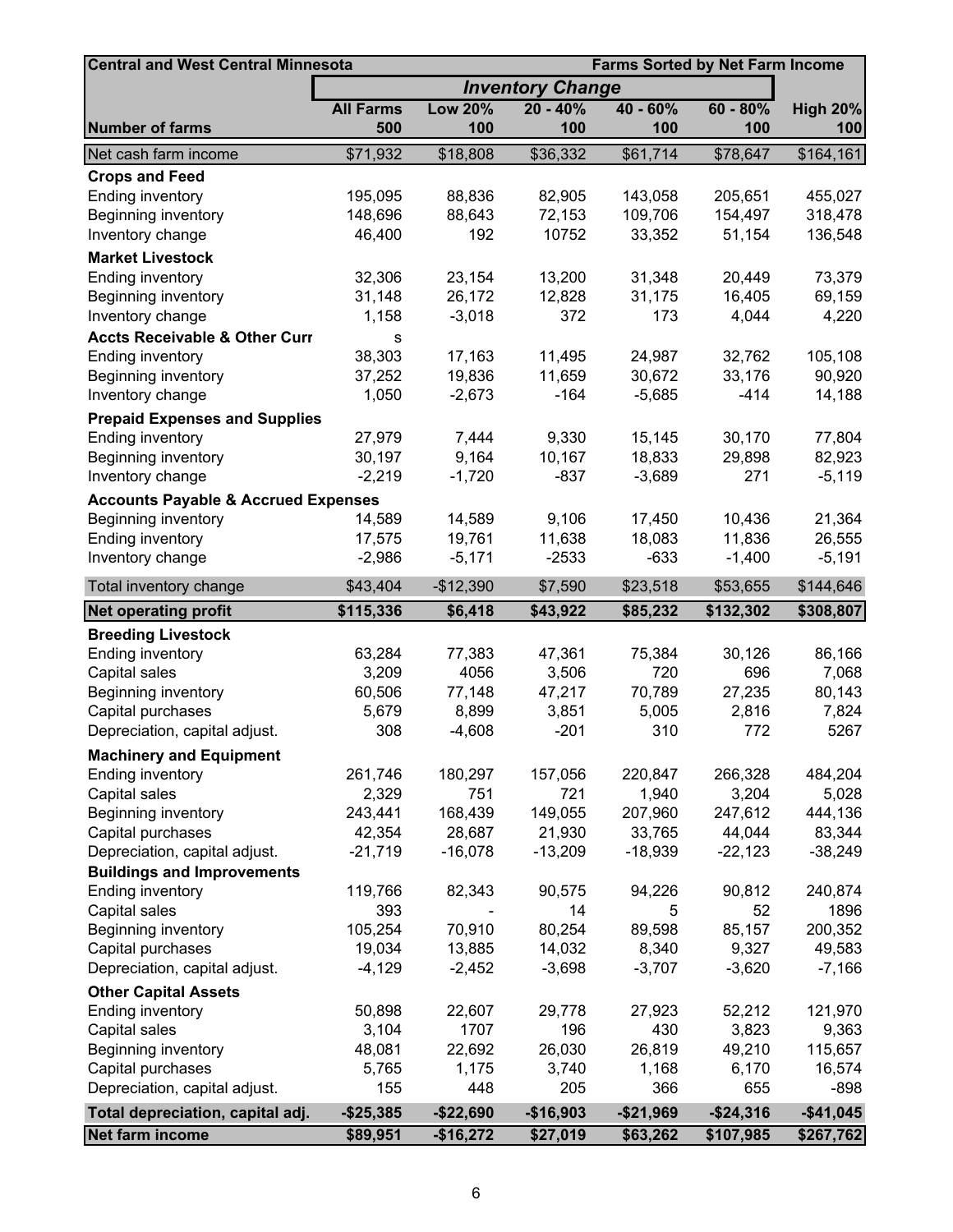

**Cash Farm Expense Cash Farm Expense** 



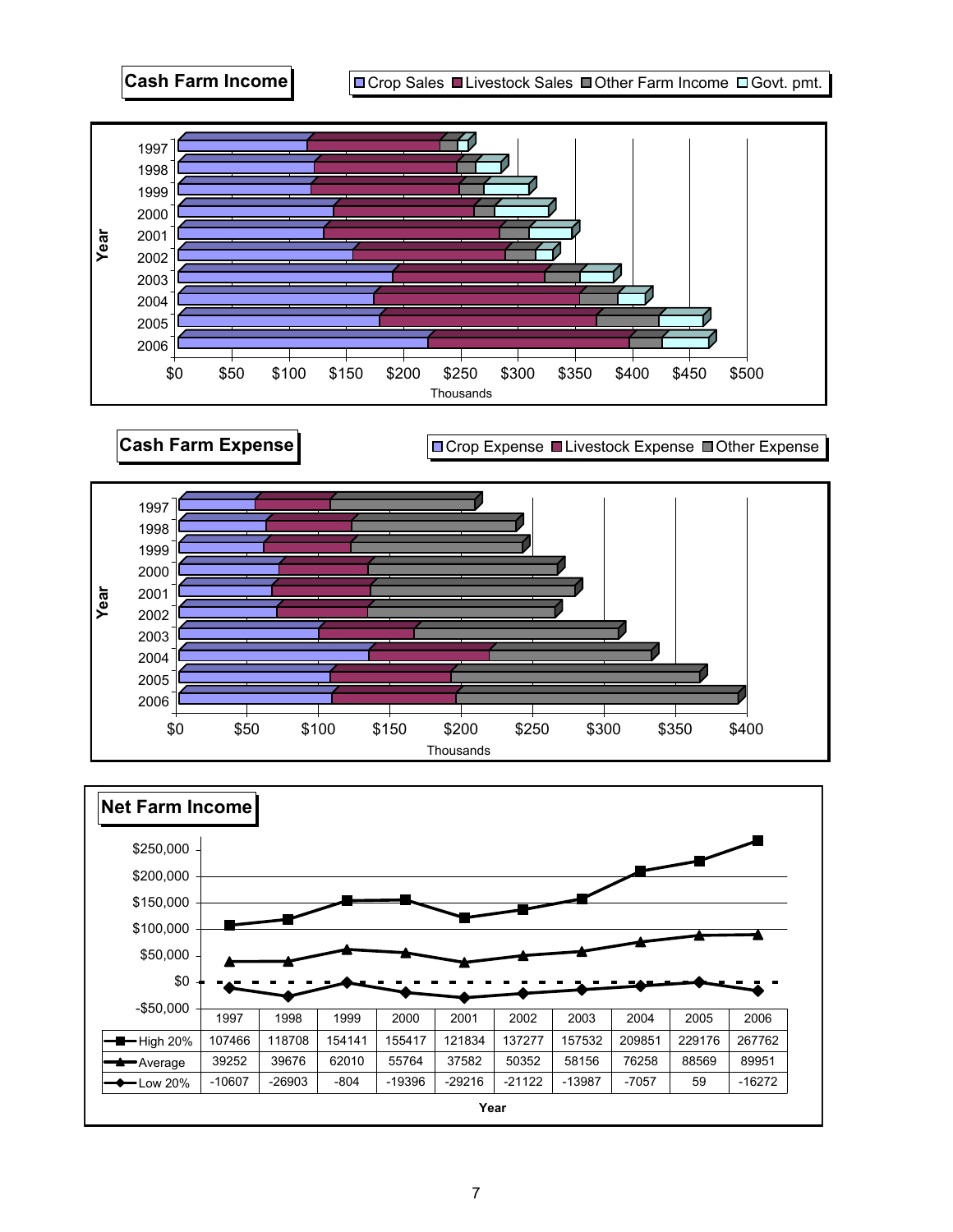| <b>Central and West Central Minnesota</b> |                  |                | <b>Farms Sorted by Net Farm Income</b> |            |            |                 |
|-------------------------------------------|------------------|----------------|----------------------------------------|------------|------------|-----------------|
|                                           |                  |                |                                        |            |            |                 |
|                                           | <b>All Farms</b> | <b>Low 20%</b> | $20 - 40%$                             | $40 - 60%$ | $60 - 80%$ | <b>High 20%</b> |
| <b>INumber of farms</b>                   | 500              | 100            | 100                                    | 100        | 100        | 100             |
| Profitability (assets valued at cost)     |                  |                |                                        |            |            |                 |
| Net farm income                           | 89,951           | $-16,272$      | 27,019                                 | 63,262     | 107,985    | 267,762         |
| Labor and management earnings             | 57,504           | $-32,457$      | 10,318                                 | 39,884     | 74,074     | 195,699         |
| Rate of return on assets                  | 8.6%             | $-3.0\%$       | 3.8%                                   | 7.0%       | 10.7%      | 13.2%           |
| Rate of return on equity                  | 10.5%            | $-16.7%$       | 0.6%                                   | 8.1%       | 13.7%      | 18.0%           |
| Operating profit margin                   | 19.1%            | $-7.8%$        | 9.9%                                   | 15.8%      | 23.7%      | 27.3%           |
| Asset turnover rate                       | 44.9%            | 38.8%          | 38.9%                                  | 44.7%      | 45.2%      | 48.5%           |
| Interest on farm net worth                | 32,448           | 16,185         | 16,701                                 | 23,378     | 33,911     | 72,063          |
| Farm interest expense                     | 28,274           | 24,880         | 20,751                                 | 25,058     | 23,740     | 46,944          |
| Value of operator Ibr and mgmt.           | 33,584           | 27,870         | 25,436                                 | 32,474     | 30,631     | 51,512          |
| Return on farm assets                     | 84,641           | $-19,263$      | 22,334                                 | 55,846     | 101,095    | 263,194         |
| Average farm assets                       | 989,493          | 636,805        | 581,785                                | 793.074    | 944,642    | 1,991,156       |
| Return on farm equity                     | 56.367           | $-44,143$      | 1,583                                  | 30,788     | 77,355     | 216,250         |
| Average farm equity                       | 535,030          | 263,810        | 269,503                                | 378,039    | 563,746    | 1,200,054       |
| Value of farm production                  | 443,956          | 247,119        | 226,064                                | 354,536    | 426,683    | 965,380         |

| <b>Central and West Central Minnesota</b>     |                  |                               |            | <b>Farms Sorted by Net Farm Income</b> |            |                 |  |  |
|-----------------------------------------------|------------------|-------------------------------|------------|----------------------------------------|------------|-----------------|--|--|
|                                               |                  | <b>Profitability (market)</b> |            |                                        |            |                 |  |  |
|                                               | <b>All Farms</b> | <b>Low 20%</b>                | $20 - 40%$ | $40 - 60%$                             | $60 - 80%$ | <b>High 20%</b> |  |  |
| <b>Number of farms</b>                        | 500              | 100                           | 100        | 100                                    | 100        | 100             |  |  |
|                                               |                  |                               |            |                                        |            |                 |  |  |
| Profitability (assets valued at market value) |                  |                               |            |                                        |            |                 |  |  |
| Net farm income                               | 107,548          | -4,782                        | 40,349     | 76,240                                 | 116,296    | 309,637         |  |  |
| Labor and management earnings                 | 66,433           | $-26,034$                     | 14,260     | 46,186                                 | 75,076     | 222,675         |  |  |
| Rate of return on assets                      | 8.3%             | $-1.0%$                       | 4.4%       | 6.8%                                   | 9.4%       | 12.7%           |  |  |
| Rate of return on equity                      | 10.8%            | $-9.2\%$                      | 3.4%       | 8.7%                                   | 12.5%      | 17.8%           |  |  |
| Operating profit margin                       | 23.0%            | $-3.1%$                       | 15.8%      | 19.4%                                  | 25.6%      | 31.6%           |  |  |
| Asset turnover rate                           | 36.0%            | 31.6%                         | 28.1%      | 35.0%                                  | 36.8%      | 40.1%           |  |  |
| Interest on farm net worth                    | 41,115           | 21,253                        | 26,089     | 30,054                                 | 41,220     | 86,962          |  |  |
| Farm interest expense                         | 28,274           | 24,880                        | 20,751     | 25,058                                 | 23,740     | 46,944          |  |  |
| Value of operator Ibr and mgmt.               | 33,584           | 27,870                        | 25,436     | 32,474                                 | 30,631     | 51,512          |  |  |
| Return on farm assets                         | 102,238          | $-7,772$                      | 35,664     | 68,824                                 | 109,406    | 305,069         |  |  |
| Average farm assets                           | 1,233,086        | 782,216                       | 803,735    | 1,013,272                              | 1,158,820  | 2,407,388       |  |  |
| Return on farm equity                         | 73,964           | $-32,652$                     | 14,913     | 43,766                                 | 85,666     | 258,125         |  |  |
| Average farm equity                           | 684,896          | 353,696                       | 433,874    | 500,900                                | 687,004    | 1,449,003       |  |  |
| Value of farm production                      | 443,956          | 247,119                       | 226,064    | 354,536                                | 426,683    | 965,380         |  |  |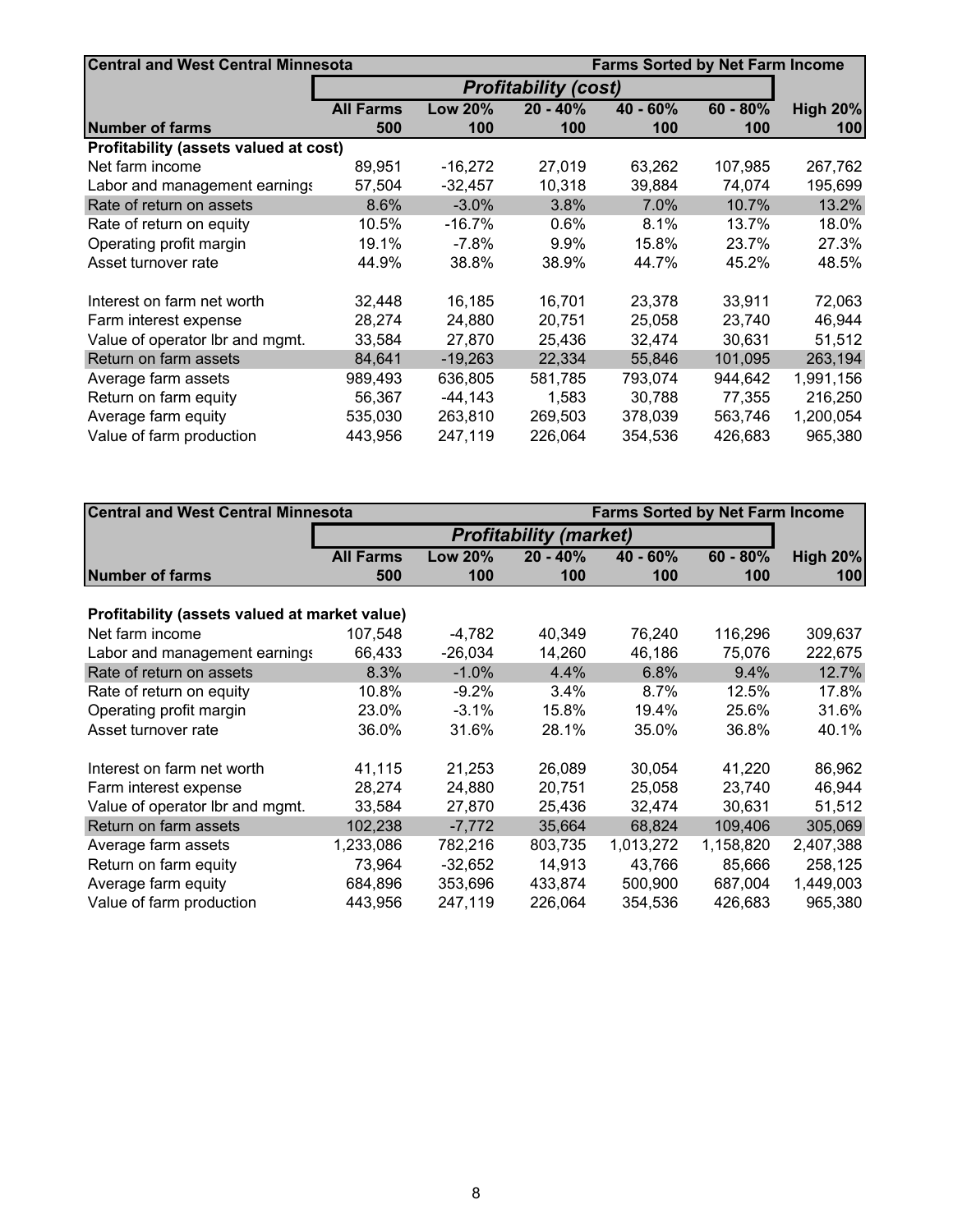| <b>Central and West Central Minnesota</b> | <b>Farms Sorted by Net Farm Income</b> |                           |            |            |            |                 |
|-------------------------------------------|----------------------------------------|---------------------------|------------|------------|------------|-----------------|
|                                           |                                        | <b>Liquidity Measures</b> |            |            |            |                 |
|                                           | <b>All Farms</b>                       | <b>Low 20%</b>            | $20 - 40%$ | $40 - 60%$ | $60 - 80%$ | <b>High 20%</b> |
| <b>Number of farms</b>                    | 500                                    | 100                       | 100        | 100        | 100        | 100             |
|                                           |                                        |                           |            |            |            |                 |
| Liquidity (cash)                          |                                        |                           |            |            |            |                 |
| Net cash farm income                      | 71,932                                 | 18,808                    | 36,332     | 61,714     | 78,647     | 164,161         |
| Net nonfarm income                        | 20,494                                 | 28,983                    | 22,416     | 14,511     | 20,625     | 15,935          |
| Family living and taxes                   | 53,467                                 | 37,741                    | 41,509     | 47,935     | 52,620     | 87,532          |
| Principal due on long term debt           | 12,973                                 | 8,191                     | 8,901      | 10,051     | 11,841     | 25,882          |
| Cash available for interm. debt           | 25,986                                 | 1,859                     | 8,337      | 18,239     | 34,811     | 66,682          |
| Average intermediate debt                 | 129,554                                | 117,183                   | 97,027     | 131,503    | 107,228    | 194,830         |
|                                           |                                        |                           |            |            |            |                 |
| Years to turnover interm. debt            | 5                                      | 63                        | 11.6       | 7.2        | 3.1        | 2.9             |
| Expense as a % of income                  | 84%                                    | 94%                       | 85%        | 84%        | 81%        | 83%             |
| Interest as a % of income                 | 6%                                     | 8%                        | 8%         | 6%         | 5%         | 4%              |
| Working capital to gross inc.             | 26%                                    | 2%                        | 8%         | 19%        | 34%        | 38%             |
|                                           |                                        |                           |            |            |            |                 |
| <b>Liquidity (accrual)</b>                |                                        |                           |            |            |            |                 |
| Total accrual farm income                 | 512,111                                | 309,923                   | 254,165    | 416,227    | 471,477    | 1,108,766       |
| Total accrual operating expense           | 396,775                                | 303,505                   | 210,243    | 330,996    | 339,175    | 799,959         |
| Net accrual operating income              | 115,336                                | 6,418                     | 43,922     | 85,232     | 132,302    | 308,807         |
| Net nonfarm income                        | 20,494                                 | 28,983                    | 22,416     | 14,511     | 20,625     | 15,935          |
| Family living and taxes                   | 53,467                                 | 37,741                    | 41,509     | 47,935     | 52,620     | 87,532          |
| Principal due on long term debt           | 12,973                                 | 8,191                     | 8,901      | 10,051     | 11,841     | 25,882          |
| Available for intermediate debt           | 69,389                                 | $-10531$                  | 15,927     | 41,757     | 88,465     | 211,328         |
| Average intermediate debt                 | 129,554                                | 117,183                   | 97,027     | 131,503    | 107,228    | 194,830         |
|                                           |                                        |                           |            |            |            |                 |
| Years to turnover interm. debt            | 1.9                                    | $***$                     | 6.1        | 3.1        | 1.2        | 0.9             |
| Expense as a % of income                  | 77%                                    | 98%                       | 83%        | 80%        | 72%        | 72%             |
| Interest as a % of income                 | 6%                                     | 8%                        | 8%         | 6%         | 5%         | 4%              |
| Working capital to gross inc.             | 23%                                    | 2%                        | 7%         | 18%        | 30%        | 33%             |

\*\* Income insuffiecient to meet debt servicing requirements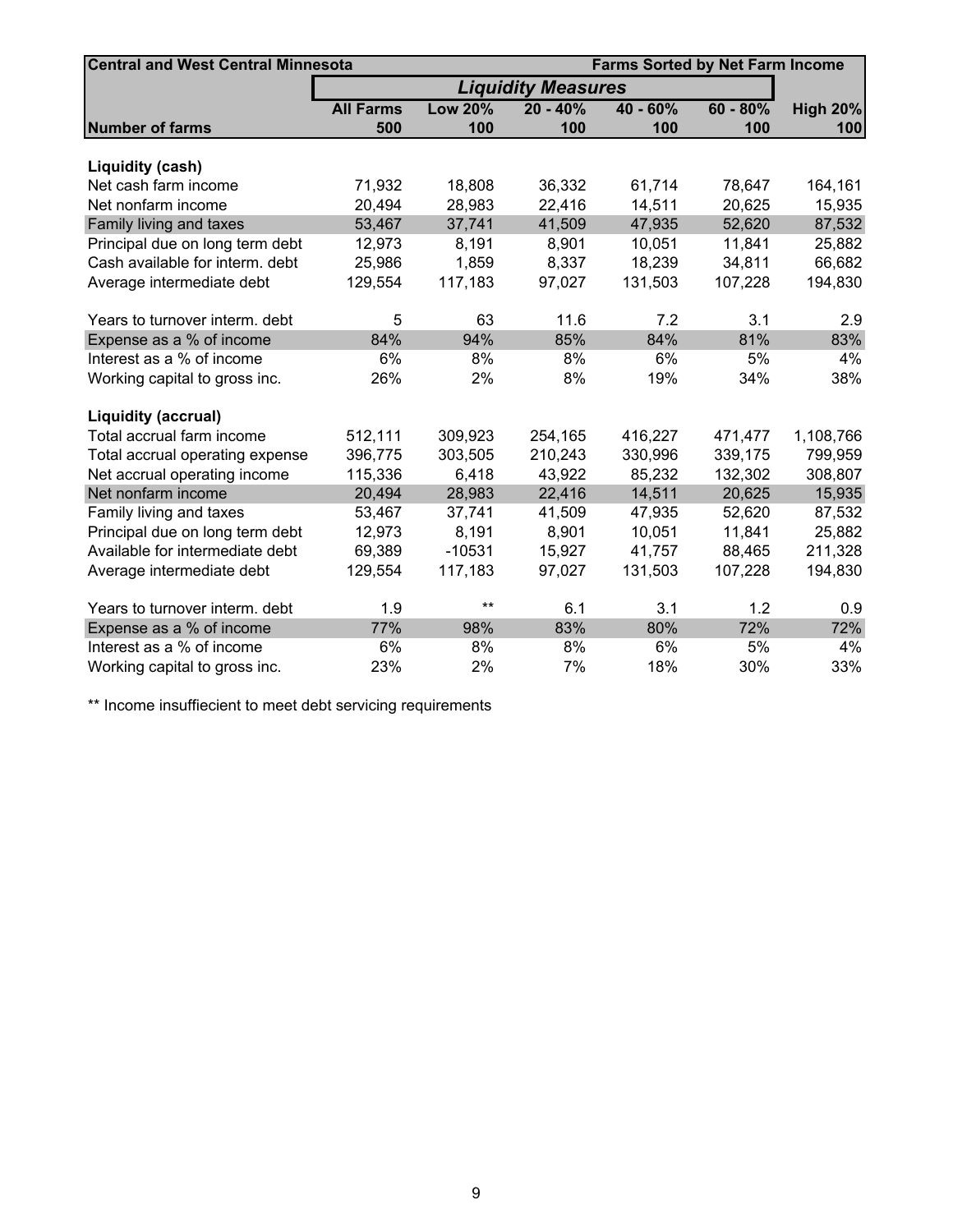| <b>Central and West Central Minnesota</b> |                  |                | <b>Farms Sorted by Net Farm Income</b> |          |            |                 |
|-------------------------------------------|------------------|----------------|----------------------------------------|----------|------------|-----------------|
|                                           |                  |                | <b>Balance Sheet (cost)</b>            |          |            |                 |
|                                           | <b>All Farms</b> | <b>Low 20%</b> | $20 - 40%$                             | 40 - 60% | $60 - 80%$ | <b>High 20%</b> |
| <b>Number of farms</b>                    | 500              | 100            | 100                                    | 100      | 100        | 100             |
| <b>Assets</b>                             |                  |                |                                        |          |            |                 |
| <b>Current Farm Assets</b>                |                  |                |                                        |          |            |                 |
| Cash and checking balance                 | 4,036            | 2,513          | 5,690                                  | 5,971    | 8,155      | $-2,148$        |
| Prepaid expenses & supplies               | 27,979           | 7,444          | 9,330                                  | 15,145   | 30,170     | 77,804          |
| Growing crops                             | 1080             | 1404           | 12                                     | 3146     | 366        | 472             |
| Accounts receivable                       | 34,500           | 13,891         | 10,057                                 | 19,310   | 29,553     | 99,687          |
| Hedging accounts                          | 1176             | 837            | 340                                    | 701      | 962        | 3,041           |
| Crops held for sale or feed               | 168,883          | 63,181         | 66,004                                 | 129,529  | 187,771    | 397,929         |
| Crops under government loan               | 39,190           | 32,526         | 28,212                                 | 22,432   | 34,736     | 78,042          |
| Market livestock held for sale            | 32,306           | 23,154         | 13,200                                 | 31,348   | 20,449     | 73,379          |
| Other current assets                      | 1,547            | 1031           | 1086                                   | 1,829    | 1,880      | 1,908           |
| Total current farm assets                 | 310,696          | 145,980        | 133,931                                | 229,411  | 314,042    | 730,115         |
| <b>Intermediate Farm Assets</b>           |                  |                |                                        |          |            |                 |
| <b>Breeding livestock</b>                 | 63,284           | 77,383         | 47,361                                 | 75,384   | 30,126     | 86,166          |
| Machinery and equipment                   | 243,998          | 167,773        | 143,746                                | 208,618  | 246,665    | 453,187         |
| <b>Titled vehicles</b>                    | 17,749           | 12,524         | 13,309                                 | 12,229   | 19,664     | 31,017          |
| Other intermediate assets                 | 21,007           | 8,242          | 12,711                                 | 12,489   | 23,712     | 47,880          |
| Total intermediate farm assets            | 346,037          | 265,923        | 217,128                                | 308,719  | 320,167    | 618,250         |
| <b>Long Term Farm Assets</b>              |                  |                |                                        |          |            |                 |
| Farm land                                 | 250,610          | 149,805        | 152,306                                | 189,654  | 253,609    | 507,675         |
| Buildings and improvements                | 119,766          | 82,343         | 90,575                                 | 94,226   | 90,812     | 240,874         |
| Other long-term assets                    | 29,891           | 14,365         | 17,067                                 | 15,434   | 28,500     | 74,090          |
| Total long-term farm assets               | 400,267          | 246,513        | 259,948                                | 299,314  | 372,921    | 822,639         |
| <b>Total Farm Assets</b>                  | 1,057,000        | 658,416        | 611,006                                | 837,445  | 1,007,129  | 2,171,003       |
| <b>Total Nonfarm Assets</b>               | 127,894          | 94,053         | 122,195                                | 105,532  | 144,227    | 173,463         |
| <b>Total Assets</b>                       | 1,184,894        | 752,468        | 733,202                                | 942,977  | 1,151,357  | 2,344,466       |
|                                           |                  |                |                                        |          |            |                 |
| <b>Liabilities</b>                        |                  |                |                                        |          |            |                 |
| <b>Current Farm Liabilities</b>           |                  |                |                                        |          |            |                 |
| Accrued interest                          | 8,085            | 4,721          | 5,808                                  | 6,444    | 8,787      | 14,665          |
| Accounts payable                          | 9,528            | 15,052         | 5,851                                  | 11,664   | 3,077      | 11,994          |
| <b>Current notes</b>                      | 104,945          | 69,512         | 54,421                                 | 80,559   | 98,412     | 221,824         |
| Government crop loans                     | 26,952           | 22,770         | 19,569                                 | 15,209   | 24,115     | 53,098          |
| Principal due on term debt                | 40,895           | 29,038         | 29,982                                 | 40,852   | 36,777     | 67,828          |
| Total current farm liabilities            | 190,406          | 141,092        | 115,631                                | 154,729  | 171,167    | 369,409         |
| Total intermediate farm liabs             | 104,751          | 97,035         | 79,583                                 | 101,584  | 84,603     | 160,949         |
| Total long term farm liabilities          | 199,976          | 167,035        | 141,878                                | 187,939  | 152,973    | 350,057         |
| <b>Total farm liabilities</b>             | 495,133          | 405,162        | 337,092                                | 444,251  | 408,743    | 880,415         |
| Total nonfarm liabilities                 | 29,254           | 22,659         | 27,166                                 | 28,740   | 34,489     | 33,218          |
| <b>Total liabilities</b>                  | 524,387          | 427,821        | 364,258                                | 472,992  | 443,232    | 913,632         |
| Net worth (farm and nonfarm)              | 660,507          | 324,647        | 368,944                                | 469,985  | 708,124    | 1,430,833       |
| Net worth change                          | 64,212           | $-13483$       | 13,354                                 | 36,286   | 85,340     | 199,564         |
| <b>Ratio Analysis</b>                     |                  |                |                                        |          |            |                 |
| Current farm liabilities / assets         | 61%              | 97%            | 86%                                    | 67%      | 55%        | 51%             |
| Curr. & interm farm liab. / assets        | 45%              | 58%            | 56%                                    | 48%      | 40%        | 39%             |
| Long term farm liab. / assets             | 50%              | 68%            | 55%                                    | 63%      | 41%        | 43%             |
| Total debt to asset ratio                 | 44%              | 57%            | 50%                                    | 50%      | 38%        | 39%             |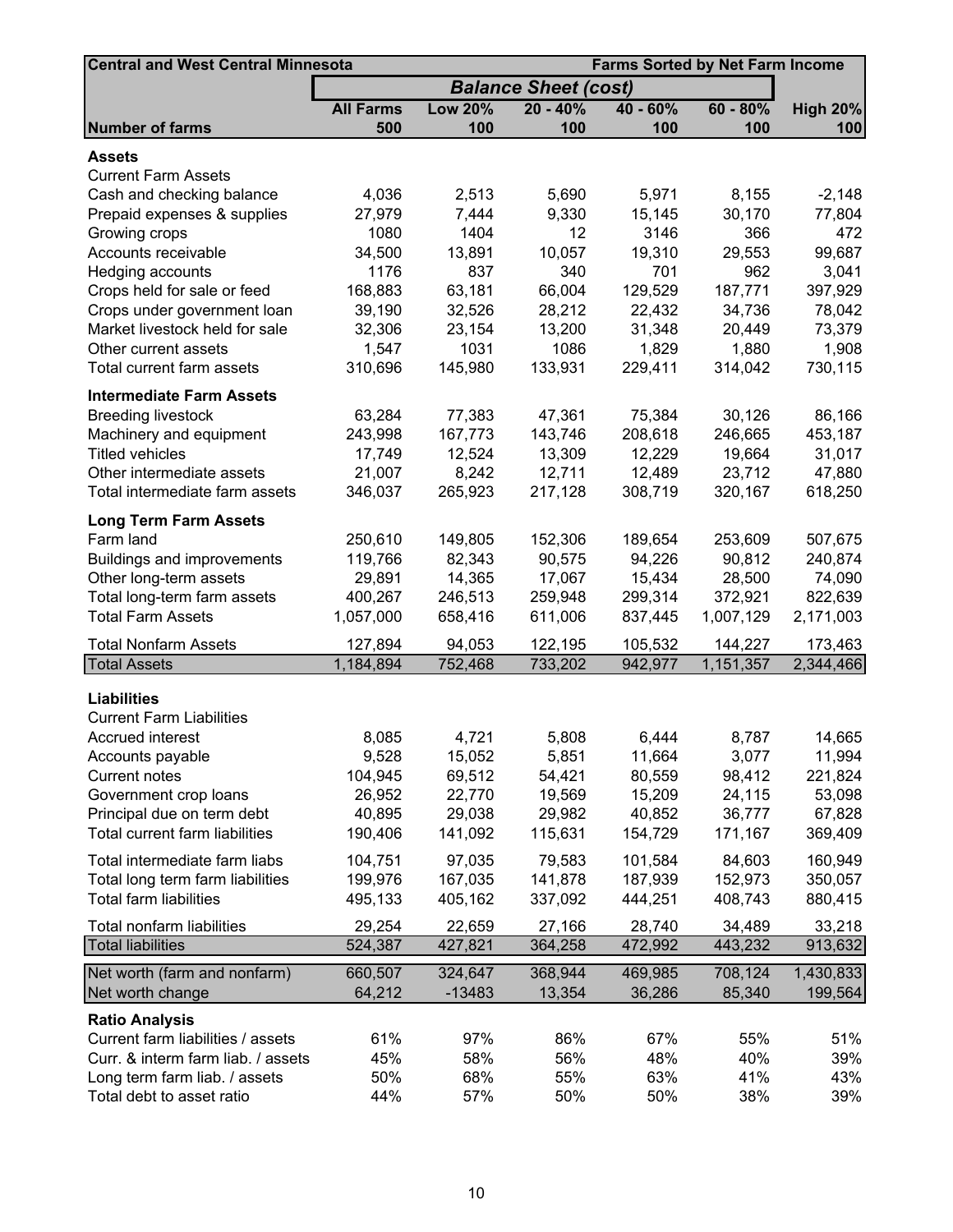| <b>Central and West Central Minnesota</b>                         |                  | <b>Farms Sorted by Net Farm Income</b> |                               |            |            |                 |
|-------------------------------------------------------------------|------------------|----------------------------------------|-------------------------------|------------|------------|-----------------|
|                                                                   |                  |                                        | <b>Balance Sheet (market)</b> |            |            |                 |
|                                                                   | <b>All Farms</b> | <b>Low 20%</b>                         | $20 - 40%$                    | $40 - 60%$ | $60 - 80%$ | <b>High 20%</b> |
| <b>Number of farms</b>                                            | 500              | 100                                    | 100                           | 100        | 100        | 100             |
| Assets                                                            |                  |                                        |                               |            |            |                 |
| <b>Current Farm Assets</b>                                        |                  |                                        |                               |            |            |                 |
| Cash and checking balance                                         | 4,036            | 2,513                                  | 5,690                         | 5,971      | 8,155      | $-2,148$        |
| Prepaid expenses & supplies                                       | 27,979           | 7,444                                  | 9,330                         | 15,145     | 30,170     | 77,804          |
| Growing crops                                                     | 1080             | 1404                                   | 12                            | 3146       | 366        | 472             |
| Accounts receivable                                               | 34,500           | 13,891                                 | 10,057                        | 19,310     | 29,553     | 99,687          |
| Hedging accounts                                                  | 1176             | 837                                    | 340                           | 701        | 962        | 3,041           |
| Crops held for sale or feed                                       | 168,883          | 63,181                                 | 66,004                        | 129,529    | 187,771    | 397,929         |
| Crops under government loan                                       | 39,190           | 32,526                                 | 28,212                        | 22,432     | 34,736     | 78,042          |
| Market livestock held for sale                                    | 32,306           | 23,154                                 | 13,200                        | 31,348     | 20,449     | 73,379          |
| Other current assets                                              | 1,547            | 1031                                   | 1086                          | 1,829      | 1,880      | 1,908           |
| Total current farm assets                                         | 310,696          | 145,980                                | 133,931                       | 229,411    | 314,042    | 730,115         |
| <b>Intermediate Farm Assets</b>                                   |                  |                                        |                               |            |            |                 |
| <b>Breeding livestock</b>                                         | 72,734           | 83,691                                 | 55,199                        | 102,412    | 34,317     | 88,049          |
| Machinery and equipment                                           | 288,949          | 201,038                                | 175,772                       | 242,160    | 291,236    | 534,537         |
| <b>Titled vehicles</b>                                            | 19,348           | 14,425                                 | 14,229                        | 13,559     | 21,188     | 33,337          |
| Other intermediate assets                                         | 27,372           | 9,536                                  | 15,168                        | 16,327     | 30,510     | 65,320          |
| Total intermediate farm assets                                    | 408,402          | 308,689                                | 260,368                       | 374,459    | 377,251    | 721,243         |
| <b>Long Term Farm Assets</b>                                      |                  |                                        |                               |            |            |                 |
| Farm land                                                         | 419,259          | 247,955                                | 321,596                       | 325,786    | 394,371    | 806,585         |
| Buildings and improvements                                        | 139,617          | 93,535                                 | 107,308                       | 122,285    | 107,778    | 267,182         |
| Other long-term assets                                            | 37,781           | 15,695                                 | 18,051                        | 16,604     | 38,354     | 100,203         |
| Total long-term farm assets                                       | 596,657          | 357,185                                | 446,956                       | 464,675    | 540,503    | 1,173,969       |
| <b>Total Farm Assets</b>                                          | 1,315,755        | 811,854                                | 841,254                       | 1,068,544  | 1,231,796  | 2,625,328       |
| <b>Total Nonfarm Assets</b>                                       | 145,622          | 109,617                                | 139,004                       | 121,040    | 159,861    | 198,586         |
| <b>Total Assets</b>                                               | 1,461,377        | 921,471                                | 980,258                       | 1,189,585  | 1,391,656  | 2,823,914       |
| <b>Liabilities</b>                                                |                  |                                        |                               |            |            |                 |
| Total current farm liabilities                                    | 190,406          | 141,092                                | 115,631                       | 154,729    | 171,167    | 369,409         |
| Total intermediate farm liabs                                     | 104,751          | 97,035                                 | 79,583                        | 101,584    | 84,603     | 160,949         |
|                                                                   | 199,976          |                                        | 141,878                       | 187,939    | 152,973    |                 |
| Total long term farm liabilities<br><b>Total farm liabilities</b> | 495,133          | 167,035<br>405,162                     | 337,092                       | 444,251    | 408,743    | 350,057         |
|                                                                   |                  |                                        |                               |            |            | 880,415         |
| Total nonfarm liabilities                                         | 29,254           | 22,659                                 | 27,166                        | 28,740     | 34,489     | 33,218          |
| Total liabs excluding deferreds                                   | 524,387          | 427,821                                | 364,258                       | 472,992    | 443,232    | 913,632         |
| <b>Total deferred liabilities</b>                                 | 103,499          | 61,090                                 | 62,552                        | 105,729    | 100,721    | 187,401         |
| <b>Total liabilities</b>                                          | 627,886          | 488,910                                | 426,810                       | 578,721    | 543,953    | 1,101,033       |
| Retained earnings                                                 | 660,507          | 324,647                                | 368,944                       | 469,985    | 708,124    | 1,430,833       |
| Market valuation equity                                           | 172,984          | 107,913                                | 184,504                       | 140,878    | 139,579    | 292,047         |
| Net worth (farm and nonfarm)                                      | 833,491          | 432,560                                | 553,448                       | 610,863    | 847,703    | 1,722,881       |
| Net worth excluding deferreds                                     | 936,990          | 493,650                                | 616,000                       | 716,593    | 948,424    | 1,910,281       |
| Net worth change                                                  | \$83,934         | $-$149$                                | \$29,982                      | \$50,103   | \$96,050   | \$243,682       |
| <b>Ratio Analysis</b>                                             |                  |                                        |                               |            |            |                 |
| Current farm liabilities / assets                                 | 61%              | 97%                                    | 86%                           | 67%        | 55%        | 51%             |
| Curr. & interm farm liab. / assets                                | 41%              | 52%                                    | 50%                           | 42%        | 37%        | 37%             |
| Long term farm liab. / assets                                     | 34%              | 47%                                    | 32%                           | 40%        | 28%        | 30%             |
| Total debt to asset ratio                                         | 43%              | 53%                                    | 44%                           | 49%        | 39%        | 39%             |
| Debt to assets excl deferreds                                     | 36%              | 46%                                    | 37%                           | 40%        | 32%        | 32%             |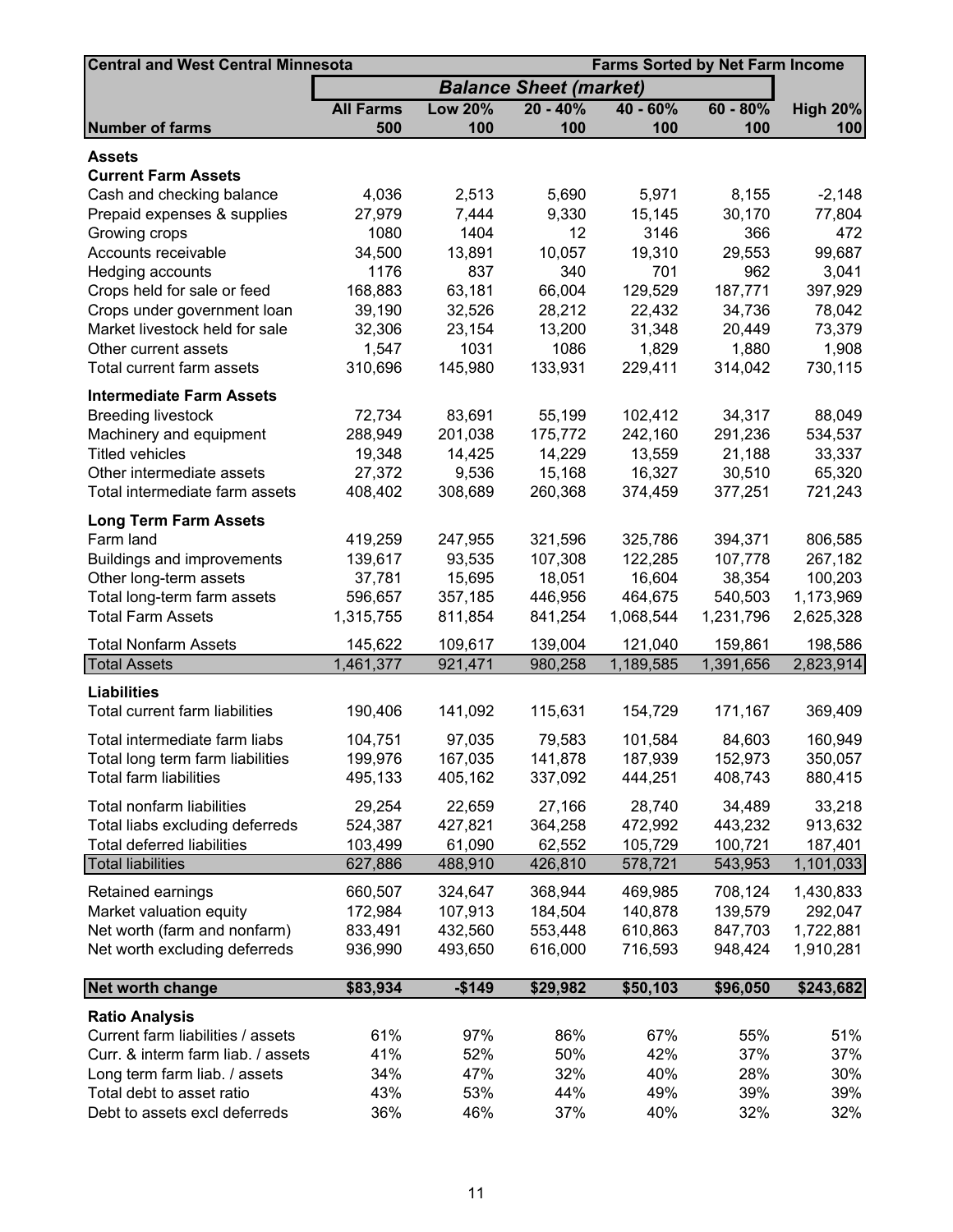

**Farm Liabilities Current Intermediate III Long Term** 



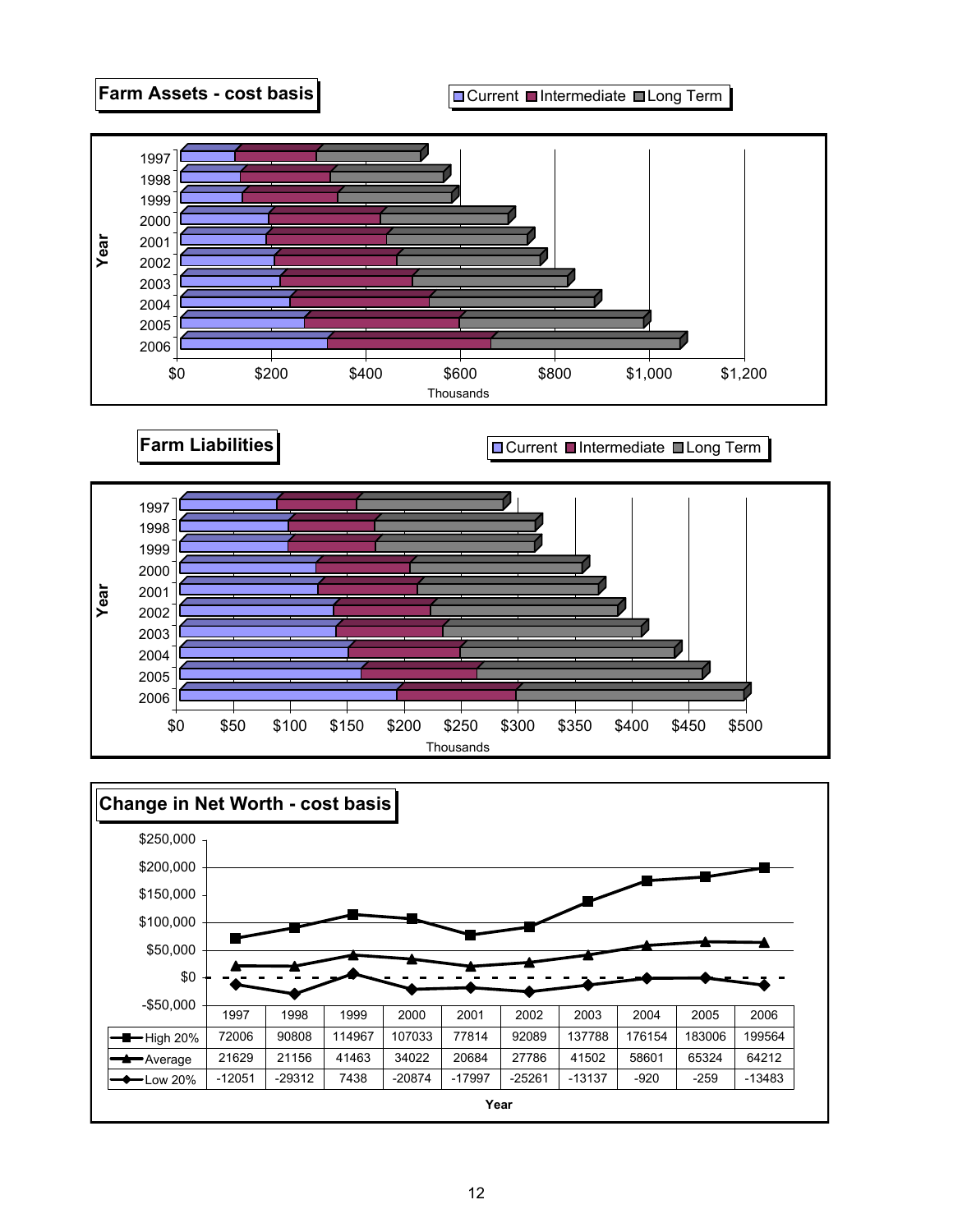| <b>Central and West Central Minnesota</b> |                  | <b>Farms Sorted by Net Farm Income</b> |                                |            |            |                 |  |  |
|-------------------------------------------|------------------|----------------------------------------|--------------------------------|------------|------------|-----------------|--|--|
|                                           |                  |                                        | <b>Statement of Cash Flows</b> |            |            |                 |  |  |
|                                           | <b>All Farms</b> | <b>Low 20%</b>                         | $20 - 40%$                     | $40 - 60%$ | $60 - 80%$ | <b>High 20%</b> |  |  |
| <b>Number of farms</b>                    | 500              | 100                                    | 100                            | 100        | 100        | 100             |  |  |
|                                           |                  |                                        |                                |            |            |                 |  |  |
| Beginning cash (farm & nonfarm)           | 10,654           | 9,624                                  | 12,032                         | 11,850     | 14,717     | 5,046           |  |  |
| <b>Cash From Operating Activities</b>     |                  |                                        |                                |            |            |                 |  |  |
| Gross cash farm income                    | 463,503          | 315,421                                | 243,205                        | 388,388    | 416,694    | 953,809         |  |  |
| Net nonfarm income                        | 20,494           | 28,983                                 | 22,416                         | 14,511     | 20,625     | 15,935          |  |  |
| Total cash farm expense                   | $-391,571$       | $-296,613$                             | $-206,873$                     | $-326,674$ | $-338,047$ | $-789,648$      |  |  |
| Apparent family living expense            | $-46,372$        | $-34,031$                              | $-38,337$                      | $-42,480$  | $-45,032$  | $-71,981$       |  |  |
| Income and social security tax            | $-6,867$         | $-3,629$                               | $-3,173$                       | $-4,627$   | $-7,376$   | $-15,530$       |  |  |
| Cash from operations                      | 39,187           | 10,131                                 | 17,239                         | 29,118     | 46,864     | 92,585          |  |  |
|                                           |                  |                                        |                                |            |            |                 |  |  |
| <b>Cash From Investing Activities</b>     |                  |                                        |                                |            |            |                 |  |  |
| Sale of breeding livestock                | 3,209            | 4056                                   | 3,506                          | 720        | 696        | 7,068           |  |  |
| Sale of machinery & equipment             | 2,054            | 684                                    | 688                            | 1,875      | 2,939      | 4,086           |  |  |
| Sale of titled vehicles                   | 274              | 66                                     | 33                             | 65         | 266        | 942             |  |  |
| Sale of farm land                         | 10,906           | 5,338                                  | 878                            | 2,988      | 5239       | 40,086          |  |  |
| Sale of farm buildings                    | 393              |                                        | 14                             | 5          | 52         | 1896            |  |  |
| Sale of other farm assets                 | 3,104            | 1707                                   | 196                            | 430        | 3,823      | 9,363           |  |  |
| Sale of nonfarm assets                    | 4,005            | 3812                                   | 3823                           | 1,456      | 2,504      | 8,432           |  |  |
| Purchase of breeding livestock            | $-5,679$         | $-8,899$                               | $-3,851$                       | $-5,005$   | $-2,816$   | $-7,824$        |  |  |
| Purchase of machinery & equip.            | $-38,075$        | $-26,558$                              | $-19,749$                      | $-30,765$  | $-38,177$  | $-75,126$       |  |  |
| Purchase of titled vehicles               | $-4,279$         | $-2,129$                               | $-2,181$                       | $-2,999$   | $-5,867$   | $-8,218$        |  |  |
| Purchase of farm land                     | $-29,610$        | $-11,200$                              | $-5,292$                       | $-23,425$  | $-7,265$   | $-100,869$      |  |  |
| Purchase of farm buildings                | $-19,034$        | $-13,885$                              | $-14,032$                      | $-8,340$   | $-9,327$   | $-49,583$       |  |  |
| Purchase of other farm assets             | $-5,765$         | $-1,175$                               | $-3,740$                       | $-1,168$   | $-6,170$   | $-16,574$       |  |  |
| Purchase of nonfarm assets                | $-13,417$        | $-9,915$                               | $-10,419$                      | $-12,201$  | $-17,513$  | $-17,036$       |  |  |
| Cash from investing activities            | $-91,912$        | $-58,096$                              | $-50,126$                      | $-76,365$  | $-71,616$  | $-203,358$      |  |  |
|                                           |                  |                                        |                                |            |            |                 |  |  |
| <b>Cash From Financing Activities</b>     |                  |                                        |                                |            |            |                 |  |  |
| Money borrowed                            | 245,801          | 194,532                                | 137,587                        | 206,765    | 197,763    | 492,358         |  |  |
| Cash gifts and inheritances               | 1,480            | 3,119                                  | 454                            | 1,482      | 1,367      | 977             |  |  |
| Principal payments                        | $-194,583$       | $-152,841$                             | $-107,905$                     | $-162,789$ | $-175,403$ | $-373,980$      |  |  |
| Dividends paid                            | $-228$           | $-81$                                  |                                | $-828$     | $-212$     | $-21$           |  |  |
| Gifts given                               | $-2056$          | $-401$                                 | $-10$                          | $-75$      | $-233$     | $-9561$         |  |  |
| Cash from financing activities            | 50,413           | 44,328                                 | 30,126                         | 44,556     | 23,283     | 109,773         |  |  |
|                                           |                  |                                        |                                |            |            |                 |  |  |
| Net change in cash balance                | $-2,312$         | $-3,637$                               | $-2,761$                       | $-2692$    | $-1,469$   | -999            |  |  |
| Ending cash (farm & nonfarm)              | 8,342            | 5,987                                  | 9,270                          | 9,158      | 13,248     | 4,047           |  |  |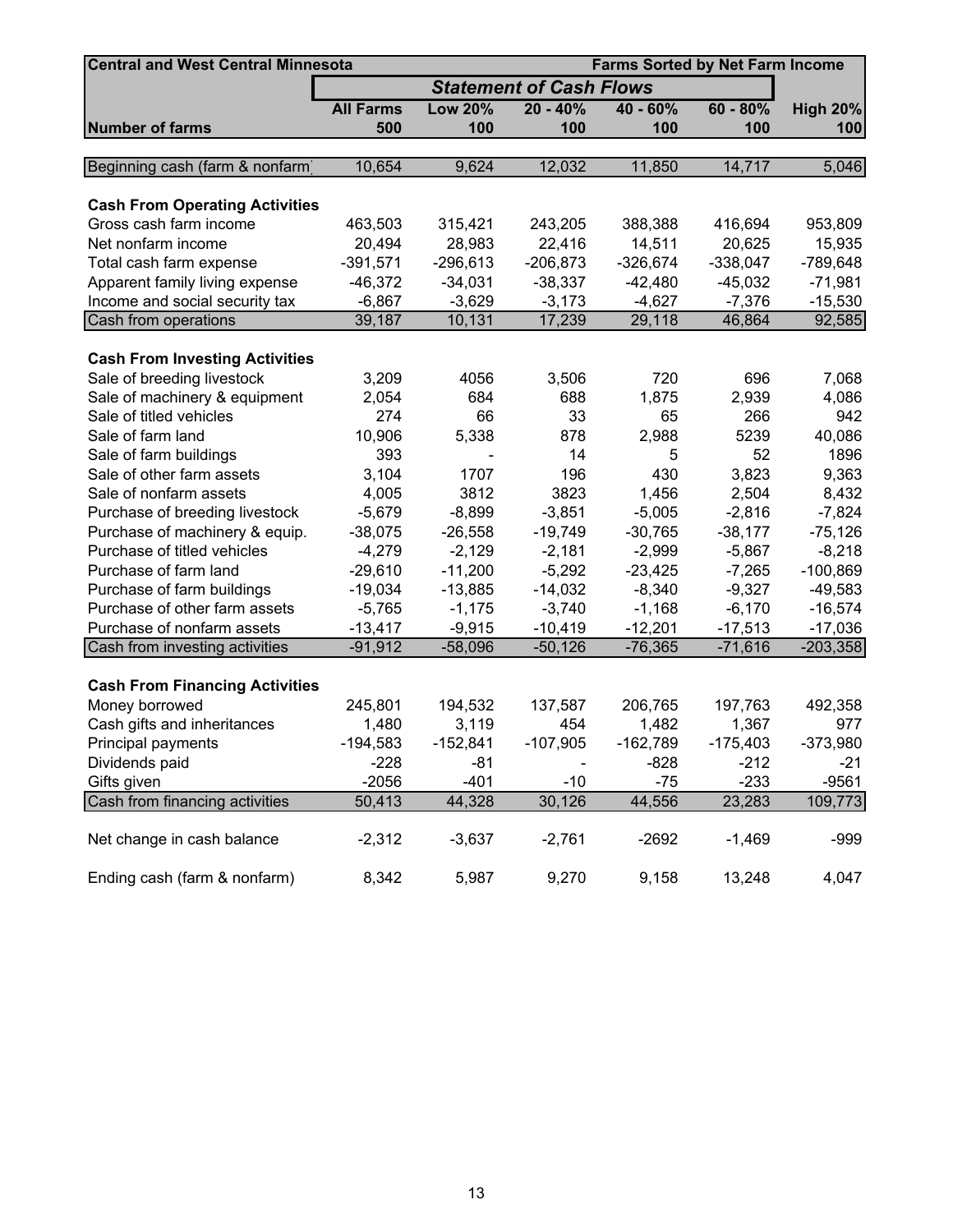| <b>Central and West Central Minnesota</b> |                  | <b>Farms Sorted by Net Farm Income</b> |            |            |            |                 |  |
|-------------------------------------------|------------------|----------------------------------------|------------|------------|------------|-----------------|--|
|                                           |                  | <b>Financial Standards Measures</b>    |            |            |            |                 |  |
|                                           | <b>All Farms</b> | <b>Low 20%</b>                         | $20 - 40%$ | $40 - 60%$ | $60 - 80%$ | <b>High 20%</b> |  |
| <b>Number of farms</b>                    | 500              | 100                                    | 100        | 100        | 100        | 100             |  |
| <b>Liquidity</b>                          |                  |                                        |            |            |            |                 |  |
| Current ratio                             | 1.63             | 1.03                                   | 1.16       | 1.48       | 1.83       | 1.98            |  |
| Working capital                           | 120,290          | 4,888                                  | 18,300     | 74,682     | 142,875    | 360,706         |  |
| <b>Solvency (market)</b>                  |                  |                                        |            |            |            |                 |  |
| Farm debt to asset ratio                  | 45%              | 57%                                    | 47%        | 51%        | 41%        | 41%             |  |
| Farm equity to asset ratio                | 55%              | 43%                                    | 53%        | 49%        | 59%        | 59%             |  |
| Farm debt to equity ratio                 | 83%              | 133%                                   | 89%        | 104%       | 70%        | 68%             |  |
| <b>Profitability (cost)</b>               |                  |                                        |            |            |            |                 |  |
| Rate of return on farm assets             | 8.6%             | $-3.0%$                                | 3.8%       | 7.0%       | 10.7%      | 13.2%           |  |
| Rate of return on farm equity             | 10.5%            | $-16.7%$                               | 0.6%       | 8.1%       | 13.7%      | 18.0%           |  |
| Operating profit margin                   | 19.1%            | $-7.8%$                                | 9.9%       | 15.8%      | 23.7%      | 27.3%           |  |
| Net farm income                           | 89,951           | $-16,272$                              | 27,019     | 63,262     | 107,985    | 267,762         |  |
| <b>Repayment Capacity</b>                 |                  |                                        |            |            |            |                 |  |
| Term debt coverage ratio                  | 166%             | 30%                                    | 99%        | 122%       | 212%       | 263%            |  |
| Capital replacement margin                | 38,090           | $-33,182$                              | $-362$     | 12,660     | 56,721     | 154,615         |  |
| <b>Efficiency</b>                         |                  |                                        |            |            |            |                 |  |
| Asset turnover rate (cost)                | 44.9%            | 38.8%                                  | 38.9%      | 44.7%      | 45.2%      | 48.5%           |  |
| Operating expense ratio                   | 72.0%            | 89.9%                                  | 74.6%      | 73.5%      | 66.9%      | 67.9%           |  |
| Depreciation expense ratio                | 5.0%             | 7.3%                                   | 6.7%       | 5.3%       | 5.2%       | 3.7%            |  |
| Interest expense ratio                    | 5.5%             | 8.0%                                   | 8.2%       | 6.0%       | 5.0%       | 4.2%            |  |
| Net farm income ratio                     | 17.6%            | $-5.3%$                                | 10.6%      | 15.2%      | 22.9%      | 24.1%           |  |

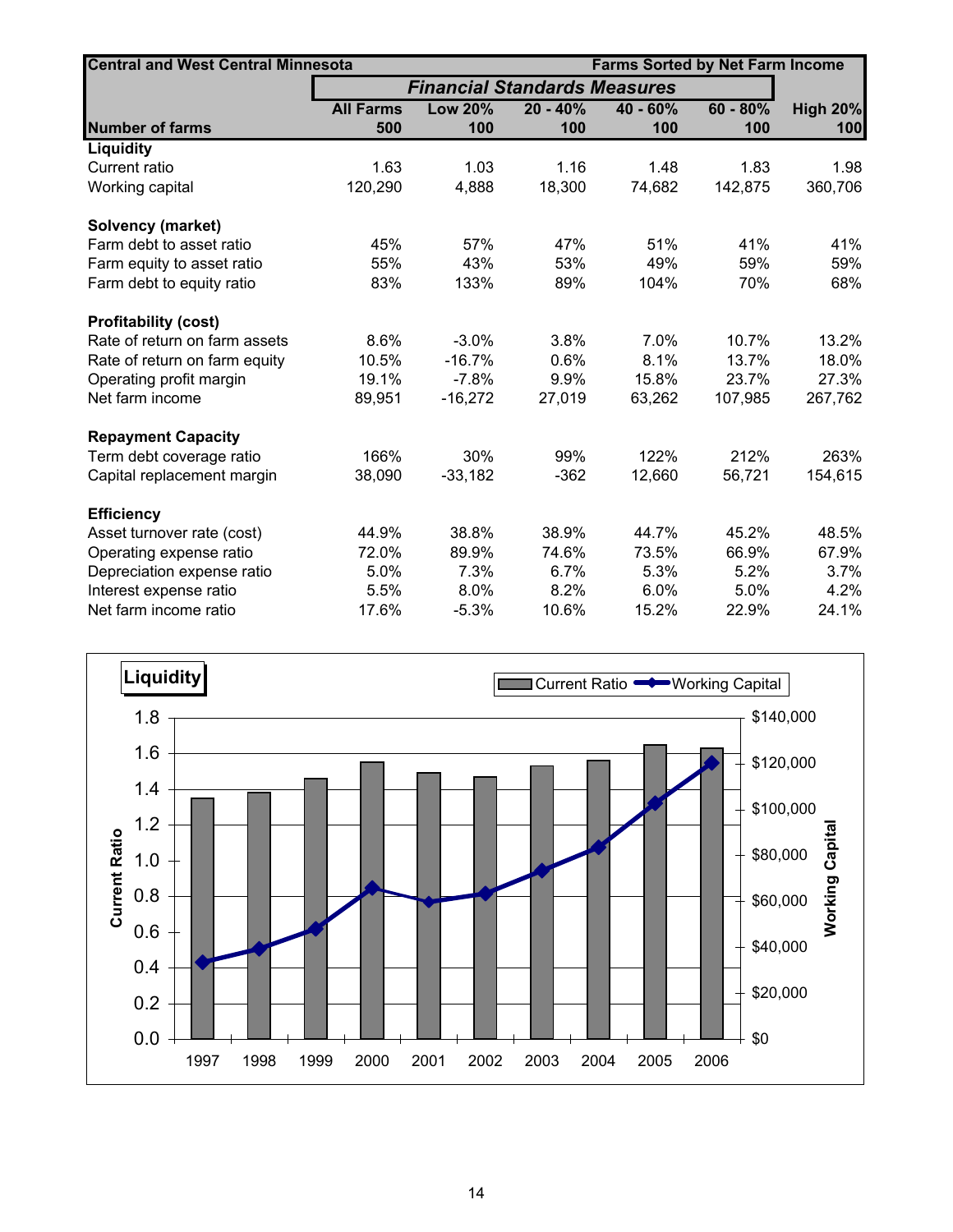



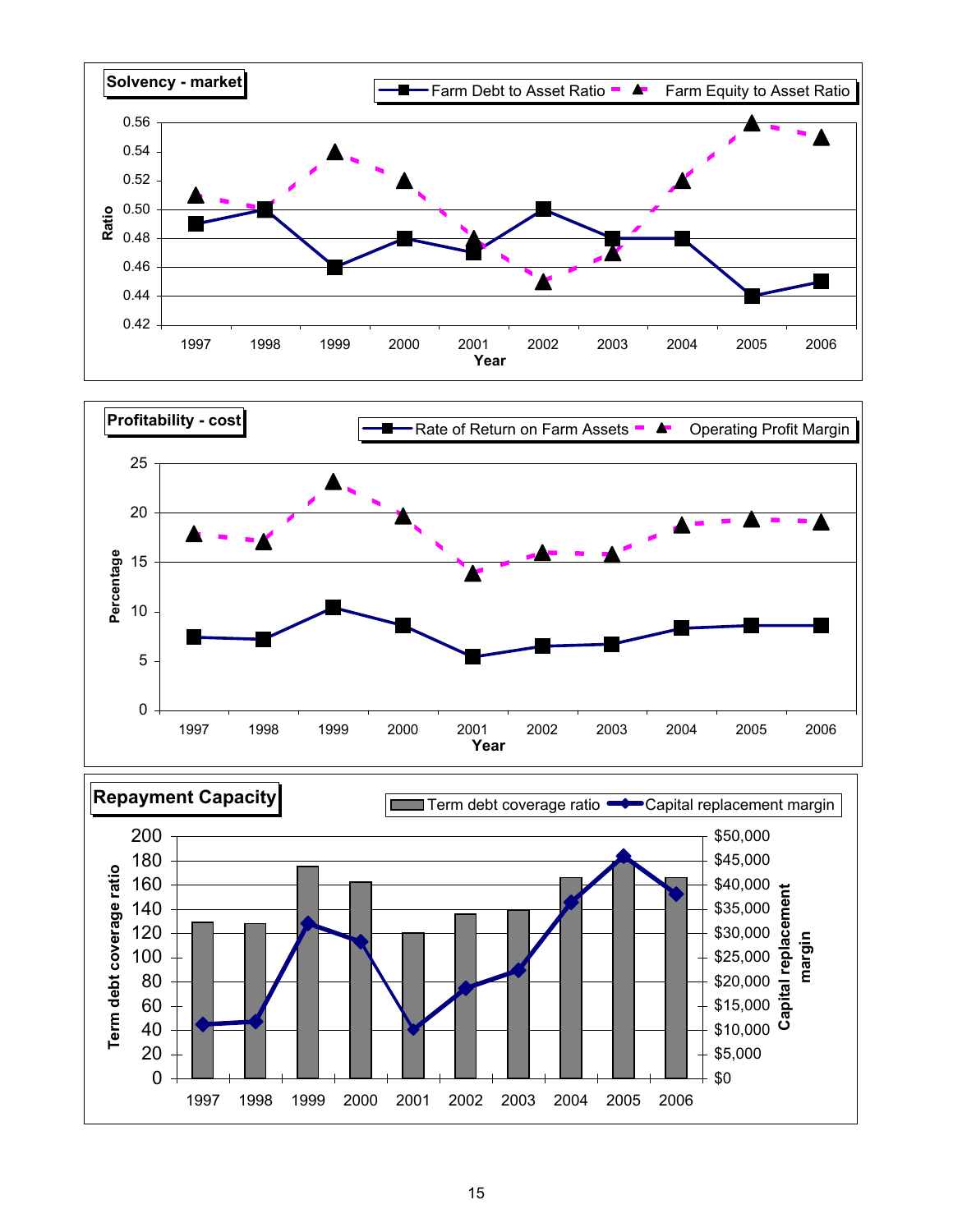| <b>Central and West Central Minnesota</b><br><b>Farms Sorted by Net Farm Income</b> |                                       |                |                |           |                |                 |  |  |  |  |
|-------------------------------------------------------------------------------------|---------------------------------------|----------------|----------------|-----------|----------------|-----------------|--|--|--|--|
|                                                                                     | <b>Operator and Labor Information</b> |                |                |           |                |                 |  |  |  |  |
|                                                                                     | <b>All Farms</b>                      | <b>Low 20%</b> | $20 - 40%$     | 40 - 60%  | $60 - 80%$     | <b>High 20%</b> |  |  |  |  |
| <b>Number of farms</b>                                                              | 500                                   | 100            | 100            | 100       | 100            | 100             |  |  |  |  |
|                                                                                     |                                       |                |                |           |                |                 |  |  |  |  |
| <b>Operator Information</b>                                                         |                                       |                |                |           |                |                 |  |  |  |  |
| Average number of operators                                                         | 1.2                                   | 1.2            | 1.1            | 1.1       | 1.1            | 1.4             |  |  |  |  |
| Average age of operators                                                            | 45.8                                  | 44.8           | 46.2           | 43.7      | 46.4           | 47.7            |  |  |  |  |
| Average number of years farming                                                     | 22.5                                  | 20.2           | 23             | 20        | 23.6           | 25.9            |  |  |  |  |
| <b>Results Per Operator</b>                                                         |                                       |                |                |           |                |                 |  |  |  |  |
| Working capital                                                                     | 102,883                               | 4,196          | 17,264         | 67,281    | 128,716        | 257,464         |  |  |  |  |
| Total assets (market)                                                               | 1,249,895                             | 790,962        | 924,772        | 1,071,698 | 1,253,745      | 2,015,642       |  |  |  |  |
| <b>Total liabilities</b>                                                            | 537,022                               | 419,666        | 402,651        | 521,370   | 490,048        | 785,891         |  |  |  |  |
|                                                                                     | 712,873                               |                | 522,121        |           | 763,697        | 1,229,751       |  |  |  |  |
| Net worth (market)                                                                  |                                       | 371,297        |                | 550,327   |                |                 |  |  |  |  |
| Net worth excl deferred liabs                                                       | 801,394                               | 423,734        | 581,132        | 645,579   | 854,436        | 1,363,513       |  |  |  |  |
| Gross farm income                                                                   | 438,002                               | 266,028        | 239,778        | 374,980   | 424,754        | 791,410         |  |  |  |  |
| Total farm expense                                                                  | 361,068                               | 279,996        | 214,288        | 317,987   | 327,470        | 600,288         |  |  |  |  |
| Net farm income                                                                     | \$76,934                              | $-$13,968$     | \$25,490       | \$56,993  | \$97,284       | \$191,122       |  |  |  |  |
|                                                                                     |                                       |                |                |           |                |                 |  |  |  |  |
| Net nonfarm income                                                                  | \$17,528                              | \$24,878       | \$21,147       | \$13,073  | \$18,581       | \$11,374        |  |  |  |  |
| Family living & tax withdrawals                                                     | \$45,730                              | \$32,396       | \$39,160       | \$43,184  | \$47,405       | \$62,478        |  |  |  |  |
| Total acres owned                                                                   | 218.2                                 | 140.6          | 206.5          | 172.1     | 232.7          | 316.7           |  |  |  |  |
| Total crop acres                                                                    | 716.3                                 | 440.6          | 438.6          | 593.8     | 789.2          | 1194.8          |  |  |  |  |
| Crop acres owned                                                                    | 195.6                                 | 102            | 144.6          | 150.6     | 219.1          | 329.2           |  |  |  |  |
| Crop acres cash rented                                                              | 501.8                                 | 327.7          | 278.4          | 410.6     | 548.7          | 850.9           |  |  |  |  |
| Crop acres share rented                                                             | 18.8                                  | 10.9           | 15.6           | 32.6      | 21.4           | 14.7            |  |  |  |  |
| Total pasture acres                                                                 | 5.5                                   | 2.9            | 9              | 8.5       | 2.4            | 5.3             |  |  |  |  |
|                                                                                     |                                       |                |                |           |                |                 |  |  |  |  |
| <b>Labor Analysis</b>                                                               |                                       |                |                |           |                |                 |  |  |  |  |
| Number of farms                                                                     | 500                                   | 100            | 100            | 100       | 100            | 100             |  |  |  |  |
| Total unpaid labor hours                                                            | 2,850                                 | 2,626          | 2,661          | 3,112     | 2,521          | 3,330           |  |  |  |  |
| Total hired labor hours                                                             | 1,190                                 | 784            | 491            | 1287      | 753            | 2,637           |  |  |  |  |
| Total labor hours per farm                                                          | 4,040                                 | 3,409          | 3,152          | 4,399     | 3,275          | 5,968           |  |  |  |  |
| Unpaid hours per operator                                                           | 2,438                                 | 2,254          | 2,510          | 2,804     | 2,271          | 2,377           |  |  |  |  |
| Value of farm production / hour                                                     | \$110                                 | \$72           | \$72           | \$81      | \$130          | \$162           |  |  |  |  |
| Net farm income / unpaid hour                                                       | \$31.6                                | $-$ \$6.2      | \$10.2         | \$20.3    | \$42.8         | \$80.4          |  |  |  |  |
| Average hourly hired labor wage                                                     | \$18.8                                | \$20.0         | \$15.0         | \$12.8    | \$12.4         | \$23.9          |  |  |  |  |
|                                                                                     |                                       |                |                |           |                |                 |  |  |  |  |
| <b>Partnerships &amp; LLCs</b>                                                      |                                       |                |                |           |                |                 |  |  |  |  |
| Number of farms                                                                     | 40                                    | 10             | 5              | 8         | 5              | 12              |  |  |  |  |
| Number of operators                                                                 | 2.1                                   | $\overline{2}$ | $\overline{2}$ | 1.9       | $\overline{2}$ | 2.4             |  |  |  |  |
| Owner withdrawals per farm                                                          | \$47,162                              | \$38,001       | \$36,748       | \$57,790  | \$56,109       |                 |  |  |  |  |
| Withdrawals per operator                                                            | \$31,441                              | \$38,001       | \$18,374       | \$28,895  | \$56,109       |                 |  |  |  |  |
| <b>Corporations</b>                                                                 |                                       |                |                |           |                |                 |  |  |  |  |
| Number of farms                                                                     | 29                                    | $\mathfrak{S}$ | 3              | 4         | 5              | 14              |  |  |  |  |
| Number of operators                                                                 | 1.7                                   | $\overline{2}$ | 1              | 1.3       | 1.6            | 1.9             |  |  |  |  |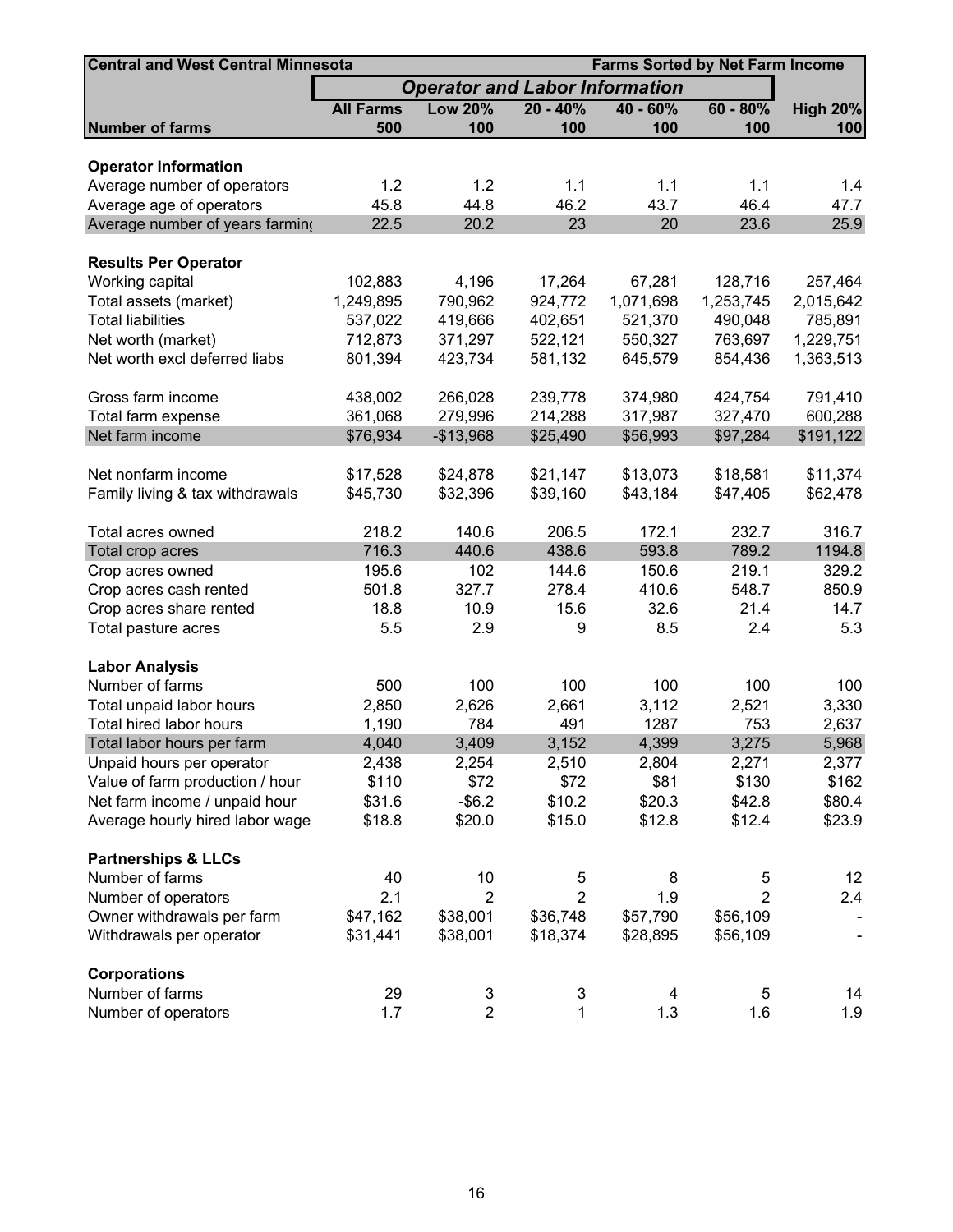| <b>Central and West Central Minnesota</b><br><b>Farms Sorted by Net Farm Income</b> |                  |                              |                                      |                              |                              |                 |  |  |  |  |
|-------------------------------------------------------------------------------------|------------------|------------------------------|--------------------------------------|------------------------------|------------------------------|-----------------|--|--|--|--|
|                                                                                     |                  |                              | <b>Crop Production and Marketing</b> |                              |                              |                 |  |  |  |  |
|                                                                                     | <b>All Farms</b> | <b>Low 20%</b>               | $20 - 40%$                           | 40 - 60%                     | $60 - 80%$                   | <b>High 20%</b> |  |  |  |  |
| <b>Number of farms</b>                                                              |                  | 100                          | 100                                  | 100                          | 100                          | 100             |  |  |  |  |
|                                                                                     |                  |                              |                                      |                              |                              |                 |  |  |  |  |
| <b>Acreage Summary</b>                                                              |                  |                              |                                      |                              |                              |                 |  |  |  |  |
| Total acres owned                                                                   | 255              | 164                          | 219                                  | 191                          | 258                          | 444             |  |  |  |  |
| Total crop acres                                                                    | 837              | 513                          | 465                                  | 659                          | 876                          | 1,674           |  |  |  |  |
| Crop acres owned                                                                    | 229              | 119                          | 153                                  | 167                          | 243                          | 461             |  |  |  |  |
| Crop acres cash rented                                                              | 587              | 382                          | 295                                  | 456                          | 609                          | 1,192           |  |  |  |  |
| Crop acres share rented                                                             | 22               | 13                           | 17                                   | 36                           | 24                           | 21              |  |  |  |  |
| Total pasture acres                                                                 | 6                | 3                            | 10                                   | 9                            | 3                            | $\overline{7}$  |  |  |  |  |
| <b>Average Price Received (Cash Sales Only)</b>                                     |                  |                              |                                      |                              |                              |                 |  |  |  |  |
| Corn per bushel                                                                     | \$2.08           | \$2.24                       | \$2.06                               | \$1.95                       | \$2.10                       | \$2.06          |  |  |  |  |
| Soybeans per bushel                                                                 | \$5.47           | \$5.56                       | \$5.34                               | \$5.55                       | \$5.48                       | \$5.45          |  |  |  |  |
| Wheat, Spring per bushel                                                            | \$4.17           | \$4.29                       | \$4.22                               | \$4.09                       | \$4.10                       | \$4.20          |  |  |  |  |
|                                                                                     |                  |                              |                                      |                              | \$58.89                      |                 |  |  |  |  |
| Hay, Alfalfa per ton                                                                | \$69.23          | \$79.86                      | \$66.13                              | \$79.37                      |                              | \$67.88         |  |  |  |  |
| Oats per bushel                                                                     | \$1.73           | \$1.76                       | \$1.55                               | \$1.70                       | \$1.67                       | \$1.84          |  |  |  |  |
| Sugar Beets per ton                                                                 | \$25.56          | \$35.00                      | \$38.95                              |                              | \$15.95                      | \$26.06         |  |  |  |  |
| Corn Silage per ton                                                                 | \$15.95          | \$14.75                      | \$32.15                              | \$18.00                      | \$15.67                      | \$15.02         |  |  |  |  |
| Peas per lb                                                                         | \$0.05           | \$0.04                       |                                      |                              | \$0.08                       | \$0.07          |  |  |  |  |
| Sweet Corn per ton                                                                  | \$41.45          | \$49.43                      |                                      |                              | \$37.71                      | \$37.55         |  |  |  |  |
| Beans, Navy per cwt                                                                 | \$14.36          | \$4.07                       | \$17.65                              | \$19.45                      | \$17.71                      | \$18.38         |  |  |  |  |
| Sunflowers per cwt                                                                  | \$14.60          |                              | \$15.76                              |                              | \$11.56                      |                 |  |  |  |  |
| Rye per bushel                                                                      | \$3.02           | \$2.56                       |                                      | \$3.22                       | \$2.00                       | \$3.08          |  |  |  |  |
| Barley per bushel                                                                   | \$2.23           | \$1.69                       | \$1.97                               | \$2.34                       | \$1.69                       | \$3.06          |  |  |  |  |
| Corn, Organic per bushel                                                            | \$4.16           | \$4.48                       | $\overline{\phantom{a}}$             | \$4.53                       | \$3.50                       |                 |  |  |  |  |
| Soybeans, Organic per bushel                                                        | \$14.31          | \$12.36                      | $\overline{\phantom{a}}$             | \$14.59                      | \$14.69                      |                 |  |  |  |  |
| Wheat, Spring, Organic per bush                                                     | \$7.50           | \$7.50                       |                                      |                              |                              |                 |  |  |  |  |
| Hay, Alfalfa, Organic per ton                                                       | \$127.79         |                              | $\overline{\phantom{a}}$             | \$108.44                     | \$132.49                     |                 |  |  |  |  |
| <b>Average Yield Per Acre</b>                                                       |                  |                              |                                      |                              |                              |                 |  |  |  |  |
| Corn (bushel)                                                                       | 155.2            | 137.2                        | 136.8                                | 148.4                        | 159.4                        | 162.7           |  |  |  |  |
| Soybeans (bushel)                                                                   | 43.8             | 35.8                         | 41.4                                 | 42.0                         | 44.7                         | 46.0            |  |  |  |  |
|                                                                                     |                  |                              |                                      |                              |                              |                 |  |  |  |  |
| Wheat, Spring (bushel)                                                              | 55.2             | 51.0                         | 48.0                                 | 55.0                         | 56.7                         | 58.0            |  |  |  |  |
| Hay, Alfalfa (ton)                                                                  | 4.0              | 3.6                          | 3.7                                  | 3.9                          | 4.4                          | 4.7             |  |  |  |  |
| Oats (bushel)                                                                       | 59.4             | 59.1                         | 52.2                                 | 72.3                         | 68.9                         | 50.4            |  |  |  |  |
| Sugar Beets (ton)                                                                   | 23.6             | 21.4                         | 23.1                                 | 27.1                         | 20.6                         | 24.2            |  |  |  |  |
| Corn Silage (ton)                                                                   | 15.4             | 14.2                         | 14.1                                 | 16.5                         | 14.9                         | 16.3            |  |  |  |  |
| Peas (lb)                                                                           | 3687.3           | 3287.8                       |                                      |                              | 2634.7                       | 4249.9          |  |  |  |  |
| Sweet Corn (ton)                                                                    | 7.1              | 7.0                          |                                      |                              | 6.5                          | 8.3             |  |  |  |  |
| Beans, Navy (cwt)                                                                   | 15.8             | 11.8                         | 16.1                                 | 23.8                         | 16.6                         | 15.5            |  |  |  |  |
| Sunflowers (cwt)                                                                    | 19.0             |                              | 15.0                                 |                              | 23.7                         |                 |  |  |  |  |
| Rye (bushel)                                                                        | 24.8             | 29.4                         |                                      | 24.2                         |                              | 24.0            |  |  |  |  |
| Barley (bushel)                                                                     | 67.6             |                              | 61.6                                 | 67.8                         | 50.0                         | 88.0            |  |  |  |  |
| Corn, Organic (bushel)                                                              | 119.1            | 5.0                          |                                      | 68.3                         | 127.6                        | 156.2           |  |  |  |  |
| Soybeans, Organic (bushel)                                                          | 25.0             |                              |                                      | 20.0                         |                              | 33.3            |  |  |  |  |
| Wheat, Spring, Organic (bushel)                                                     | 39.3             | 39.7                         |                                      |                              | 38.9                         |                 |  |  |  |  |
| Hay, Alfalfa, Organic (ton)                                                         | 3.1              | 4.0                          |                                      | 3.3                          | 2.9                          | 3.3             |  |  |  |  |
| Soybeans Seed (bushel)                                                              | 42.6             | 47.4                         |                                      | $\blacksquare$               | 36.1                         |                 |  |  |  |  |
| Rented Out (\$)                                                                     | 98.0             | 136.3                        | 77.0                                 | $\qquad \qquad \blacksquare$ | 105.1                        |                 |  |  |  |  |
| Wheat, Winter (bushel)                                                              | 84.6             | 66.0                         |                                      |                              | 68.3                         | 119.2           |  |  |  |  |
| Hay, Native Grass (ton)                                                             | 3.5              |                              |                                      | 1.9                          | 4.4                          | 1.9             |  |  |  |  |
| Hay, Small Grain (ton)                                                              | 1.2              |                              | 1.0                                  | 2.0                          |                              |                 |  |  |  |  |
| Beans, Dark Red Kidney (cwt)                                                        | 12.5             | $\qquad \qquad \blacksquare$ |                                      | $\overline{\phantom{0}}$     | $\qquad \qquad \blacksquare$ | 12.5            |  |  |  |  |
|                                                                                     |                  |                              |                                      |                              |                              |                 |  |  |  |  |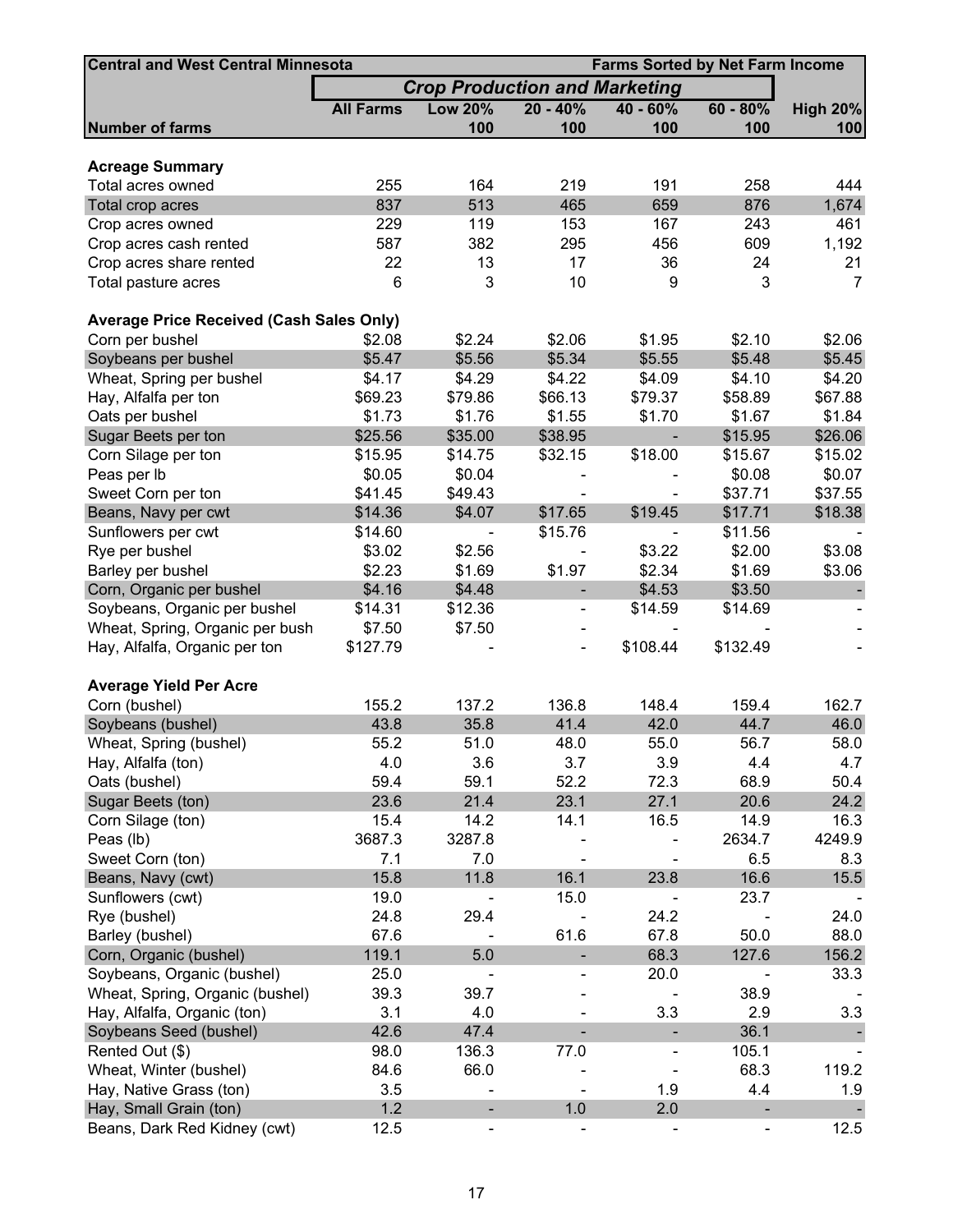| <b>Central and West Central Minnesota</b> | <b>Farms Sorted by Net Farm Income</b> |                                 |            |            |            |                 |  |  |
|-------------------------------------------|----------------------------------------|---------------------------------|------------|------------|------------|-----------------|--|--|
|                                           |                                        | <b>Non-Farm Summary Expense</b> |            |            |            |                 |  |  |
|                                           | <b>All Farms</b>                       | <b>Low 20%</b>                  | $20 - 40%$ | $40 - 60%$ | $60 - 80%$ | <b>High 20%</b> |  |  |
| <b>Number of farms</b>                    | 117                                    | 16                              | 26         | 22         | 29         | 24              |  |  |
|                                           |                                        |                                 |            |            |            |                 |  |  |
| Average family size                       | 3.6                                    | 2.8                             | 3.4        | 3.9        | 3.7        | 4.0             |  |  |
|                                           |                                        |                                 |            |            |            |                 |  |  |
| <b>Family Living Expenses</b>             |                                        |                                 |            |            |            |                 |  |  |
| Food and meals expense                    | 5,890                                  | 5,531                           | 5,233      | 4,876      | 6,797      | 6,676           |  |  |
| Medical care                              | 3,114                                  | 2,064                           | 2,694      | 3,325      | 3,555      | 3,544           |  |  |
| Health insurance                          | 4,172                                  | 2,940                           | 3,477      | 4,693      | 4,421      | 4,967           |  |  |
| Cash donations                            | 1,243                                  | 769                             | 639        | 1,154      | 1,507      | 1,977           |  |  |
| Household supplies                        | 4,365                                  | 3,250                           | 3,378      | 5,107      | 4,783      | 4,993           |  |  |
| Clothing                                  | 1,803                                  | 1,449                           | 985        | 1,449      | 2,101      | 2,887           |  |  |
| Personal care                             | 1,382                                  | 883                             | 1103       | 1,134      | 1,996      | 1,501           |  |  |
| Child / Dependent care                    | 553                                    | 1150                            | 398        | 521        | 589        | 311             |  |  |
| Alimony and Child support                 | 145                                    | 486                             |            | 26         | 131        | 200             |  |  |
| Gifts                                     | 2,020                                  | 1,438                           | 1,577      | 1,315      | 2,052      | 3,495           |  |  |
| Education                                 | 1,404                                  | 494                             | 818        | 758        | 1,929      | 2,606           |  |  |
| Recreation                                | 3,140                                  | 2,662                           | 1,809      | 1,620      | 3,393      | 5,989           |  |  |
| Utilities (household share)               | 1,468                                  | 1,060                           | 1,019      | 2,480      | 1,505      | 1,252           |  |  |
| Nonfarm vehicle operating expen           | 3,191                                  | 2,956                           | 3,830      | 3,024      | 3,363      | 2,602           |  |  |
| Household real estate taxes               | 101                                    | 40                              | 12         | 51         | 306        | 33              |  |  |
| Dwelling rent                             | 108                                    |                                 |            | 190        | 38         | 308             |  |  |
| Household repairs                         | 1,307                                  | 476                             | 1,849      | 982        | 1,066      | 1,861           |  |  |
| Nonfarm interest                          | 1,027                                  | 1,553                           | 1,069      | 500        | 1,094      | 1033            |  |  |
| Disability / Long term care insura        | 199                                    | 111                             | 192        | 128        | 74         | 480             |  |  |
| Life insurance payments                   | 1,989                                  | 1,041                           | 1,722      | 1,586      | 1,849      | 3,449           |  |  |
| Nonfarm property insurance                | 117                                    | 360                             | 5          | 35         | 201        | 52              |  |  |
| Miscellaneous                             | 5,615                                  | 3,446                           | 4,083      | 6,110      | 6,688      | 6,969           |  |  |
| Total cash family living expense          | 44,353                                 | 34,158                          | 35,891     | 41,063     | 49,439     | 57,185          |  |  |
| Family living from the farm               | 273                                    | 149                             | 199        | 399        | 286        | 303             |  |  |
| <b>Total family living</b>                | 44,625                                 | 34,308                          | 36,090     | 41,462     | 49,725     | 57,488          |  |  |
|                                           |                                        |                                 |            |            |            |                 |  |  |
| <b>Other Nonfarm Expenditures</b>         |                                        |                                 |            |            |            |                 |  |  |
| Income taxes                              | 7,026                                  | 5,570                           | 1,831      | 4,827      | 7,507      | 15,060          |  |  |
| Furnishing & appliance purchase           | 797                                    | 347                             | 894        | 590        | 412        | 1649            |  |  |
| Nonfarm vehicle purchases                 | 2,800                                  | 745                             | 3,915      |            | 3,915      | 4,181           |  |  |
| Nonfarm real estate purchases             | 619                                    | 5,938                           | $-150$     | 3,201      | $-94$      | $-3,600$        |  |  |
| Other nonfarm capital purchases           | $-2,097$                               |                                 | 4          | 1,277      | 1323       | $-12,995$       |  |  |
| Nonfarm savings & investments             | 2275                                   | 6,452                           | 672        | 2138       | 4099       | $-851$          |  |  |
| Total other nonfarm expenditures          | 11,421                                 | 19,052                          | 7,167      | 12,033     | 17,163     | 3,444           |  |  |
|                                           |                                        |                                 |            |            |            |                 |  |  |
| <b>Total cash family living</b>           |                                        |                                 |            |            |            |                 |  |  |
| investment & nonfarm cap.                 | \$55,774                               | \$53,210                        | \$43,058   | \$53,095   | \$66,602   | \$60,629        |  |  |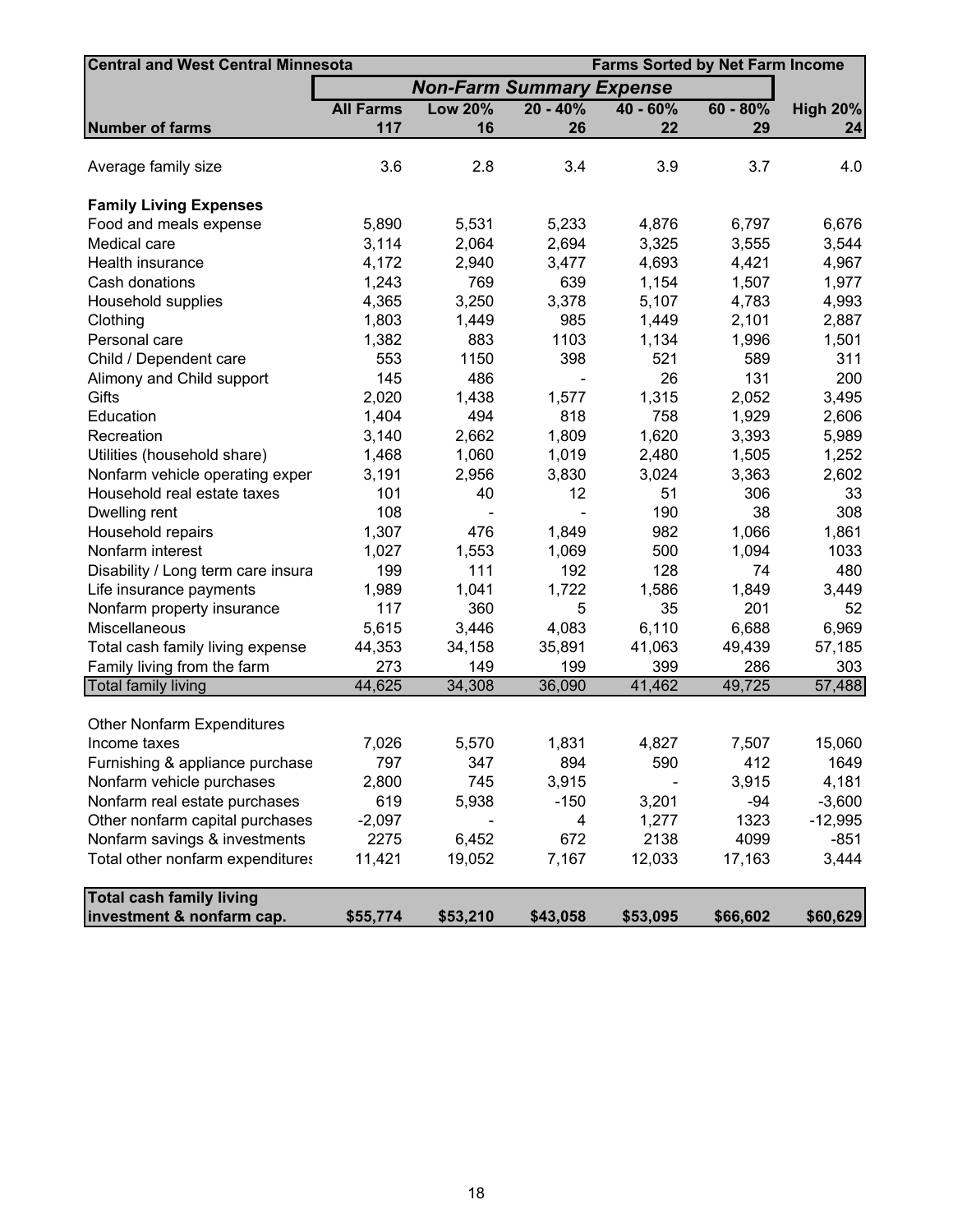| <b>Central and West Central Minnesota</b> |                  |                                                 | <b>Farms Sorted by Net Farm Income</b> |          |            |                 |  |  |
|-------------------------------------------|------------------|-------------------------------------------------|----------------------------------------|----------|------------|-----------------|--|--|
|                                           |                  | <b>Non-Farm Summary Income &amp; Bal. Sheet</b> |                                        |          |            |                 |  |  |
|                                           | <b>All Farms</b> | <b>Low 20%</b>                                  | $20 - 40%$                             | 40 - 60% | $60 - 80%$ | <b>High 20%</b> |  |  |
| <b>Number of farms</b>                    | 500              | 100                                             | 100                                    | 100      | 100        | 100             |  |  |
|                                           |                  |                                                 |                                        |          |            |                 |  |  |
| <b>Nonfarm Income</b>                     |                  |                                                 |                                        |          |            |                 |  |  |
| Nonfarm wages & salary                    | 15,867           | 20,690                                          | 18,002                                 | 12,234   | 14,970     | 13,440          |  |  |
| Net nonfarm business income               | 1,465            | 5,658                                           | 1090                                   | 484      | 2,120      | $-2,027$        |  |  |
| Nonfarm rental income                     | 244              | 203                                             | 478                                    | 54       | 64         | 421             |  |  |
| Nonfarm interest income                   | 301              | 151                                             | 521                                    | 125      | 204        | 505             |  |  |
| Nonfarm cash dividends                    | 401              | 221                                             | 67                                     | 89       | 223        | 1405            |  |  |
| Tax refunds                               | 724              | 1,210                                           | 901                                    | 569      | 631        | 308             |  |  |
| Other nonfarm income                      | 1,501            | 848                                             | 1405                                   | 955      | 2,414      | 1,884           |  |  |
| Total nonfarm income                      | 20,504           | 28,983                                          | 22,464                                 | 14,511   | 20,625     | 15,935          |  |  |
| Gifts and inheritances                    | 1,480            | 3,119                                           | 454                                    | 1,482    | 1,367      | 977             |  |  |
|                                           |                  |                                                 |                                        |          |            |                 |  |  |
| <b>Nonfarm Assets (market)</b>            |                  |                                                 |                                        |          |            |                 |  |  |
| Checking & savings                        | 4,306            | 3,473                                           | 3,581                                  | 3,187    | 5,093      | 6,195           |  |  |
| Stocks & bonds                            | 10,703           | 6,191                                           | 3,504                                  | 6,132    | 25,715     | 11,972          |  |  |
| Other current assets                      | 2,911            | 1,404                                           | 1298                                   | 1536     | 2,198      | 8,118           |  |  |
| Furniture & appliances                    | 8,684            | 7,239                                           | 8,593                                  | 10,215   | 8,042      | 9,333           |  |  |
| Nonfarm vehicles                          | 12,086           | 7,679                                           | 13,175                                 | 10,565   | 13,206     | 15,804          |  |  |
| Cash value of life ins.                   | 7,167            | 3,055                                           | 5,425                                  | 6,714    | 9,634      | 11,007          |  |  |
| Retirement accounts                       | 27,696           | 30,790                                          | 29,258                                 | 21,298   | 29,685     | 27,449          |  |  |
| Other intermediate assets                 | 8,776            | 2,883                                           | 2,252                                  | 2,917    | 7,993      | 27,832          |  |  |
| Nonfarm real estate                       | 56,618           | 43,030                                          | 57,890                                 | 57,103   | 50,352     | 74,715          |  |  |
| Other long term assets                    | 6,676            | 3,873                                           | 14,027                                 | 1,374    | 7,943      | 6,161           |  |  |
| Total nonfarm assets                      | 145,622          | 109,617                                         | 139,004                                | 121,040  | 159,861    | 198,586         |  |  |
|                                           |                  |                                                 |                                        |          |            |                 |  |  |
| <b>Nonfarm Liabilities</b>                |                  |                                                 |                                        |          |            |                 |  |  |
| <b>Accrued interest</b>                   | 91               | 33                                              | 94                                     | 42       | 81         | 204             |  |  |
| Accounts payable                          | 1121             | 988                                             | 284                                    | 1057     | 1,764      | 1513            |  |  |
| <b>Current notes</b>                      | 580              | 996                                             | 1172                                   | 344      | 349        | 41              |  |  |
| Princ due on term debt                    | 2,056            | 1,327                                           | 2,399                                  | 1,911    | 1,999      | 2,644           |  |  |
| <b>Total current liabilities</b>          | 3,848            | 3,344                                           | 3,948                                  | 3,354    | 4,192      | 4,402           |  |  |
| Intermediate liabilities                  | 4,624            | 4,421                                           | 7,450                                  | 3,688    | 3,792      | 3,768           |  |  |
| Long term liabilities                     | 20,782           | 14,893                                          | 15,767                                 | 21,699   | 26,505     | 25,047          |  |  |
| Total nonfarm liabilities                 | 29,254           | 22,659                                          | 27,166                                 | 28,740   | 34,489     | 33,218          |  |  |
| Nonfarm net worth                         | 116,367          | 86,958                                          | 111,838                                | 92,300   | 125,371    | 165,369         |  |  |
| Nonfarm debt to asset ratio               | 20%              | 21%                                             | 20%                                    | 24%      | 22%        | 17%             |  |  |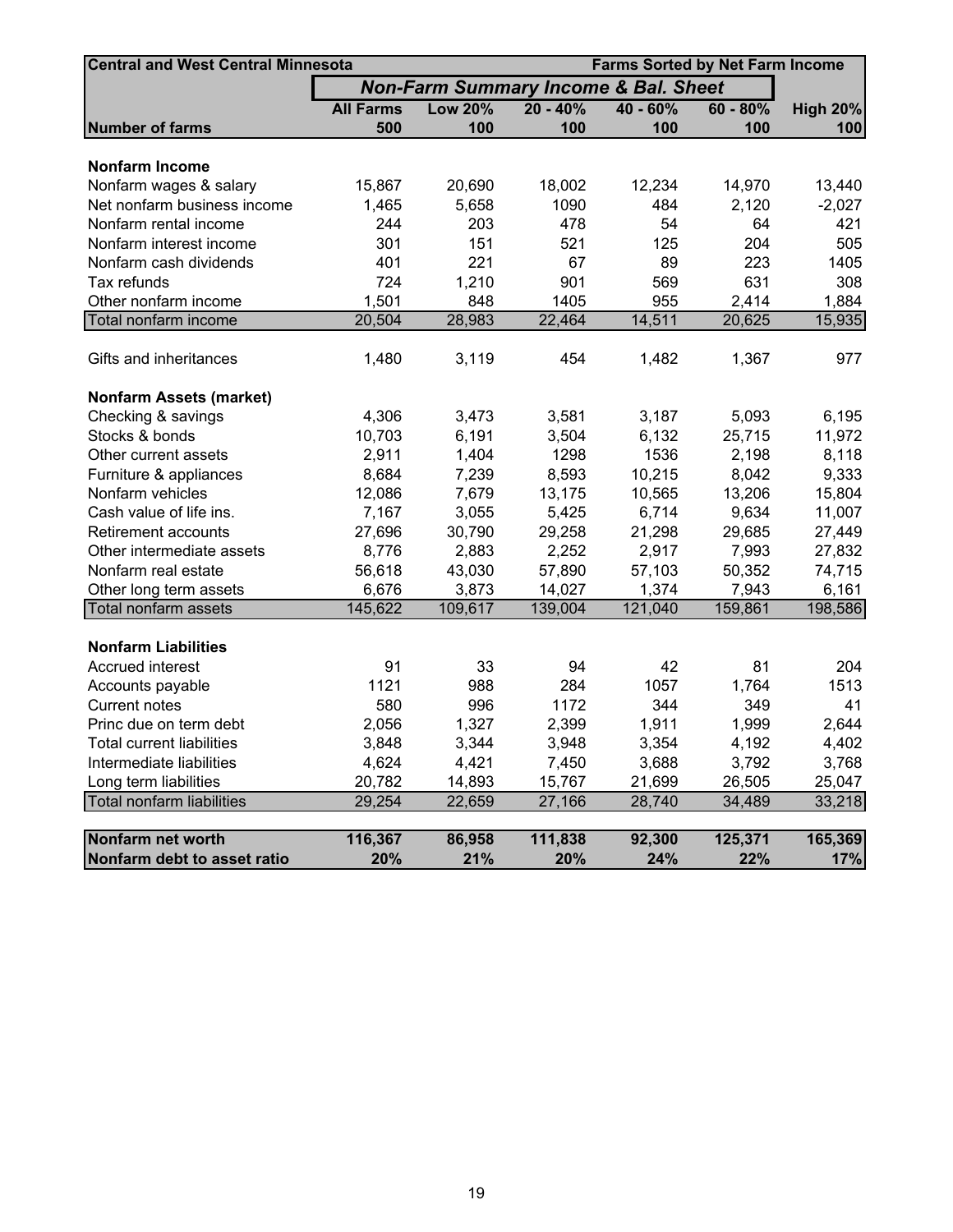

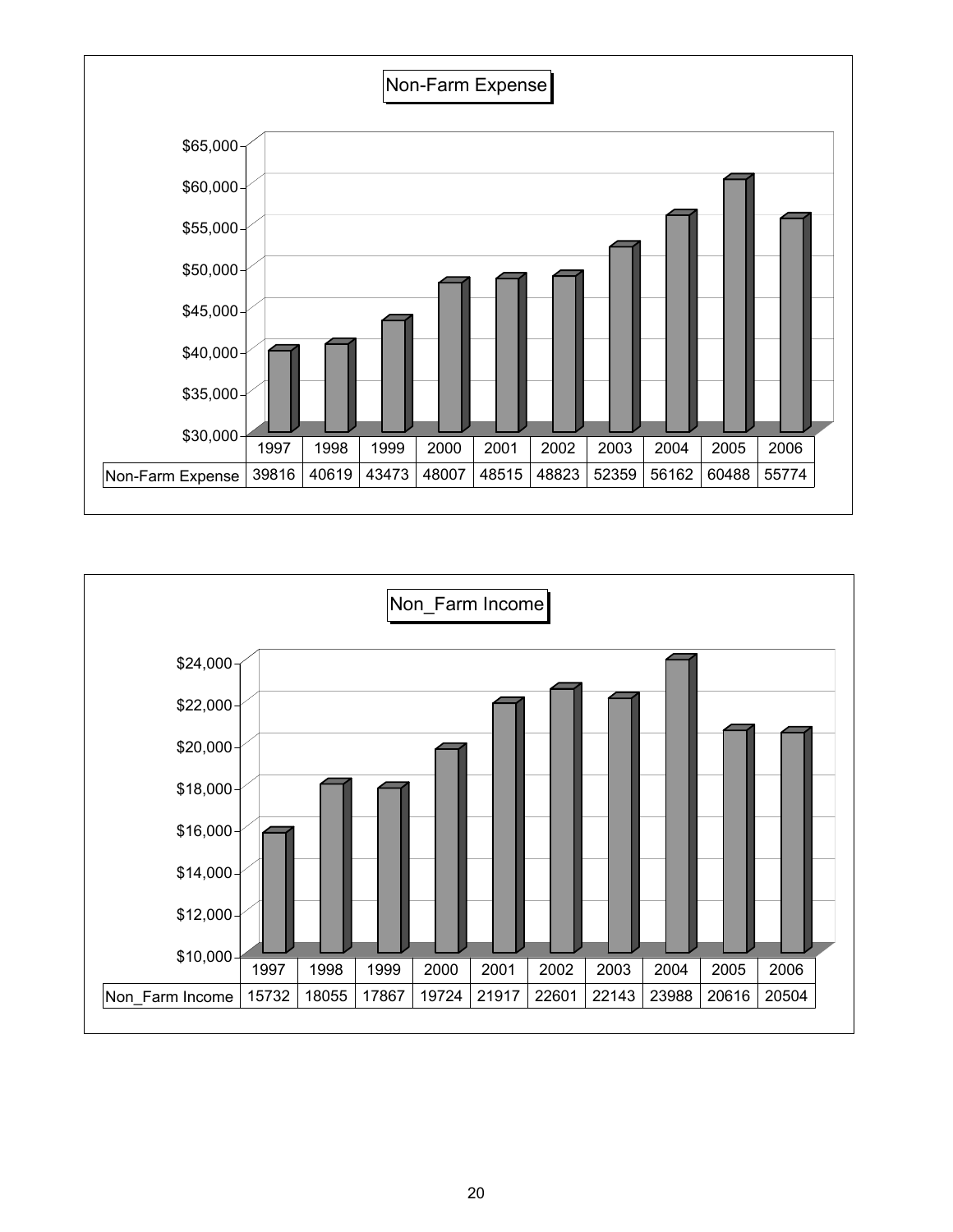| <b>Central and West Central Minnesota</b><br><b>Farms Sorted - Gross Farm Income</b> |                     |                      |                       |                       |                         |                          |  |  |
|--------------------------------------------------------------------------------------|---------------------|----------------------|-----------------------|-----------------------|-------------------------|--------------------------|--|--|
|                                                                                      |                     |                      | <b>Farm Size</b>      |                       |                         |                          |  |  |
| <b>Number of farms</b>                                                               | 12                  | 30                   | 128                   | 185                   | 74                      | 43                       |  |  |
|                                                                                      |                     |                      |                       |                       |                         |                          |  |  |
| \$ of Gross Farm Income                                                              | Less than<br>50,000 | $-50,001$<br>100,000 | $-100,001$<br>250,000 | $-250,001$<br>500,000 | $-500,001$<br>1,000,000 | <b>Over</b><br>1,000,000 |  |  |
| <b>Income Statement</b>                                                              |                     |                      |                       |                       |                         |                          |  |  |
| Gross cash farm income                                                               | 38,807              | 78,941               | 178,620               | 346,556               | 685,489                 | 1,547,269                |  |  |
| Total cash farm expense                                                              | 35,189              | 67,279               | 148,062               | 282,015               | 569,835                 | 1,331,288                |  |  |
| Net cash farm income                                                                 | 3,618               | 11,662               | 30,558                | 64,541                | 115,654                 | 215,981                  |  |  |
| Inventory change                                                                     | $-3,410$            | 14,716               | 19,582                | 38,540                | 73,242                  | 103,400                  |  |  |
| Depreciation and capital adjust                                                      | $-4,461$            | $-10,648$            | $-11,491$             | $-21,433$             | $-43,043$               | $-65,923$                |  |  |
| Net farm income                                                                      | $-4,253$            | 15,730               | 38,649                | 81,648                | 145,853                 | 253,458                  |  |  |
| <b>Profitability (cost)</b>                                                          |                     |                      |                       |                       |                         |                          |  |  |
| Labor and management earnings                                                        | $-12,838$           | 9150                 | 23,249                | 52,988                | 94,530                  | 165,839                  |  |  |
| Rate of return on assets                                                             | $-3.4%$             | 3.3%                 | 6.2%                  | 8.6%                  | 9.4%                    | 9.4%                     |  |  |
| Rate of return on equity                                                             | $-9.8%$             | $-0.7%$              | 6.4%                  | 10.5%                 | 11.7%                   | 12.5%                    |  |  |
| Operating profit margin                                                              | $-25.9%$            | 9.9%                 | 17.1%                 | 20.5%                 | 19.8%                   | 18.0%                    |  |  |
| Asset turnover rate                                                                  | 12.9%               | 33.0%                | 36.3%                 | 41.9%                 | 47.5%                   | 52.0%                    |  |  |
| <b>Liquidity</b>                                                                     |                     |                      |                       |                       |                         |                          |  |  |
| Ending current ratio                                                                 | 1.2                 | 1.36                 | 1.63                  | 1.73                  | 1.55                    | 1.62                     |  |  |
| Ending working capital                                                               | 4,421               | 17,703               | 48,893                | 108,098               | 174,833                 | 354,319                  |  |  |
| End working capital to gross inc                                                     | 11.4%               | 22.4%                | 27.4%                 | 31.2%                 | 25.5%                   | 22.9%                    |  |  |
| Term debt coverage ratio                                                             | 132.6%              | 132.1%               | 142.6%                | 167.8%                | 180.3%                  | 158.6%                   |  |  |
| Expense as a percent of income                                                       | 99.4%               | 73.3%                | 74.9%                 | 73.4%                 | 75.6%                   | 80.9%                    |  |  |
| Interest as a percent of income                                                      | 15.0%               | 9.5%                 | 7.3%                  | 6.2%                  | 5.5%                    | 4.6%                     |  |  |
| Solvency (cost)                                                                      |                     |                      |                       |                       |                         |                          |  |  |
| Number of farms                                                                      | 12                  | 30                   | 128                   | 185                   | 74                      | 43                       |  |  |
| Ending farm assets                                                                   | 266,739             | 283,511              | 512,498               | 910,893               | 1,636,156               | 2,950,950                |  |  |
| Ending farm liabilities                                                              | 125,386             | 168,598              | 253,016               | 412,884               | 739,927                 | 1,432,983                |  |  |
| Ending total assets                                                                  | 425,676             | 387,905              | 661,410               | 1,020,421             | 1,763,470               | 3,143,221                |  |  |
| Ending total liabilities                                                             | 132,706             | 210,187              | 281,509               | 434,594               | 784,415                 | 1,476,586                |  |  |
| Ending net worth                                                                     | 292,970             | 177,718              | 379,901               | 585,826               | 979,055                 | 1,666,635                |  |  |
| Net worth change                                                                     | 21,298              | 20,579               | 28,900                | 60,828                | 91,804                  | 175,837                  |  |  |
| Ending farm debt to asset ratio                                                      | 47%                 | 59%                  | 49%                   | 45%                   | 45%                     | 49%                      |  |  |
| Beg total debt to asset ratio                                                        | 28%                 | 55%                  | 43%                   | 43%                   | 43%                     | 46%                      |  |  |
| End total debt to asset ratio                                                        | 31%                 | 54%                  | 43%                   | 43%                   | 44%                     | 47%                      |  |  |
|                                                                                      |                     |                      |                       |                       |                         |                          |  |  |
| <b>Nonfarm Information</b>                                                           |                     |                      |                       |                       |                         |                          |  |  |
| Net nonfarm income                                                                   | 38,320              | 31,502               | 25,233                | 19,185                | 14,703                  | 7,038                    |  |  |
| Farms reporting living expenses                                                      | 3                   | 3                    | 36                    | 48                    | 32                      | 10                       |  |  |
| Total family living expense                                                          | 14803               | 30,699               | 34,381                | 41,894                | 55,013                  | 72,158                   |  |  |
| Total living, invest, & capital                                                      | 16627               | 45,163               | 52,856                | 57,324                | 62,272                  | 112,128                  |  |  |
| <b>Crop Acres</b>                                                                    |                     |                      |                       |                       |                         |                          |  |  |
| Total acres owned                                                                    | 167                 | 112                  | 192                   | 250                   | 340                     | 451                      |  |  |
| Total crop acres                                                                     | 55                  | 211                  | 365                   | 780                   | 1,393                   | 2,326                    |  |  |
| Total crop acres owned                                                               | 37                  | 84                   | 155                   | 240                   | 328                     | 439                      |  |  |
| Total crop acres cash rented                                                         | 18                  | 122                  | 194                   | 520                   | 1052                    | 1,810                    |  |  |
| Total crop acres share rented                                                        |                     | 5                    | 16                    | 20                    | 13                      | 78                       |  |  |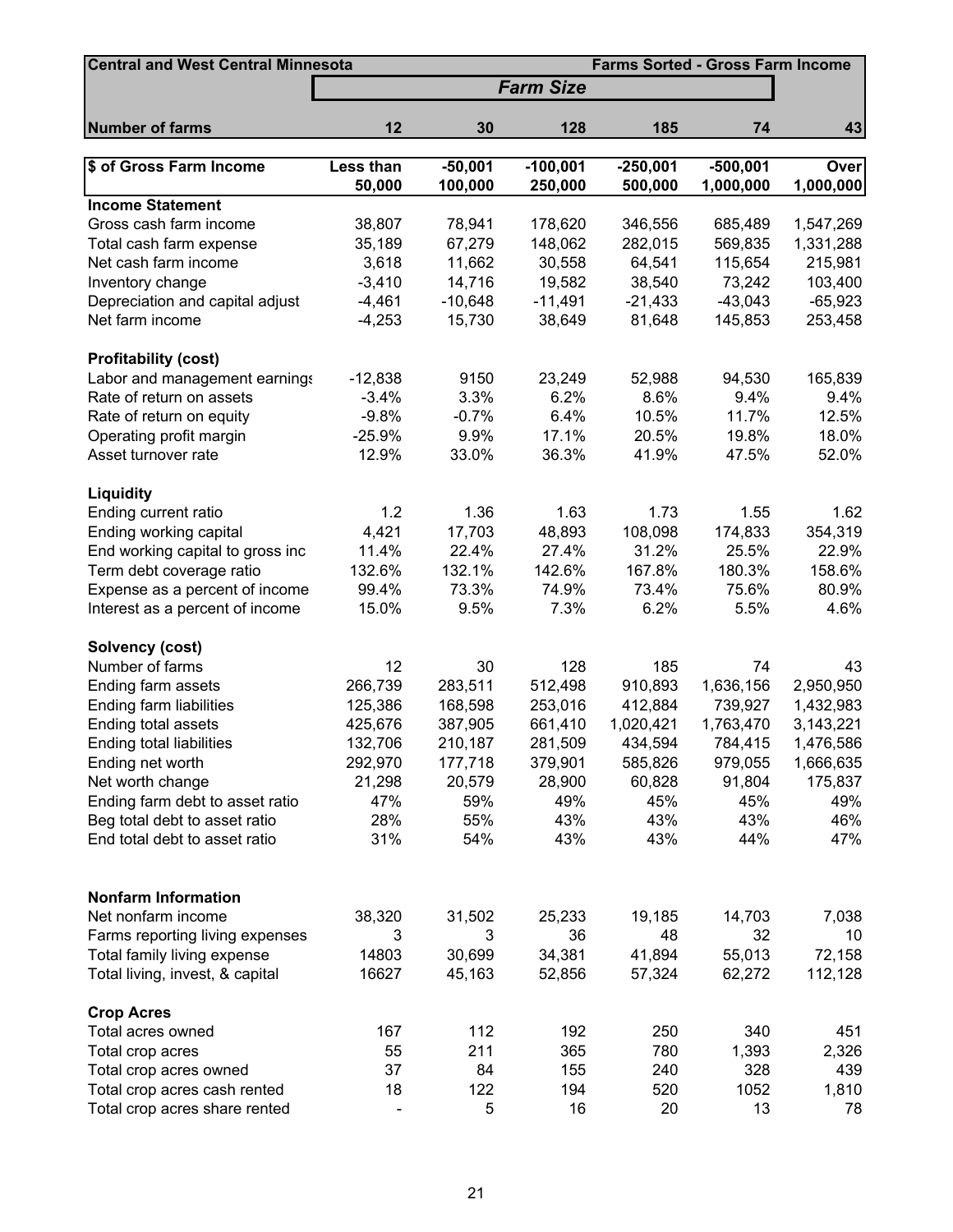| <b>Central and West Central Minnesota</b> |           |              |                  | <b>Farms Sorted - Farm type</b> |             |              |
|-------------------------------------------|-----------|--------------|------------------|---------------------------------|-------------|--------------|
|                                           |           |              | <b>Farm Type</b> |                                 |             |              |
| <b>Number of farms</b>                    | 234       | 109          | 37               | 26                              | 12          | 66           |
| <b>Type of Farm Operator</b>              |           |              | Crop and         | Crop and                        | Crop and    |              |
| Base on 70% of farm sales                 | Crop      | <b>Dairy</b> | <b>Dairy</b>     | Hog                             | <b>Beef</b> | <b>Other</b> |
|                                           |           |              |                  |                                 |             |              |
| <b>Income Statement</b>                   |           |              |                  |                                 |             |              |
| Gross cash farm income                    | 438,840   | 399,875      | 378,301          | 1,024,577                       | 391,121     | 305,423      |
| Total cash farm expense                   | 369,746   | 325,551      | 313,164          | 852,567                         | 343,752     | 260,896      |
| Net cash farm income                      | 69,094    | 74,324       | 65,137           | 172,010                         | 47,369      | 44,526       |
| Inventory change                          | 64,392    | 7,456        | 8,470            | 71,096                          | 14,755      | 28,194       |
| Depreciation and capital adjust           | $-25,296$ | $-21,511$    | $-19,920$        | $-50,623$                       | $-23,361$   | $-22,904$    |
| Net farm income                           | 108,191   | 60,269       | 53,687           | 192,484                         | 38,764      | 49,816       |
| <b>Profitability (cost)</b>               |           |              |                  |                                 |             |              |
| Labor and management earnings             | 73,541    | 36,748       | 25,548           | 124,377                         | 12,764      | 24,730       |
| Rate of return on assets                  | 10.1%     | 5.6%         | 5.2%             | 10.4%                           | 5.9%        | 5.9%         |
| Rate of return on equity                  | 13.4%     | 5.4%         | 4.0%             | 12.8%                           | 3.2%        | 5.8%         |
| Operating profit margin                   | 21.0%     | 14.0%        | 12.5%            | 23.0%                           | 16.4%       | 15.5%        |
| Asset turnover rate                       | 47.9%     | 40.2%        | 41.5%            | 45.3%                           | 36.3%       | 38.2%        |
| <b>Liquidity</b>                          |           |              |                  |                                 |             |              |
| Ending current ratio                      | 1.56      | 1.37         | 1.49             | 2.51                            | 1.45        | 1.7          |
| Ending working capital                    | 137,414   | 31,682       | 69,565           | 428,324                         | 84,951      | 86,295       |
| End working capital to gross inc          | 31.3%     | 7.9%         | 18.4%            | 41.8%                           | 21.7%       | 28.3%        |
| Term debt coverage ratio                  | 202.4%    | 95.3%        | 114.9%           | 247.3%                          | 146.2%      | 140.7%       |
| Expense as a percent of income            | 73.8%     | 80.3%        | 81.2%            | 78.0%                           | 84.6%       | 78.6%        |
| Interest as a percent of income           | 5.9%      | 6.0%         | 6.5%             | 3.6%                            | 9.8%        | 6.1%         |
| Solvency (cost)                           |           |              |                  |                                 |             |              |
| Number of farms                           | 234       | 109          | 37               | 26                              | 12          | 66           |
| Ending farm assets                        | 1,148,886 | 831,462      | 885,132          | 1,887,616                       | 964,453     | 795,317      |
| Ending farm liabilities                   | 536,011   | 439,149      | 428,192          | 691,962                         | 509,591     | 372,383      |
| Ending total assets                       | 1,299,588 | 932,114      | 967,188          | 2,022,441                       | 1,055,217   | 935,840      |
| Ending total liabilities                  | 570,780   | 463,811      | 443,758          | 718,265                         | 528,955     | 403,930      |
| Ending net worth                          | 728,808   | 468,303      | 523,430          | 1,304,176                       | 526,262     | 531,911      |
| Net worth change                          | 90,874    | 23,016       | 24,552           | 138,785                         | 44,736      | 28,629       |
| Ending farm debt to asset ratio           | 47%       | 53%          | 48%              | 37%                             | 53%         | 47%          |
| Beg total debt to asset ratio             | 44%       | 49%          | 43%              | 35%                             | 49%         | 41%          |
| End total debt to asset ratio             | 44%       | 50%          | 46%              | 36%                             | 50%         | 43%          |
| <b>Nonfarm Information</b>                |           |              |                  |                                 |             |              |
| Net nonfarm income                        | 24,424    | 12,202       | 12,739           | 18,073                          | 34,174      | 24,062       |
| Farms reporting living expenses           | 77        | 23           | 11               | 6                               | 4           | 15           |
| Total family living expense               | 45,695    | 39,301       | 45311            | 74,891                          | 39,942      | 33,129       |
| Total living, invest, & capital           | 63,679    | 47,958       | 57455            | 92,084                          | 55,133      | 50,860       |
| <b>Crop Acres</b>                         |           |              |                  |                                 |             |              |
| Total acres owned                         | 301       | 162          | 245              | 378                             | 429         | 208          |
| Total crop acres                          | 1,214     | 267          | 625              | 1306                            | 831         | 469          |
| Total crop acres owned                    | 304       | 133          | 199              | 333                             | 246         | 133          |
| Total crop acres cash rented              | 881       | 133          | 410              | 942                             | 528         | 307          |
| Total crop acres share rented             | 29        | 1            | 16               | 31                              | 56          | 30           |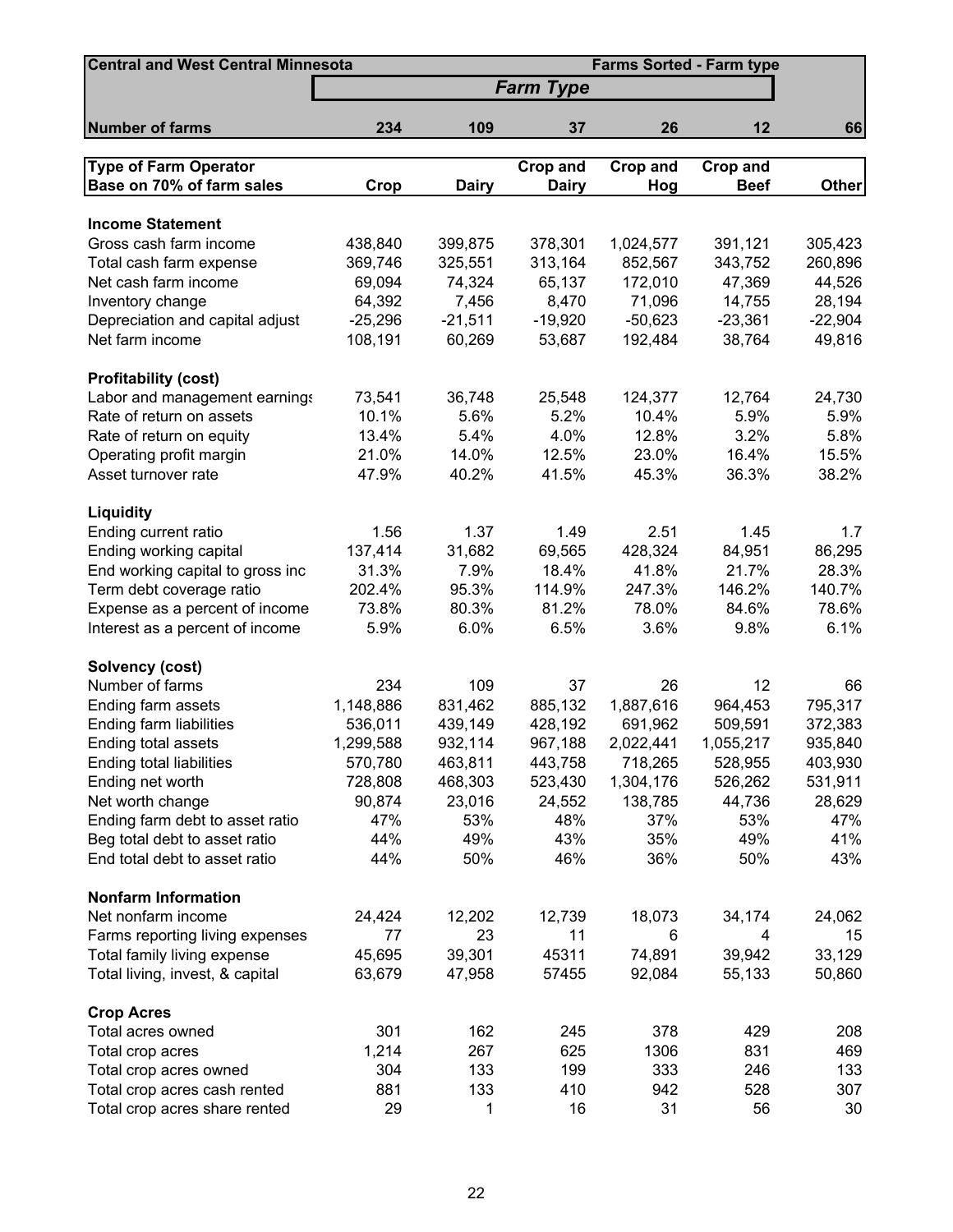| <b>Central and West Central Minnesota</b><br><b>Farms Sorted - Age of Operator</b> |           |           |                        |           |           |  |  |
|------------------------------------------------------------------------------------|-----------|-----------|------------------------|-----------|-----------|--|--|
|                                                                                    |           |           | <b>Age of Operator</b> |           |           |  |  |
| <b>Number of farms</b>                                                             | 39        | 92        | 198                    | 103       | 40        |  |  |
|                                                                                    |           |           |                        |           |           |  |  |
| <b>Age of Primary Operator</b>                                                     | Less      |           |                        |           |           |  |  |
|                                                                                    | than 31   | $31 - 40$ | 41 - 50                | $51 - 60$ | Over 60   |  |  |
|                                                                                    |           |           |                        |           |           |  |  |
| <b>Income Statement</b><br>Gross cash farm income                                  | 289,382   | 385,794   | 446,074                | 499,680   | 512,505   |  |  |
| Total cash farm expense                                                            | 248,506   | 309,775   | 369,488                | 426,212   | 443,224   |  |  |
| Net cash farm income                                                               | 40,876    | 76,019    | 76,586                 | 73,468    | 69,281    |  |  |
| Inventory change                                                                   | 29,415    | 30,273    | 42,384                 | 57,463    | 41,505    |  |  |
| Depreciation and capital adjust                                                    | $-10,313$ | $-22,476$ | $-23,500$              | $-30,656$ | $-38,704$ |  |  |
| Net farm income                                                                    | 59,978    | 83,817    | 95,469                 | 100,275   | 72,082    |  |  |
|                                                                                    |           |           |                        |           |           |  |  |
| <b>Profitability (cost)</b>                                                        |           |           |                        |           |           |  |  |
| Labor and management earnings                                                      | 48,172    | 62,860    | 60,809                 | 59,692    | 29,374    |  |  |
| Rate of return on assets                                                           | 11.0%     | 10.1%     | 8.7%                   | 8.1%      | 5.5%      |  |  |
| Rate of return on equity                                                           | 18.4%     | 15.2%     | 10.8%                  | 9.0%      | 5.5%      |  |  |
| Operating profit margin                                                            | 18.6%     | 20.0%     | 20.1%                  | 18.3%     | 14.1%     |  |  |
| Asset turnover rate                                                                | 58.9%     | 50.8%     | 43.0%                  | 44.3%     | 39.0%     |  |  |
|                                                                                    |           |           |                        |           |           |  |  |
| <b>Liquidity</b>                                                                   |           |           |                        |           |           |  |  |
| Ending current ratio                                                               | 1.43      | 1.47      | 1.67                   | 1.82      | 1.42      |  |  |
| Ending working capital                                                             | 43,860    | 76,832    | 126,624                | 165,779   | 102,204   |  |  |
| End working capital to gross inc                                                   | 15.2%     | 19.9%     | 28.4%                  | 33.2%     | 19.9%     |  |  |
| Term debt coverage ratio                                                           | 179.5%    | 152.8%    | 160.7%                 | 191.7%    | 131.4%    |  |  |
| Expense as a percent of income                                                     | 77.8%     | 75.1%     | 76.0%                  | 76.7%     | 80.1%     |  |  |
| Interest as a percent of income                                                    | 5.8%      | 5.7%      | 5.7%                   | 5.7%      | 5.5%      |  |  |
| Solvency (cost)                                                                    |           |           |                        |           |           |  |  |
| Number of farms                                                                    | 39        | 92        | 198                    | 103       | 40        |  |  |
| Ending farm assets                                                                 | 549,002   | 817,448   | 1,115,189              | 1,203,508 | 1,310,062 |  |  |
| Ending farm liabilities                                                            | 336,353   | 453,845   | 514,225                | 497,670   | 593,926   |  |  |
| Ending total assets                                                                | 620,383   | 919,032   | 1,260,274              | 1,354,551 | 1,451,002 |  |  |
| Ending total liabilities                                                           | 377,816   | 487,800   | 548,451                | 518,419   | 606,703   |  |  |
| Ending net worth                                                                   | 242,567   | 431,231   | 711,822                | 836,132   | 844,299   |  |  |
| Net worth change                                                                   | 41,094    | 58,745    | 68,406                 | 70,248    | 59,812    |  |  |
| Ending farm debt to asset ratio                                                    | 61%       | 56%       | 46%                    | 41%       | 45%       |  |  |
| Beg total debt to asset ratio                                                      | 60%       | 53%       | 43%                    | 39%       | 42%       |  |  |
| End total debt to asset ratio                                                      | 61%       | 53%       | 44%                    | 38%       | 42%       |  |  |
|                                                                                    |           |           |                        |           |           |  |  |
| <b>Nonfarm Information</b>                                                         |           |           |                        |           |           |  |  |
| Net nonfarm income                                                                 | 12,820    | 17,855    | 20,327                 | 23,519    | 24,617    |  |  |
| Farms reporting living expenses                                                    | 14        | 30        | 55                     | 25        | 8         |  |  |
| Total family living expense                                                        | 34,887    | 48,701    | 42,909                 | 50,132    | 38,045    |  |  |
| Total living, invest, & capital                                                    | 63,770    | 64,707    | 54,208                 | 69,317    | 50,674    |  |  |
| <b>Crop Acres</b>                                                                  |           |           |                        |           |           |  |  |
| Total acres owned                                                                  | 92        | 148       | 250                    | 346       | 456       |  |  |
| Total crop acres                                                                   | 554       | 698       | 893                    | 983       | 929       |  |  |
| Total crop acres owned                                                             | 62        | 142       | 241                    | 303       | 397       |  |  |
| Total crop acres cash rented                                                       | 433       | 547       | 627                    | 670       | 507       |  |  |
| Total crop acres share rented                                                      | 58        | 9         | 25                     | 11        | 24        |  |  |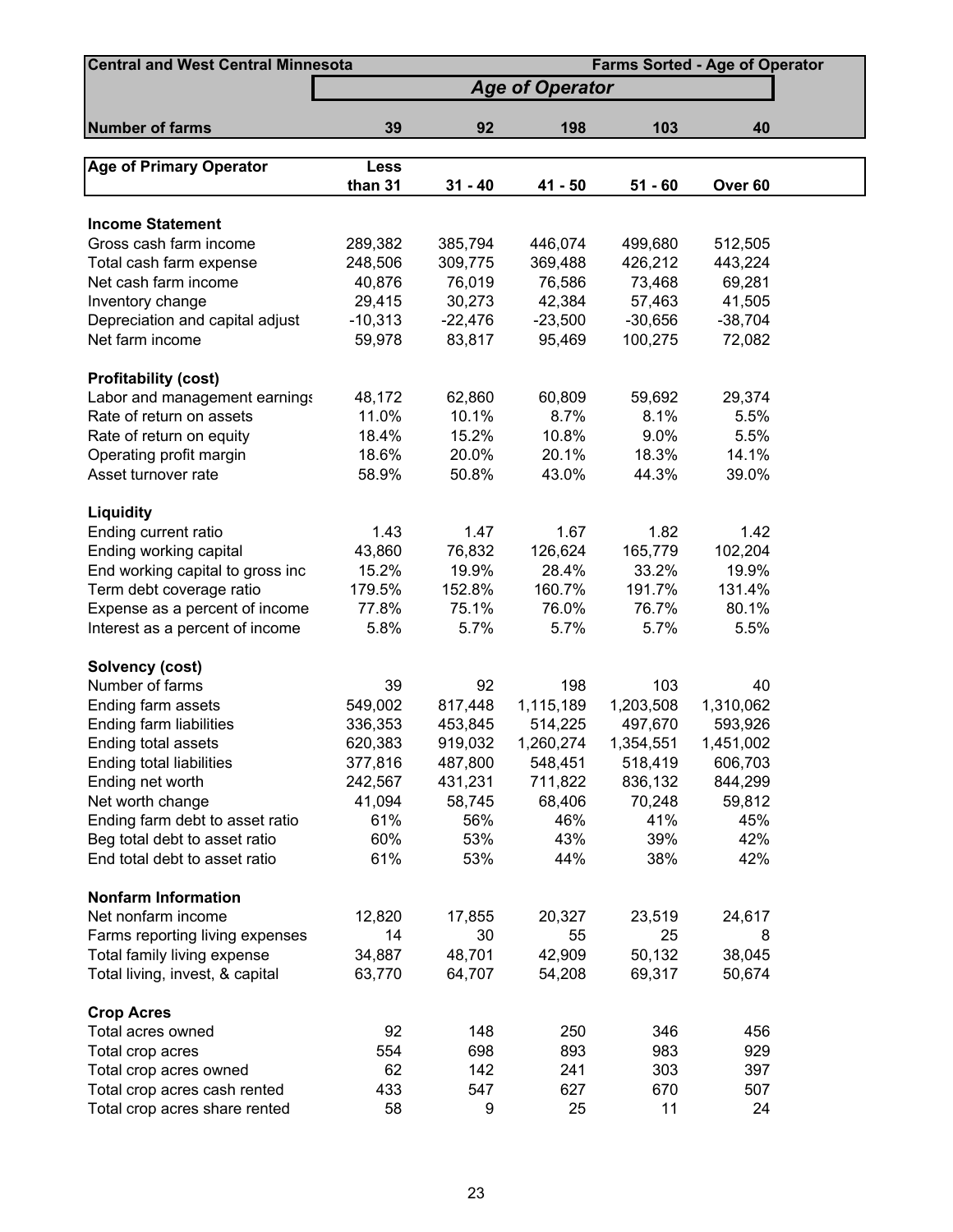| Average of Crop Enterprises, West Central Minnesota               |                  |                |                | Farms Sorted by Return to Ovhd |                 |                  |
|-------------------------------------------------------------------|------------------|----------------|----------------|--------------------------------|-----------------|------------------|
|                                                                   |                  |                | Corn           |                                |                 |                  |
|                                                                   | <b>Owned</b>     |                |                | <b>Rented</b>                  |                 |                  |
|                                                                   | <b>All Farms</b> | Low            | <b>High</b>    | <b>All Farms</b>               | Low             | <b>High</b>      |
| Number of fields                                                  | 259              | 48             | 54             | 475                            | 102             | 101              |
| Number of farms                                                   | 230              | 46             | 46             | 283                            | 56              | 57               |
| Acres                                                             | 130.82           | 102.52         | 112.39         | 227.81                         | 164.34          | 213.17           |
| Yield per acre (bu.)                                              | 152.77           | 106.84         | 179.11         | 156.63                         | 127.65          | 177.28           |
| Operators share of yield %                                        | 100              | 100            | 100            | 100                            | 100             | 100              |
| Value per bu.                                                     | 2.80             | 2.53           | 3.08           | 2.81                           | 2.52            | 3.10             |
| Total product return per acre                                     | 427.76           | 270.31         | 551.66         | 440.13                         | 321.68          | 549.57           |
| Miscellaneous income per acre                                     | 7.80             | 16.43          | 8.00           | 6.56                           | 15.61           | 5.11             |
| Gross return per acre                                             | 435.66           | 286.36         | 559.79         | 445.49                         | 337.54          | 554.20           |
| <b>Direct Expenses</b>                                            |                  |                |                |                                |                 |                  |
| Seed                                                              | 50.84            | 45.02          | 52.05          | 52.90                          | 50.86           | 53.72            |
| Fertilizer                                                        | 69.10            | 62.29          | 68.36          | 73.25                          | 82.52           | 72.85            |
| Crop chemicals                                                    | 19.44            | 23.29          | 16.61          | 19.28                          | 23.44           | 15.56            |
| Crop insurance                                                    | 10.67            | 12.00          | 8.77           | 10.43                          | 10.81           | 11.39            |
| Drying fuel                                                       | 10.94            | 13.13          | 10.43          | 11.08                          | 11.60           | 11.06            |
| Fuel & oil                                                        | 20.55            | 23.33          | 21.62          | 20.68                          | 19.91           | 21.28            |
| Repairs                                                           | 26.18            | 30.34          | 27.34          | 22.56                          | 24.94           | 23.54            |
| Custom hire                                                       | 4.77             | 6.31           | 3.16           | 3.80                           | 4.15            | 2.31             |
| <b>Hired Labor</b>                                                | 0.20             |                | 0.50           | 0.37                           | 0.26            | 0.76             |
| Land Rent                                                         | 0.00             | 0.00           | 0.00           | 84.92                          | 82.85           | 87.62            |
| Hauling and trucking                                              | 0.67             | 1.69           | 1.62           | 0.93                           | 0.57            | 1.89             |
| Marketing                                                         | 0.00             | 0.00           | 0.00           | 0.46                           | 1.08            | 0.34             |
| Operating interest                                                | 8.72             | 9.16           | 7.63           | 10.54                          | 10.13           | 10.09            |
| Miscellaneous                                                     | 1.66<br>223.74   | 1.25<br>227.82 | 3.32<br>221.42 | 1.62                           | 2.06            | 2.85             |
| Total direct expenses per acre<br>Return over direct exp per acre | 211.92           | 58.54          | 338.37         | 312.83<br>132.66               | 325.20<br>12.34 | 315.24<br>238.98 |
| <b>Overhead Expenses</b>                                          |                  |                |                |                                |                 |                  |
| Custom hire                                                       | 1.05             | 1.49           | 0.72           | 1.34                           | 0.81            | 1.21             |
| Hired labor                                                       | 6.97             | 8.89           | 8.13           | 6.89                           | 6.69            | 7.04             |
| Machinery & bldg leases                                           | 2.88             | 1.56           | 2.31           | 3.84                           | 2.84            | 3.31             |
| RE & pers. property taxes                                         | 9.59             | 8.65           | 10.18          |                                |                 |                  |
| Farm insurance                                                    | 5.51             | 4.37           | 5.14           | 5.05                           | 3.73            | 5.29             |
| <b>Utilities</b>                                                  | 4.20             | 4.22           | 3.55           | 3.39                           | 3.37            | 3.08             |
| Dues & professional fees                                          | 1.65             | 1.69           | 0.78           | 1.59                           | 2.25            | 1.07             |
| Interest                                                          | 41.25            | 28.94          | 44.20          | 5.60                           | 6.57            | 4.32             |
| Mach & bldg depreciation                                          | 25.40            | 27.27          | 27.45          | 21.68                          | 23.33           | 23.71            |
| Miscellaneous                                                     | 5.91             | 5.77           | 4.57           | 4.99                           | 5.92            | 5.53             |
| Total overhead expenses per acre                                  | 104.40           | 92.85          | 107.03         | 54.38                          | 55.53           | 54.57            |
| Total dir & ovhd expenses per acre                                | 328.14           | 320.66         | 328.45         | 367.21                         | 380.73          | 369.81           |
| Net return per acre                                               | 107.52           | $-34.30$       | 231.34         | 78.27                          | $-43.19$        | 184.41           |
| Government payments                                               | 25.51            | 32.07          | 26.68          | 25.18                          | 30.62           | 25.47            |
| Net return with govt payments                                     | 133.03           | $-2.24$        | 258.02         | 103.46                         | $-12.57$        | 209.89           |
| Lbr & mgt charge per acre                                         | 27.36            | 34.97          | 30.85          | 24.36                          | 26.37           | 26.30            |
| Net return over Ibr & mgt                                         | 105.66           | $-37.21$       | 227.17         | 79.10                          | $-38.94$        | 183.58           |
| <b>Cost of Production</b>                                         |                  |                |                |                                |                 |                  |
| Total direct expense per bu.                                      | 1.46             | 2.13           | 1.24           | 2.00                           | 2.55            | 1.78             |
| Total dir & ovhd exp per bu.                                      | 2.15             | 3.00           | 1.83           | 2.35                           | 2.98            | 2.09             |
| Less govt & other income                                          | 1.93             | 2.55           | 1.64           | 2.15                           | 2.62            | 1.91             |
| With labor & management                                           | 2.11             | 2.87           | 1.81           | 2.30                           | 2.83            | 2.06             |
| Machinery cost per acre                                           | 84.24            | 94.56          | 83.99          | 77.16                          | 79.66           | 75.78            |
| Est. labor hours per acre                                         | 2.82             | 3.99           | 3.11           | 2.31                           | 2.52            | 2.63             |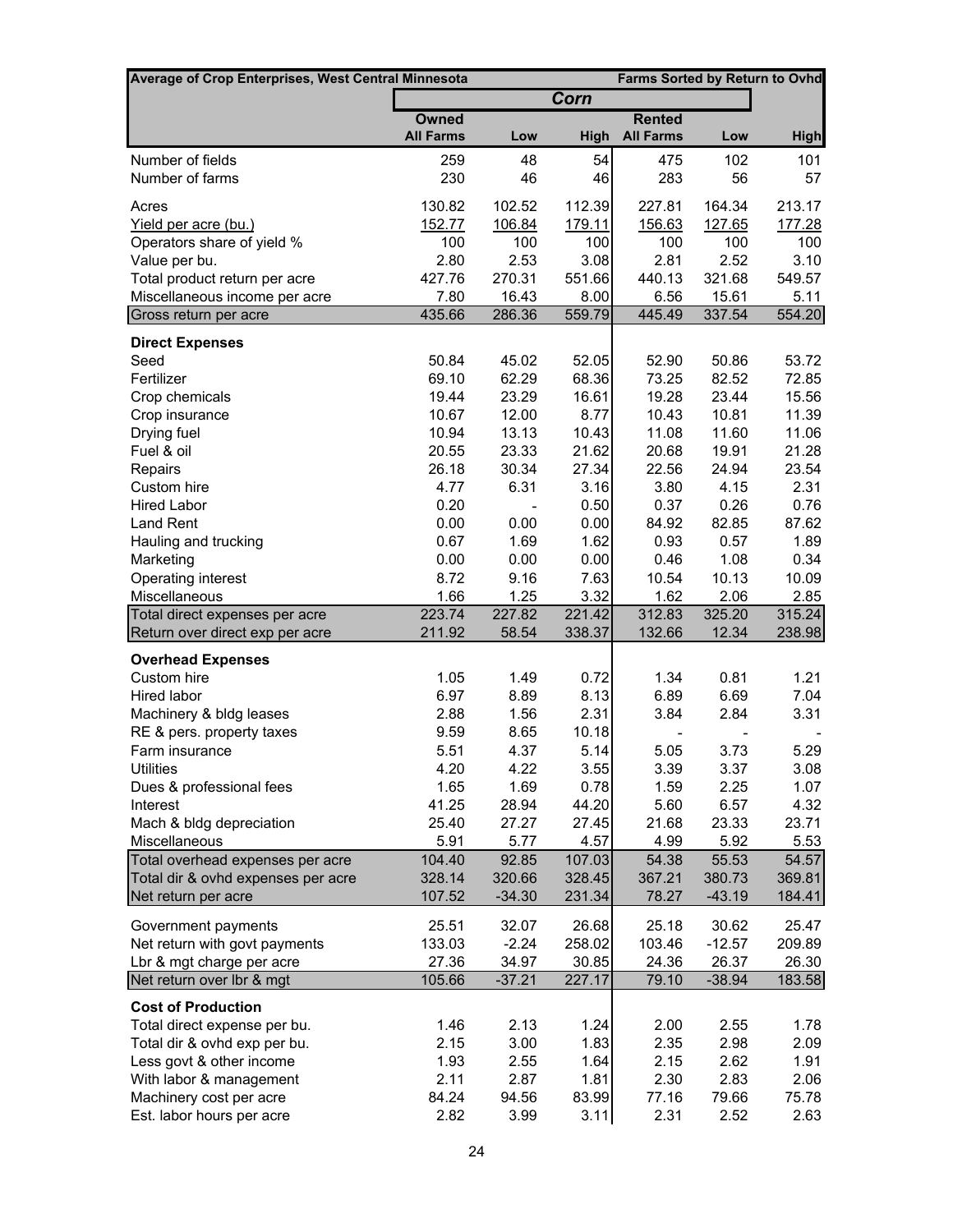



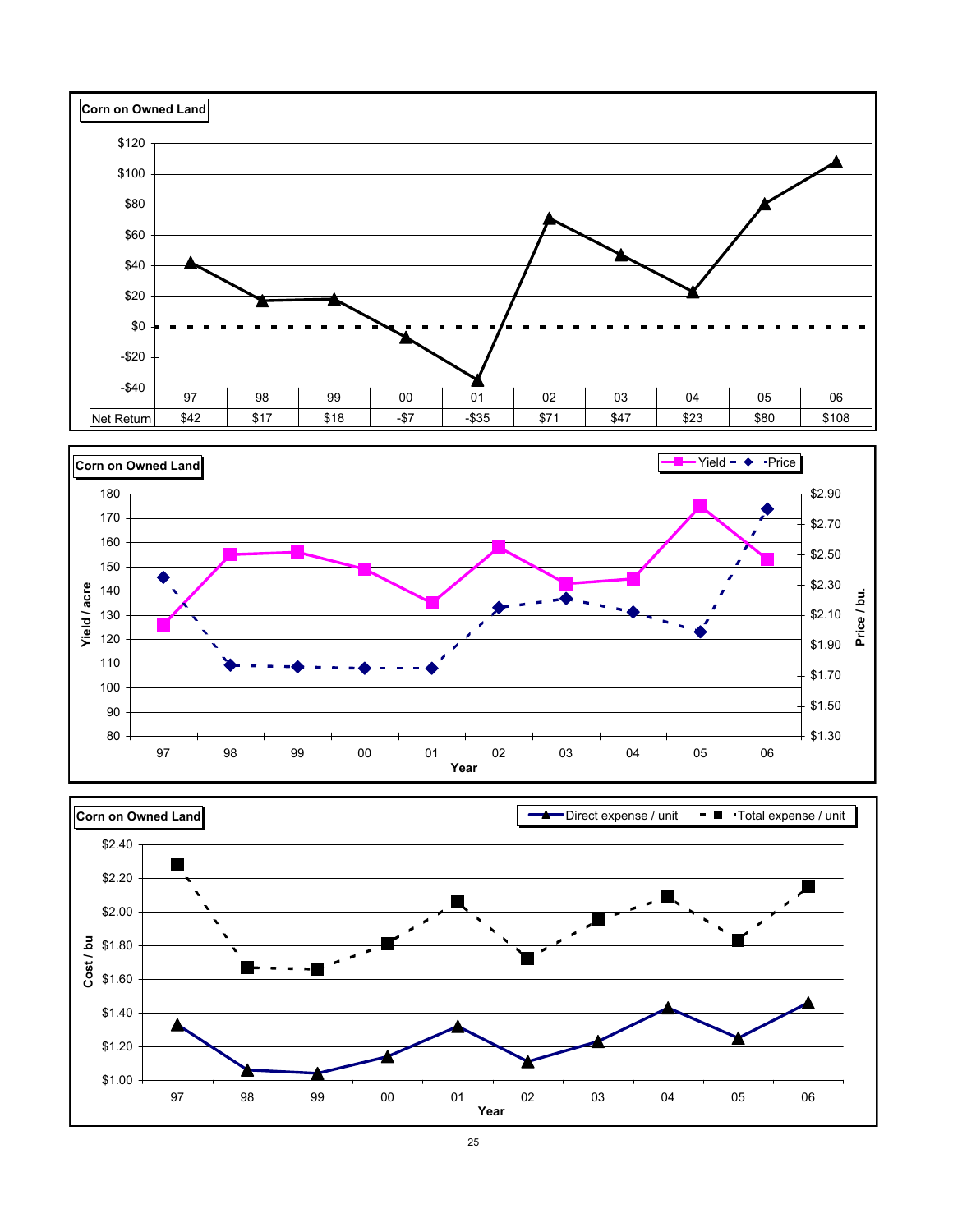| Average of Crop Enterprises, West Central Minnesota       |                  |                    |                  |                  | <b>Farms Sorted by Return to Ovhd</b> |                 |
|-----------------------------------------------------------|------------------|--------------------|------------------|------------------|---------------------------------------|-----------------|
|                                                           |                  |                    | <b>Soybeans</b>  |                  |                                       |                 |
|                                                           | <b>Owned</b>     |                    |                  | <b>Rented</b>    |                                       |                 |
|                                                           | <b>All Farms</b> | Low                | <b>High</b>      | <b>All Farms</b> | Low                                   | <b>High</b>     |
| Number of fields                                          | 251              | 45                 | 61               | 489              | 85                                    | 77              |
| Number of farms                                           | 209              | 41                 | 42               | 274              | 54                                    | 55              |
| Acres                                                     | 132.89           | 98.63              | 128.40           | 210.30           | 139.78                                | 273.72          |
| Yield per acre (bu.)                                      | 43.94            | 32.37              | 51.94            | 43.84            | 33.16                                 | 51.9            |
| Operators share of yield %                                | 100              | 100                | 100              | 100              | 100                                   | 100             |
| Value per bu.                                             | 6.02             | 5.85               | 6.20             | 5.99             | 5.76                                  | 6.18            |
| Total product return per acre                             | 264.52           | 189.36             | 322.03           | 262.60           | 191.00                                | 320.74          |
| Miscellaneous income per acre                             | 5.00             | 9.51               | 0.90             | 3.66             | 9.34                                  | 1.07            |
| Gross return per acre                                     | 269.44           | 198.92             | 323.05           | 226.21           | 200.50                                | 321.86          |
| <b>Direct Expenses</b>                                    |                  |                    |                  |                  |                                       |                 |
| Seed                                                      | 29.59            | 32.54              | 27.75            | 29.19            | 30.87                                 | 26.49           |
| Fertilizer                                                | 4.78             | 5.75               | 4.87             | 5.37             | 5.87                                  | 6.06            |
| Crop chemicals                                            | 18.48            | 21.96              | 16.27            | 18.62            | 19.81                                 | 17.87           |
| Crop insurance                                            | 9.44             | 10.41              | 8.19             | 9.55             | 9.60                                  | 7.37            |
| Fuel & oil                                                | 16.98            | 16.36              | 17.58            | 16.75            | 15.98                                 | 16.92           |
| Repairs                                                   | 21.52            | 24.71              | 19.95            | 18.73            | 20.44                                 | 18.17           |
| Custom hire                                               | 3.94             | 7.99               | 0.85             | 3.42             | 7.83                                  | 3.26            |
| Hired labor                                               | 0.31             | 0.61               | 0.09             |                  |                                       |                 |
| <b>Land Rent</b>                                          |                  |                    |                  | 82.24            | 77.84                                 | 84.50           |
| Machinery leases                                          |                  |                    |                  | 0.21             | 1.28                                  | 0.04            |
| Operating interest                                        | 7.06             | 7.79               | 6.99             | 8.71             | 9.42                                  | 7.49            |
| Miscellaneous                                             | 1.03             | 1.22               | 1.02             | 1.51             | 1.66                                  | 1.76            |
| Total direct expenses per acre                            | 113.13           | 129.34             | 103.55           | 194.30           | 200.58                                | 189.93          |
| Return over direct exp per acre                           | 156.30           | 69.58              | 219.50           | 71.92            | $-0.08$                               | 131.93          |
| <b>Overhead Expenses</b>                                  |                  |                    |                  |                  |                                       |                 |
| Custom hire                                               | 0.96             | 2.02               | 0.94             | 1.07             | 1.11                                  | 0.62            |
| Hired labor                                               | 5.64             | 5.84               | 4.75             | 4.92             | 4.27                                  | 4.73            |
| Machinery & bldg leases                                   | 1.85             | 1.25               | 1.69             | 2.77             | 3.48                                  | 1.70            |
| RE & pers. property taxes                                 | 9.75             | 7.75               | 10.28            |                  |                                       |                 |
| Farm insurance                                            | 4.69             | 4.38               | 4.38             | 4.13             | 4.03                                  | 4.27            |
| <b>Utilities</b>                                          | 3.56             | 3.19               | 3.22             | 2.84             | 3.32                                  | 2.95            |
| Dues & professional fees                                  | 1.31             | 1.48               | 1.52             | 1.32             | 2.85                                  | 0.77            |
| Interest                                                  | 35.45            | 29.91              | 36.09            | 4.56             | 5.24                                  | 4.42            |
| Mach & bldg depreciation                                  | 20.85            | 20.36              | 20.88            | 17.60            | 18.90                                 | 18.75           |
| Miscellaneous                                             | 4.91             | 3.97               | 5.27             | 4.20             | 3.18                                  | 4.58            |
| Total overhead expenses per acre                          | 88.98            | 80.14              | 89.02            | 43.41            | 46.38                                 | 42.77           |
| Total dir & ovhd expenses per acre<br>Net return per acre | 202.11<br>67.31  | 209.49<br>$-10.56$ | 192.57<br>130.47 | 237.71<br>28.50  | 246.96<br>$-46.46$                    | 232.71<br>89.16 |
|                                                           |                  |                    |                  |                  |                                       |                 |
| Government payments                                       | 23.92            | 25.12              | 23.91            | 23.88            | 26.72                                 | 24.09           |
| Net return with govt payments                             | 91.24            | 14.56              | 154.39           | 52.38            | $-19.74$                              | 113.25          |
| Lbr & mgt charge per acre                                 | 22.27            | 27.37              | 21.66            | 20.78            | 23.43                                 | 19.31           |
| Net return over Ibr & mgt                                 | 68.97            | $-12.81$           | 132.73           | 31.60            | $-43.17$                              | 93.94           |
| <b>Cost of Production</b>                                 |                  |                    |                  |                  |                                       |                 |
| Total direct expense per bu.                              | 2.57             | 4.00               | 1.99             | 4.43             | 6.05                                  | 3.66            |
| Total dir & ovhd exp per bu.                              | 4.60             | 6.47               | 3.71             | 5.42             | 7.45                                  | 4.48            |
| Less govt & other income                                  | 3.94             | 5.40               | 3.23             | 4.79             | 6.36                                  | 4.00            |
| With labor & management                                   | 4.45             | 6.25               | 3.65             | 5.27             | 7.07                                  | 4.37            |
| Machinery cost per acre                                   | 69.03            | 75.02              | 63.16            | 63.42            | 72.94                                 | 60.36           |
| Est. labor hours per acre                                 | 2.25             | 2.99               | 2.13             | 1.94             | 2.40                                  | 1.98            |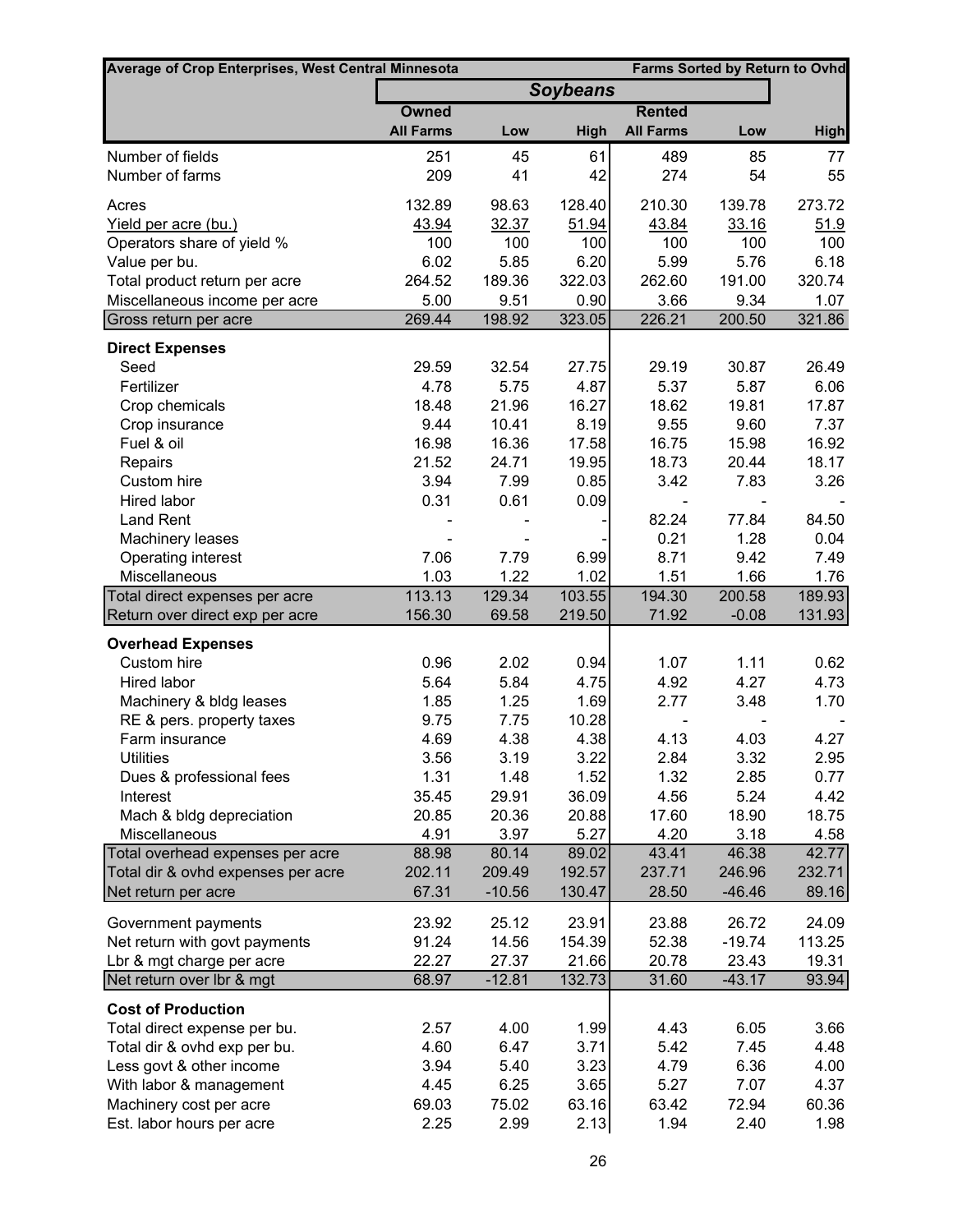



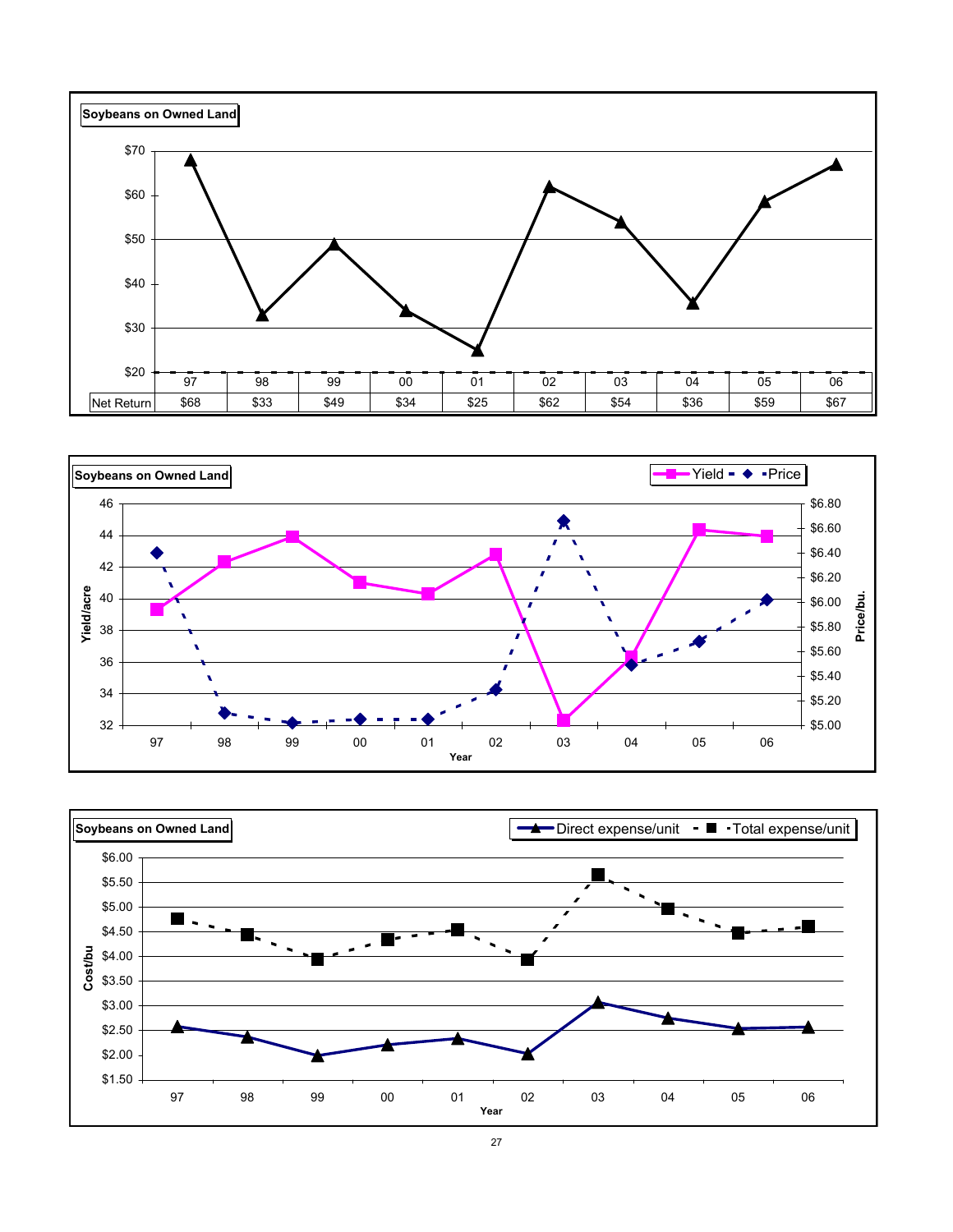| <b>Average of Crop Enterprises, West Central Minnesota</b> |                  |         |                     |                  | <b>Farms Sorted by Return to Ovhd</b> |               |  |
|------------------------------------------------------------|------------------|---------|---------------------|------------------|---------------------------------------|---------------|--|
|                                                            |                  |         | <b>Spring Wheat</b> |                  |                                       |               |  |
|                                                            | <b>Owned</b>     |         |                     | <b>Rented</b>    |                                       |               |  |
|                                                            | <b>All Farms</b> | Low     | High                | <b>All Farms</b> | Low                                   | <b>High</b>   |  |
| Number of fields                                           | 73               | 13      | 17                  | 139              | 23                                    | 34            |  |
| Number of farms                                            | 66               | 13      | 14                  | 104              | 20                                    | 21            |  |
| Acres                                                      | 69.27            | 68.29   | 78.94               | 93.59            | 75.87                                 | 105.94        |  |
| Yield per acre (bu.)                                       | 57.24            | 45.94   | 65.28               | 54.92            | 40.03                                 | 64.99         |  |
| Operators share of yield %                                 | 100              | 100     | 100                 | 100              | 100                                   | 100           |  |
| Value per bu.                                              | 4.49             | 4.24    | 4.66                | 4.47             | 4.40                                  | 4.61          |  |
| Total product return per acre                              | 257.01           | 194.79  | 304.20              | 245.49           | 176.13                                | 299.60        |  |
| Miscellaneous income per acre                              | 9.06             | 11.62   | 13.36               | 8.26             | 5.73                                  | 2.80          |  |
| Gross return per acre                                      | 265.91           | 206.23  | 317.54              | 253.64           | 181.66                                | 302.24        |  |
| <b>Direct Expenses</b>                                     |                  |         |                     |                  |                                       |               |  |
| Seed                                                       | 15.32            | 17.54   | 13.80               | 15.45            | 17.73                                 | 13.52         |  |
| Fertilizer                                                 | 48.20            | 48.79   | 51.46               | 47.56            | 51.57                                 | 47.01         |  |
| Crop chemicals                                             | 11.59            | 11.58   | 12.67               | 12.34            | 13.26                                 | 13.94         |  |
| Crop insurance                                             | 7.21             | 13.44   | 6.19                | 7.01             | 6.66                                  | 6.09          |  |
| Fuel & oil                                                 | 13.15            | 11.75   | 13.30               | 12.67            | 12.24                                 | 12.63         |  |
| Repairs                                                    | 15.46            | 14.45   | 14.02               | 14.27            | 16.99                                 | 11.90         |  |
| Custom hire                                                | 5.59             | 6.72    | 3.13                | 3.95             | 5.46                                  | 1.69          |  |
| Hauling and trucking                                       | 0.19             | 0.62    |                     |                  |                                       |               |  |
| Marketing                                                  | 0.36             | 1.60    |                     | 0.45<br>69.91    | 1.25<br>67.51                         |               |  |
| Land Rent<br>Operating interest                            | 6.40             | 6.30    | 5.53                | 5.88             | 5.18                                  | 67.09<br>4.26 |  |
| Miscellaneous                                              | 1.91             | 3.93    | 0.48                | 1.09             | 1.17                                  | 0.33          |  |
| Total direct expenses per acre                             | 125.38           | 135.71  | 120.57              | 190.58           | 199.01                                | 178.47        |  |
| Return over direct exp per acre                            | 140.53           | 70.51   | 196.97              | 63.06            | $-17.35$                              | 123.78        |  |
| <b>Overhead Expenses</b>                                   |                  |         |                     |                  |                                       |               |  |
| Custom hire                                                | 1.40             | 0.13    | 2.07                | 0.88             | 0.85                                  | 1.21          |  |
| Hired labor                                                | 4.26             | 6.45    | 4.03                | 3.66             | 1.33                                  | 5.07          |  |
| Machinery & bldg leases                                    | 1.08             | 1.69    | 0.57                | 1.96             | 1.15                                  | 1.46          |  |
| RE & pers. property taxes                                  | 9.05             | 10.21   | 9.73                |                  |                                       |               |  |
| Farm insurance                                             | 3.85             | 2.44    | 3.74                | 2.64             | 2.61                                  | 2.89          |  |
| <b>Utilities</b>                                           | 2.60             | 3.03    | 2.52                | 1.91             | 2.94                                  | 2.18          |  |
| Dues & professional fees                                   | 1.32             | 0.86    | 1.59                | 1.03             | 2.14                                  | 1.15          |  |
| Interest                                                   | 27.31            | 41.05   | 33.56               | 3.03             | 2.50                                  | 2.98          |  |
| Mach & bldg depreciation                                   | 14.30            | 11.30   | 16.95               | 12.32            | 9.55                                  | 14.15         |  |
| Miscellaneous                                              | 3.04             | 3.04    | 3.17                | 2.43             | 2.13                                  | 2.09          |  |
| Total overhead expenses per acre                           | 68.21            | 80.19   | 77.93               | 29.87            | 25.20                                 | 33.17         |  |
| Total dir & ovhd expenses per acre                         | 193.59           | 215.90  | 198.50              | 220.45           | 224.21                                | 221.64        |  |
| Net return per acre                                        | 72.32            | $-9.68$ | 119.04              | 33.20            | $-42.55$                              | 90.60         |  |
| Government payments                                        | 20.96            | 17.83   | 19.10               | 20.56            | 22.07                                 | 18.18         |  |
| Net return with govt payments                              | 93.29            | 8.15    | 138.14              | 53.76            | $-20.48$                              | 108.78        |  |
| Lbr & mgt charge per acre                                  | 17.30            | 14.05   | 19.69               | 15.56            | 18.37                                 | 13.75         |  |
| Net return over Ibr & mgt                                  | 75.99            | $-6.16$ | 118.49              | 38.20            | $-38.85$                              | 95.03         |  |
| <b>Cost of Production</b>                                  |                  |         |                     |                  |                                       |               |  |
| Total direct expense per bu.                               | 2.19             | 2.95    | 1.85                | 3.47             | 4.97                                  | 2.75          |  |
| Total dir & ovhd exp per bu.                               | 3.38             | 4.70    | 3.04                | 4.01             | 5.60                                  | 3.26          |  |
| Less govt & other income                                   | 2.86             | 4.06    | 2.54                | 3.49             | 4.91                                  | 2.93          |  |
| With labor & management                                    | 3.16             | 4.37    | 2.84                | 3.77             | 5.37                                  | 3.15          |  |
| Machinery cost per acre                                    | 53.75            | 48.12   | 53.60               | 48.64            | 47.95                                 | 45.07         |  |
| Est. labor hours per acre                                  | 1.70             | 1.94    | 1.52                | 1.53             | 1.69                                  | 1.34          |  |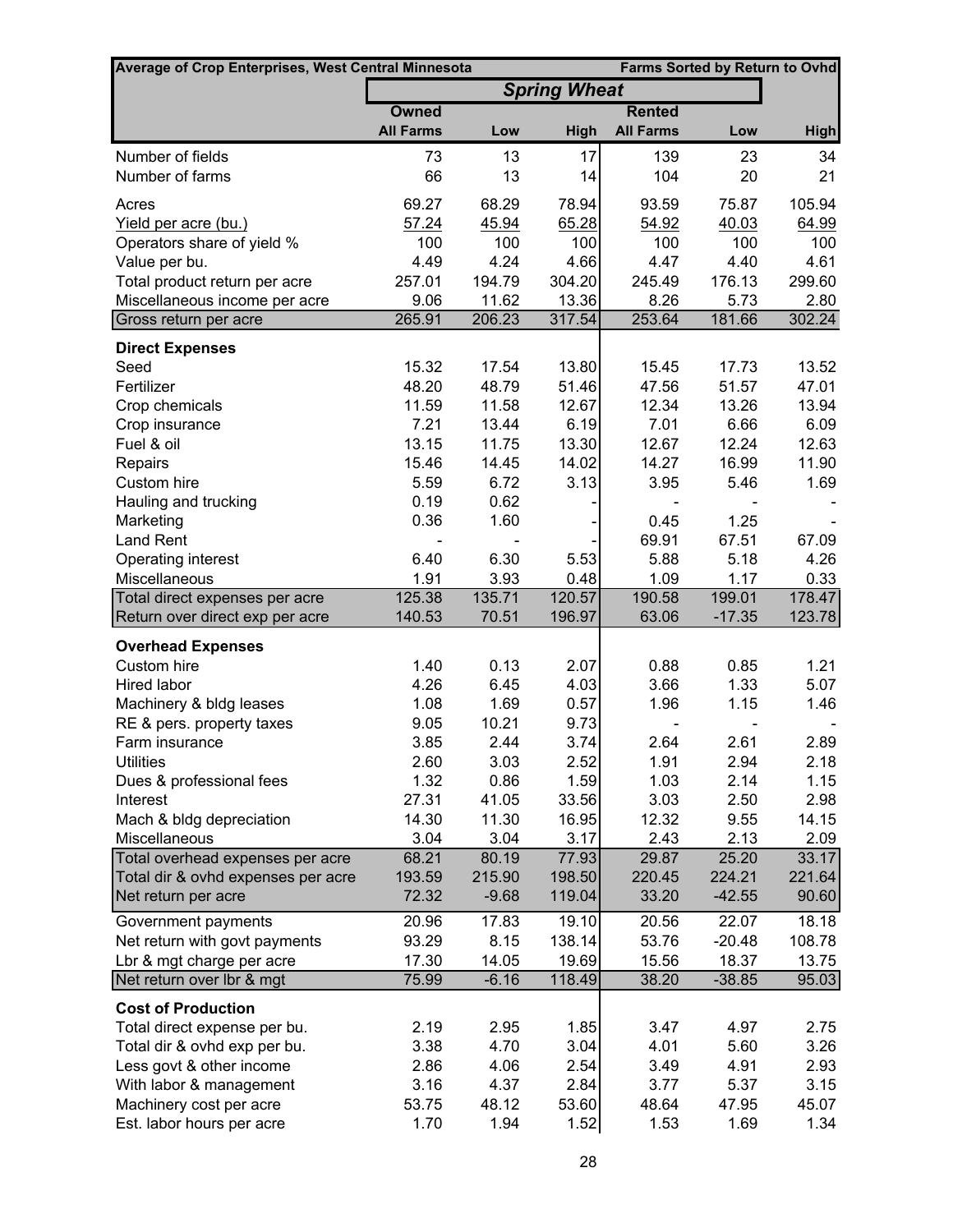



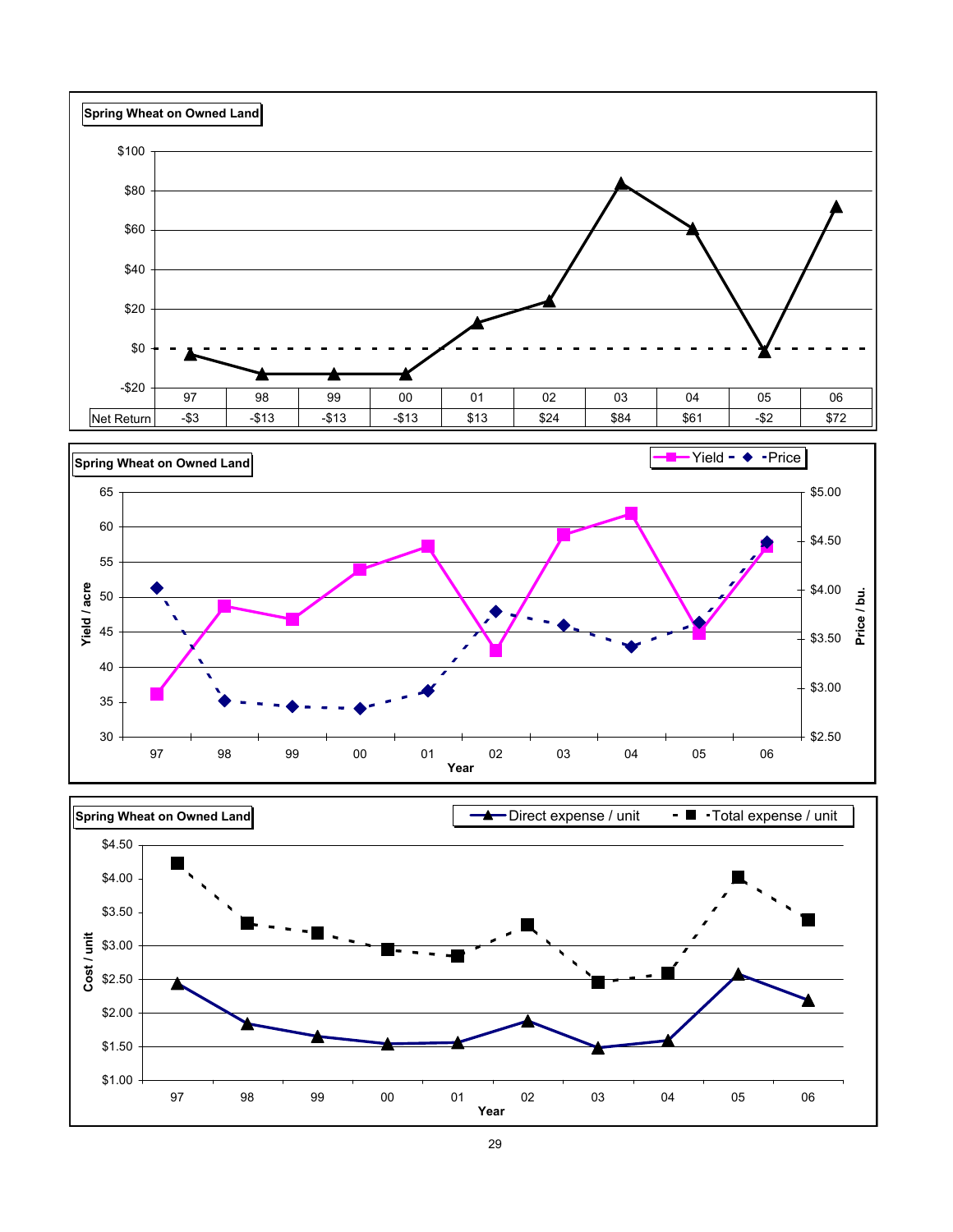| <b>Average of Crop Enterprises, West Central Minnesota</b> |                  |          |                    |                  |                | <b>Farms Sorted by Return to Ovhd</b> |
|------------------------------------------------------------|------------------|----------|--------------------|------------------|----------------|---------------------------------------|
|                                                            |                  |          | <b>Alfalfa Hay</b> |                  |                |                                       |
|                                                            | <b>Owned</b>     |          |                    | <b>Rented</b>    |                |                                       |
|                                                            | <b>All Farms</b> | Low      | <b>High</b>        | <b>All Farms</b> | Low            | <b>High</b>                           |
| Number of fields                                           | 85               | 17       | 17                 | 89               | 15             | 21                                    |
| Number of farms                                            | 84               | 16       | 17                 | 78               | 15             | 16                                    |
| Acres                                                      | 48.56            | 41.62    | 58.00              | 50.29            | 39.49          | 53.36                                 |
| Yield per acre (ton)                                       | 3.68             | 2.58     | 4.60               | 3.79             | 2.36           | 4.87                                  |
| Operators share of yield %                                 | 100              | 100      | 100                | 100              | 100            | 100                                   |
| Value per ton                                              | 93.31            | 80.05    | 110.93             | 85.57            | 82.71          | 94.33                                 |
| Total product return per acre                              | 343.38           | 206.53   | 510.02             | 324.53           | 195.49         | 459.79                                |
| Miscellaneous income per acre                              | 1.98             | 2.58     |                    | 0.10             |                |                                       |
| Gross return per acre                                      | 345.36           | 208.84   | 510.02             | 324.63           | 195.49         | 459.79                                |
| <b>Direct Expenses</b>                                     |                  |          |                    |                  |                |                                       |
| Fertilizer                                                 | 24.20            | 21.65    | 34.74              | 23.83            | 23.62          | 36.26                                 |
| Crop chemicals                                             | 2.57             | 0.68     | 5.73               | 3.53             | 3.34           | 4.43                                  |
| Crop insurance                                             | 1.41             | 1.09     | 2.10               | 1.95             | 2.86           | 4.38                                  |
| Fuel & oil                                                 | 29.51            | 32.41    | 28.06              | 24.49            | 27.69          | 28.19                                 |
| Repairs                                                    | 38.68            | 50.88    | 35.48              | 33.11            | 33.01          | 33.26                                 |
| Custom hire                                                | 11.67            | 23.52    | 5.00               | 7.37             | 29.32          | 0.94                                  |
| <b>Land Rent</b>                                           |                  |          |                    | 62.04            | 62.69          | 67.69                                 |
| Machinery leases                                           | 0.23             | 0.58     |                    | 0.64             | 0.12           |                                       |
| Marketing                                                  | 0.41             |          | 1.70               |                  |                |                                       |
| Operating interest                                         | 4.40             | 2.90     | 4.33               | 6.08             | 6.24           | 5.43                                  |
| Miscellaneous                                              | 4.02             | 4.90     | 0.56               | 3.10             | 6.41           | 5.55                                  |
| Total direct expenses per acre                             | 117.09           | 138.62   | 117.69             | 166.14           | 195.29         | 186.13                                |
| Return over direct exp per acre                            | 228.27           | 70.22    | 392.32             | 158.49           | 0.20           | 273.66                                |
| <b>Overhead Expenses</b>                                   |                  |          |                    |                  |                |                                       |
| Custom hire                                                | 4.30             | 1.74     | 12.44              | 4.87             | 1.96           | 8.28                                  |
| Hired labor                                                | 12.07            | 21.84    | 15.44              | 11.02            | 24.34          | 10.25                                 |
| Machinery leases                                           | 2.77             | 0.33     | 0.52               | 2.32             | 1.45           | 2.07                                  |
| <b>Building leases</b>                                     | 0.24             |          | 0.68               | 1.74             | 0.04           | 1.30                                  |
| RE & pers. property taxes                                  | 7.34             | 7.18     | 8.97               |                  |                |                                       |
| Farm insurance                                             | 5.43             | 4.47     | 4.77               | 5.63             | 6.48           | 6.26                                  |
| <b>Utilities</b>                                           | 4.60             | 4.51     | 3.02               | 3.66             | 4.41           | 3.91                                  |
| Dues & professional fees                                   | 1.44             | 1.32     | 1.32               | 1.30             | 1.27           | 0.86                                  |
| Interest                                                   | 36.18            | 25.00    | 36.59              | 6.40             | 3.10           | 8.65                                  |
| Mach & bldg depreciation                                   | 37.32            | 31.06    | 29.25              | 35.66            | 37.50          | 33.61                                 |
| Miscellaneous                                              | 6.42             | 2.73     | 3.91               | 5.50             | 3.76           | 5.39                                  |
| Total overhead expenses per acre                           | 118.12           | 100.19   | 116.90             | 78.10            | 84.32          | 80.59                                 |
| Total dir & ovhd expenses per acre                         | 235.21           | 238.81   | 234.59             | 244.23           | 279.61         | 266.71                                |
| Net return per acre                                        | 110.16           | $-29.97$ | 275.42             | 80.39            | $-84.12$       | 193.07                                |
| Government payments                                        | 16.25            | 18.08    | 18.15              | 16.04            | 14.38          | 14.56                                 |
| Net return with govt payments                              | 126.41           | $-11.89$ | 293.57             | 96.43            | $-69.74$       | 207.64                                |
| Lbr & mgt charge per acre                                  | 40.56            | 33.76    | 35.57              | 35.17            | 41.78          | 32.70                                 |
| Net return over Ibr & mgt                                  | 85.85            | $-45.64$ | 258.00             | 61.26            | $-111.53$      | 174.93                                |
|                                                            |                  |          |                    |                  |                |                                       |
| <b>Cost of Production</b>                                  |                  |          |                    |                  |                |                                       |
| Total direct expense per ton                               | 31.82            | 53.80    | 25.60              | 43.80            | 82.63          | 38.18                                 |
| Total dir & ovhd exp per ton                               | 63.91            | 92.68    | 51.02              | 64.40            | 118.30         | 54.72                                 |
| Less govt & other income                                   | 58.96            | 84.66    | 47.08              | 60.14            | 112.22         | 51.73                                 |
| With labor & management                                    | 69.98            | 97.76    | 54.81              | 69.41            | 129.90         | 58.44                                 |
| Machinery cost per acre                                    | 131.06           | 149.11   | 118.73             | 112.31           | 132.47<br>5.44 | 112.96                                |
| Est. labor hours per acre                                  | 5.25             | 4.45     | 6.30               | 4.33             |                | 4.13                                  |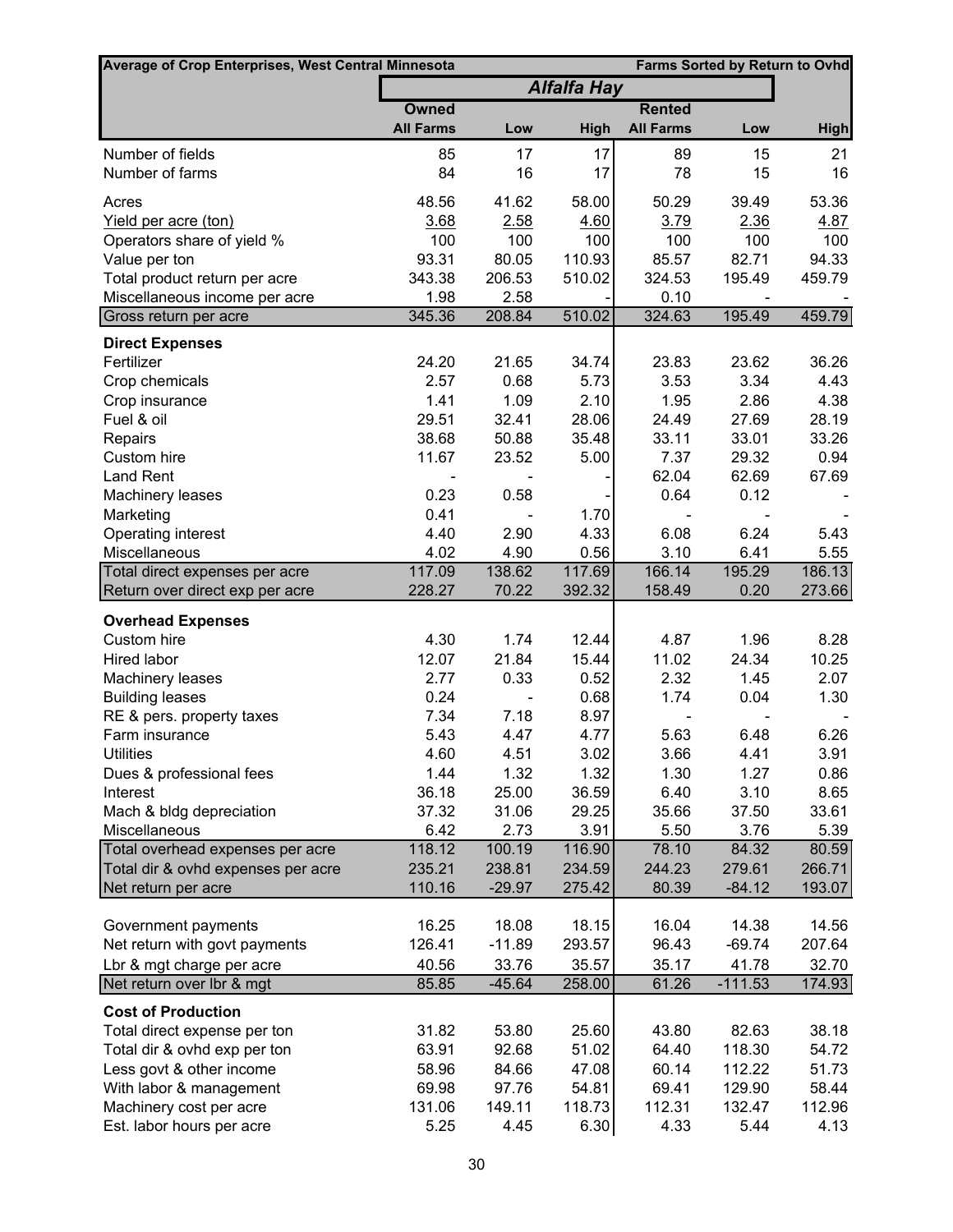





31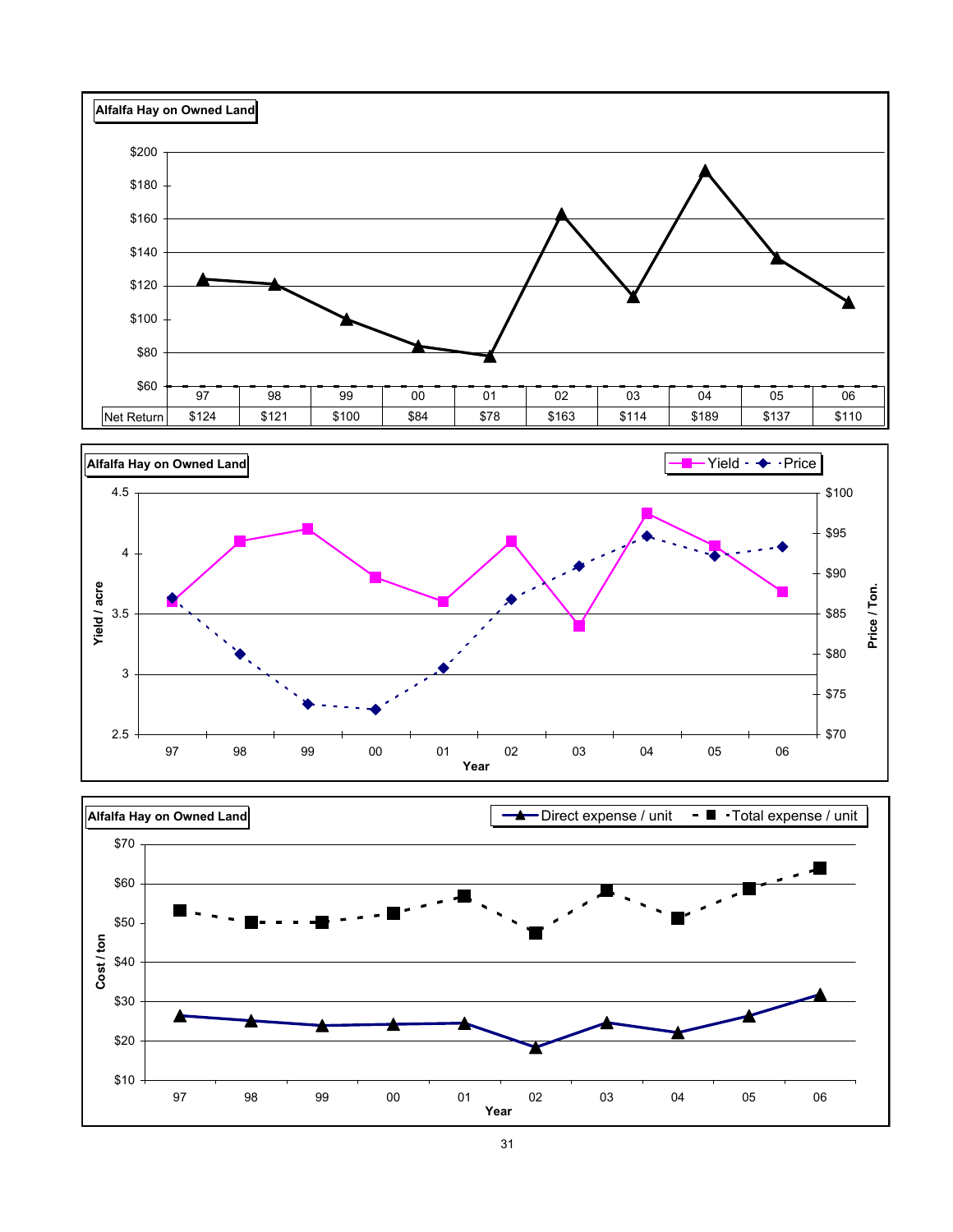| Average of Crop Enterprises, West Central Minnesota |                  | <b>Farms Sorted by Return to Ovhd</b> |                    |                  |                 |             |
|-----------------------------------------------------|------------------|---------------------------------------|--------------------|------------------|-----------------|-------------|
|                                                     |                  |                                       | <b>Corn Silage</b> |                  |                 |             |
|                                                     | Owned            |                                       |                    | <b>Rented</b>    |                 |             |
|                                                     | <b>All Farms</b> | Low                                   | High               | <b>All Farms</b> | Low             | <b>High</b> |
| Number of fields                                    | 97               | $\overline{21}$                       | 19                 | 84               | $\overline{16}$ | 17          |
| Number of farms                                     | 90               | 18                                    | 18                 | 78               | 15              | 16          |
| Acres                                               | 47.99            | 35.67                                 | 56.12              | 61.87            | 50.42           | 77.99       |
| Yield per acre (ton)                                | 15.35            | 10.67                                 | 16.71              | 15.37            | 10.86           | 19.30       |
| Operators share of yield %                          | 100              | 100                                   | 100                | 100              | 100             | 100         |
| Value per ton                                       | 20.97            | 20.58                                 | 23.46              | 21.28            | 19.64           | 23.91       |
| Total product return per acre                       | 321.81           | 219.46                                | 392.13             | 327.06           | 213.26          | 461.44      |
| Miscellaneous income per acre                       | 45.46            | 33.56                                 | 90.97              | 41.01            | 6.27            | 64.11       |
| Gross return per acre                               | 367.27           | 253.02                                | 483.10             | 368.06           | 219.54          | 525.54      |
| <b>Direct Expenses</b>                              |                  |                                       |                    |                  |                 |             |
| Seed                                                | 43.61            | 38.74                                 | 48.62              | 44.57            | 47.14           | 46.83       |
| Fertilizer                                          | 34.93            | 44.49                                 | 18.68              | 41.85            | 45.46           | 42.03       |
| Crop chemicals                                      | 28.78            | 37.57                                 | 29.26              | 25.24            | 22.41           | 28.09       |
| Crop insurance                                      | 6.52             | 8.13                                  | 7.66               | 6.39             | 4.32            | 6.55        |
| Fuel & oil                                          | 31.91            | 32.17                                 | 39.69              | 33.25            | 34.89           | 41.25       |
| Repairs                                             | 36.45            | 42.77                                 | 37.15              | 35.46            | 45.74           | 40.85       |
| Custom hire                                         | 12.20            | 40.36                                 | 10.20              | 14.72            | 38.59           | 1.18        |
| <b>Land Rent</b>                                    |                  |                                       |                    | 73.07            | 52.86           | 92.11       |
| Machinery leases                                    |                  |                                       |                    | 0.79             | 3.33            |             |
| Operating interest                                  | 5.09             | 1.28                                  | 5.60               | 5.86             | 4.75            | 6.86        |
| Miscellaneous                                       | 4.60             | 9.65                                  | 1.73               | 4.13             | 2.63            | 1.18        |
| Total direct expenses per acre                      | 204.10           | 255.16                                | 198.59             | 285.32           | 302.12          | 306.93      |
| Return over direct exp per acre                     | 163.17           | $-2.14$                               | 284.51             | 82.74            | $-82.59$        | 218.61      |
| <b>Overhead Expenses</b>                            |                  |                                       |                    |                  |                 |             |
| Custom hire                                         | 3.49             | 9.03                                  | 1.67               | 6.43             | 1.12            | 18.12       |
| Hired labor                                         | 14.10            | 16.53                                 | 24.71              | 15.73            | 23.90           | 18.83       |
| Machinery leases                                    | 3.80             | 2.47                                  | 2.11               | 4.98             | 1.18            | 10.61       |
| <b>Building leases</b>                              | 2.13             |                                       | 1.47               | 2.00             | 0.50            |             |
| RE & pers. property taxes                           | 7.55             | 8.08                                  | 6.60               |                  |                 |             |
| Farm insurance                                      | 6.53             | 4.74                                  | 4.79               | 5.80             | 5.98            | 6.07        |
| <b>Utilities</b>                                    | 3.66             | 4.96                                  | 2.53               | 3.10             | 3.68            | 2.32        |
| Dues & professional fees                            | 2.59             | 2.19                                  | 5.56               | 2.30             | 2.83            | 2.91        |
| Interest                                            | 49.69            | 46.94                                 | 59.89              | 11.63            | 17.59           | 17.53       |
| Mach & bldg depreciation                            | 30.88            | 28.04                                 | 24.74              | 33.02            | 43.13           | 38.04       |
| Miscellaneous                                       | 7.03             | 5.18                                  | 11.76              | 10.89            | 10.19           | 21.82       |
| Total overhead expenses per acre                    | 131.45           | 128.16                                | 145.83             | 95.86            | 110.08          | 136.26      |
| Total dir & ovhd expenses per acre                  | 335.55           | 383.32                                | 344.41             | 381.19           | 412.21          | 443.20      |
| Net return per acre                                 | 31.72            | $-130.30$                             | 138.69             | $-13.12$         | $-192.67$       | 82.34       |
| Government payments                                 | 32.36            | 33.20                                 | 28.15              | 34.53            | 46.82           | 25.47       |
| Net return with govt payments                       | 64.08            | $-97.10$                              | 166.84             | 21.41            | $-145.85$       | 107.81      |
| Lbr & mgt charge per acre                           | 47.50            | 40.74                                 | 55.66              | 40.96            | 38.08           | 42.00       |
| Net return over Ibr & mgt                           | 16.58            | $-137.84$                             | 111.17             | $-19.55$         | $-183.93$       | 65.82       |
| <b>Cost of Production</b>                           |                  |                                       |                    |                  |                 |             |
| Total direct expense per ton                        | 13.30            | 23.92                                 | 11.88              | 18.57            | 27.82           | 15.90       |
| Total dir & ovhd exp per ton                        | 21.87            | 35.94                                 | 20.61              | 24.80            | 37.96           | 22.96       |
| Less govt & other income                            | 16.80            | 29.68                                 | 13.48              | 19.89            | 33.07           | 18.32       |
|                                                     | 19.89            | 33.50                                 | 16.81              | 22.55            | 36.57           | 20.50       |
| With labor & management<br>Machinery cost per acre  | 127.91           | 169.54                                | 127.68             | 137.04           | 177.52          | 164.50      |
| Est. labor hours per acre                           | 5.10             | 5.44                                  | 5.25               | 5.78             | 6.09            | 7.40        |
|                                                     |                  |                                       |                    |                  |                 |             |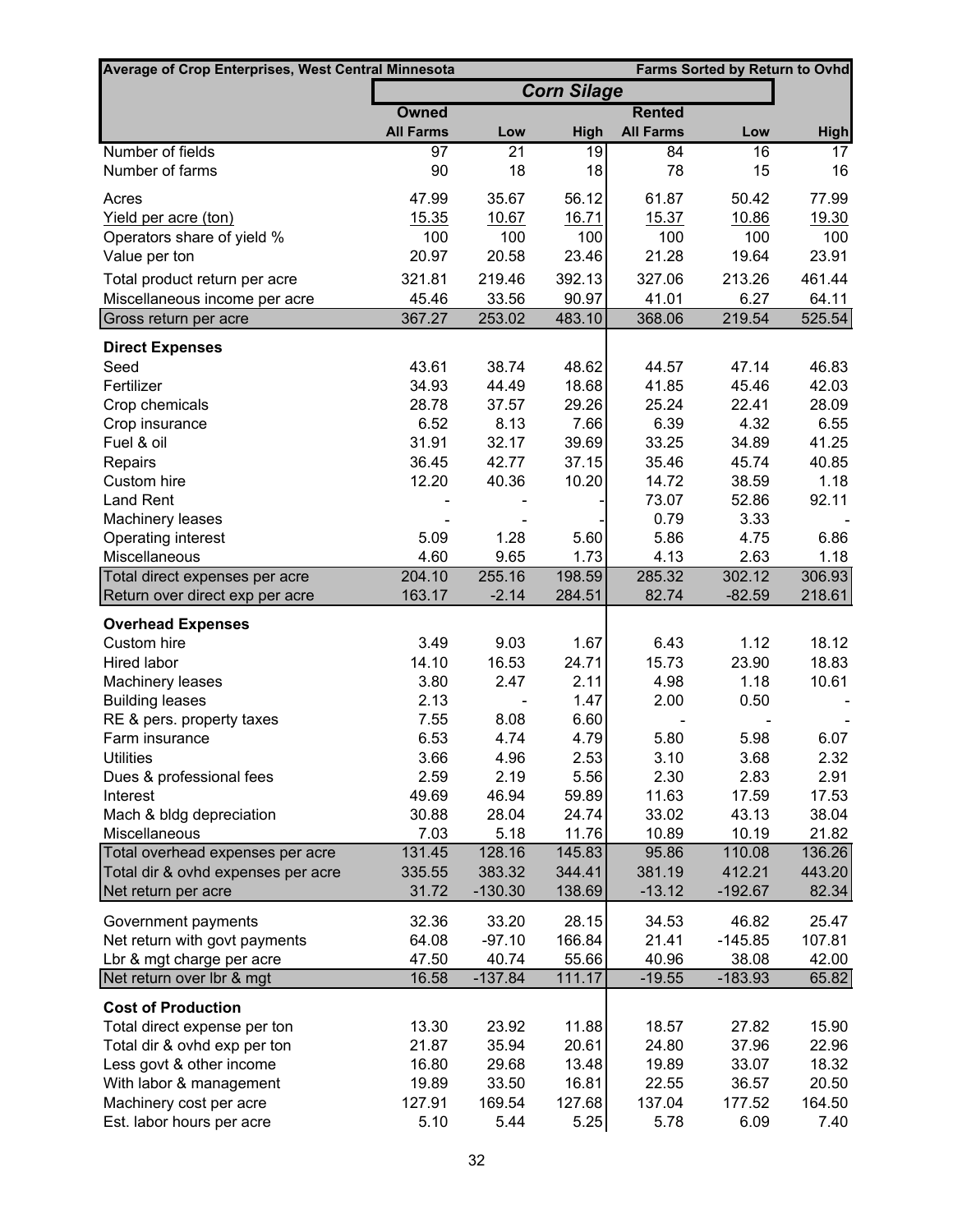| <b>Average of Crop Enterprises, West Central Minnesota</b> |                  |                  | <b>Farms Sorted by Return to Ovhd</b> |  |  |  |
|------------------------------------------------------------|------------------|------------------|---------------------------------------|--|--|--|
|                                                            |                  | <b>Oats</b>      |                                       |  |  |  |
|                                                            | <b>Owned</b>     | <b>Rented</b>    |                                       |  |  |  |
|                                                            | <b>All Farms</b> | <b>All Farms</b> |                                       |  |  |  |
| Number of fields                                           | 22               | 15               |                                       |  |  |  |
| Number of farms                                            | 22               | 15               |                                       |  |  |  |
|                                                            |                  |                  |                                       |  |  |  |
| Acres                                                      | 26.74            | 25.85            |                                       |  |  |  |
| Yield per acre (bu.)<br>Operators share of yield %         | 65.57<br>100     | 49.13<br>100     |                                       |  |  |  |
| Value per bu.                                              | 1.76             | 1.78             |                                       |  |  |  |
| Total product return per acre                              | 115.40           | 87.45            |                                       |  |  |  |
| Miscellaneous income per acre                              | 35.01            | 8.83             |                                       |  |  |  |
| Gross return per acre                                      | 150.61           | 96.18            |                                       |  |  |  |
|                                                            |                  |                  |                                       |  |  |  |
| <b>Direct Expenses</b><br>Seed                             | 14.54            | 9.91             |                                       |  |  |  |
| Fertilizer                                                 | 11.21            | 18.50            |                                       |  |  |  |
| Crop chemicals                                             | 1.57             | 1.76             |                                       |  |  |  |
| Crop insurance                                             | 1.39             | 1.23             |                                       |  |  |  |
| Fuel & oil                                                 | 14.72            | 16.29            |                                       |  |  |  |
| Repairs                                                    | 22.07            | 20.94            |                                       |  |  |  |
| Custom hire                                                | 4.73             | 4.53             |                                       |  |  |  |
| Land rent                                                  |                  | 50.57            |                                       |  |  |  |
| <b>Machinery leases</b>                                    | 0.20             |                  |                                       |  |  |  |
| Operating interest                                         | 1.70             | 1.06             |                                       |  |  |  |
| Miscellaneous                                              | 0.58             | 0.22             |                                       |  |  |  |
| Total direct expenses per acre                             | 72.72            | 125.01           |                                       |  |  |  |
| Return over direct exp per acre                            | 77.90            | $-28.83$         |                                       |  |  |  |
| <b>Overhead Expenses</b>                                   |                  |                  |                                       |  |  |  |
| Custom hire                                                | 1.25             |                  |                                       |  |  |  |
| <b>Hired labor</b>                                         | 6.10             | 6.66             |                                       |  |  |  |
| Machinery leases                                           | 0.69             | 0.82             |                                       |  |  |  |
| <b>Building leases</b>                                     |                  | 0.32             |                                       |  |  |  |
| RE & pers. property taxes                                  | 6.35             |                  |                                       |  |  |  |
| Farm insurance                                             | 3.01             | 2.41             |                                       |  |  |  |
| <b>Utilities</b>                                           | 3.22             | 2.48             |                                       |  |  |  |
| Dues & professional fees                                   | 0.52             | 0.42             |                                       |  |  |  |
| Interest                                                   | 33.03            | 2.45             |                                       |  |  |  |
| Mach & bldg depreciation                                   | 20.13            | 16.09            |                                       |  |  |  |
| <b>Miscellaneous</b>                                       | 3.00             | 1.78             |                                       |  |  |  |
| Total overhead expenses per acre                           | 77.31            | 33.43            |                                       |  |  |  |
| Total dir & ovhd expenses per acre                         | 150.03           | 158.43           |                                       |  |  |  |
| Net return per acre                                        | 0.59             | $-62.25$         |                                       |  |  |  |
| Government payments                                        | 28.88            | 31.02            |                                       |  |  |  |
| Net return with govt payments                              | 29.47            | $-31.23$         |                                       |  |  |  |
| Lbr & mgt charge per acre                                  | 24.34            | 16.73            |                                       |  |  |  |
| Net return over Ibr & mgt                                  | 5.13             | $-47.96$         |                                       |  |  |  |
|                                                            |                  |                  |                                       |  |  |  |
| <b>Cost of Production</b>                                  |                  |                  |                                       |  |  |  |
| Total direct expense per bu.                               | 1.11             | 2.54             |                                       |  |  |  |
| Total dir & ovhd exp per bu.                               | 2.29             | 3.22             |                                       |  |  |  |
| Less govt & other income                                   | 1.31             | 2.41             |                                       |  |  |  |
| With labor & management                                    | 1.68<br>67.04    | 2.75<br>60.34    |                                       |  |  |  |
| Machinery cost per acre                                    | 2.54             | 2.00             |                                       |  |  |  |
| Est. labor hours per acre                                  |                  |                  |                                       |  |  |  |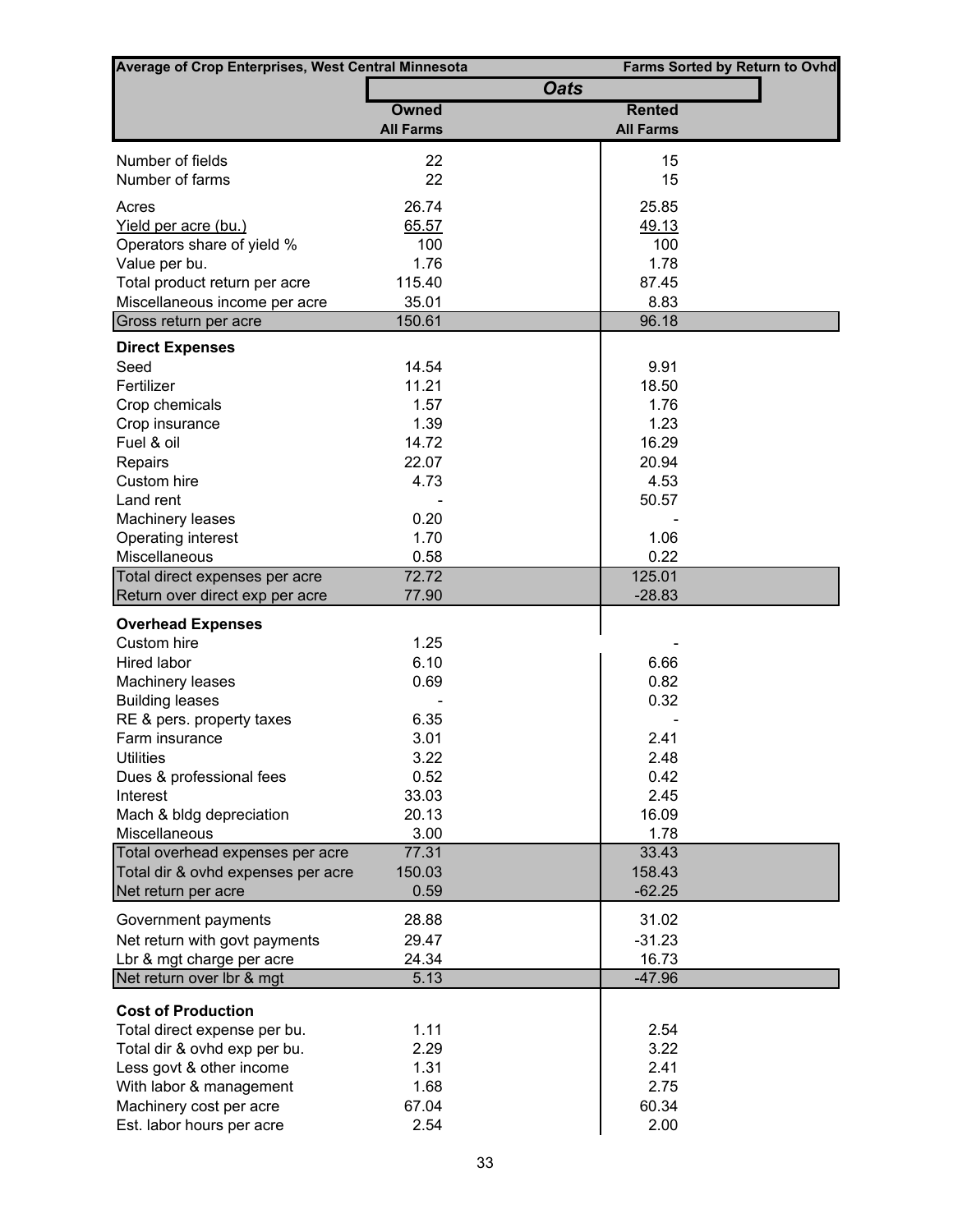| Average of Crop Enterprises, Minnesota                     |                                    |                   |                   |                  | <b>Farms Sorted by Type</b> |                  |
|------------------------------------------------------------|------------------------------------|-------------------|-------------------|------------------|-----------------------------|------------------|
|                                                            | <b>State Avg Special Sort Corn</b> |                   |                   |                  |                             |                  |
|                                                            | <b>MN Corn</b>                     | <b>19-25 Rows</b> | <b>GPS System</b> | No Till          | <b>Ridge</b>                | Roundup          |
|                                                            | Own Avg                            | Own Avg           | <b>Own Avg</b>    | Own Avg          | Own Avg                     | <b>Own Avg</b>   |
| Number of fields                                           | 1193                               | 78                | 82                | 11               | 18                          | 400              |
| Number of farms                                            | 1033                               | 68                | 68                | 10               | 13                          | 349              |
| Acres                                                      | 117.19                             | 167.17            | 141.99            | 105.2            | 88.46                       | 126.57           |
| Yield per acre (bu.)                                       | 167.47                             | 155.74            | <u>178.7</u>      | 164.62           | 167.95                      | 172.72           |
| Operators share of yield %                                 | 100                                | 100               | 100               | 100              | 100                         | 100              |
| Value per bu.                                              | 2.90                               | 2.91              | 2.90              | 2.76             | 2.90                        | 2.88             |
| Total product return per acre                              | 485.66                             | 453.20            | 518.23            | 454.97           | 487.37                      | 497.43           |
| Miscellaneous income per acre                              | 5.82                               | 2.81              | 4.14              | 5.70             | $\overline{\phantom{a}}$    | 3.67             |
| Gross return per acre                                      | 491.10                             | 455.95            | 522.51            | 460.68           | 487.37                      | 501.47           |
| <b>Direct Expenses</b>                                     |                                    |                   |                   |                  |                             |                  |
| Seed                                                       | 51.22                              | 49.44             | 52.24             | 47.21            | 47.06                       | 55.05            |
| Fertilizer                                                 | 69.63                              | 73.68             | 76.58             | 81.89            | 74.47                       | 71.39            |
| Crop chemicals                                             | 22.66                              | 18.66             | 21.91             | 23.98            | 23.07                       | 17.78            |
| Crop insurance                                             | 10.39                              | 10.84             | 13.51             | 5.15             | 12.24                       | 11.01            |
| Drying fuel                                                | 12.91                              | 7.54              | 11.87             | 16.85            | 11.16                       | 11.31            |
| Fuel & oil                                                 | 21.22                              | 20.22             | 20.41             | 15.34            | 18.62                       | 20.73            |
| Repairs                                                    | 26.72                              | 25.43             | 27.46             | 26.37            | 33.79                       | 25.99            |
| Custom hire                                                | 5.52                               | 4.20              | 4.42              | 2.86             | 4.10                        | 4.72             |
| Hired labor                                                |                                    |                   | 0.20              | 0.23             | 0.34                        |                  |
| Machinery & bldg leases                                    | 0.52                               | 0.53              | 1.27              |                  | 0.63                        | 0.45             |
| Hauling and trucking                                       | 0.91                               | 0.41              | 0.67              | 8.28             | $\overline{\phantom{a}}$    | 0.52             |
| <b>Utilities</b>                                           |                                    |                   | 0.23              |                  | 0.18                        |                  |
| Marketing<br>Operating interest                            | 1.78<br>10.26                      | 1.34<br>10.34     | 3.61              | 4.95<br>7.30     | 0.57<br>13.86               | 1.10<br>11.38    |
| Miscellaneous                                              | 1.46                               | 1.46              | 14.48<br>1.36     | 0.48             | 1.86                        | 1.42             |
| Total direct expenses per acre                             | 235.18                             | 224.07            | 250.23            | 240.89           | 241.94                      | 232.82           |
| Return over direct exp per acre                            | 255.92                             | 231.88            | 272.28            | 219.79           | 245.43                      | 268.65           |
| <b>Overhead Expenses</b>                                   |                                    |                   |                   |                  |                             |                  |
| Custom hire                                                | 1.56                               | 1.74              | 0.83              | 1.42             | 1.12                        | 1.70             |
| Hired labor                                                | 7.67                               | 9.57              | 8.56              | 5.50             | 5.94                        | 7.34             |
| Machinery leases                                           | 2.06                               | 2.14              | 3.19              | 2.26             | 6.51                        | 2.16             |
| <b>Building leases</b>                                     | 1.06                               | 0.54              | 1.70              | 0.29             | 0.28                        | 1.27             |
| RE & pers. property taxes                                  | 14.03                              | 13.96             | 17.81             | 16.91            | 12.11                       | 13.92            |
| Farm insurance                                             | 5.38                               | 4.32              | 4.83              | 5.68             | 6.66                        | 5.17             |
| <b>Utilities</b>                                           | 4.20                               | 3.31              | 3.49              | 4.03             | 4.26                        | 3.65             |
| Dues & professional fees                                   | 1.50                               | 2.51              | 1.83              | 1.83             | 0.97                        | 1.36             |
| Interest                                                   | 51.00                              | 58.41             | 58.96             | 35.63            | 57.91                       | 54.43            |
| Mach & bldg depreciation                                   | 29.23                              | 29.81             | 33.55             | 21.09            | 33.31                       | 31.04            |
| Miscellaneous                                              | 5.72                               | 4.85              | 5.64              | 8.02             | 10.32                       | 4.99             |
| Total overhead expenses per acre                           | 123.42<br>358.59                   | 131.16<br>355.24  | 140.39<br>390.62  | 102.65<br>343.54 | 139.39<br>381.33            | 127.02<br>359.84 |
| Total dir & ovhd expenses per acre<br>Net return per acre  | 132.50                             | 100.72            | 131.89            | 117.13           | 106.04                      | 141.63           |
|                                                            |                                    |                   |                   |                  |                             |                  |
| Government payments                                        | 30.04<br>162.54                    | 26.67<br>127.39   | 31.59<br>163.48   | 36.19<br>153.33  | 31.59<br>137.63             | 30.74<br>172.37  |
| Net return with govt payments<br>Lbr & mgt charge per acre | 31.89                              | 27.76             | 30.82             | 41.62            | 34.78                       | 31.29            |
| Net return over Ibr & mgt                                  | 130.65                             | 99.63             | 132.66            | 111.70           | 102.85                      | 141.08           |
|                                                            |                                    |                   |                   |                  |                             |                  |
| <b>Cost of Production</b>                                  |                                    |                   |                   |                  |                             |                  |
| Total direct expense per bu.                               | 1.40                               | 1.44              | 1.40              | 1.46             | 1.44                        | 1.35             |
| Total dir & ovhd exp per bu.                               | 2.14                               | 2.28              | 2.19              | 2.09             | 2.27                        | 2.08             |
| Less govt & other income                                   | 1.93<br>2.12                       | 2.09              | 1.99              | 1.83             | 2.08<br>2.29                | 1.88             |
| With labor & management<br>Machinery cost per acre         | 88.09                              | 2.27<br>86.57     | 2.16<br>90.43     | 2.09<br>71.66    | 99.79                       | 2.07<br>87.59    |
| Est. labor hours per acre                                  | 2.92                               | 2.27              | 2.32              | 3.12             | 3.00                        | 2.75             |
|                                                            |                                    |                   |                   |                  |                             |                  |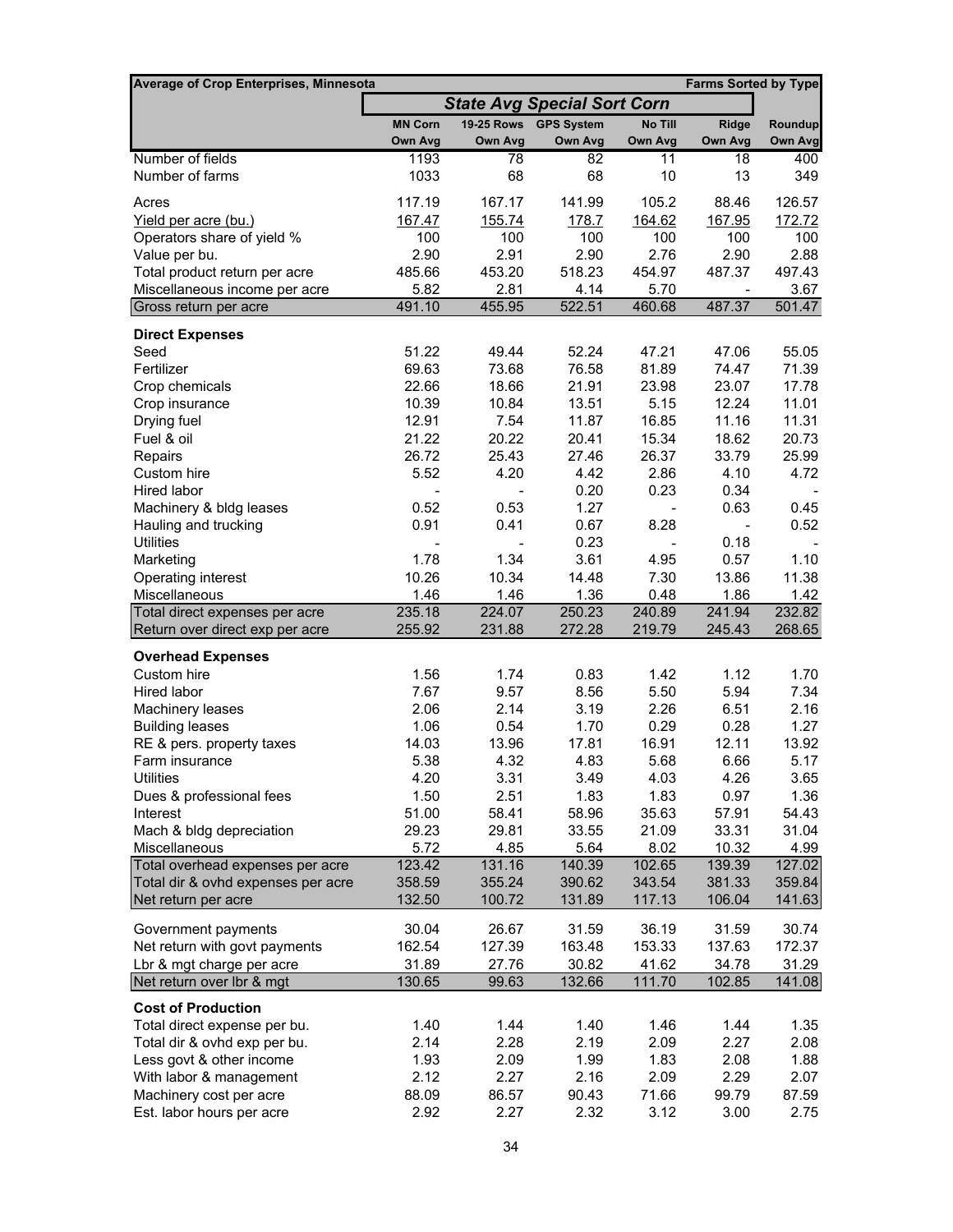| <b>Average of Crop Enterprises, Minnesota</b> |               |           |            |                                        |         | <b>Farms Sorted by Type</b> |
|-----------------------------------------------|---------------|-----------|------------|----------------------------------------|---------|-----------------------------|
|                                               |               |           |            | <b>State Avg Special Sort Soybeans</b> |         |                             |
|                                               | <b>MN Soy</b> | 1-10" Row | 19-25" Row | <b>GPS System</b>                      | No Till | <b>Ridge Till</b>           |
|                                               | Own Avg       | Own Avg   | Own Avg    | Own Avg                                | Own Avg | Own Avg                     |
| Number of fields                              | 1201          | 114       | 77         | 66                                     | 53      | 15                          |
| Number of farms                               | 1012          | 104       | 69         | 47                                     | 47      | 12                          |
| Acres                                         | 126.91        | 199.03    | 128.35     | 157.13                                 | 131.49  | 68.18                       |
| Yield per acre (bu.)                          | 45.52         | 37.95     | 47.38      | 45.79                                  | 50.12   | 46.92                       |
| Operators share of yield %                    | 100           | 100       | 100        | 100                                    | 100     | 100                         |
| Value per bu.                                 | 6.03          | 6.11      | 5.93       | 6.05                                   | 6.00    | 6.13                        |
| Total product return per acre                 | 274.49        | 231.87    | 280.96     | 277.03                                 | 300.72  | 287.62                      |
| Miscellaneous income per acre                 | 6.52          | 10.42     | 6.15       | 7.98                                   | 5.36    | 5.48                        |
| Gross return per acre                         | 281.24        | 242.26    | 287.22     | 284.99                                 | 306.33  | 293.21                      |
|                                               |               |           |            |                                        |         |                             |
| <b>Direct Expenses</b><br>Seed                | 31.10         | 34.87     | 30.99      | 32.02                                  | 33.96   | 22.20                       |
| Fertilizer                                    | 4.87          | 7.49      | 3.10       | 9.27                                   | 6.47    | 0.22                        |
| Crop chemicals                                | 18.15         | 16.98     | 22.26      | 15.91                                  | 19.87   | 20.02                       |
| Crop insurance                                | 11.86         | 11.94     | 13.06      | 13.51                                  | 13.05   | 13.48                       |
| Fuel & oil                                    | 16.18         | 15.92     | 15.64      | 14.29                                  | 14.69   | 15.89                       |
| Repairs                                       | 19.26         | 16.77     | 19.20      | 18.34                                  | 21.69   | 26.34                       |
| Custom hire                                   | 3.52          | 2.72      | 2.63       | 2.91                                   | 7.75    | 2.66                        |
| <b>Utilities</b>                              |               |           |            | 0.11                                   |         |                             |
| Machinery & bldg leases                       | 0.35          |           | 0.54       | 0.21                                   | 0.14    | 0.44                        |
| Hauling and Trucking                          | 0.36          | 0.18      | 0.22       | 0.34                                   | 0.40    | 2.04                        |
| Marketing                                     | 0.62          | 0.14      | 0.78       | 0.65                                   | 1.34    | 0.39                        |
| Operating interest                            | 7.40          | 7.06      | 6.05       | 6.23                                   | 7.32    | 9.94                        |
| Miscellaneous                                 | 0.95          | 0.32      | 1.25       | 0.87                                   | 1.78    | 0.38                        |
| Total direct expenses per acre                | 114.62        | 114.39    | 115.74     | 114.67                                 | 128.44  | 114.01                      |
| Return over direct exp per acre               | 166.62        | 127.87    | 171.48     | 170.32                                 | 177.89  | 179.20                      |
| <b>Overhead Expenses</b>                      |               |           |            |                                        |         |                             |
| Custom hire                                   | 1.56          | 1.88      | 1.31       | 0.85                                   | 1.57    | 0.26                        |
| Hired labor                                   | 5.32          | 3.77      | 7.97       | 9.79                                   | 10.44   | 3.82                        |
| Machinery & bldg leases                       | 2.12          | 1.09      | 1.36       | 2.47                                   | 2.12    | 3.26                        |
| RE & pers. property taxes                     | 12.52         | 9.71      | 15.52      | 13.12                                  | 15.47   | 11.14                       |
| Farm insurance                                | 4.40          | 3.52      | 4.31       | 3.47                                   | 5.26    | 4.79                        |
| <b>Utilities</b>                              | 3.14          | 2.53      | 2.47       | 2.77                                   | 3.32    | 3.96                        |
| Dues & professional fees                      | 1.36          | 1.54      | 1.12       | 1.84                                   | 1.50    | 0.59                        |
| Interest                                      | 43.15         | 33.76     | 47.56      | 42.09                                  | 56.86   | 66.63                       |
| Mach & bldg depreciation                      | 20.70         | 14.56     | 27.59      | 22.79                                  | 25.47   | 28.61                       |
| Miscellaneous                                 | 3.98          | 2.33      | 3.70       | 3.14                                   | 5.21    | 8.98                        |
| Total overhead expenses per acre              | 98.26         | 74.69     | 112.91     | 102.33                                 | 127.21  | 132.04                      |
| Total dir & ovhd expenses per acre            | 212.87        | 189.08    | 228.65     | 217.00                                 | 255.65  | 246.05                      |
| Net return per acre                           | 68.36         | 53.18     | 58.57      | 67.99                                  | 50.67   | 47.16                       |
| Government payments                           | 24.86         | 19.16     | 25.59      | 26.35                                  | 32.03   | 33.41                       |
| Net return with govt payments                 | 93.23         | 72.34     | 84.16      | 94.34                                  | 82.70   | 80.57                       |
| Lbr & mgt charge per acre                     | 24.37         | 21.33     | 22.01      | 21.06                                  | 24.07   | 28.76                       |
| Net return over Ibr & mgt                     | 68.85         | 51.00     | 62.15      | 73.28                                  | 58.64   | 51.81                       |
| <b>Cost of Production</b>                     |               |           |            |                                        |         |                             |
| Total direct expense per bu.                  | 2.52          | 3.01      | 2.44       | 2.50                                   | 2.56    | 2.43                        |
| Total dir & ovhd exp per bu.                  | 4.68          | 4.98      | 4.83       | 4.74                                   | 5.10    | 5.24                        |
| Less govt & other income                      | 3.99          | 4.20      | 4.16       | 3.99                                   | 4.35    | 4.41                        |
| With labor & management                       | 4.52          | 4.77      | 4.62       | 4.45                                   | 4.83    | 5.03                        |
| Machinery cost per acre                       | 64.54         | 55.32     | 66.38      | 61.68                                  | 73.49   | 78.65                       |
| Est. labor hours per acre                     | 2.08          | 1.73      | 1.85       | 1.77                                   | 2.37    | 2.34                        |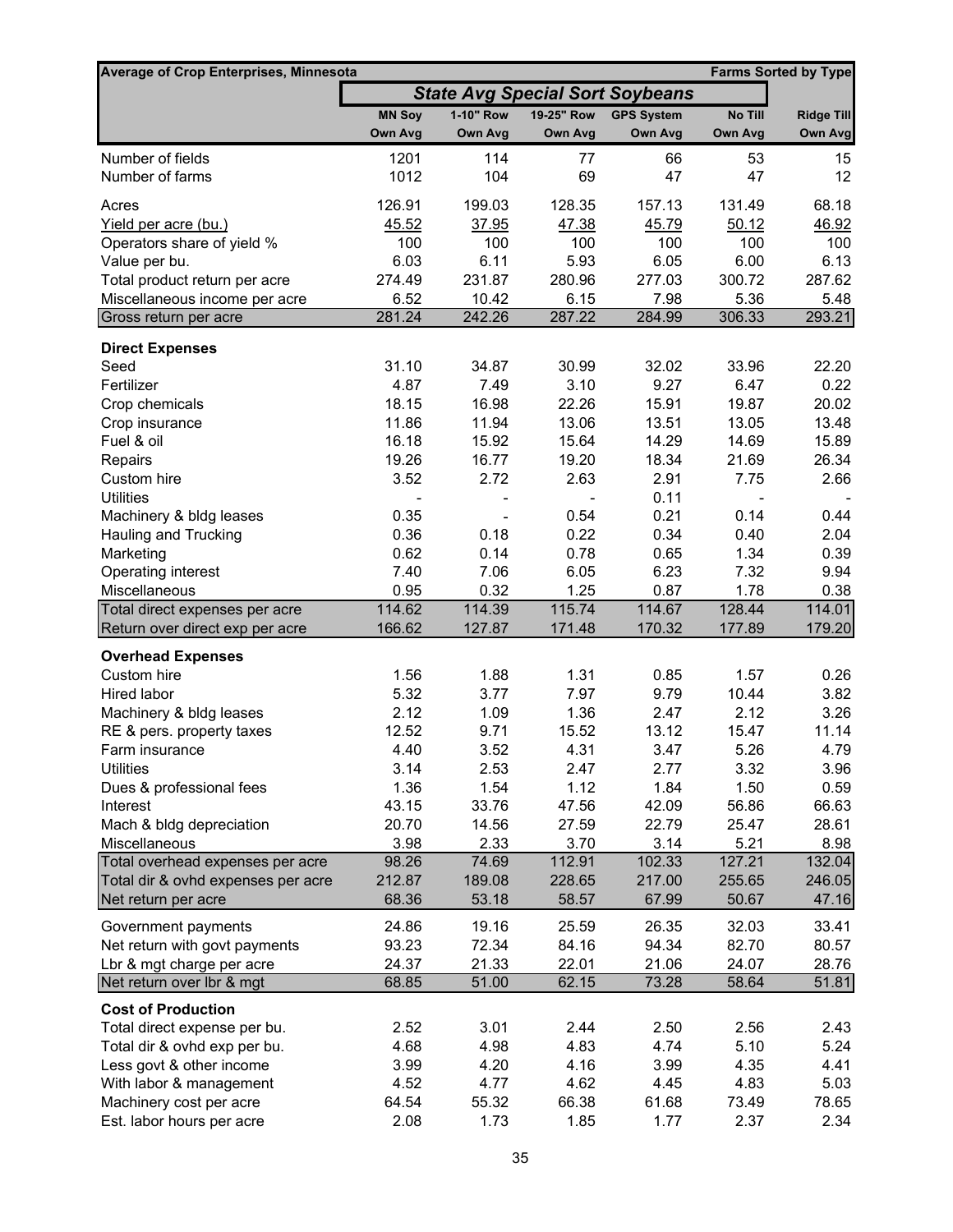| Average of Crop Enterprises, West Central Minnesota    |                    |                         |                                 |                                  | Farms Sorted by Return to Ovhd |                          |                          |
|--------------------------------------------------------|--------------------|-------------------------|---------------------------------|----------------------------------|--------------------------------|--------------------------|--------------------------|
|                                                        |                    |                         | <b>Other West Central Crops</b> |                                  |                                |                          |                          |
|                                                        |                    | Est. Alfalfa Sugar Beet | <b>Navy Bean</b>                | <b>Irrig Corn</b>                | <b>Irrig Corn</b>              | <b>Irrig Soy</b>         | <b>Irrig Soy</b>         |
|                                                        | Own Avg            | <b>Rent Avg</b>         | <b>Rent Avg</b>                 | Own Avg                          | <b>Rent Avg</b>                | Own Avg                  | <b>Rent Avg</b>          |
| Number of fields                                       | 18                 | 17                      | 10                              | 18                               | 30                             | 6                        | 21                       |
| Number of farms                                        | 18                 | 11                      | 9                               | 15                               | 16                             | 4                        | 12                       |
| Acres                                                  | 22.75              | 136.08                  | 57.28                           | 125.61                           | 182.69                         | 253.07                   | 172.12                   |
| Yield per acre                                         | 1.08               | 23.32                   | 13.71                           | 171.65                           | 173.54                         | 49.30                    | 43.09                    |
| Operators share of yield %                             | 100                | 100                     | 100                             | 100                              | 100                            | 100                      | 100                      |
| Value per Unit                                         | 80.38              | 37.67                   | 17.43                           | 3.14                             | 2.98                           | 6.04                     | 6.02                     |
| Total product return per acre                          | 86.81              | 878.46                  | 239.10                          | 538.98                           | 517.15                         | 298.01                   | 259.40                   |
| Miscellaneous income per acre                          | 18.61              | 28.60                   | 43.58                           | 6.72                             | 4.90                           | 0.00                     | 5.11                     |
| Gross return per acre                                  | 105.75             | 907.07                  | 282.68                          | 545.92                           | 522.84                         | 298.01                   | 264.53                   |
| <b>Direct Expenses</b>                                 |                    |                         |                                 |                                  |                                |                          |                          |
| Seed                                                   | 59.90              | 58.84                   | 34.62                           | 46.35                            | 54.34                          | 32.64                    | 28.01                    |
| Fertilizer                                             | 35.88              | 63.59                   | 43.69                           | 55.31                            | 83.37                          | 0.84                     | 2.88                     |
| Crop chemicals                                         | 10.14              | 112.92                  | 47.01                           | 21.70                            | 22.25                          | 14.08                    | 22.52                    |
| Crop insurance                                         | 0.56               | 19.35                   | 13.21                           | 5.35                             | 8.85                           | 8.96                     | 7.89                     |
| Drying Fuel                                            |                    |                         |                                 | 26.03                            | 12.89                          | $\overline{\phantom{a}}$ |                          |
| <b>Irrigation Energy</b>                               |                    |                         |                                 | 30.60                            | 23.02                          | 25.56                    | 20.65                    |
| Fuel & oil                                             | 29.24              | 52.82                   | 20.12                           | 26.33                            | 21.15                          | 23.11                    | 16.90                    |
| Repairs                                                | 36.86              | 46.05                   | 22.75                           | 37.23                            | 23.21                          | 30.62                    | 18.90                    |
| Custom hire                                            | 2.24               | 24.44                   | 7.50                            | $\overline{\phantom{0}}$         | 1.71                           | 0.39                     | 1.07                     |
| <b>Hired Labor</b>                                     | $\overline{a}$     | 10.49                   | $\overline{\phantom{0}}$        | 1.25                             | 1.03                           | $\overline{\phantom{a}}$ | $\overline{\phantom{a}}$ |
| <b>Machinery Leases</b><br>Hauling and trucking        | 0.89               | 9.64<br>2.75            |                                 | $\overline{\phantom{m}}$<br>1.32 | $\overline{\phantom{a}}$       |                          | 0.76                     |
| <b>Utilities</b>                                       | $\qquad \qquad -$  | 0.40                    |                                 | $\overline{\phantom{m}}$         | $\overline{\phantom{a}}$       |                          |                          |
| Marketing                                              | $\qquad \qquad -$  |                         |                                 | 1.66                             | 1.37                           | 0.61                     | 0.61                     |
| <b>Land Rent</b>                                       | $\frac{1}{2}$      | 130.69                  | 84.24                           | $\overline{a}$                   | 90.33                          | $\blacksquare$           | 93.27                    |
| Operating interest                                     | 3.48               | 42.55                   | 11.53                           | 5.07                             | 10.25                          | 4.65                     | 11.25                    |
| Miscellaneous                                          | 1.97               | 33.62                   | 0.39                            | 1.04                             | 2.19                           | 0.10                     | 0.90                     |
| Total direct expenses per acre                         | 181.16             | 608.15                  | 285.07                          | 259.25                           | 355.95                         | 141.57                   | 225.60                   |
| Return over direct exp per acre                        | $-75.41$           | 298.92                  | $-2.39$                         | 286.68                           | 166.89                         | 156.43                   | 38.93                    |
| <b>Overhead Expenses</b>                               |                    |                         |                                 |                                  |                                |                          |                          |
| Custom hire                                            | 10.41              | 3.75                    | 2.59                            | 1.41                             | 0.59                           | 1.55                     | 0.18                     |
| Hired labor                                            | 13.95              | 20.14                   | 3.86                            | 21.29                            | 13.42                          | 34.92                    | 11.57                    |
| Machinery & bldg leases                                | 5.59               | 9.97                    | 2.48                            | 3.21                             | 5.76                           | 2.30                     | 6.43                     |
| RE & pers. property taxes                              | 8.35               | $\qquad \qquad -$       | $\overline{\phantom{a}}$        | 5.46                             | $\overline{\phantom{a}}$       | 4.14                     |                          |
| <b>Farm insurance</b>                                  | 6.18               | 12.20                   | 3.07                            | 4.55                             | 6.69                           | 3.13                     | 5.24                     |
| <b>Utilities</b>                                       | 3.65               | 7.20                    | 2.48                            | 3.01                             | 2.09                           | 1.50                     | 2.03                     |
| Dues & professional fees                               | 2.26               | 7.18                    | 2.26                            | 1.33                             | 5.71                           | 2.01                     | 5.84                     |
| Interest                                               | 48.74              | 12.09                   | 2.38                            | 29.48                            | 5.80                           | 32.87                    | 6.05                     |
| Mach & bldg depreciation                               | 30.93              | 47.66                   | 16.15                           | 42.10                            | 24.01                          | 36.75                    | 20.61                    |
| Miscellaneous<br>Total overhead expenses per acre      | 11.44<br>141.51    | 11.61<br>131.82         | 5.93<br>41.21                   | 3.40<br>115.24                   | 3.00<br>67.08                  | 1.73<br>120.90           | 3.01<br>60.96            |
| Total dir & ovhd expenses per acre                     | 322.67             | 739.97                  | 326.27                          | 374.48                           | 423.03                         | 262.48                   | 286.56                   |
| Net return per acre                                    | $-216.92$          | 167.10                  | $-43.59$                        | 171.44                           | 99.82                          | 35.53                    | $-22.04$                 |
|                                                        |                    |                         |                                 |                                  |                                |                          |                          |
| Government payments                                    | 11.76              | 26.73                   |                                 | 34.98                            | 29.66                          | 36.80                    | 30.62                    |
| Net return with govt payments                          | $-205.16$          | 193.83<br>65.20         | $-43.59$                        | 206.42                           | 129.47                         | 72.33                    | 8.59                     |
| Lbr & mgt charge per acre<br>Net return over Ibr & mgt | 50.80<br>$-255.96$ | 128.63                  | 21.53<br>$-65.12$               | 28.62<br>177.79                  | 18.06<br>111.41                | 17.00<br>55.33           | 14.90<br>$-6.31$         |
|                                                        |                    |                         |                                 |                                  |                                |                          |                          |
| <b>Cost of Production</b>                              |                    |                         |                                 |                                  |                                |                          |                          |
| Total direct expense per unit                          | 167.11             | 26.08                   | 20.79                           | 1.51                             | 2.05                           | 2.87                     | 5.24                     |
| Total dir & ovhd exp per unit                          | 297.65             | 31.73                   | 23.79                           | 2.18                             | 2.44                           | 5.32                     | 6.65                     |
| Less govt & other income<br>With labor & management    | 269.63<br>316.50   | 29.36<br>32.16          | 20.61<br>22.18                  | 1.94<br>2.11                     | 2.24<br>2.34                   | 4.58<br>4.92             | 5.82<br>6.17             |
| Machinery cost per acre                                | 118.15             | 200.53                  | 72.09                           | 109.94                           | 81.35                          | 92.28                    | 68.56                    |
| Est. labor hours per acre                              | 6.54               | 5.23                    | 1.99                            | 3.05                             | 1.91                           | 1.72                     | 1.49                     |
|                                                        |                    |                         |                                 |                                  |                                |                          |                          |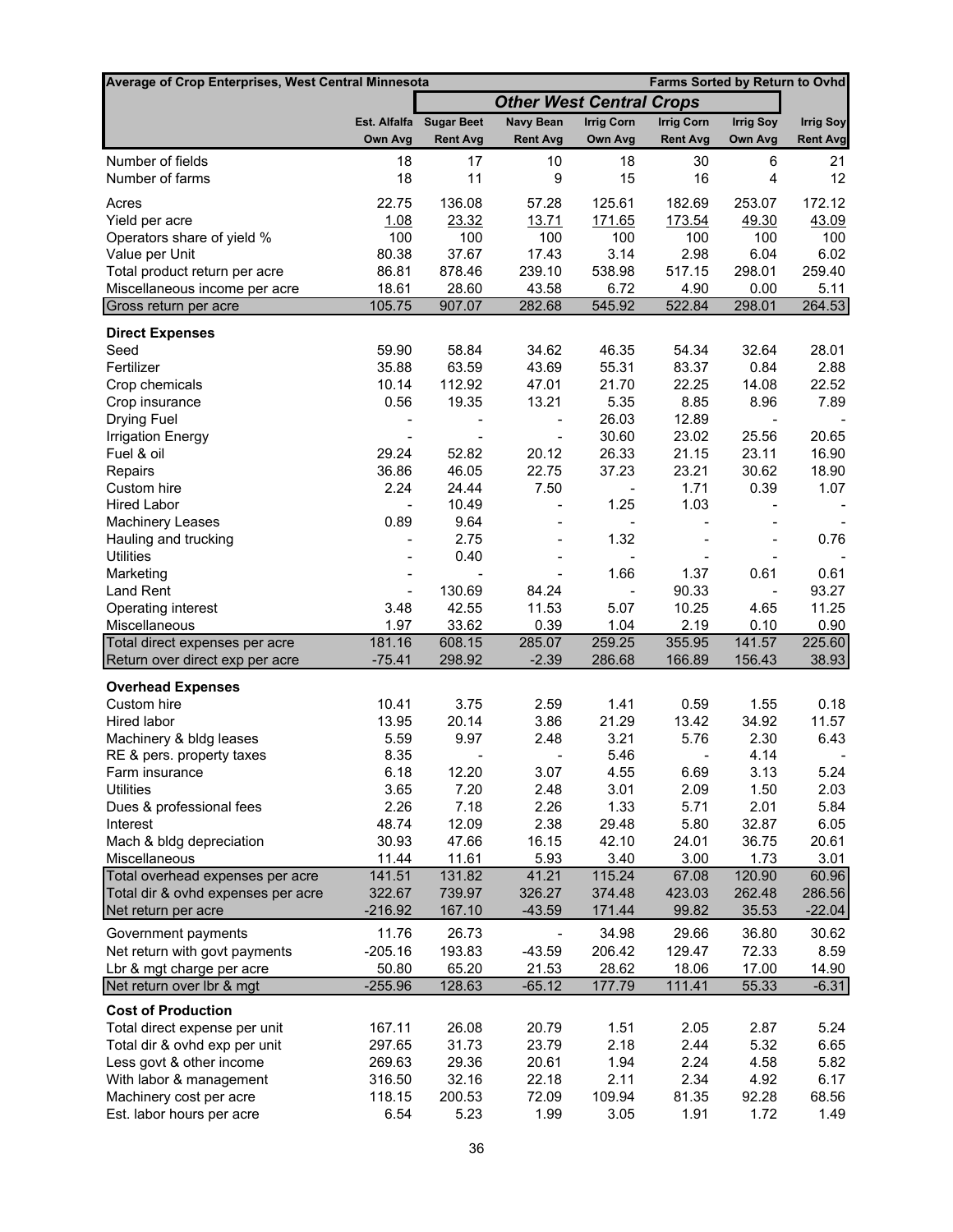| Average of livestock enterprises, Minnesota | Farms Sorted by Return to Ovhd. |                |                 |  |  |  |
|---------------------------------------------|---------------------------------|----------------|-----------------|--|--|--|
|                                             | Hogs, Contractee / pig sp.      |                |                 |  |  |  |
|                                             | <b>All Farms</b>                | <b>Low 20%</b> | <b>High 20%</b> |  |  |  |
| Number of farms                             | 73                              | 14             | 15              |  |  |  |
| Total production (hd)                       | $\mathbf 0$                     | 0              | 0               |  |  |  |
| Other income                                | 35.12                           | 23.40          | 39.05           |  |  |  |
| Gross return                                | 35.12                           | 23.40          | 39.05           |  |  |  |
| <b>Direct Expenses</b>                      |                                 |                |                 |  |  |  |
| Supplies                                    | 1.63                            | 1.53           | 0.42            |  |  |  |
| Fuel & oil                                  | 1.87                            | 2.36           | 1.50            |  |  |  |
| Repairs                                     | 2.64                            | 2.94           | 1.59            |  |  |  |
| Custom hire                                 | 0.17                            | 0.39           | 0.07            |  |  |  |
| <b>Utilities</b>                            | 0.07                            | 0.25           |                 |  |  |  |
| Operating interest                          | 0.33                            | 0.56           | 0.31            |  |  |  |
| Total direct expenses                       | 6.70                            | 8.03           | 3.88            |  |  |  |
| Return over direct expense                  | 28.41                           | 15.38          | 35.17           |  |  |  |
| <b>Overhead Expenses</b>                    |                                 |                |                 |  |  |  |
| Custom hire                                 | 0.30                            | 0.32           | 0.32            |  |  |  |
| Hired labor                                 | 1.50                            | 0.14           | 2.48            |  |  |  |
| Machinery leases                            | 0.11                            | 0.02           | 0.34            |  |  |  |
| <b>Building leases</b>                      | 1.13                            | 1.13           | 3.68            |  |  |  |
| RE & pers. property taxes                   | 0.57                            | 0.66           | 0.37            |  |  |  |
| Farm insurance                              | 1.40                            | 1.34           | 1.32            |  |  |  |
| <b>Utilities</b>                            | 1.69                            | 1.31           | 2.24            |  |  |  |
| Dues & professional fees                    | 0.16                            | 0.05           | 0.18            |  |  |  |
| Interest                                    | 6.16                            | 3.40           | 7.06            |  |  |  |
| Mach & bldg depreciation                    | 7.67                            | 6.34           | 7.76            |  |  |  |
| Miscellaneous                               | 0.68                            | 0.56           | 0.50            |  |  |  |
| Total overhead expenses                     | 21.37                           | 15.27          | 26.25           |  |  |  |
| Total dir & ovhd expenses                   | 28.07                           | 23.30          | 30.13           |  |  |  |
| Net return                                  | 7.05                            | 0.10           | 8.92            |  |  |  |
| Labor & management charge                   | 5.15                            | 4.94           | 5.83            |  |  |  |
| Net return over Ibr & mgt                   | 1.90                            | $-4.84$        | 3.09            |  |  |  |
|                                             |                                 |                |                 |  |  |  |
| <b>Cost of Production</b>                   |                                 |                |                 |  |  |  |
| Total direct expense per head               |                                 |                |                 |  |  |  |
| Total dir& ovhd expense per head            |                                 |                |                 |  |  |  |
| With labor and management                   |                                 |                |                 |  |  |  |
| With other revenue adjustments              |                                 |                |                 |  |  |  |
| Est. labor hours per unit                   | 0.41                            | 0.35           | 0.43            |  |  |  |
| <b>Other Information</b>                    |                                 |                |                 |  |  |  |
| Number of pigs                              | 5,874                           | 3,275          | 7,401           |  |  |  |
| Pigs per pig space (per year)               | 2.47                            | 2.18           | 2.51            |  |  |  |
| Pigs per 100 sq. ft. (per yr)               | 32.10                           | 28.17          | 32.59           |  |  |  |
| Net return per 100 sq. ft.                  | 91.42                           | 1.32           | 115.94          |  |  |  |
| Net return per labor hour                   | 17.28                           | 0.29           | 20.84           |  |  |  |
| Square feet per pig space                   | 7.71                            | 7.74           | 7.69            |  |  |  |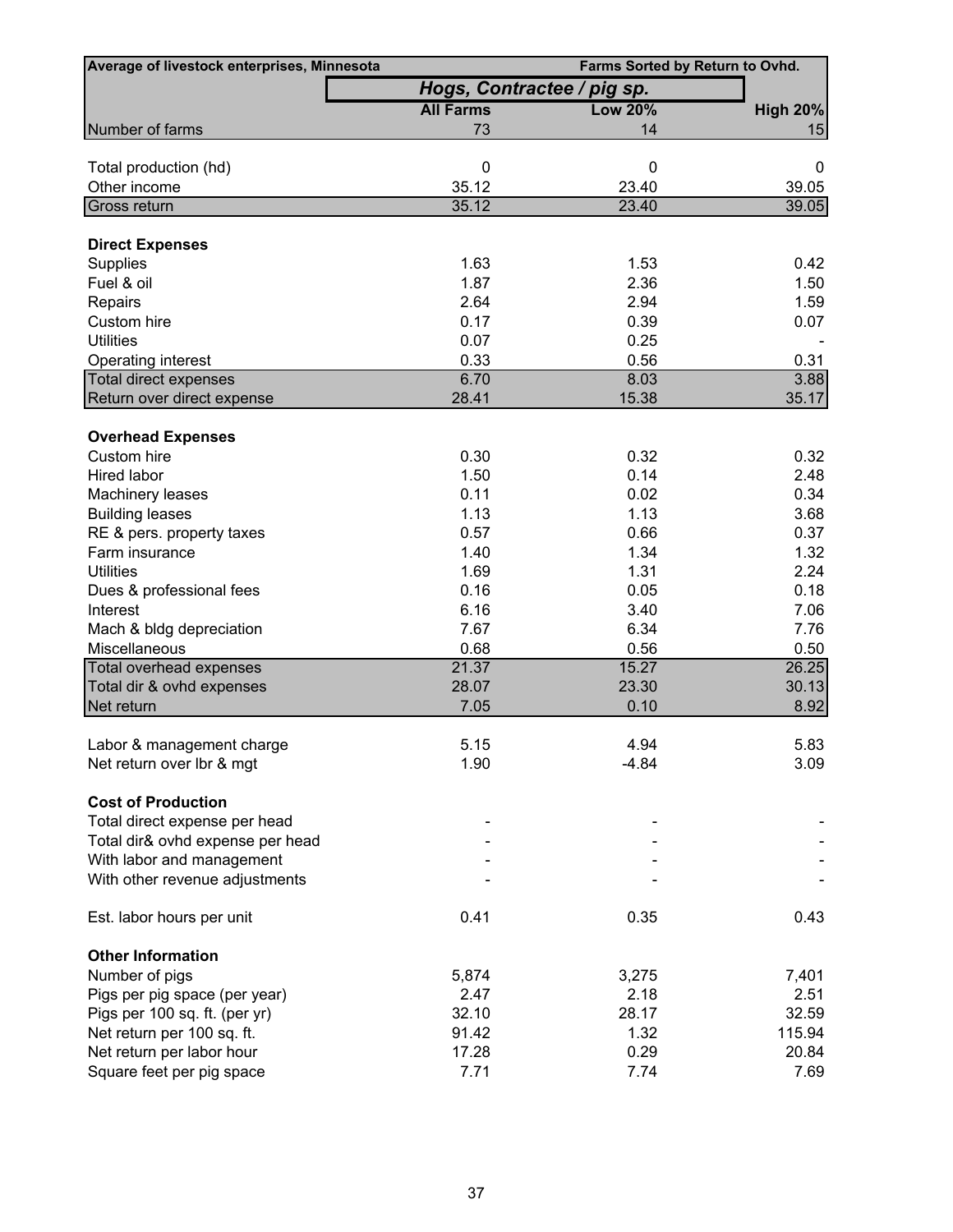| Average of livestock enterprises, Minnesota<br>Farms Sorted by Return to Ovhd. |         |                                       |          |                |         |                 |
|--------------------------------------------------------------------------------|---------|---------------------------------------|----------|----------------|---------|-----------------|
|                                                                                |         | Hogs, Farrow to Finish / cwt produced |          |                |         |                 |
|                                                                                |         | <b>All Farms</b>                      |          | <b>Low 20%</b> |         | <b>High 20%</b> |
| Number of farms                                                                |         | 47                                    |          | $9\,$          |         | 10              |
| Raised Hogs sold (lb)                                                          | 94.90   | 44.65                                 | 92.49    | 42.14          | 93.48   | 43.77           |
| Transferred out (lb)                                                           | 0.74    | 0.61                                  | 8.52     | 5.75           |         |                 |
| Cull sales (lb)                                                                | 4.53    | 1.45                                  | 13.00    | 4.03           | 4.31    | 1.38            |
| Butchered (lb)                                                                 | 0.27    | 0.13                                  | 0.84     | 0.39           | 0.27    | 0.13            |
| Less purchased (lb)                                                            | $-1.23$ | $-1.39$                               | $-10.12$ | $-7.70$        | $-0.24$ | $-0.34$         |
| Less transferred in (lb)                                                       | $-0.11$ | $-0.07$                               |          |                | $-0.08$ | $-0.06$         |
| Inventory change (lb)                                                          | 0.90    | 0.04                                  | $-4.73$  | $-8.90$        | 2.27    | 0.53            |
| Total production (lb)                                                          | 100.00  | 45.44                                 | 100.00   | 35.70          | 100.00  | 45.41           |
| Other income                                                                   |         | 0.02                                  |          |                |         |                 |
| Gross return                                                                   |         | 45.46                                 |          | 35.70          |         | 45.41           |
| <b>Direct Expenses</b>                                                         |         |                                       |          |                |         |                 |
| Corn (bu.)                                                                     | 3.39    | 6.97                                  | 5.43     | 11.88          | 3.63    | 6.81            |
| Complete Ration (lb.)                                                          | 85.10   | 7.68                                  | 4.78     | 0.81           | 26.29   | 2.38            |
| Protein Vit Minerals (lb.)                                                     | 53.25   | 7.54                                  | 86.38    | 13.55          | 75.04   | 10.23           |
| Other feed stuffs                                                              | 0.89    | 0.23                                  | 0.36     | 0.61           | 0.22    | 0.14            |
| <b>Breeding fees</b>                                                           |         | 0.74                                  |          | 0.06           |         | 0.61            |
| Veterinary                                                                     |         | 1.81                                  |          | 1.64           |         | 1.21            |
| Supplies                                                                       |         | 1.09                                  |          | 1.11           |         | 0.90            |
| Contract production exp.                                                       |         | 0.84                                  |          |                |         |                 |
| Fuel & oil                                                                     |         | 0.80                                  |          | 2.12           |         | 0.65            |
| Repairs                                                                        |         | 1.12                                  |          | 3.27           |         | 1.20            |
| Custom hire                                                                    |         | 1.31                                  |          | 0.16           |         | 0.04            |
| Livestock leases                                                               |         | 0.17                                  |          |                |         | 0.23            |
| Hauling and trucking                                                           |         | 0.24                                  |          | 0.40           |         | 0.30            |
| Marketing                                                                      |         | 0.27                                  |          | 0.35           |         | 0.26            |
| Operating interest                                                             |         | 0.20                                  |          | 0.78           |         | 0.13            |
| <b>Total direct expenses</b>                                                   |         | 31.01                                 |          | 36.75          |         | 25.09           |
| Return over direct expense                                                     |         | 14.45                                 |          | $-1.05$        |         | 20.32           |
|                                                                                |         |                                       |          |                |         |                 |
| <b>Overhead Expenses</b>                                                       |         |                                       |          |                |         |                 |
| Custom hire                                                                    |         | 0.26                                  |          | 0.49           |         | 0.87            |
| Hired labor                                                                    |         | 3.43                                  |          | 3.83           |         | 3.26            |
| <b>Building leases</b>                                                         |         | 0.35                                  |          |                |         | 0.82            |
| RE & pers. property taxes                                                      |         | 0.11                                  |          | 0.23           |         | 0.09            |
| Farm insurance                                                                 |         | 0.50                                  |          | 0.69           |         | 0.58            |
| <b>Utilities</b>                                                               |         | 0.85                                  |          | 1.57           |         | 0.64            |
| Interest                                                                       |         | 1.08                                  |          | 1.00           |         | 1.11            |
| Mach & bldg depreciation                                                       |         | 1.59                                  |          | 1.87           |         | 1.84            |
| Miscellaneous                                                                  |         | 0.49                                  |          | 0.98           |         | 0.37            |
| Total overhead expenses                                                        |         | 8.65                                  |          | 10.66          |         | 9.58            |
| Total dir & ovhd expenses                                                      |         | 39.66                                 |          | 47.41          |         | 34.68           |
| Net return                                                                     |         | 5.80                                  |          | $-11.70$       |         | 10.74           |
| Labor & management charge                                                      |         | 1.85                                  |          | 3.78           |         | 2.24            |
| Net return over Ibr & mgt                                                      |         | 3.95                                  |          | $-15.49$       |         | 8.50            |
| <b>Cost of Production</b>                                                      |         |                                       |          |                |         |                 |
| Total direct expense per cwt.                                                  |         | 31.01                                 |          | 36.75          |         | 25.09           |
| Total dir& ovhd expense per cwt.                                               |         | 39.66                                 |          | 47.41          |         | 34.68           |
| With other revenue adjustments                                                 |         | 39.51                                 |          | 50.70          |         | 33.56           |
| With labor and management                                                      |         | 41.36                                 |          | 54.48          |         | 35.80           |
| Est. labor hours per unit                                                      |         | 0.30                                  |          | 0.73           |         | 0.30            |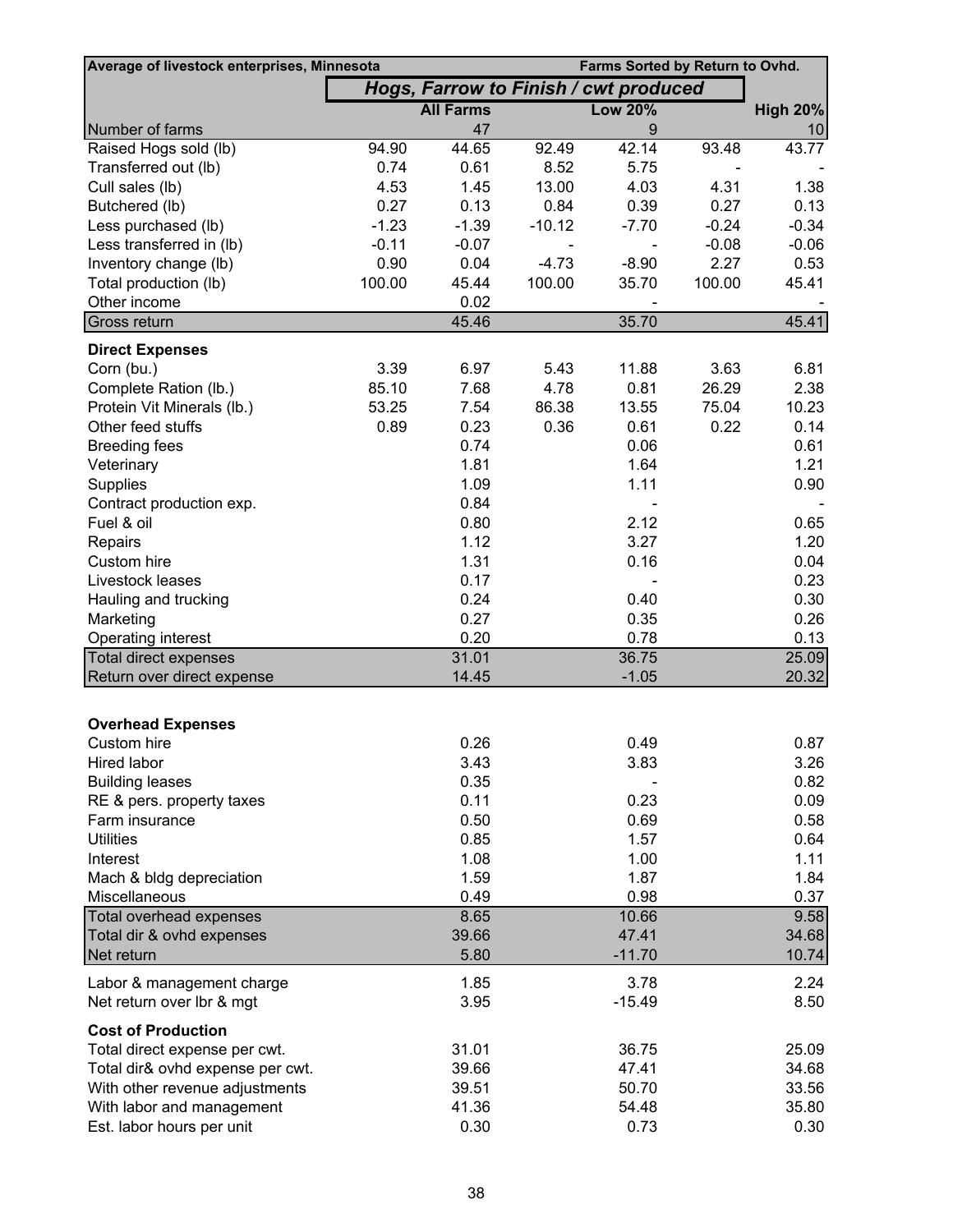| <b>Other Information</b> | <b>Hogs Farrow to Finish</b> |        |        |
|--------------------------|------------------------------|--------|--------|
| Average number of sows   | 252.4                        | 122.9  | 256.1  |
| Litters farrowed         | 505                          | 156    | 543    |
| Litters per sow          | 2.00                         | 1.27   | 2.12   |
| Litters per crate        | 11.63                        | 7.05   | 13.55  |
| Pigs born per litter     | 10.67                        | 9.58   | 11.31  |
| Pigs weaned per litter   | 9.46                         | 8.09   | 9.62   |
| Pigs weaned per sow      | 18.88                        | 10.15  | 20.86  |
| Number sold per litter   | 8.18                         | 6.64   | 8.53   |
| Lbs of feed / lb of gain | 3.31                         | 4.10   | 3.05   |
| Feed cost / cwt. of gain | 22.42                        | 26.86  | 19.57  |
| Feed cost per litter     | 499.54                       | 436.01 | 467.25 |
| Avg wgt/Raised Hog sold  | 258                          | 226    | 262    |
| Avg price / cwt          | 47.05                        | 45.56  | 46.82  |



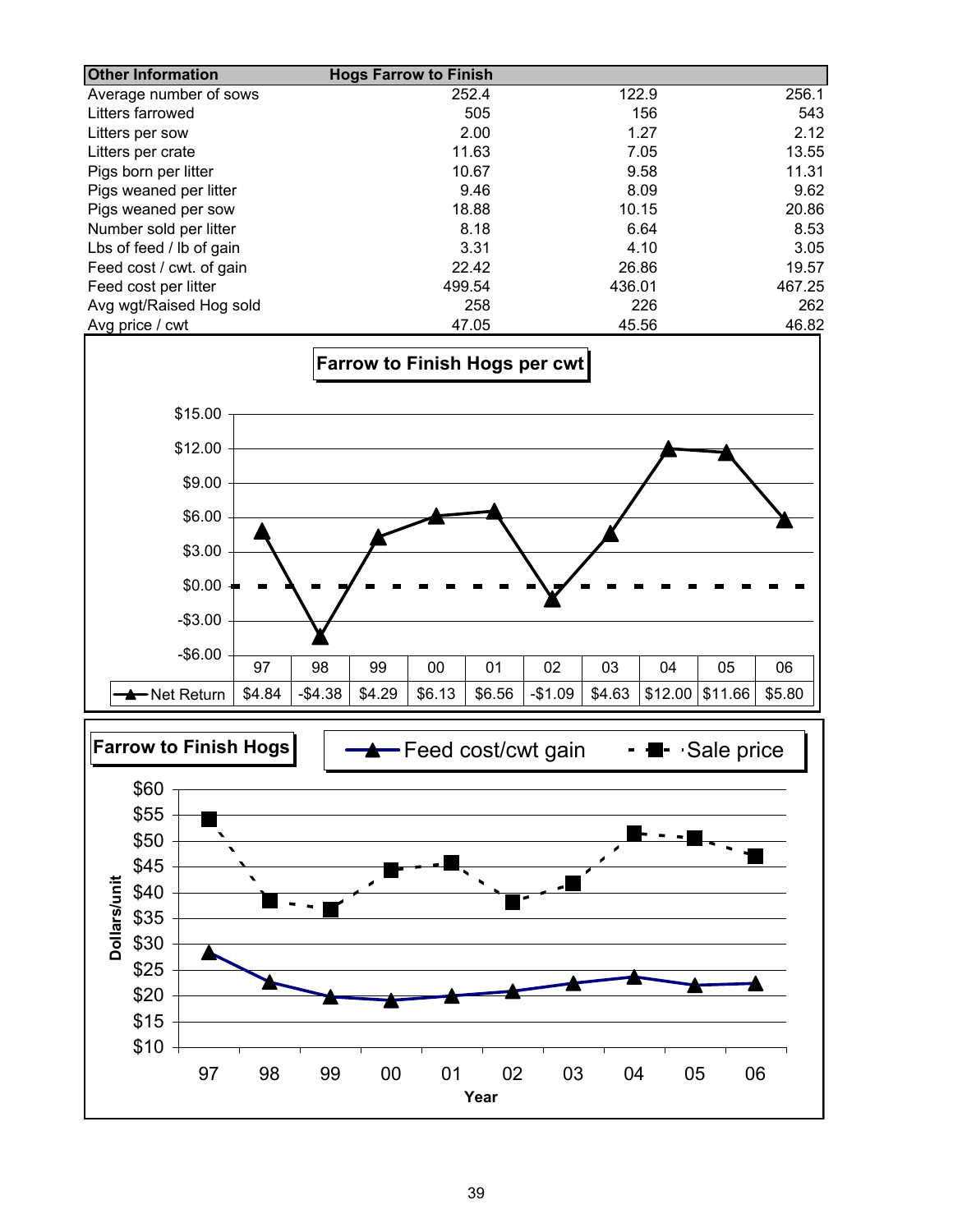| Average of livestock enterprises, Minnesota    | Farms Sorted by Return to Ovhd.           |                  |         |                |         |                 |
|------------------------------------------------|-------------------------------------------|------------------|---------|----------------|---------|-----------------|
|                                                | Hogs, Farrow to Weaning / head sold/trans |                  |         |                |         |                 |
|                                                |                                           | <b>All Farms</b> |         | <b>Low 20%</b> |         | <b>High 20%</b> |
| Number of farms                                |                                           | 25               |         | 5              |         | 5               |
| Weaning Pigs sold (hd)                         | 0.55                                      | 18.34            |         |                | 0.39    | 13.65           |
| Transferred out (hd)                           | 0.45                                      | 15.80            | 1.00    | 34.22          | 0.61    | 21.64           |
| Cull sales (hd)                                | 0.02                                      | 3.19             | 0.03    | 3.04           | 0.03    | 3.52            |
| Butchered (hd)                                 | 0.00                                      | 0.00             | 0.00    |                | 0.00    | 0.00            |
| Less purchased (hd)                            | $-0.01$                                   | $-2.52$          | $-0.02$ | $-4.41$        | 0.00    | $-0.38$         |
| Less transferred in (hd)                       | $-0.02$                                   | $-1.84$          | $-0.01$ | $-1.15$        | $-0.01$ | $-1.70$         |
| Inventory change (hd)                          | 0.00                                      | 0.37             | 0.01    | $-0.13$        | 0.01    | $-0.26$         |
| Total production (hd)                          | 0.00                                      | 33.34            | 0.00    | 31.56          | 0.00    | 36.47           |
| Other income                                   |                                           | 0.02             |         | 31.56          |         | 36.47           |
| Gross return                                   |                                           | 33.36            |         |                |         |                 |
| <b>Direct Expenses</b>                         |                                           |                  |         |                |         |                 |
| Corn (bu.)                                     | 0.75                                      | 1.64             | 0.33    | 0.67           | 0.78    | 1.75            |
| Complete Ration (lb.)                          | 40.95                                     | 4.42             | 114.43  | 7.72           | 5.50    | 3.73            |
| Protein Vit Minerals (lb.)                     | 38.94                                     | 2.11             | 4.71    | 1.29           | 22.90   | 1.93            |
| Other feed stuffs                              | 0.66                                      | 0.19             | 0.05    | 0.12           | 0.00    | 0.00            |
| <b>Breeding fees</b>                           |                                           | 1.75             |         | 2.08           |         | 1.74            |
| Veterinary                                     |                                           | 1.43             |         | 1.50           |         | 1.44            |
| Supplies                                       |                                           | 0.90             |         | 0.06           |         | 0.49            |
| Contract production exp.                       |                                           | 1.49             |         | 9.42           |         |                 |
| Fuel & oil                                     |                                           | 0.52             |         | 1.10           |         | 0.66            |
| Repairs                                        |                                           | 1.12             |         | 1.25           |         | 1.05            |
| Custom hire                                    |                                           | 0.17             |         | 0.01           |         |                 |
| Hired labor                                    |                                           | 0.23             |         | 1.50           |         |                 |
| <b>Utilities</b>                               |                                           | 0.11             |         | 0.73           |         |                 |
| Operating interest                             |                                           | 0.33             |         | 0.97           |         | 0.11            |
| Total direct expenses                          |                                           | 16.41            |         | 28.43          |         | 12.90           |
| Return over direct expense                     |                                           | 16.95            |         | 3.14           |         | 23.57           |
|                                                |                                           |                  |         |                |         |                 |
| <b>Overhead Expenses</b><br><b>Hired labor</b> |                                           | 5.90             |         | 2.62           |         | 7.04            |
| Machinery leases                               |                                           | 0.52             |         | 0.01           |         |                 |
| <b>Building leases</b>                         |                                           | 0.41             |         | 0.68           |         | 0.16            |
| Farm insurance                                 |                                           | 0.57             |         | 0.50           |         | 0.71            |
| <b>Utilities</b>                               |                                           | 1.01             |         | 0.48           |         | 1.30            |
| Dues & professional fees                       |                                           | 0.34             |         | 0.34           |         | 0.22            |
| Interest                                       |                                           | 1.12             |         | 1.47           |         | 1.27            |
| Mach & bldg depreciation                       |                                           | 1.62             |         | 2.15           |         | 1.77            |
| Miscellaneous                                  |                                           | 0.50             |         | 0.52           |         | 0.43            |
| <b>Total overhead expenses</b>                 |                                           | 11.99            |         | 8.76           |         | 12.90           |
| Total dir & ovhd expenses                      |                                           | 28.40            |         | 37.19          |         | 25.80           |
| Net return                                     |                                           | 4.96             |         | $-5.62$        |         | 10.67           |
|                                                |                                           |                  |         |                |         |                 |
| Labor & management charge                      |                                           | 2.15             |         | 4.33           |         | 2.77            |
| Net return over Ibr & mgt                      |                                           | 2.81             |         | $-9.95$        |         | 7.90            |
| <b>Cost of Production</b>                      |                                           |                  |         |                |         |                 |
| Total direct expense per cwt.                  |                                           | 16.41            |         | 28.43          |         | 12.90           |
| Total dir& ovhd expense per cwt.               |                                           | 28.40            |         | 37.19          |         | 25.80           |
| With other revenue adjustments                 |                                           | 26.91            |         | 37.22          |         | 23.11           |
| With labor and management                      |                                           | 29.06            |         | 41.54          |         | 25.87           |
| Est. labor hours per unit                      |                                           | 0.32             |         | 0.17           |         | 0.30            |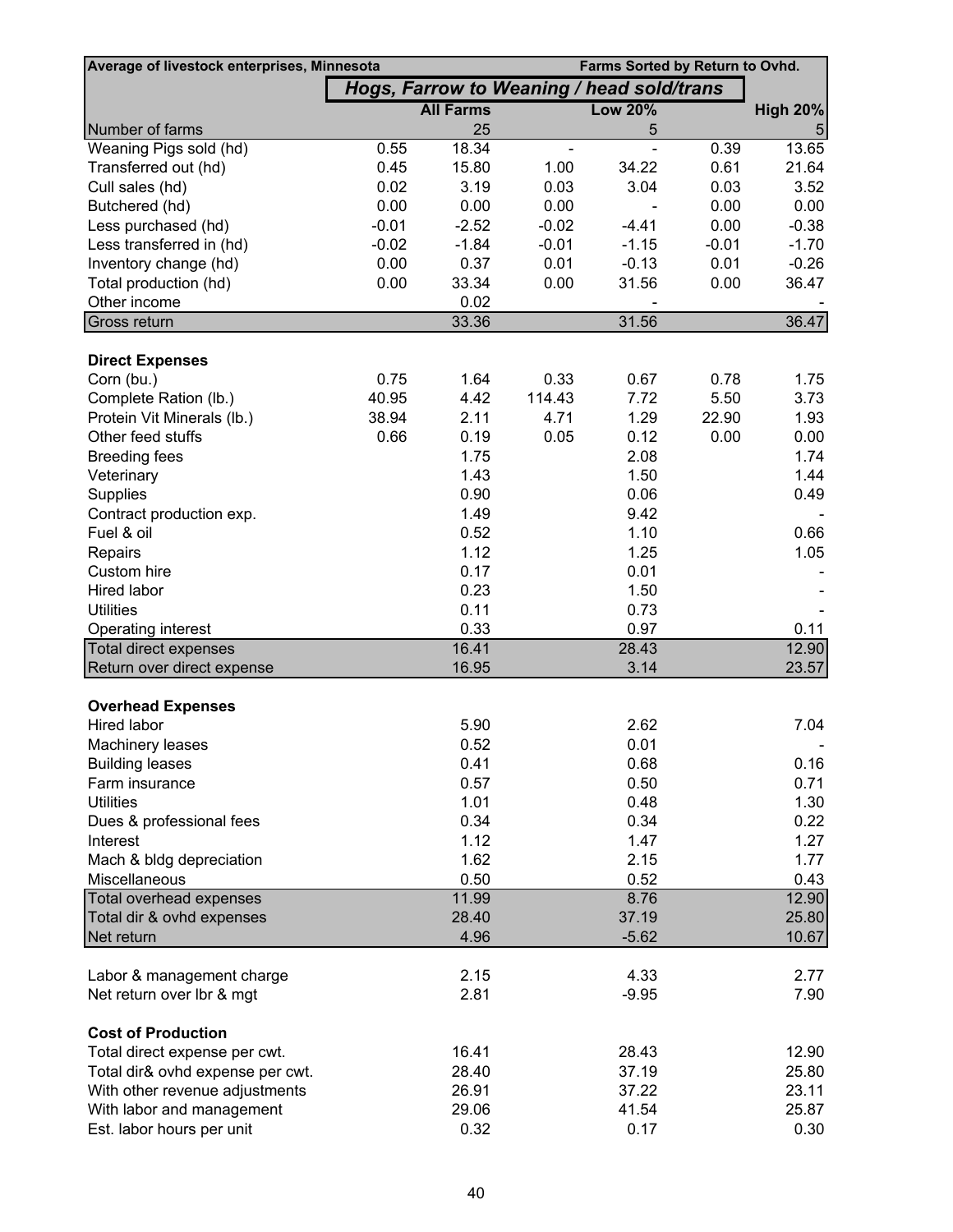| <b>Other Information</b> | <b>Hogs Farrow to Weaning</b> |       |       |
|--------------------------|-------------------------------|-------|-------|
| Average number of sows   | 883                           | 728   | 1243  |
| Litters farrowed         | 1906                          | 1501  | 2789  |
| Litters per sow          | 2.16                          | 2.06  | 2.24  |
| Litters per crate        | 14.18                         | 13.10 | 15.16 |
| Pigs born per litter     | 10.51                         | 10.35 | 10.82 |
| Pigs weaned per litter   | 9.48                          | 9.28  | 9.74  |
| Pigs weaned per sow      | 20.29                         | 18.38 | 22.14 |
| Number sold per litter   | 5.16                          |       | 3.85  |
| Feed cost per litter     | 79.12                         | 88.86 | 72.52 |
| Avg wgt/Weaning Pig sold | 13.00                         |       | 11.00 |
| Avg price / head         | 33.65                         |       | 34.66 |



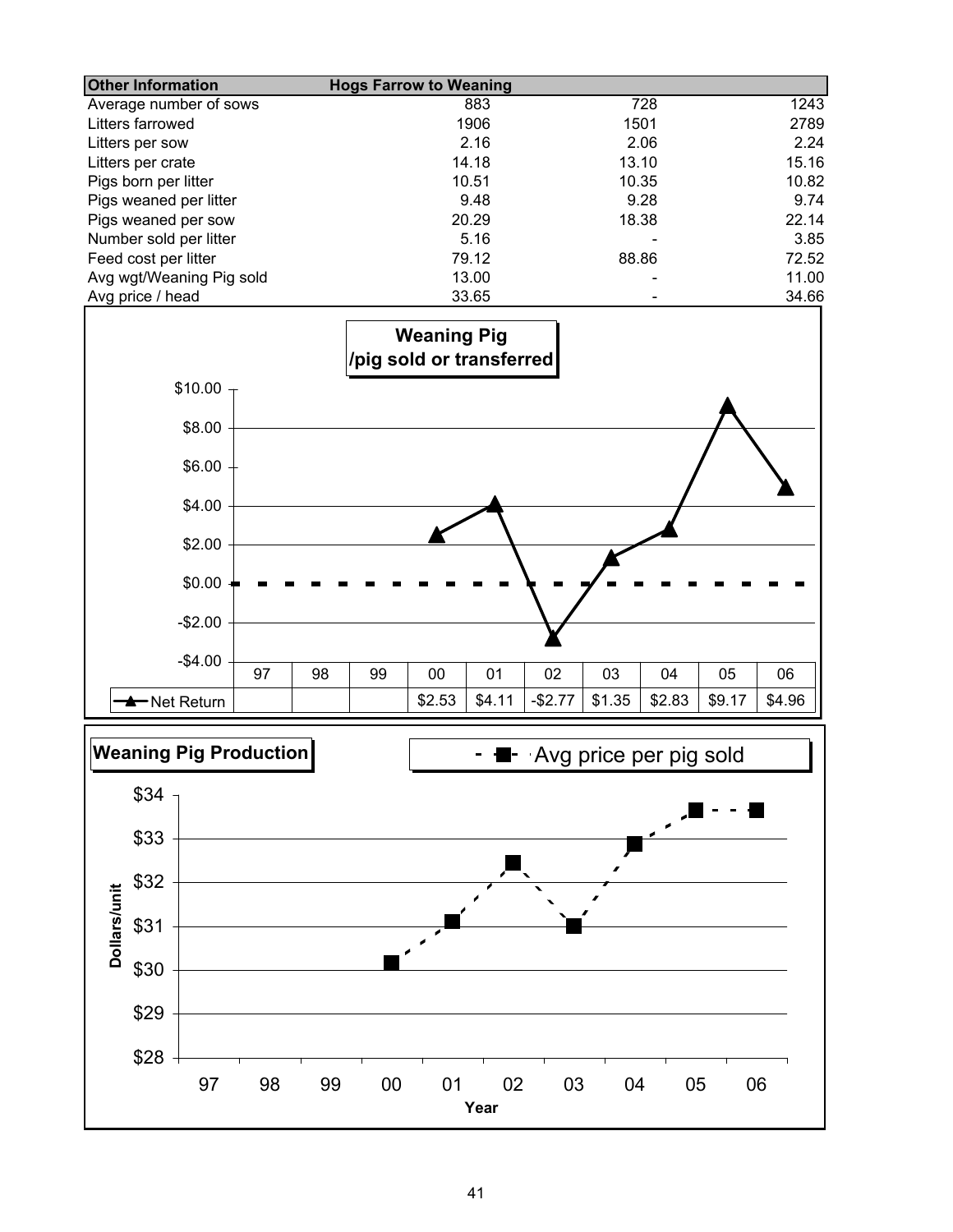| Average of livestock enterprises, Minnesota | Farms Sorted by Return to Ovhd. |                  |                        |                |          |                 |
|---------------------------------------------|---------------------------------|------------------|------------------------|----------------|----------|-----------------|
|                                             |                                 |                  | Hogs, Finishing / cwt. |                |          |                 |
|                                             |                                 | <b>All Farms</b> |                        | <b>Low 20%</b> |          | <b>High 20%</b> |
| Number of farms                             |                                 | 84               |                        | 17             |          | 16              |
|                                             | Quantity                        | Value            | Quantity               | Value          | Quantity | Value           |
| Finish Hogs sold (lb)                       | 115.66                          | 53.58            | 120.31                 | 53.93          | 126.74   | 60.21           |
| Transferred out (lb)                        | 0.29                            | 0.33             | 0.13                   | 0.63           | 0.92     | 0.47            |
| Cull sales (lb)                             | 0.32                            | 0.16             | 0.86                   | 0.62           |          |                 |
| Butchered (lb)                              | 0.05                            | 0.02             | 0.01                   | 0.00           | 0.01     | 0.00            |
| Less purchased (lb)                         | $-14.42$                        | $-17.95$         | $-10.50$               | $-13.36$       | $-18.67$ | $-20.24$        |
| Less transferred in (lb)                    | $-6.36$                         | $-6.06$          | $-11.91$               | $-12.88$       | $-3.40$  | $-2.83$         |
| Inventory change (lb)                       | 4.47                            | 1.72             | 1.10                   | $-0.79$        | $-5.59$  | $-1.82$         |
| Total production (lb)                       | 100.00                          | 31.81            | 100.00                 | 28.13          | 100.00   | 35.80           |
| Other income                                |                                 | 0.09             |                        | 0.06           |          | 0.01            |
| Gross return                                |                                 | 31.90            |                        | 28.19          |          | 35.81           |
| <b>Direct Expenses</b>                      |                                 |                  |                        |                |          |                 |
| Corn (bu.)                                  | 2.12                            | 4.34             | 2.77                   | 5.44           | 3.00     | 6.51            |
| Soybeans (bu.)                              | 0.01                            | 0.03             |                        |                | 0.09     | 0.50            |
| Complete Ration (lb.)                       | 147.09                          | 9.15             | 163.74                 | 8.62           | 47.53    | 2.76            |
| Protein Vit Minerals (lb.)                  | 36.98                           | 4.49             | 27.71                  | 4.24           | 54.63    | 5.85            |
| Other feed stuffs                           | 0.93                            | 0.12             | 0.14                   | 0.01           | 3.09     | 0.25            |
| Veterinary                                  |                                 | 0.58             |                        | 0.58           |          | 0.19            |
| Supplies                                    |                                 | 0.35             |                        | 0.15           |          | 0.73            |
| Contract production exp.                    |                                 | 1.66             |                        | 3.65           |          |                 |
| Fuel & oil                                  |                                 | 0.36             |                        | 0.25           |          | 0.43            |
| Repairs                                     |                                 | 0.47             |                        | 0.28           |          | 0.60            |
| Custom hire                                 |                                 | 0.71             |                        | 1.68           |          | 0.00            |
| <b>Utilities</b>                            |                                 | 0.08             |                        | 0.33           |          |                 |
| Hauling and trucking                        |                                 | 0.66             |                        | 0.54           |          | 0.29            |
| Marketing                                   |                                 | 0.42             |                        | 0.63           |          | 0.20            |
| Operating interest                          |                                 | 0.67             |                        | 0.50           |          | 0.85            |
| Total direct expenses                       |                                 | 24.10            |                        | 26.90          |          | 19.16           |
| Return over direct expense                  |                                 | 7.80             |                        | 1.29           |          | 16.65           |
| <b>Overhead Expenses</b>                    |                                 |                  |                        |                |          |                 |
| Custom hire                                 |                                 | 0.10             |                        | 0.06           |          | 0.26            |
| Hired labor                                 |                                 | 0.62             |                        | 0.35           |          | 0.37            |
| Machinery leases                            |                                 | 0.19             |                        |                |          | 0.01            |
| <b>Building leases</b>                      |                                 | 1.71             |                        | 0.20           |          | 0.21            |
| Farm insurance                              |                                 | 0.24             |                        | 0.16           |          | 0.41            |
| <b>Utilities</b>                            |                                 | 0.26             |                        | 0.23           |          | 0.72            |
| Interest                                    |                                 | 0.49             |                        | 0.61           |          | 0.46            |
| Mach & bldg depreciation                    |                                 | 0.75             |                        | 0.76           |          | 1.15            |
| Miscellaneous                               |                                 | 0.33             |                        | 0.31           |          | 0.79            |
| <b>Total overhead expenses</b>              |                                 | 4.70             |                        | 2.66           |          | 4.38            |
| Total dir & ovhd expenses                   |                                 | 28.80            |                        | 29.56          |          | 23.54           |
| Net return                                  |                                 | 3.10             |                        | $-1.37$        |          | 12.27           |
| Labor & management charge                   |                                 | 1.07             |                        | 0.98           |          | 1.73            |
| Net return over Ibr & mgt                   |                                 | 2.03             |                        | $-2.34$        |          | 10.54           |
| <b>Cost of Production</b>                   |                                 |                  |                        |                |          |                 |
| Total direct expense per cwt.               |                                 | 39.85            |                        | 44.27          |          | 34.50           |
| Total dir& ovhd expense per cwt.            |                                 | 43.90            |                        | 46.48          |          | 37.93           |
| With other revenue adjustments              |                                 | 43.82            |                        | 46.43          |          | 37.92           |
| With labor and management                   |                                 | 44.74            |                        | 47.24          |          | 39.28           |
| Est. labor hours per unit                   |                                 | 0.10             |                        | 0.11           |          | 0.16            |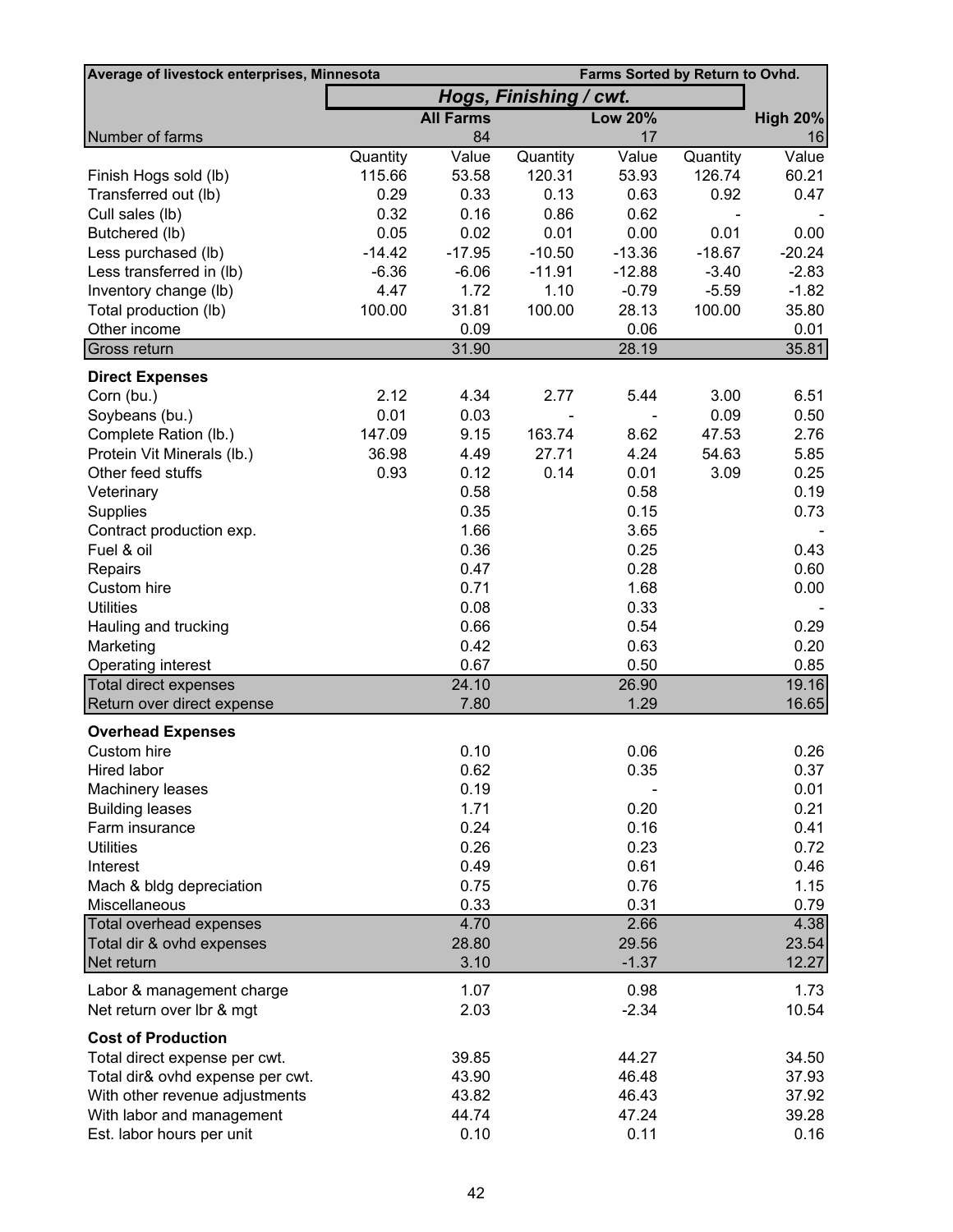| <b>Other Information</b>    |        |          | <b>Finishing Hogs</b> |        |        |          |        |        |        |        |
|-----------------------------|--------|----------|-----------------------|--------|--------|----------|--------|--------|--------|--------|
| No. purchased or trans in   |        |          |                       |        | 7,350  |          | 8,333  |        |        | 2,600  |
| Number sold or trans out    |        |          |                       |        | 6,640  |          | 7,754  |        |        | 2,469  |
| Percentage death loss       |        |          |                       |        | 4.8    |          |        | 5.9    |        | 4.7    |
| Avg. daily gain (lbs)       |        |          |                       |        | 1.68   |          |        | 1.65   |        | 1.63   |
| Lbs of conc / lb of gain    |        |          |                       |        | 3.04   |          |        | 3.47   |        | 2.81   |
| Lbs of feed / lb of gain    |        |          |                       |        | 3.04   |          |        | 3.47   |        | 2.81   |
| Feed cost per cwt of gain   |        |          |                       |        | 18.14  |          | 18.31  |        |        | 15.88  |
| Feed cost per head          |        |          |                       |        | 39.91  |          |        | 39.5   |        | 35.1   |
| Average purchase weight     |        |          |                       |        | 39     |          |        | 42     |        | 43     |
| Average sales weight        |        |          |                       |        | 263    |          |        | 260    |        | 271    |
| Avg purch price / head      |        |          |                       |        | 48.18  |          | 53.22  |        |        | 47.05  |
| Avg sales price / cwt       |        |          |                       |        | 46.32  |          | 44.82  |        |        | 47.51  |
| \$10.00<br>\$8.00<br>\$6.00 |        |          |                       |        |        |          |        |        |        |        |
| \$4.00                      |        |          |                       |        |        |          |        |        |        |        |
| \$2.00                      |        |          |                       |        |        |          |        |        |        |        |
| \$0.00                      |        |          |                       |        |        |          |        |        |        |        |
| $-$2.00$                    |        |          |                       |        |        |          |        |        |        |        |
| $-$4.00$                    |        |          |                       |        |        |          |        |        |        |        |
| $-$6.00$                    |        |          |                       |        |        |          |        |        |        |        |
| $-$8.00$                    | 97     | 98       | 99                    | 00     | 01     | 02       | 03     | 04     | 05     | 06     |
| <del>▲</del> Net Return     | \$2.41 | $-$5.56$ | \$2.68                | \$6.88 | \$7.63 | $-$0.88$ | \$1.81 | \$8.99 | \$7.84 | \$3.10 |

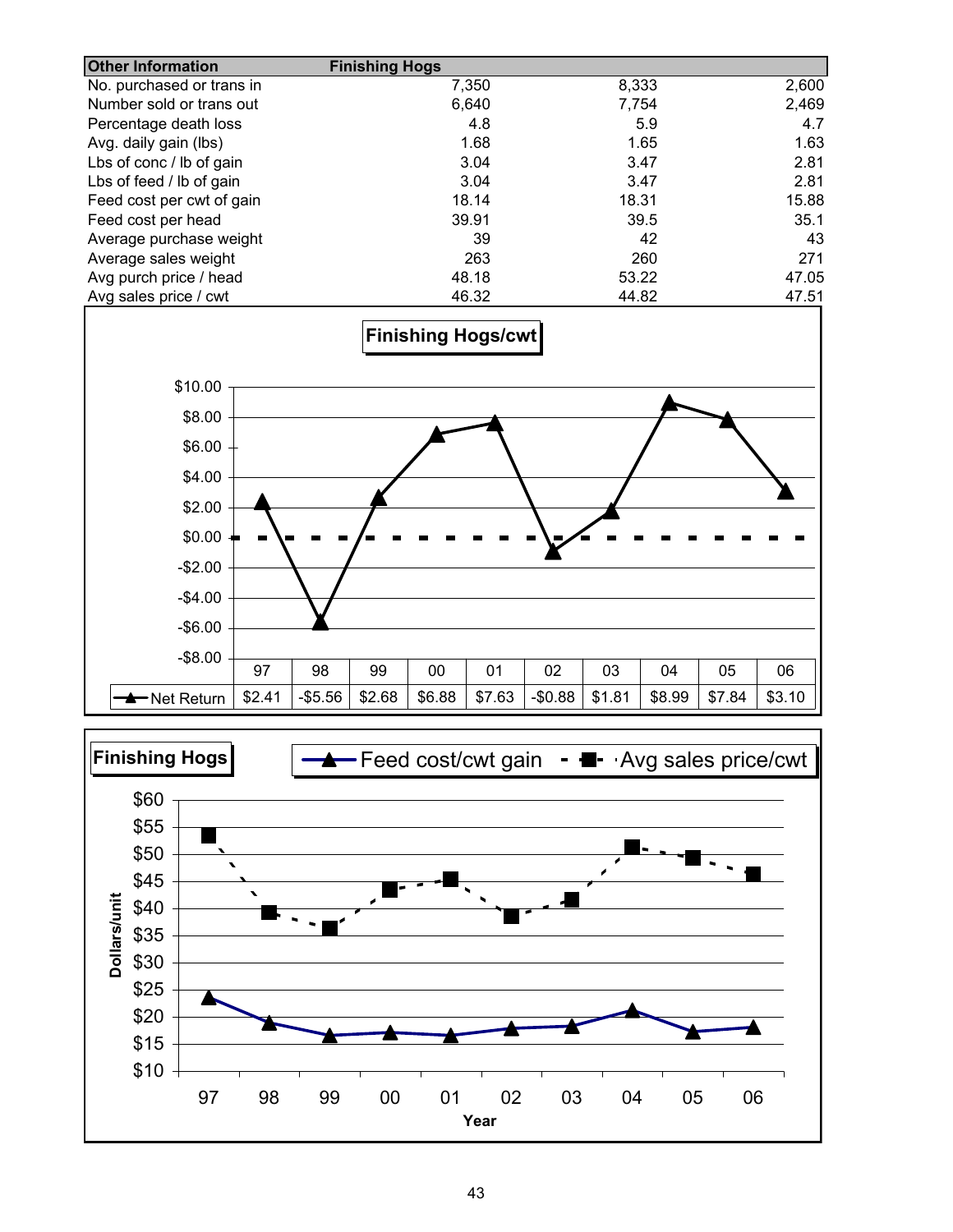| Average of livestock enterprises, Minnesota |          |                                |          | Farms Sorted by Return to Ovhd. |          |                 |
|---------------------------------------------|----------|--------------------------------|----------|---------------------------------|----------|-----------------|
|                                             |          | Hogs, Weaning to Finish / cwt. |          |                                 |          |                 |
|                                             |          | <b>All Farms</b>               |          | <b>Low 20%</b>                  |          | <b>High 20%</b> |
| Number of farms                             |          | 39                             |          | 7                               |          | 8               |
|                                             | Quantity | Value                          | Quantity | Value                           | Quantity | Value           |
| Wean-Fin Pig sold (lb)                      | 102.65   | 50.10                          | 101.36   | 46.41                           | 102.64   | 55.01           |
| Transferred out (lb)                        | 0.81     | 0.66                           | 0.75     | 0.36                            | 3.77     | 2.54            |
| Cull sales (lb)                             | 0.08     | 0.06                           |          |                                 | 0.33     | 0.30            |
| Butchered (lb)                              | 0.05     | 0.02                           |          |                                 | 0.05     | 0.02            |
| Less purchased (lb)                         | $-5.13$  | $-13.07$                       | $-4.62$  | $-10.97$                        | $-5.30$  | $-18.14$        |
| Less transferred in (lb)                    | $-1.42$  | $-3.26$                        | $-3.09$  | $-7.27$                         | $-0.17$  | $-0.17$         |
| Inventory change (lb)                       | 2.96     | 1.25                           | 5.60     | 1.94                            | $-1.32$  | 1.26            |
| Total production (lb)                       | 100.00   | 35.75                          | 100.00   | 30.47                           | 100.00   | 40.82           |
| Other income                                |          | 0.14                           |          | $\overline{\phantom{a}}$        |          | 0.28            |
| Gross return                                |          | 35.89                          |          | 30.47                           |          | 41.10           |
|                                             |          |                                |          |                                 |          |                 |
| <b>Direct Expenses</b>                      |          |                                |          |                                 |          |                 |
| Corn (bu.)                                  | 2.71     | 5.82                           | 1.99     | 4.30                            | 3.28     | 7.43            |
| Protein Supplement (lb.)                    | 2.29     | 0.28                           | 10.64    | 1.32                            |          |                 |
| Complete Ration (lb.)                       | 70.43    | 5.18                           | 98.44    | 8.95                            | 39.89    | 3.12            |
| Protein Vit Minerals (lb.)                  | 51.82    | 7.22                           | 40.14    | 4.73                            | 47.32    | 7.28            |
| Other feed stuffs                           | 9.59     | 0.53                           | 36.61    | 1.80                            | 0.25     | 0.27            |
| Veterinary                                  |          | 0.60                           |          | 0.75                            |          | 0.39            |
| Supplies                                    |          | 0.77                           |          | 0.21                            |          | 0.15            |
| Contract production exp.                    |          | 1.43                           |          | 2.35                            |          | 0.52            |
| Fuel & oil                                  |          | 0.60                           |          | 0.49                            |          | 1.11            |
| Repairs                                     |          | 0.79                           |          | 0.48                            |          | 2.32            |
| Custom hire                                 |          | 0.26                           |          | 0.05                            |          | 0.43            |
| Livestock leases                            |          | 0.62                           |          | 0.76                            |          | 0.12            |
| Hauling and trucking                        |          | 0.34                           |          | 0.38                            |          | 0.29            |
| Marketing                                   |          | 0.88                           |          | 0.11                            |          | 0.19            |
| Operating interest                          |          | 0.48                           |          | 1.25                            |          | 0.35            |
| <b>Total direct expenses</b>                |          | 25.82                          |          | 27.92                           |          | 23.96           |
| Return over direct expense                  |          | 10.07                          |          | 2.55                            |          | 17.14           |
|                                             |          |                                |          |                                 |          |                 |
| <b>Overhead Expenses</b>                    |          |                                |          |                                 |          |                 |
| <b>Hired labor</b>                          |          | 1.19                           |          | 1.19                            |          | 1.28            |
| Machinery leases                            |          | 0.29                           |          | 0.06                            |          | 2.07            |
| <b>Building leases</b>                      |          | 0.87                           |          | 0.97                            |          | 0.24            |
| Farm insurance                              |          | 0.36                           |          | 0.24                            |          | 0.58            |
| <b>Utilities</b>                            |          | 0.49                           |          | 0.57                            |          | 0.98            |
| Dues & professional fees                    |          | 0.14                           |          | 0.21                            |          | 0.31            |
| Interest                                    |          | 0.49                           |          | 0.21                            |          | 0.64            |
| Mach & bldg depreciation                    |          | 0.96                           |          | 0.77                            |          | 1.14            |
| Miscellaneous                               |          | 0.27                           |          | 0.25                            |          | 0.42            |
| <b>Total overhead expenses</b>              |          | 5.05                           |          | 4.47                            |          | 7.65            |
| Total dir & ovhd expenses                   |          | 30.87                          |          | 32.39                           |          | 31.61           |
| Net return                                  |          | 5.02                           |          | $-1.92$                         |          | 9.49            |
|                                             |          | 1.27                           |          | 1.00                            |          | 1.52            |
| Labor & management charge                   |          | 3.75                           |          | $-2.92$                         |          | 7.97            |
| Net return over Ibr & mgt                   |          |                                |          |                                 |          |                 |
| <b>Cost of Production</b>                   |          |                                |          |                                 |          |                 |
| Total direct expense per cwt.               |          | 39.46                          |          | 43.31                           |          | 38.24           |
| Total dir& ovhd expense per cwt.            |          | 44.34                          |          | 47.69                           |          | 45.43           |
| With other revenue adjustments              |          | 44.21                          |          | 47.69                           |          | 45.16           |
|                                             |          | 45.43                          |          | 48.67                           |          | 46.59           |
| With labor and management                   |          |                                |          |                                 |          |                 |
|                                             |          | 0.13                           |          | 0.16                            |          | 0.14            |
| Est. labor hours per unit                   |          |                                |          |                                 |          |                 |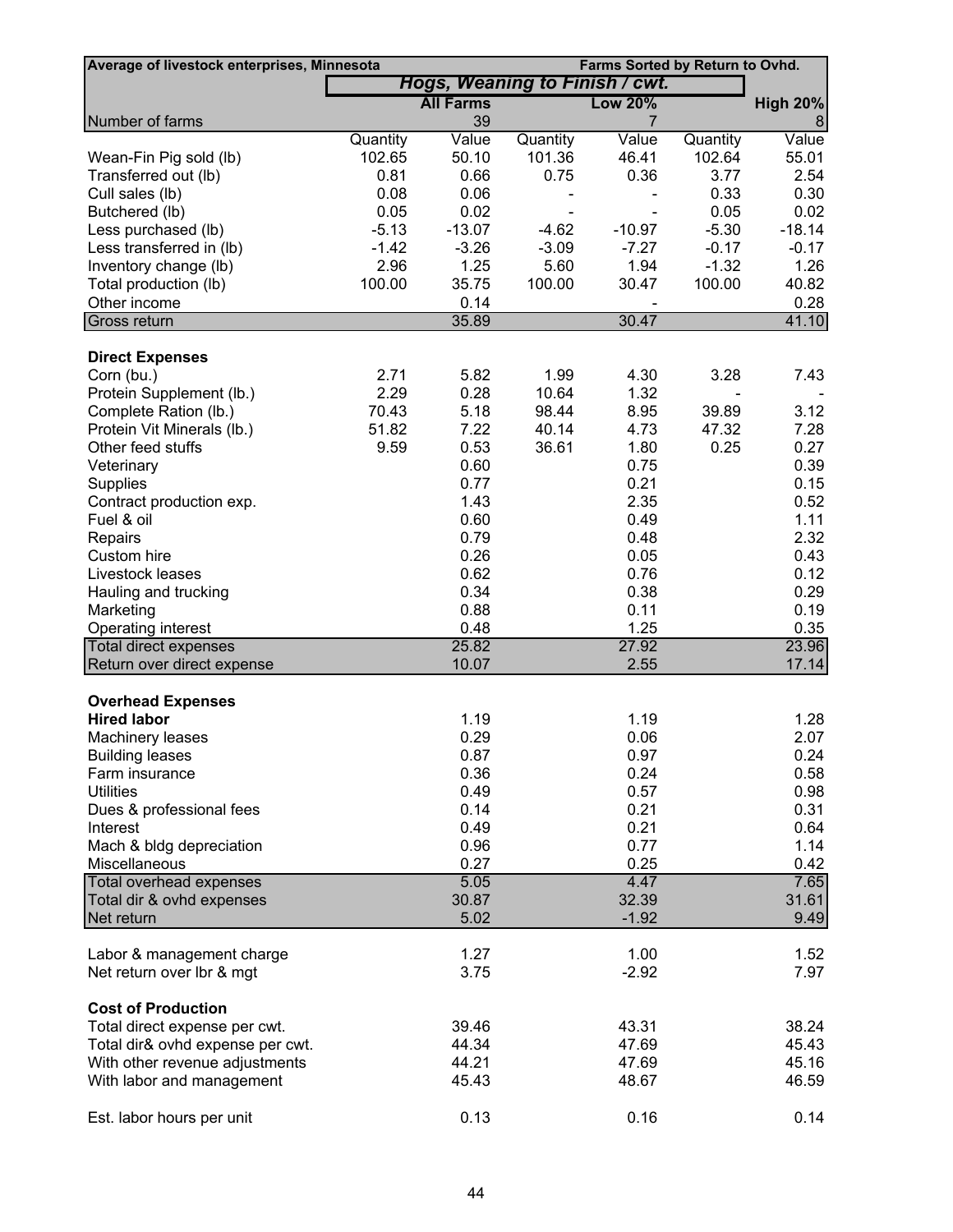| <b>Other Information</b>  | <b>Hogs, Weaning to Finish</b> |        |       |
|---------------------------|--------------------------------|--------|-------|
| No. purchased or trans in | 10,050                         | 12,978 | 6,901 |
| Number sold or trans out  | 8,928                          | 10,289 | 6,349 |
| Percentage death loss     | 6.6                            | 11.4   | 4.4   |
| Avg. daily gain (lbs)     | 1.52                           | 1.45   | 1.39  |
| Lbs of conc / lb of gain  | 2.86                           | 2.97   | 2.71  |
| Lbs of feed / lb of gain  | 2.86                           | 2.97   | 2.71  |
| Feed cost per cwt of gain | 19.04                          | 21.09  | 18.09 |
| Feed cost per head        | 46.63                          | 52.07  | 45.21 |
| Average purchase weight   | 14                             | 16     | 11    |
| Average sales weight      | 255                            | 259    | 238   |
| Avg purch price / head    | 35.73                          | 37.93  | 37.06 |
| Avg sales price / cwt     | 48.81                          | 45.79  | 53.60 |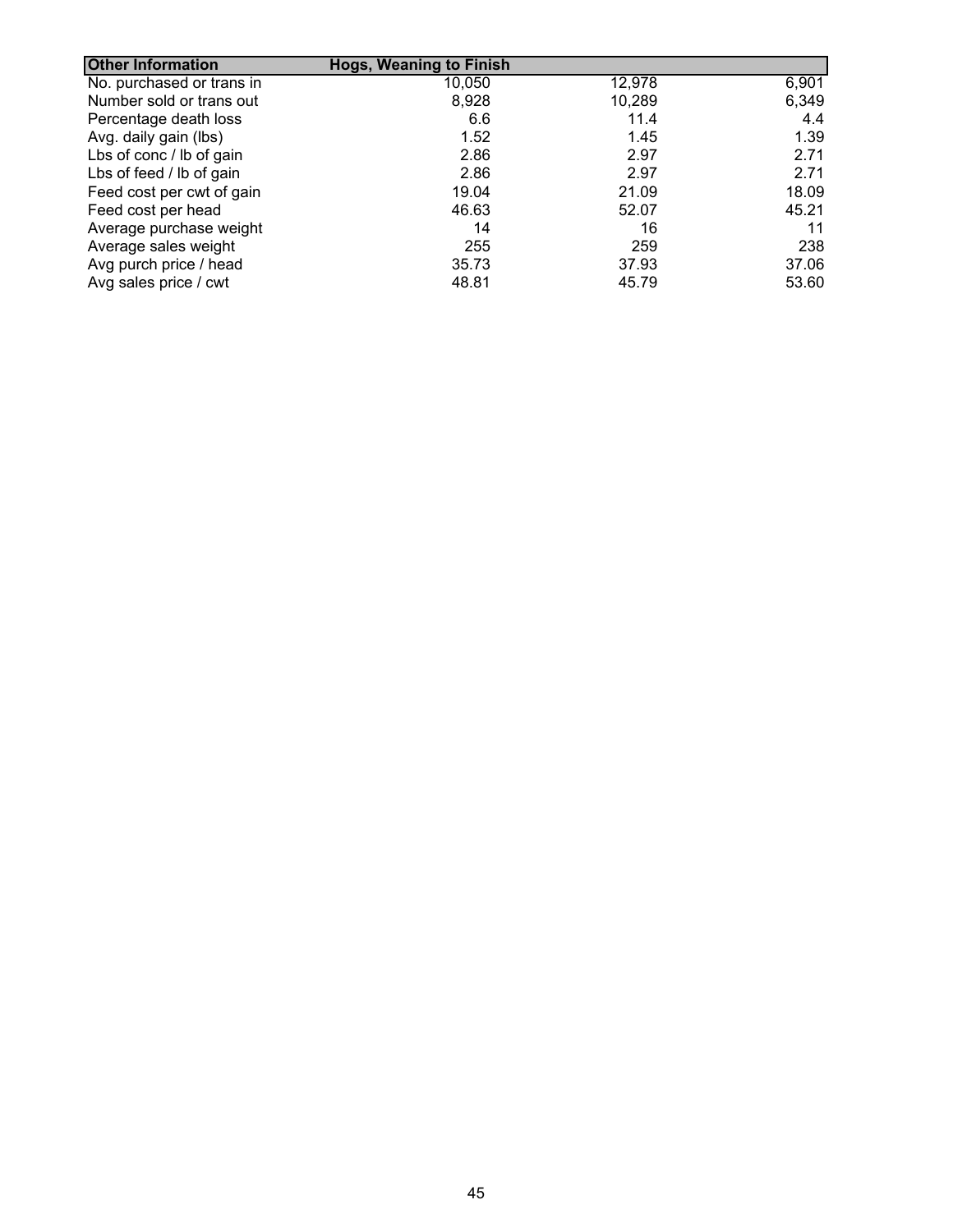| Average of livestock enterprises, Minnesota                 |                                   |                   | <b>Farms Sorted by Size of Operation</b> |                 |                |
|-------------------------------------------------------------|-----------------------------------|-------------------|------------------------------------------|-----------------|----------------|
|                                                             | Dairy, by Size of Operation / cow |                   |                                          |                 |                |
|                                                             | Up to 50                          | 51-100            | 101-200                                  | 201-500         | Over 500       |
| Number of farms                                             | 129                               | 228               | 115                                      | 51              | 17             |
|                                                             | 2327.17                           | 2544.21           | 2733.83                                  | 3103.83         | 3115.28        |
| Gross return                                                |                                   |                   |                                          |                 |                |
| <b>Direct Expenses</b><br>Corn                              | 129.20                            | 141.76            | 149.16                                   | 153.79          | 120.91         |
| Corn Silage                                                 | 126.04                            | 136.17            | 140.36                                   | 159.61          | 165.97         |
| Hay, Alfalfa                                                | 208.64                            | 167.49            | 146.00                                   | 133.85          | 64.46          |
| Hay, Grass & Other                                          | 33.00                             | 16.40             | 17.93                                    | 6.98            | 13.58          |
| Haylage, Alfalfa                                            | 73.00                             | 106.49            | 116.02                                   | 116.34          | 158.67         |
| <b>Complete Ration</b>                                      | 104.57                            | 141.82            | 136.57                                   | 174.06          | 209.59         |
| <b>Protein Vit Minerals</b>                                 | 283.42                            | 309.02            | 350.97                                   | 402.76          | 416.12         |
| Cottonseed                                                  | 2.90                              | 7.64              | 11.71                                    | 32.40           | 27.72          |
| Other feed stuffs                                           | 82.93                             | 54.70             | 61.26                                    | 29.64           | 26.24          |
| <b>Breeding fees</b>                                        | 37.95                             | 38.77             | 35.71                                    | 46.85           | 34.61          |
| Veterinary                                                  | 84.96                             | 89.15             | 97.07                                    | 125.50          | 137.38         |
| <b>BST</b>                                                  | 7.78                              | 11.26             | 20.06                                    | 38.32           | 80.80          |
| Supplies                                                    | 124.11                            | 113.79            | 104.93                                   | 120.69          | 119.34         |
| <b>DHIA</b>                                                 | 16.99                             | 16.95             | 15.61                                    | 15.66           | 8.17           |
| Fuel & oil                                                  | 57.42                             | 58.31             | 68.37                                    | 78.97           | 79.36          |
| Repairs                                                     | 118.50                            | 107.38            | 109.32                                   | 97.47           | 103.56         |
| Custom hire                                                 | 11.76                             | 16.41             | 17.52                                    | 32.29           | 52.04          |
| <b>Hired Labor</b>                                          | 0.69                              | 4.96              | 3.46                                     | 4.57            | 27.75          |
| Hauling and trucking                                        | 57.84                             | 42.32             | 31.88                                    | 34.76           | 24.48          |
| Marketing                                                   | 32.85                             | 35.79             | 36.48                                    | 34.01           | 42.68          |
| Bedding                                                     | 17.35                             | 34.46             | 43.59                                    | 60.22           | 83.42          |
| Operating interest                                          | 17.77                             | 12.46             | 17.96                                    | 14.05           | 10.06          |
| Total direct expenses                                       | 1629.69<br>697.48                 | 1663.51<br>880.70 | 1731.92<br>1001.90                       | 1912.80         | 2006.90        |
| Return over direct expense                                  |                                   |                   |                                          | 1191.03         | 1108.38        |
| <b>Overhead Expenses</b>                                    |                                   |                   |                                          |                 |                |
| Custom hire                                                 | 8.43                              | 5.47              | 15.34                                    | 20.49           | 11.43          |
| Hired labor                                                 | 50.82                             | 103.95            | 230.20                                   | 391.78          | 429.40         |
| Machinery leases                                            | 4.67                              | 10.70             | 6.21                                     | 10.53           | 21.68          |
| <b>Building leases</b>                                      | 4.41                              | 13.50             | 18.28                                    | 49.11           | 51.55          |
| Farm insurance                                              | 41.27                             | 33.27             | 34.48                                    | 34.32           | 22.07          |
| <b>Utilities</b>                                            | 92.92                             | 81.19             | 70.44                                    | 59.94           | 55.15          |
| Interest                                                    | 98.75                             | 105.28            | 132.25                                   | 125.24          | 136.57         |
| Mach & bldg depreciation<br>Miscellaneous                   | 103.04                            | 113.21<br>52.60   | 138.70                                   | 130.32<br>48.31 | 98.01<br>60.10 |
| Total overhead expenses                                     | 57.05<br>461.36                   | 519.17            | 45.15<br>691.06                          | 870.06          | 885.98         |
| Total dir & ovhd expenses                                   | 2091.05                           | 2182.68           | 2422.98                                  | 2782.86         | 2892.88        |
| Net return                                                  | 236.12                            | 361.54            | 310.84                                   | 320.97          | 222.40         |
| Labor & management charge                                   | 329.33                            | 256.11            | 197.10                                   | 178.77          | 134.20         |
| Net return over lbr & mgt                                   | $-93.21$                          | 105.43            | 113.75                                   | 142.21          | 88.20          |
|                                                             |                                   |                   |                                          |                 |                |
| <b>Cost of Production</b>                                   |                                   |                   |                                          |                 |                |
| Total direct expense per cwt.                               | 9.38                              | 8.62              | 8.44                                     | 8.24            | 8.37           |
| Total dir& ovhd expense per cwt.                            | 12.03                             | 11.31             | 11.81                                    | 11.99           | 12.07          |
| With other revenue adjustments<br>With labor and management | 11.90<br>13.80                    | 11.17<br>12.49    | 11.74<br>12.70                           | 12.00<br>12.77  | 12.83<br>13.39 |
| Est. labor hours per unit                                   | 49.07                             | 41.49             | 37.43                                    | 40.50           | 41.03          |
|                                                             |                                   |                   |                                          |                 |                |
| <b>Other Information</b>                                    |                                   |                   |                                          |                 |                |
| Avg. number of Cows                                         | 38<br>17381                       | 72<br>19306       | 139<br>20522                             | 302<br>23206    | 779<br>23964   |
| Milk produced per Cow                                       | 25.4                              | 24.2              | 23.1                                     | 23.8            | 27.6           |
| Culling percentage<br>Turnover rate                         | 33.6                              | 32.2              | 31.0                                     | 30.9            | 35.0           |
| Percent of barn capacity                                    | 87.0                              | 106.7             | 107.7                                    | 110.3           | 112.9          |
| Lbs. milk/lb grain & conc.                                  | 2.6                               | 2.5               | 2.3                                      | 2.3             | 2.3            |
| Feed cost per cwt of milk                                   | 6.0                               | 5.6               | 5.5                                      | 5.2             | 5.0            |
| Feed cost per Cow                                           | 1044                              | 1082              | 1130                                     | 1209            | 1203           |
| Avg. milk price per cwt.                                    | 13.25                             | 13.04             | 13.25                                    | 13.40           | 13.76          |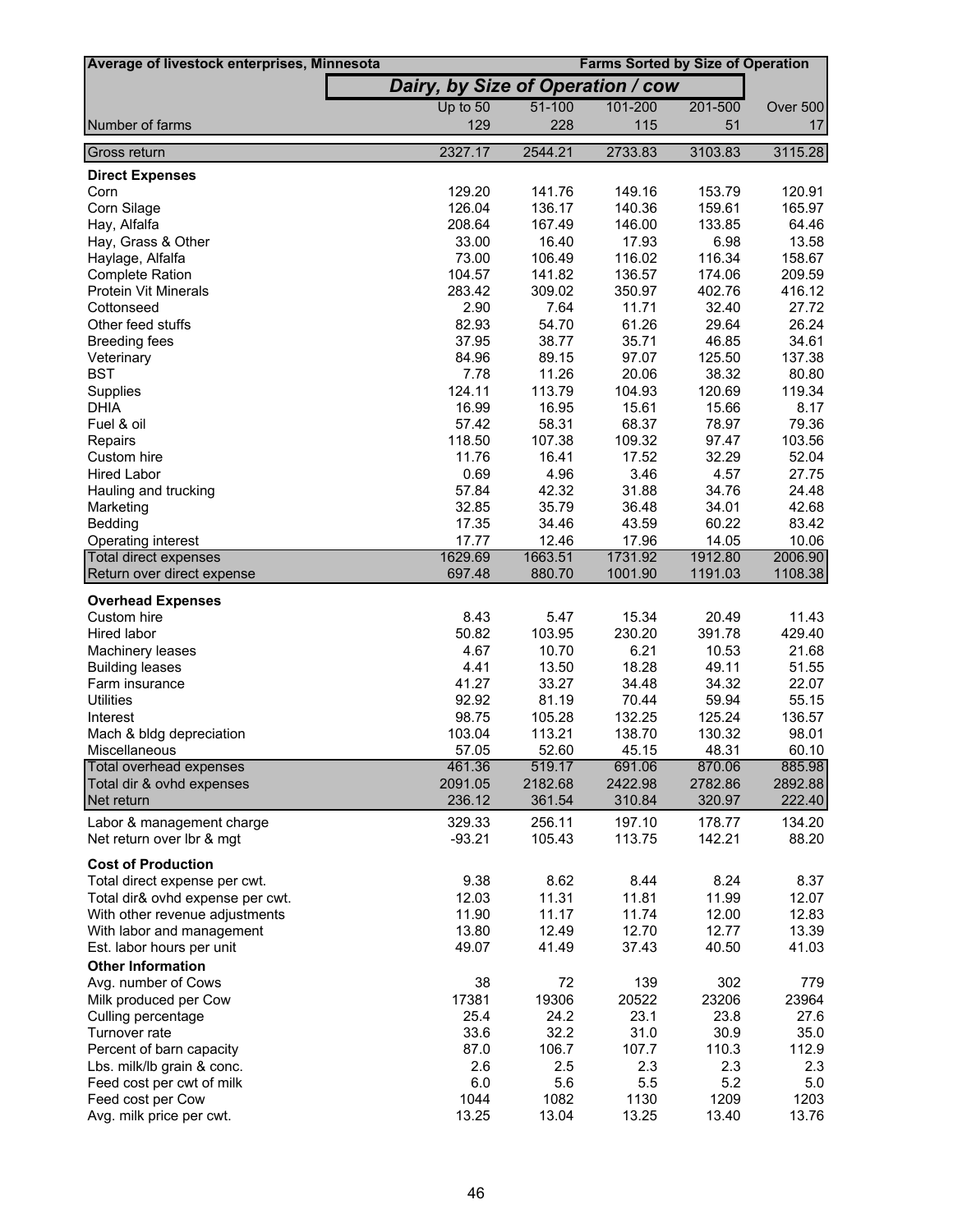| Average of livestock enterprises, Minnesota |           |                  |                            | Farms Sorted by Return to Ovhd. |           |                 |
|---------------------------------------------|-----------|------------------|----------------------------|---------------------------------|-----------|-----------------|
| (Note: The # of herds in "Dairy"            |           |                  | Dairy & Rep. Heifers / cow |                                 |           |                 |
| differ from "Dairy and replacement" ---     |           | <b>All Farms</b> |                            | <b>Low 20%</b>                  |           | <b>High 20%</b> |
| the results may vary slightly)              | # farms   | 411              |                            | 82                              |           | 83              |
| Gross return                                |           | 3,242.21         |                            | 2,494.07                        |           | 3,773.09        |
| <b>Direct Expenses</b>                      |           |                  |                            |                                 |           |                 |
| Corn (bu.)                                  | 76.71     | 164.38           | 88.60                      | 192.66                          | 71.58     | 155.70          |
| Corn Silage (lb.)                           | 18,931.09 | 190.83           | 20,629.46                  | 211.38                          | 19,538.13 | 200.30          |
| Hay, Alfalfa (lb.)                          | 3,883.69  | 171.1            | 6,083.35                   | 251.65                          | 2,626.08  | 115.91          |
| Haylage, Alfalfa (lb.)                      | 6,605.82  | 144.43           | 5,427.34                   | 109.91                          | 7,259.28  | 152.56          |
| Complete Ration (lb.)                       | 1,433.84  | 142.5            | 1,564.15                   | 182.6                           | 2,465.95  | 213.70          |
| Protein Vit Minerals (lb.)                  | 3,768.31  | 426.91           | 2,183.90                   | 357.88                          | 3,640.20  | 402.91          |
| Other feed stuffs<br><b>Breeding fees</b>   | 2965.38   | 135.69<br>45.12  | 2704.98                    | 104.40<br>37.95                 | 2508.74   | 138.19<br>47.73 |
| Veterinary                                  |           | 120.75           |                            | 105.54                          |           | 126.42          |
| <b>BST</b>                                  |           | 31.54            |                            | 19.75                           |           | 41.22           |
| Supplies                                    |           | 142.90           |                            | 153.82                          |           | 125.21          |
| Contract production exp.                    |           | 56.16            |                            | 26.23                           |           | 91.64           |
| Fuel & oil                                  |           | 77.35            |                            | 77.91                           |           | 77.88           |
| Repairs                                     |           | 119.99           |                            | 137.66                          |           | 127.05          |
| Custom hire                                 |           | 27.90            |                            | 35.17                           |           | 26.90           |
| Hauling and trucking                        |           | 34.63<br>36.72   |                            | 43.44<br>31.53                  |           | 30.26<br>35.98  |
| Marketing<br>Bedding                        |           | 61.80            |                            | 33.08                           |           | 86.82           |
| Operating interest                          |           | 16.06            |                            | 47.70                           |           | 8.37            |
| <b>Total direct expenses</b>                |           | 2146.76          |                            | 2160.24                         |           | 2204.77         |
| Return over direct expense                  |           | 1095.46          |                            | 333.83                          |           | 1568.32         |
| <b>Overhead Expenses</b>                    |           |                  |                            |                                 |           |                 |
| Hired labor                                 |           | 301.44           |                            | 157.07                          |           | 439.55          |
| <b>Machinery leases</b>                     |           | 11.55            |                            | 7.21                            |           | 16.88           |
| <b>Building leases</b>                      |           | 37.15            |                            | 18.93                           |           | 63.01           |
| Farm insurance                              |           | 37.26            |                            | 41.08                           |           | 35.01           |
| <b>Utilities</b>                            |           | 77.38            |                            | 95.80                           |           | 72.13           |
| Interest                                    |           | 136.23           |                            | 112.52                          |           | 139.04          |
| Mach & bldg depreciation                    |           | 137.59           |                            | 118.29                          |           | 148.12          |
| Miscellaneous<br>Total overhead expenses    |           | 72.89<br>811.48  |                            | 60.65<br>611.56                 |           | 64.00<br>977.73 |
| Total dir & ovhd expenses                   |           | 2958.24          |                            | 2771.80                         |           | 3182.50         |
| Net return                                  |           | 283.98           |                            | $-277.73$                       |           | 590.58          |
| Labor & management charge                   |           | 235.90           |                            | 281.00                          |           | 226.02          |
| Net return over Ibr & mgt                   |           | 48.08            |                            | $-558.73$                       |           | 364.56          |
| <b>Cost of Production</b>                   |           |                  |                            |                                 |           |                 |
| Total direct expense per cwt.               |           | 10.09            |                            | 12.22                           |           | 9.31            |
| Total dir& ovhd expense per cwt.            |           | 13.91            |                            | 15.67                           |           | 13.44           |
| With other revenue adjustments              |           | 12.06            |                            | 14.36                           |           | 11.38           |
| With labor and management                   |           | 13.17            |                            | 15.95                           |           | 12.34           |
| Est. labor hours per unit                   |           | 46.23            |                            | 47.03                           |           | 48.61           |
| <b>Other Information</b>                    |           |                  |                            |                                 |           |                 |
| Avg. number of Cows                         |           | 125.1            |                            | 68                              |           | 197             |
| Milk produced per Cow                       |           | 21,274           |                            | 17,684                          |           | 23,682          |
| Culling percentage                          |           | 26               |                            | 27.5                            |           | 24.8            |
| Turnover rate                               |           | 38.8             |                            | 47.4                            |           | 36.5            |
| Percent of barn capacity                    |           | 108.2            |                            | 100.3                           |           | 113.7           |
| Lbs. milk/lb grain & conc.                  |           | 2.1              |                            | 1.9                             |           | 2.2             |
| Feed cost per cwt of milk                   |           | 6.47             |                            | 7.98                            |           | 5.82            |
| Feed cost per Cow                           |           | 1,375.85         |                            | 1,410.47                        |           | 1,379.28        |
| Avg. milk price per cwt.                    |           | 13.40            |                            | 12.79                           |           | 13.89           |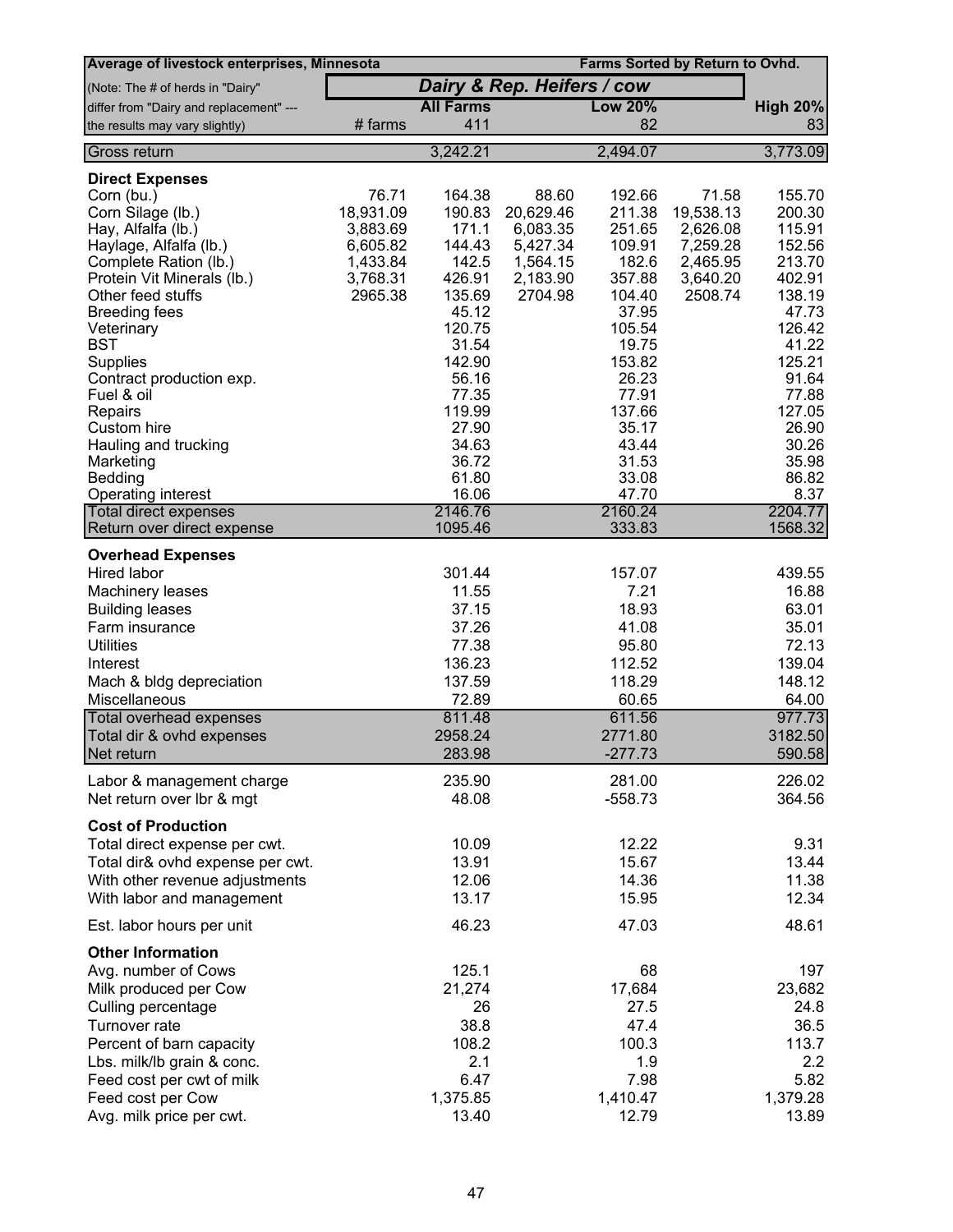| Dairy / cow<br><b>All Farms</b><br><b>Low 20%</b><br><b>High 20%</b><br># of farms<br>108<br>540<br>108<br>21236.22<br>2836.88<br>2251.01<br>3273.57<br>Milk sold (lb)<br>17617.19<br>23683.26<br>6.02<br>0.95<br>1.16<br>4.84<br>Milk used in home (lb)<br>9.58<br>0.87<br>65.00<br>7.40<br>70.92<br>8.37<br>7.51<br>Milk fed to animals (lb)<br>67.88<br>0.27<br>56.03<br>0.19<br>42.35<br>63.06<br>Dairy Calves sold (hd)<br>0.32<br>0.62<br>122.64<br>0.60<br>100.23<br>123.98<br>Transferred out (hd)<br>0.63<br>0.25<br>141.73<br>0.25<br>139.94<br>0.25<br>150.88<br>Cull sales (hd)<br>0.01<br>0.01<br>2.79<br>0.00<br>2.35<br>Butchered (hd)<br>3.48<br>$-0.07$<br>$-101.03$<br>$-0.25$<br>$-0.03$<br>$-56.43$<br>Less purchased (hd)<br>$-403.83$<br>$-0.33$<br>$-0.27$<br>$-381.61$<br>$-0.34$<br>$-420.06$<br>Less transferred in (hd)<br>$-432.90$<br>0.07<br>0.16<br>259.93<br>118.06<br>Inventory change (hd)<br>104.56<br>0.08<br><b>Total production</b><br>2739.05<br>2021.04<br>3263.79<br>Other income<br>80.81<br>85.92<br>79.58<br>Gross return<br>2100.62<br>2819.86<br>3349.71<br><b>Direct Expenses</b><br>65.69<br>141.25<br>134.01<br>Corn (bu.)<br>64.48<br>141.01<br>61.67<br>14642.85<br>147.91<br>15342.57<br>14927.44<br>149.94<br>Corn Silage (lb.)<br>158.30<br>111.88<br>Hay, Alfalfa (lb.)<br>3021.97<br>136.74<br>4833.64<br>205.22<br>2468.73<br>119.12<br>86.35<br>Haylage, Alfalfa (lb.)<br>5530.52<br>4005.67<br>5795.34<br>117.67<br>158.96<br>1347.44<br>220.44<br>Complete Ration (lb.)<br>1593.18<br>159.44<br>2341.19<br>360.76<br>2523.13<br>328.89<br>Protein Vit Minerals (lb.)<br>2785.77<br>2467.69<br>324.10<br>1935.35<br>80.12<br>1518.31<br>71.88<br>101.34<br>Other feed stuffs<br>1864.61<br>39.02<br>41.61<br><b>Breeding fees</b><br>36.63<br>108.96<br>110.56<br>Veterinary<br>90.82<br><b>BST</b><br>33.45<br>28.44<br>Supplies<br>123.90<br>138.11<br>106.53<br>15.60<br><b>DHIA</b><br>14.56<br>14.55<br>Fuel & oil<br>69.75<br>68.92<br>72.41<br>106.60<br>105.59<br>107.14<br>Repairs<br>27.21<br>26.05<br>Custom hire<br>20.05<br>35.58<br>Hauling and trucking<br>37.50<br>39.43<br>35.99<br>Marketing<br>36.71<br>32.80<br>51.28<br>55.72<br>33.06<br><b>Bedding</b><br>14.07<br>32.57<br>6.07<br>Operating interest<br>Total direct expenses<br>1804.94<br>1786.87<br>1817.68<br>Return over direct expense<br>1014.92<br>1532.02<br>313.75<br><b>Overhead Expenses</b><br>Hired labor<br>263.39<br>152.98<br>355.77<br><b>Building leases</b><br>29.97<br>25.88<br>57.55<br>Farm insurance<br>32.15<br>32.15<br>32.23<br><b>Utilities</b><br>69.25<br>67.82<br>78.01<br>122.30<br>116.38<br>Interest<br>126.18<br>Mach & bldg depreciation<br>119.59<br>91.57<br>134.21<br>Miscellaneous<br>75.75<br>55.14<br>712.40<br>833.31<br>561.90<br>2517.34<br>Total dir & ovhd expenses<br>2348.77<br>2650.99<br>Net return<br>302.53<br>$-248.15$<br>698.71<br>210.35<br>Labor & management charge<br>204.61<br>231.10 | Average of livestock enterprises, Minnesota |       | Farms Sorted by Return to Ovhd. |        |
|----------------------------------------------------------------------------------------------------------------------------------------------------------------------------------------------------------------------------------------------------------------------------------------------------------------------------------------------------------------------------------------------------------------------------------------------------------------------------------------------------------------------------------------------------------------------------------------------------------------------------------------------------------------------------------------------------------------------------------------------------------------------------------------------------------------------------------------------------------------------------------------------------------------------------------------------------------------------------------------------------------------------------------------------------------------------------------------------------------------------------------------------------------------------------------------------------------------------------------------------------------------------------------------------------------------------------------------------------------------------------------------------------------------------------------------------------------------------------------------------------------------------------------------------------------------------------------------------------------------------------------------------------------------------------------------------------------------------------------------------------------------------------------------------------------------------------------------------------------------------------------------------------------------------------------------------------------------------------------------------------------------------------------------------------------------------------------------------------------------------------------------------------------------------------------------------------------------------------------------------------------------------------------------------------------------------------------------------------------------------------------------------------------------------------------------------------------------------------------------------------------------------------------------------------------------------------------------------------------------------------------------------------------------------------------------------------------------------------------------------------------------------------------------------------------------------------------------------------------------------------------------------------------------------------------------------------------------------------------------|---------------------------------------------|-------|---------------------------------|--------|
| 36.95<br>69.34                                                                                                                                                                                                                                                                                                                                                                                                                                                                                                                                                                                                                                                                                                                                                                                                                                                                                                                                                                                                                                                                                                                                                                                                                                                                                                                                                                                                                                                                                                                                                                                                                                                                                                                                                                                                                                                                                                                                                                                                                                                                                                                                                                                                                                                                                                                                                                                                                                                                                                                                                                                                                                                                                                                                                                                                                                                                                                                                                                         |                                             |       |                                 |        |
|                                                                                                                                                                                                                                                                                                                                                                                                                                                                                                                                                                                                                                                                                                                                                                                                                                                                                                                                                                                                                                                                                                                                                                                                                                                                                                                                                                                                                                                                                                                                                                                                                                                                                                                                                                                                                                                                                                                                                                                                                                                                                                                                                                                                                                                                                                                                                                                                                                                                                                                                                                                                                                                                                                                                                                                                                                                                                                                                                                                        |                                             |       |                                 |        |
|                                                                                                                                                                                                                                                                                                                                                                                                                                                                                                                                                                                                                                                                                                                                                                                                                                                                                                                                                                                                                                                                                                                                                                                                                                                                                                                                                                                                                                                                                                                                                                                                                                                                                                                                                                                                                                                                                                                                                                                                                                                                                                                                                                                                                                                                                                                                                                                                                                                                                                                                                                                                                                                                                                                                                                                                                                                                                                                                                                                        |                                             |       |                                 |        |
|                                                                                                                                                                                                                                                                                                                                                                                                                                                                                                                                                                                                                                                                                                                                                                                                                                                                                                                                                                                                                                                                                                                                                                                                                                                                                                                                                                                                                                                                                                                                                                                                                                                                                                                                                                                                                                                                                                                                                                                                                                                                                                                                                                                                                                                                                                                                                                                                                                                                                                                                                                                                                                                                                                                                                                                                                                                                                                                                                                                        |                                             |       |                                 |        |
|                                                                                                                                                                                                                                                                                                                                                                                                                                                                                                                                                                                                                                                                                                                                                                                                                                                                                                                                                                                                                                                                                                                                                                                                                                                                                                                                                                                                                                                                                                                                                                                                                                                                                                                                                                                                                                                                                                                                                                                                                                                                                                                                                                                                                                                                                                                                                                                                                                                                                                                                                                                                                                                                                                                                                                                                                                                                                                                                                                                        |                                             |       |                                 |        |
|                                                                                                                                                                                                                                                                                                                                                                                                                                                                                                                                                                                                                                                                                                                                                                                                                                                                                                                                                                                                                                                                                                                                                                                                                                                                                                                                                                                                                                                                                                                                                                                                                                                                                                                                                                                                                                                                                                                                                                                                                                                                                                                                                                                                                                                                                                                                                                                                                                                                                                                                                                                                                                                                                                                                                                                                                                                                                                                                                                                        |                                             |       |                                 |        |
|                                                                                                                                                                                                                                                                                                                                                                                                                                                                                                                                                                                                                                                                                                                                                                                                                                                                                                                                                                                                                                                                                                                                                                                                                                                                                                                                                                                                                                                                                                                                                                                                                                                                                                                                                                                                                                                                                                                                                                                                                                                                                                                                                                                                                                                                                                                                                                                                                                                                                                                                                                                                                                                                                                                                                                                                                                                                                                                                                                                        |                                             |       |                                 |        |
|                                                                                                                                                                                                                                                                                                                                                                                                                                                                                                                                                                                                                                                                                                                                                                                                                                                                                                                                                                                                                                                                                                                                                                                                                                                                                                                                                                                                                                                                                                                                                                                                                                                                                                                                                                                                                                                                                                                                                                                                                                                                                                                                                                                                                                                                                                                                                                                                                                                                                                                                                                                                                                                                                                                                                                                                                                                                                                                                                                                        |                                             |       |                                 |        |
|                                                                                                                                                                                                                                                                                                                                                                                                                                                                                                                                                                                                                                                                                                                                                                                                                                                                                                                                                                                                                                                                                                                                                                                                                                                                                                                                                                                                                                                                                                                                                                                                                                                                                                                                                                                                                                                                                                                                                                                                                                                                                                                                                                                                                                                                                                                                                                                                                                                                                                                                                                                                                                                                                                                                                                                                                                                                                                                                                                                        |                                             |       |                                 |        |
|                                                                                                                                                                                                                                                                                                                                                                                                                                                                                                                                                                                                                                                                                                                                                                                                                                                                                                                                                                                                                                                                                                                                                                                                                                                                                                                                                                                                                                                                                                                                                                                                                                                                                                                                                                                                                                                                                                                                                                                                                                                                                                                                                                                                                                                                                                                                                                                                                                                                                                                                                                                                                                                                                                                                                                                                                                                                                                                                                                                        |                                             |       |                                 |        |
|                                                                                                                                                                                                                                                                                                                                                                                                                                                                                                                                                                                                                                                                                                                                                                                                                                                                                                                                                                                                                                                                                                                                                                                                                                                                                                                                                                                                                                                                                                                                                                                                                                                                                                                                                                                                                                                                                                                                                                                                                                                                                                                                                                                                                                                                                                                                                                                                                                                                                                                                                                                                                                                                                                                                                                                                                                                                                                                                                                                        |                                             |       |                                 |        |
|                                                                                                                                                                                                                                                                                                                                                                                                                                                                                                                                                                                                                                                                                                                                                                                                                                                                                                                                                                                                                                                                                                                                                                                                                                                                                                                                                                                                                                                                                                                                                                                                                                                                                                                                                                                                                                                                                                                                                                                                                                                                                                                                                                                                                                                                                                                                                                                                                                                                                                                                                                                                                                                                                                                                                                                                                                                                                                                                                                                        |                                             |       |                                 |        |
|                                                                                                                                                                                                                                                                                                                                                                                                                                                                                                                                                                                                                                                                                                                                                                                                                                                                                                                                                                                                                                                                                                                                                                                                                                                                                                                                                                                                                                                                                                                                                                                                                                                                                                                                                                                                                                                                                                                                                                                                                                                                                                                                                                                                                                                                                                                                                                                                                                                                                                                                                                                                                                                                                                                                                                                                                                                                                                                                                                                        |                                             |       |                                 |        |
|                                                                                                                                                                                                                                                                                                                                                                                                                                                                                                                                                                                                                                                                                                                                                                                                                                                                                                                                                                                                                                                                                                                                                                                                                                                                                                                                                                                                                                                                                                                                                                                                                                                                                                                                                                                                                                                                                                                                                                                                                                                                                                                                                                                                                                                                                                                                                                                                                                                                                                                                                                                                                                                                                                                                                                                                                                                                                                                                                                                        |                                             |       |                                 |        |
|                                                                                                                                                                                                                                                                                                                                                                                                                                                                                                                                                                                                                                                                                                                                                                                                                                                                                                                                                                                                                                                                                                                                                                                                                                                                                                                                                                                                                                                                                                                                                                                                                                                                                                                                                                                                                                                                                                                                                                                                                                                                                                                                                                                                                                                                                                                                                                                                                                                                                                                                                                                                                                                                                                                                                                                                                                                                                                                                                                                        |                                             |       |                                 |        |
|                                                                                                                                                                                                                                                                                                                                                                                                                                                                                                                                                                                                                                                                                                                                                                                                                                                                                                                                                                                                                                                                                                                                                                                                                                                                                                                                                                                                                                                                                                                                                                                                                                                                                                                                                                                                                                                                                                                                                                                                                                                                                                                                                                                                                                                                                                                                                                                                                                                                                                                                                                                                                                                                                                                                                                                                                                                                                                                                                                                        |                                             |       |                                 |        |
|                                                                                                                                                                                                                                                                                                                                                                                                                                                                                                                                                                                                                                                                                                                                                                                                                                                                                                                                                                                                                                                                                                                                                                                                                                                                                                                                                                                                                                                                                                                                                                                                                                                                                                                                                                                                                                                                                                                                                                                                                                                                                                                                                                                                                                                                                                                                                                                                                                                                                                                                                                                                                                                                                                                                                                                                                                                                                                                                                                                        |                                             |       |                                 |        |
|                                                                                                                                                                                                                                                                                                                                                                                                                                                                                                                                                                                                                                                                                                                                                                                                                                                                                                                                                                                                                                                                                                                                                                                                                                                                                                                                                                                                                                                                                                                                                                                                                                                                                                                                                                                                                                                                                                                                                                                                                                                                                                                                                                                                                                                                                                                                                                                                                                                                                                                                                                                                                                                                                                                                                                                                                                                                                                                                                                                        |                                             |       |                                 |        |
|                                                                                                                                                                                                                                                                                                                                                                                                                                                                                                                                                                                                                                                                                                                                                                                                                                                                                                                                                                                                                                                                                                                                                                                                                                                                                                                                                                                                                                                                                                                                                                                                                                                                                                                                                                                                                                                                                                                                                                                                                                                                                                                                                                                                                                                                                                                                                                                                                                                                                                                                                                                                                                                                                                                                                                                                                                                                                                                                                                                        |                                             |       |                                 |        |
|                                                                                                                                                                                                                                                                                                                                                                                                                                                                                                                                                                                                                                                                                                                                                                                                                                                                                                                                                                                                                                                                                                                                                                                                                                                                                                                                                                                                                                                                                                                                                                                                                                                                                                                                                                                                                                                                                                                                                                                                                                                                                                                                                                                                                                                                                                                                                                                                                                                                                                                                                                                                                                                                                                                                                                                                                                                                                                                                                                                        |                                             |       |                                 |        |
|                                                                                                                                                                                                                                                                                                                                                                                                                                                                                                                                                                                                                                                                                                                                                                                                                                                                                                                                                                                                                                                                                                                                                                                                                                                                                                                                                                                                                                                                                                                                                                                                                                                                                                                                                                                                                                                                                                                                                                                                                                                                                                                                                                                                                                                                                                                                                                                                                                                                                                                                                                                                                                                                                                                                                                                                                                                                                                                                                                                        |                                             |       |                                 |        |
|                                                                                                                                                                                                                                                                                                                                                                                                                                                                                                                                                                                                                                                                                                                                                                                                                                                                                                                                                                                                                                                                                                                                                                                                                                                                                                                                                                                                                                                                                                                                                                                                                                                                                                                                                                                                                                                                                                                                                                                                                                                                                                                                                                                                                                                                                                                                                                                                                                                                                                                                                                                                                                                                                                                                                                                                                                                                                                                                                                                        |                                             |       |                                 |        |
|                                                                                                                                                                                                                                                                                                                                                                                                                                                                                                                                                                                                                                                                                                                                                                                                                                                                                                                                                                                                                                                                                                                                                                                                                                                                                                                                                                                                                                                                                                                                                                                                                                                                                                                                                                                                                                                                                                                                                                                                                                                                                                                                                                                                                                                                                                                                                                                                                                                                                                                                                                                                                                                                                                                                                                                                                                                                                                                                                                                        |                                             |       |                                 |        |
|                                                                                                                                                                                                                                                                                                                                                                                                                                                                                                                                                                                                                                                                                                                                                                                                                                                                                                                                                                                                                                                                                                                                                                                                                                                                                                                                                                                                                                                                                                                                                                                                                                                                                                                                                                                                                                                                                                                                                                                                                                                                                                                                                                                                                                                                                                                                                                                                                                                                                                                                                                                                                                                                                                                                                                                                                                                                                                                                                                                        |                                             |       |                                 |        |
|                                                                                                                                                                                                                                                                                                                                                                                                                                                                                                                                                                                                                                                                                                                                                                                                                                                                                                                                                                                                                                                                                                                                                                                                                                                                                                                                                                                                                                                                                                                                                                                                                                                                                                                                                                                                                                                                                                                                                                                                                                                                                                                                                                                                                                                                                                                                                                                                                                                                                                                                                                                                                                                                                                                                                                                                                                                                                                                                                                                        |                                             |       |                                 |        |
|                                                                                                                                                                                                                                                                                                                                                                                                                                                                                                                                                                                                                                                                                                                                                                                                                                                                                                                                                                                                                                                                                                                                                                                                                                                                                                                                                                                                                                                                                                                                                                                                                                                                                                                                                                                                                                                                                                                                                                                                                                                                                                                                                                                                                                                                                                                                                                                                                                                                                                                                                                                                                                                                                                                                                                                                                                                                                                                                                                                        |                                             |       |                                 |        |
|                                                                                                                                                                                                                                                                                                                                                                                                                                                                                                                                                                                                                                                                                                                                                                                                                                                                                                                                                                                                                                                                                                                                                                                                                                                                                                                                                                                                                                                                                                                                                                                                                                                                                                                                                                                                                                                                                                                                                                                                                                                                                                                                                                                                                                                                                                                                                                                                                                                                                                                                                                                                                                                                                                                                                                                                                                                                                                                                                                                        |                                             |       |                                 |        |
|                                                                                                                                                                                                                                                                                                                                                                                                                                                                                                                                                                                                                                                                                                                                                                                                                                                                                                                                                                                                                                                                                                                                                                                                                                                                                                                                                                                                                                                                                                                                                                                                                                                                                                                                                                                                                                                                                                                                                                                                                                                                                                                                                                                                                                                                                                                                                                                                                                                                                                                                                                                                                                                                                                                                                                                                                                                                                                                                                                                        |                                             |       |                                 |        |
|                                                                                                                                                                                                                                                                                                                                                                                                                                                                                                                                                                                                                                                                                                                                                                                                                                                                                                                                                                                                                                                                                                                                                                                                                                                                                                                                                                                                                                                                                                                                                                                                                                                                                                                                                                                                                                                                                                                                                                                                                                                                                                                                                                                                                                                                                                                                                                                                                                                                                                                                                                                                                                                                                                                                                                                                                                                                                                                                                                                        |                                             |       |                                 |        |
|                                                                                                                                                                                                                                                                                                                                                                                                                                                                                                                                                                                                                                                                                                                                                                                                                                                                                                                                                                                                                                                                                                                                                                                                                                                                                                                                                                                                                                                                                                                                                                                                                                                                                                                                                                                                                                                                                                                                                                                                                                                                                                                                                                                                                                                                                                                                                                                                                                                                                                                                                                                                                                                                                                                                                                                                                                                                                                                                                                                        |                                             |       |                                 |        |
|                                                                                                                                                                                                                                                                                                                                                                                                                                                                                                                                                                                                                                                                                                                                                                                                                                                                                                                                                                                                                                                                                                                                                                                                                                                                                                                                                                                                                                                                                                                                                                                                                                                                                                                                                                                                                                                                                                                                                                                                                                                                                                                                                                                                                                                                                                                                                                                                                                                                                                                                                                                                                                                                                                                                                                                                                                                                                                                                                                                        |                                             |       |                                 |        |
|                                                                                                                                                                                                                                                                                                                                                                                                                                                                                                                                                                                                                                                                                                                                                                                                                                                                                                                                                                                                                                                                                                                                                                                                                                                                                                                                                                                                                                                                                                                                                                                                                                                                                                                                                                                                                                                                                                                                                                                                                                                                                                                                                                                                                                                                                                                                                                                                                                                                                                                                                                                                                                                                                                                                                                                                                                                                                                                                                                                        |                                             |       |                                 |        |
|                                                                                                                                                                                                                                                                                                                                                                                                                                                                                                                                                                                                                                                                                                                                                                                                                                                                                                                                                                                                                                                                                                                                                                                                                                                                                                                                                                                                                                                                                                                                                                                                                                                                                                                                                                                                                                                                                                                                                                                                                                                                                                                                                                                                                                                                                                                                                                                                                                                                                                                                                                                                                                                                                                                                                                                                                                                                                                                                                                                        |                                             |       |                                 |        |
|                                                                                                                                                                                                                                                                                                                                                                                                                                                                                                                                                                                                                                                                                                                                                                                                                                                                                                                                                                                                                                                                                                                                                                                                                                                                                                                                                                                                                                                                                                                                                                                                                                                                                                                                                                                                                                                                                                                                                                                                                                                                                                                                                                                                                                                                                                                                                                                                                                                                                                                                                                                                                                                                                                                                                                                                                                                                                                                                                                                        |                                             |       |                                 |        |
|                                                                                                                                                                                                                                                                                                                                                                                                                                                                                                                                                                                                                                                                                                                                                                                                                                                                                                                                                                                                                                                                                                                                                                                                                                                                                                                                                                                                                                                                                                                                                                                                                                                                                                                                                                                                                                                                                                                                                                                                                                                                                                                                                                                                                                                                                                                                                                                                                                                                                                                                                                                                                                                                                                                                                                                                                                                                                                                                                                                        |                                             |       |                                 |        |
|                                                                                                                                                                                                                                                                                                                                                                                                                                                                                                                                                                                                                                                                                                                                                                                                                                                                                                                                                                                                                                                                                                                                                                                                                                                                                                                                                                                                                                                                                                                                                                                                                                                                                                                                                                                                                                                                                                                                                                                                                                                                                                                                                                                                                                                                                                                                                                                                                                                                                                                                                                                                                                                                                                                                                                                                                                                                                                                                                                                        |                                             |       |                                 |        |
|                                                                                                                                                                                                                                                                                                                                                                                                                                                                                                                                                                                                                                                                                                                                                                                                                                                                                                                                                                                                                                                                                                                                                                                                                                                                                                                                                                                                                                                                                                                                                                                                                                                                                                                                                                                                                                                                                                                                                                                                                                                                                                                                                                                                                                                                                                                                                                                                                                                                                                                                                                                                                                                                                                                                                                                                                                                                                                                                                                                        |                                             |       |                                 |        |
|                                                                                                                                                                                                                                                                                                                                                                                                                                                                                                                                                                                                                                                                                                                                                                                                                                                                                                                                                                                                                                                                                                                                                                                                                                                                                                                                                                                                                                                                                                                                                                                                                                                                                                                                                                                                                                                                                                                                                                                                                                                                                                                                                                                                                                                                                                                                                                                                                                                                                                                                                                                                                                                                                                                                                                                                                                                                                                                                                                                        |                                             |       |                                 |        |
|                                                                                                                                                                                                                                                                                                                                                                                                                                                                                                                                                                                                                                                                                                                                                                                                                                                                                                                                                                                                                                                                                                                                                                                                                                                                                                                                                                                                                                                                                                                                                                                                                                                                                                                                                                                                                                                                                                                                                                                                                                                                                                                                                                                                                                                                                                                                                                                                                                                                                                                                                                                                                                                                                                                                                                                                                                                                                                                                                                                        |                                             |       |                                 |        |
|                                                                                                                                                                                                                                                                                                                                                                                                                                                                                                                                                                                                                                                                                                                                                                                                                                                                                                                                                                                                                                                                                                                                                                                                                                                                                                                                                                                                                                                                                                                                                                                                                                                                                                                                                                                                                                                                                                                                                                                                                                                                                                                                                                                                                                                                                                                                                                                                                                                                                                                                                                                                                                                                                                                                                                                                                                                                                                                                                                                        |                                             |       |                                 |        |
|                                                                                                                                                                                                                                                                                                                                                                                                                                                                                                                                                                                                                                                                                                                                                                                                                                                                                                                                                                                                                                                                                                                                                                                                                                                                                                                                                                                                                                                                                                                                                                                                                                                                                                                                                                                                                                                                                                                                                                                                                                                                                                                                                                                                                                                                                                                                                                                                                                                                                                                                                                                                                                                                                                                                                                                                                                                                                                                                                                                        |                                             |       |                                 |        |
|                                                                                                                                                                                                                                                                                                                                                                                                                                                                                                                                                                                                                                                                                                                                                                                                                                                                                                                                                                                                                                                                                                                                                                                                                                                                                                                                                                                                                                                                                                                                                                                                                                                                                                                                                                                                                                                                                                                                                                                                                                                                                                                                                                                                                                                                                                                                                                                                                                                                                                                                                                                                                                                                                                                                                                                                                                                                                                                                                                                        |                                             |       |                                 |        |
|                                                                                                                                                                                                                                                                                                                                                                                                                                                                                                                                                                                                                                                                                                                                                                                                                                                                                                                                                                                                                                                                                                                                                                                                                                                                                                                                                                                                                                                                                                                                                                                                                                                                                                                                                                                                                                                                                                                                                                                                                                                                                                                                                                                                                                                                                                                                                                                                                                                                                                                                                                                                                                                                                                                                                                                                                                                                                                                                                                                        |                                             |       |                                 |        |
|                                                                                                                                                                                                                                                                                                                                                                                                                                                                                                                                                                                                                                                                                                                                                                                                                                                                                                                                                                                                                                                                                                                                                                                                                                                                                                                                                                                                                                                                                                                                                                                                                                                                                                                                                                                                                                                                                                                                                                                                                                                                                                                                                                                                                                                                                                                                                                                                                                                                                                                                                                                                                                                                                                                                                                                                                                                                                                                                                                                        |                                             |       |                                 |        |
|                                                                                                                                                                                                                                                                                                                                                                                                                                                                                                                                                                                                                                                                                                                                                                                                                                                                                                                                                                                                                                                                                                                                                                                                                                                                                                                                                                                                                                                                                                                                                                                                                                                                                                                                                                                                                                                                                                                                                                                                                                                                                                                                                                                                                                                                                                                                                                                                                                                                                                                                                                                                                                                                                                                                                                                                                                                                                                                                                                                        |                                             |       |                                 |        |
|                                                                                                                                                                                                                                                                                                                                                                                                                                                                                                                                                                                                                                                                                                                                                                                                                                                                                                                                                                                                                                                                                                                                                                                                                                                                                                                                                                                                                                                                                                                                                                                                                                                                                                                                                                                                                                                                                                                                                                                                                                                                                                                                                                                                                                                                                                                                                                                                                                                                                                                                                                                                                                                                                                                                                                                                                                                                                                                                                                                        |                                             |       |                                 |        |
|                                                                                                                                                                                                                                                                                                                                                                                                                                                                                                                                                                                                                                                                                                                                                                                                                                                                                                                                                                                                                                                                                                                                                                                                                                                                                                                                                                                                                                                                                                                                                                                                                                                                                                                                                                                                                                                                                                                                                                                                                                                                                                                                                                                                                                                                                                                                                                                                                                                                                                                                                                                                                                                                                                                                                                                                                                                                                                                                                                                        |                                             |       |                                 |        |
|                                                                                                                                                                                                                                                                                                                                                                                                                                                                                                                                                                                                                                                                                                                                                                                                                                                                                                                                                                                                                                                                                                                                                                                                                                                                                                                                                                                                                                                                                                                                                                                                                                                                                                                                                                                                                                                                                                                                                                                                                                                                                                                                                                                                                                                                                                                                                                                                                                                                                                                                                                                                                                                                                                                                                                                                                                                                                                                                                                                        | Total overhead expenses                     |       |                                 |        |
|                                                                                                                                                                                                                                                                                                                                                                                                                                                                                                                                                                                                                                                                                                                                                                                                                                                                                                                                                                                                                                                                                                                                                                                                                                                                                                                                                                                                                                                                                                                                                                                                                                                                                                                                                                                                                                                                                                                                                                                                                                                                                                                                                                                                                                                                                                                                                                                                                                                                                                                                                                                                                                                                                                                                                                                                                                                                                                                                                                                        |                                             |       |                                 |        |
|                                                                                                                                                                                                                                                                                                                                                                                                                                                                                                                                                                                                                                                                                                                                                                                                                                                                                                                                                                                                                                                                                                                                                                                                                                                                                                                                                                                                                                                                                                                                                                                                                                                                                                                                                                                                                                                                                                                                                                                                                                                                                                                                                                                                                                                                                                                                                                                                                                                                                                                                                                                                                                                                                                                                                                                                                                                                                                                                                                                        |                                             |       |                                 |        |
|                                                                                                                                                                                                                                                                                                                                                                                                                                                                                                                                                                                                                                                                                                                                                                                                                                                                                                                                                                                                                                                                                                                                                                                                                                                                                                                                                                                                                                                                                                                                                                                                                                                                                                                                                                                                                                                                                                                                                                                                                                                                                                                                                                                                                                                                                                                                                                                                                                                                                                                                                                                                                                                                                                                                                                                                                                                                                                                                                                                        |                                             |       |                                 |        |
|                                                                                                                                                                                                                                                                                                                                                                                                                                                                                                                                                                                                                                                                                                                                                                                                                                                                                                                                                                                                                                                                                                                                                                                                                                                                                                                                                                                                                                                                                                                                                                                                                                                                                                                                                                                                                                                                                                                                                                                                                                                                                                                                                                                                                                                                                                                                                                                                                                                                                                                                                                                                                                                                                                                                                                                                                                                                                                                                                                                        | Net return over Ibr & mgt                   | 97.91 | $-479.25$                       | 488.36 |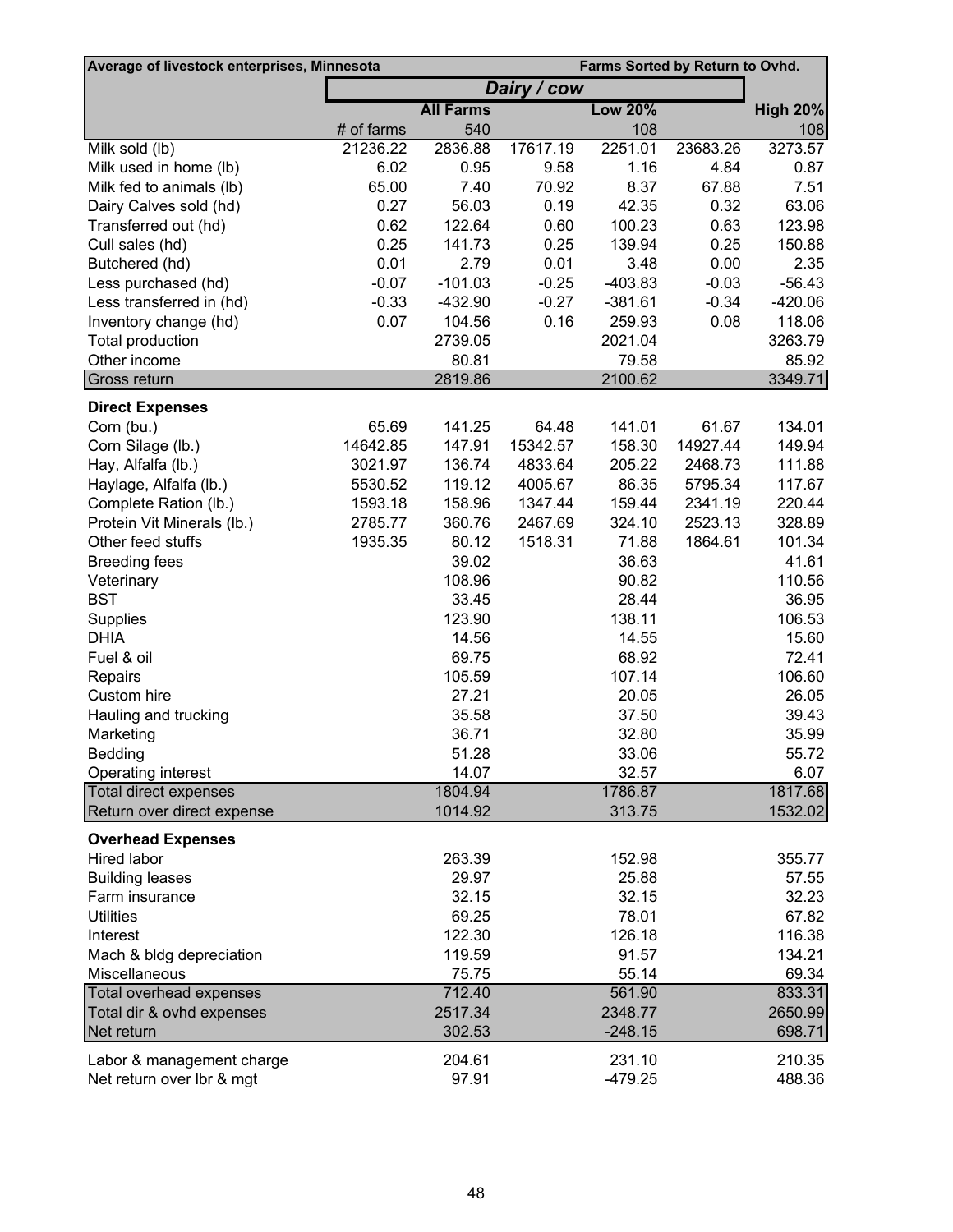| <b>Cost of Production</b>        |          |          |          |
|----------------------------------|----------|----------|----------|
| Total direct expense per cwt.    | 8.47     | 10.10    | 7.65     |
| Total dir& ovhd expense per cwt. | 11.81    | 13.27    | 11.16    |
| With other revenue adjustments   | 11.93    | 14.18    | 10.87    |
| With labor and management        | 12.89    | 15.48    | 11.76    |
| Est. labor hours per unit        | 40.74    | 40.20    | 42.66    |
| <b>Other Information</b>         |          |          |          |
| Avg. number of Cows              | 122.0    | 73.5     | 162.6    |
| Milk produced per Cow            | 21,307   | 17,698   | 23,756   |
| Culling percentage               | 24.6     | 24.7     | 24.9     |
| Turnover rate                    | 32.3     | 36.1     | 30.7     |
| Percent of barn capacity         | 107.2    | 96.4     | 111.7    |
| Lbs. milk/lb grain & conc.       | 2.4      | 2.2      | 2.6      |
| Feed cost per cwt of milk        | 5.37     | 6.48     | 4.90     |
| Feed cost per Cow                | 1,144.86 | 1,146.29 | 1,164.16 |
| Avg. milk price per cwt.         | 13.36    | 12.78    | 13.82    |



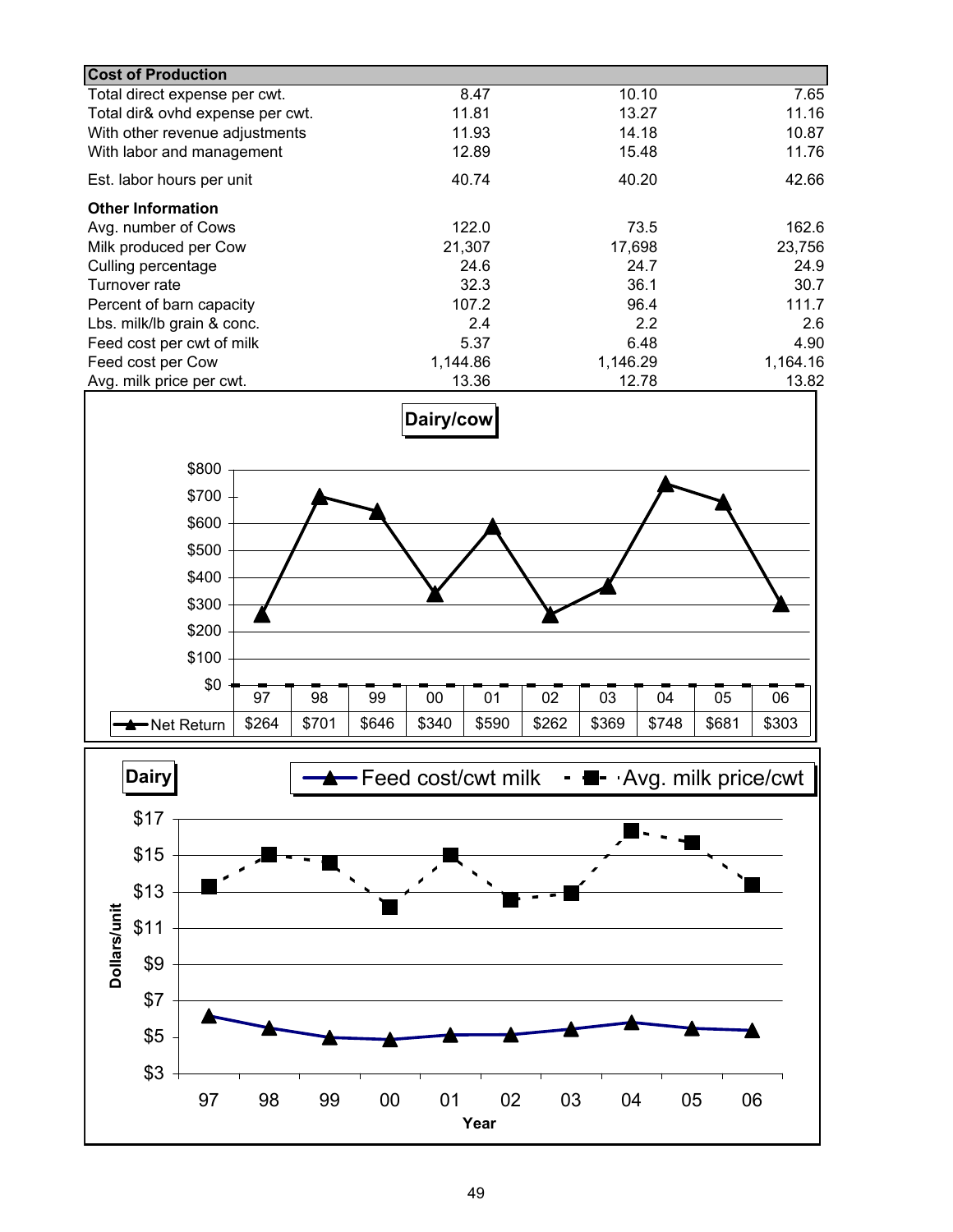| Average of livestock enterprises, Minnesota         |          |                  |                           | Farms Sorted by Return to Ovhd. |          |                 |
|-----------------------------------------------------|----------|------------------|---------------------------|---------------------------------|----------|-----------------|
|                                                     |          |                  | Dairy / cwt milk produced |                                 |          |                 |
|                                                     |          | <b>All Farms</b> |                           | <b>Low 20%</b>                  |          | <b>High 20%</b> |
| Number of farms                                     |          | 540              |                           | 108                             |          | 108             |
|                                                     | Quantity | Value            | Quantity                  | Value                           | Quantity | Value           |
| Milk sold (lb)                                      | 99.67    | 13.31            | 99.55                     | 12.72                           | 99.69    | 13.78           |
| Milk used in home (lb)                              | 0.03     | 0.00             | 0.05                      | 0.01                            | 0.02     | 0.00            |
| Milk fed to animals (lb)                            | 0.31     | 0.03             | 0.40                      | 0.05                            | 0.29     | 0.03            |
| Dairy Calves sold (hd)                              | 0.00     | 0.26             | 0.00                      | 0.24                            | 0.00     | 0.27            |
| Transferred out (hd)                                | 0.00     | 0.58             | 0.00                      | 0.57                            | 0.00     | 0.52            |
| Cull sales (hd)                                     | 0.00     | 0.67             | 0.00                      | 0.79                            | 0.00     | 0.64            |
| Butchered (hd)                                      | 0.00     | 0.01             | 0.00                      | 0.02                            | 0.00     | 0.01            |
| Less purchased (hd)                                 | 0.00     | $-0.47$          | 0.00                      | $-2.28$                         | 0.00     | $-0.24$         |
| Less transferred in (hd)                            | 0.00     | $-2.03$          | 0.00                      | $-2.16$                         | 0.00     | $-1.77$         |
| Inventory change (hd)                               | 0.00     | 0.49             | 0.00                      | 1.47                            | 0.00     | 0.50            |
| Total production                                    |          | 12.86            |                           | 11.42                           |          | 13.74           |
| Other income                                        |          | 0.38             |                           | 0.45                            |          | 0.36            |
| Gross return                                        |          | 13.23            |                           | 11.87                           |          | 14.10           |
|                                                     |          |                  |                           |                                 |          |                 |
| <b>Direct Expenses</b><br>Corn (bu.)                | 0.31     | 0.66             | 0.36                      | 0.80                            | 0.26     | 0.56            |
|                                                     | 68.72    |                  | 86.69                     | 0.89                            | 62.84    |                 |
| Corn Silage (lb.)                                   |          | 0.69             | 27.31                     | 1.16                            |          | 0.63            |
| Hay, Alfalfa (lb.)                                  | 14.18    | 0.64             |                           |                                 | 10.39    | 0.47            |
| Haylage, Alfalfa (lb.)                              | 25.96    | 0.56             | 22.63                     | 0.49                            | 24.40    | 0.50            |
| Complete Ration (lb.)                               | 7.48     | 0.75             | 7.61                      | 0.90                            | 9.86     | 0.93            |
| Protein Vit Minerals (lb.)                          | 13.07    | 1.69             | 13.94                     | 1.83                            | 10.62    | 1.38            |
| Other feed stuffs                                   | 9.08     | 0.38             | 8.58                      | 0.41                            | 7.85     | 0.43            |
| <b>Breeding fees</b>                                |          | 0.18             |                           | 0.21                            |          | 0.18            |
| Veterinary                                          |          | 0.51             |                           | 0.51                            |          | 0.47            |
| <b>BST</b>                                          |          | 0.16             |                           | 0.16                            |          | 0.16            |
| Supplies                                            |          | 0.58             |                           | 0.78                            |          | 0.45            |
| <b>DHIA</b>                                         |          | 0.07             |                           | 0.08                            |          | 0.07            |
| Fuel & oil                                          |          | 0.33             |                           | 0.39                            |          | 0.30            |
| Repairs                                             |          | 0.50             |                           | 0.61                            |          | 0.45            |
| Custom hire                                         |          | 0.13             |                           | 0.11                            |          | 0.11            |
| Hauling and trucking                                |          | 0.17             |                           | 0.21                            |          | 0.17            |
| Marketing                                           |          | 0.17             |                           | 0.19                            |          | 0.15            |
| <b>Bedding</b>                                      |          | 0.24             |                           | 0.19                            |          | 0.23            |
| Operating interest                                  |          | 0.07             |                           | 0.18                            |          | 0.03            |
| Total direct expenses<br>Return over direct expense |          | 8.47<br>4.76     |                           | 10.10<br>1.77                   |          | 7.65<br>6.45    |
|                                                     |          |                  |                           |                                 |          |                 |
| <b>Overhead Expenses</b>                            |          |                  |                           |                                 |          |                 |
| Hired labor                                         |          | 1.24             |                           | 0.86                            |          | 1.50            |
| <b>Building leases</b>                              |          | 0.14             |                           | 0.15                            |          | 0.24            |
| Farm insurance                                      |          | 0.15             |                           | 0.18                            |          | 0.14            |
| <b>Utilities</b>                                    |          | 0.32             |                           | 0.44                            |          | 0.29            |
| Interest                                            |          | 0.57             |                           | 0.71                            |          | 0.49            |
| Mach & bldg depreciation                            |          | 0.56             |                           | 0.52                            |          | 0.56            |
| Miscellaneous                                       |          | 0.36             |                           | 0.31                            |          | 0.29            |
| <b>Total overhead expenses</b>                      |          | 3.34             |                           | 3.17                            |          | 3.51            |
| Total dir & ovhd expenses                           |          | 11.81            |                           | 13.27                           |          | 11.16           |
| Net return                                          |          | 1.42             |                           | $-1.40$                         |          | 2.94            |
| Labor & management charge                           |          | 0.96             |                           | 1.31                            |          | 0.89            |
| Net return over Ibr & mgt                           |          | 0.46             |                           | $-2.71$                         |          | 2.06            |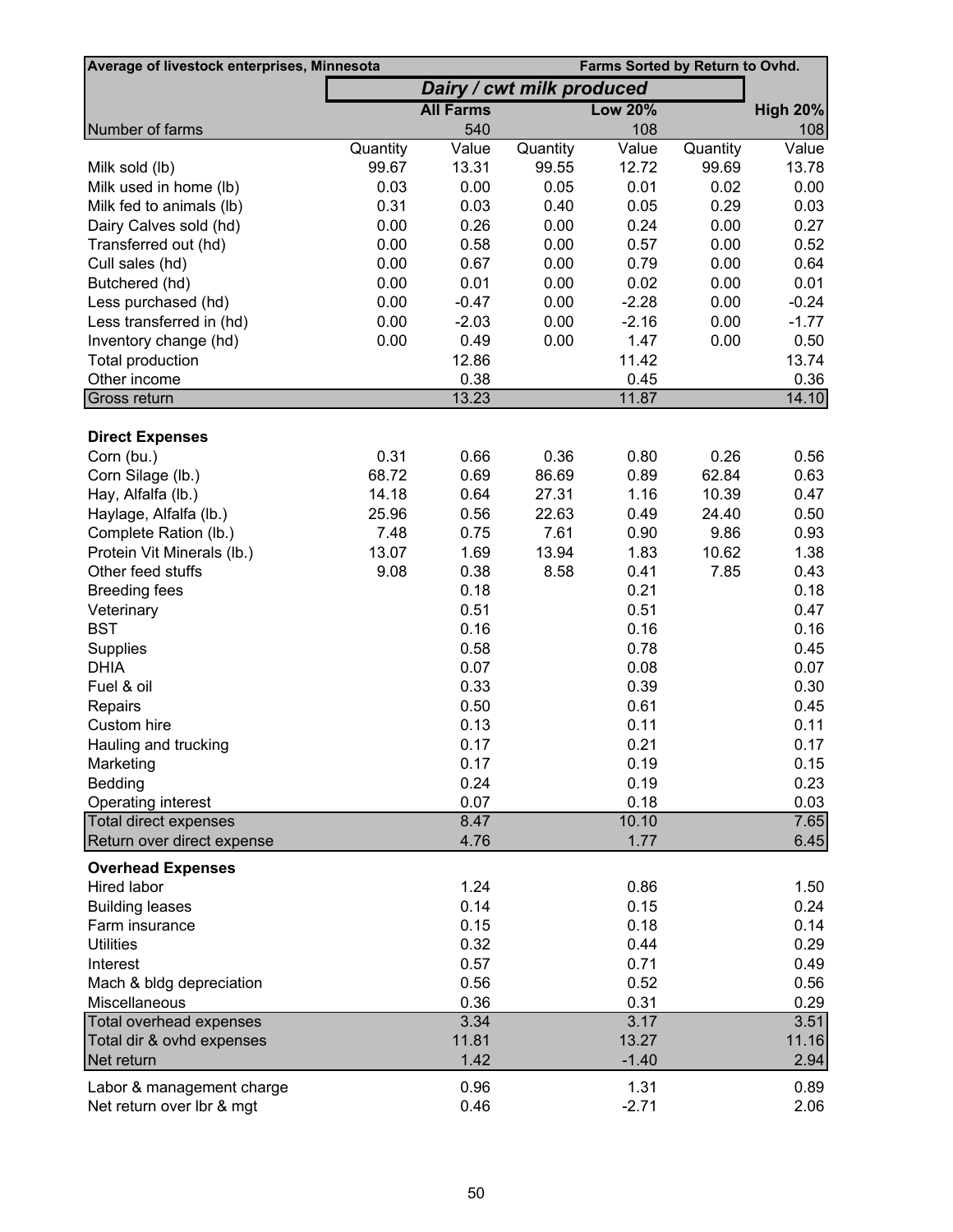| <b>Cost of Production</b>        |          |          |          |
|----------------------------------|----------|----------|----------|
| Total direct expense per cwt.    | 8.47     | 10.10    | 7.65     |
| Total dir& ovhd expense per cwt. | 11.81    | 13.27    | 11.16    |
| With other revenue adjustments   | 11.93    | 14.18    | 10.87    |
| With labor and management        | 12.89    | 15.48    | 11.76    |
| Est. labor hours per unit        | 0.19     | 0.23     | 0.18     |
| <b>Other Information</b>         |          |          |          |
| Avg. number of Cows              | 122.0    | 73.5     | 162.6    |
| Milk produced per Cow            | 21,307   | 17,698   | 23,756   |
| Culling percentage               | 24.6     | 24.7     | 24.9     |
| Turnover rate                    | 32.3     | 36.1     | 30.7     |
| Percent of barn capacity         | 107.2    | 96.4     | 111.7    |
| Lbs. milk/lb grain & conc.       | 2.4      | 2.2      | 2.6      |
| Feed cost per cwt of milk        | 5.37     | 6.48     | 4.90     |
| Feed cost per Cow                | 1,144.86 | 1,146.29 | 1,164.16 |
| Avg. milk price per cwt.         | 13.36    | 12.78    | 13.82    |

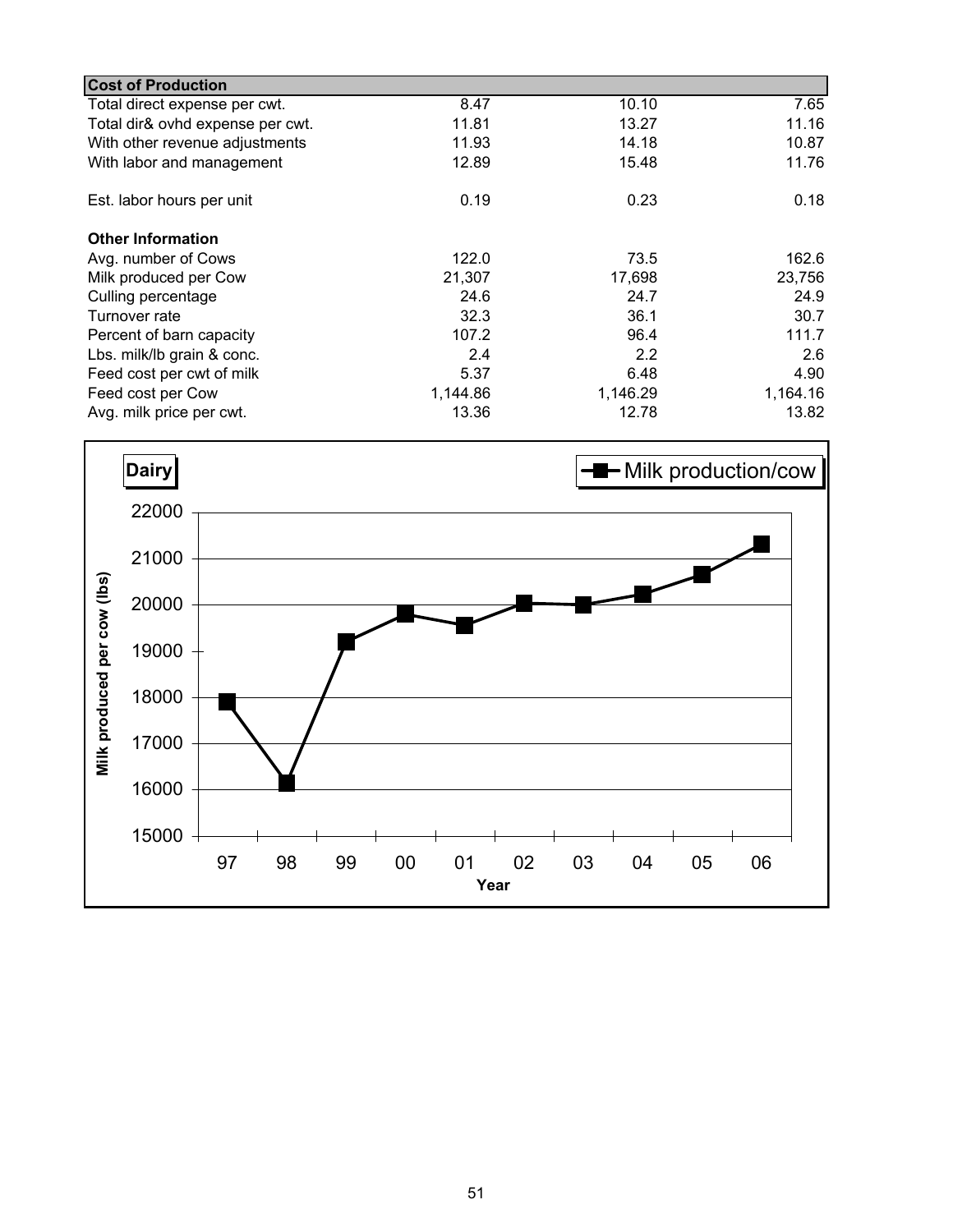| Average of livestock enterprises, Minnesota         |         |                                      |          | <b>Farms Sorted by Net Farm Income</b> |          |                  |
|-----------------------------------------------------|---------|--------------------------------------|----------|----------------------------------------|----------|------------------|
|                                                     |         | Dairy Replacements / hd sold / trans |          |                                        |          |                  |
|                                                     |         | All Farms                            |          | <b>Low 20%</b>                         |          | <b>High 20%</b>  |
| Number of farms                                     |         | 459                                  |          | 91                                     |          | 92               |
| Replacements sold (hd)                              | 0.28    | 115.56                               | 0.20     | 129.95                                 | 0.10     | 71.09            |
| Transferred out (hd)                                | 0.72    | 908.48                               | 0.80     | 885.02                                 | 0.90     | 1379.26          |
| Cull sales (hd)                                     | 0.02    | 10.40                                | 0.04     | 18.34                                  | 0.04     | 18.36            |
| Butchered (hd)                                      | 0.01    | 3.18                                 | 0.03     | 5.92                                   | 0.00     | 1.02             |
| Less purchased (hd)                                 | $-0.07$ | $-68.97$                             | $-0.10$  | $-133.76$                              | $-0.09$  | $-69.07$         |
| Less transferred in (hd)                            | $-1.13$ | $-227.24$                            | $-1.17$  | $-291.58$                              | $-1.21$  | $-239.60$        |
| Inventory change (hd)                               | 0.10    | 98.92                                | 0.03     | $-56.67$                               | 0.20     | 259.76           |
| Total production (hd)                               | 0.00    | 840.33                               | 0.00     | 557.22                                 | 0.00     | 1420.81          |
| Other income                                        |         | 19.75                                |          |                                        |          | 0.00             |
| Gross return                                        |         | 860.08                               |          | 557.22                                 |          | 1420.81          |
| <b>Direct Expenses</b>                              |         |                                      |          |                                        |          |                  |
| Corn (bu.)                                          | 16.26   | 33.92                                | 21.84    | 46.52                                  | 19.43    | 38.78            |
| Corn Silage (lb.)                                   | 8504.37 | 83.57                                | 10523.75 | 107.95                                 | 11226.49 | 114.31           |
| Hay, Alfalfa (lb.)                                  | 1941.74 | 76.97                                | 2996.12  | 131.20                                 | 2113.81  | 73.77            |
| Haylage, Alfalfa (lb.)                              | 1888.82 | 38.60                                | 1587.59  | 32.98                                  | 3672.00  | 68.01            |
| Complete Ration (lb.)                               | 505.44  | 42.32                                | 442.04   | 58.61                                  | 399.07   | 44.95            |
| Protein Vit Minerals (lb.)                          | 1439.77 | 82.21                                | 708.94   | 110.89                                 | 1260.61  | 86.66            |
| Other feed stuffs                                   | 2872.27 | 110.92                               | 2849.27  | 126.19                                 | 3032.47  | 137.30           |
| <b>Breeding fees</b>                                |         | 14.43                                |          | 20.08                                  |          | 16.56            |
| Veterinary                                          |         | 24.74                                |          | 25.90                                  |          | 28.34            |
| Supplies                                            |         | 17.49                                |          | 20.75                                  |          | 15.85            |
| Contract production exp.                            |         | 95.30                                |          | 210.16                                 |          | 41.94            |
| Fuel & oil                                          |         | 20.98                                |          | 26.15                                  |          | 27.90            |
| Repairs                                             |         | 33.04                                |          | 42.64                                  |          | 43.24            |
| Custom hire                                         |         | 6.10                                 |          | 5.19                                   |          | 0.90             |
| Bedding                                             |         | 17.20                                |          | 23.26                                  |          | 29.03            |
| Operating interest                                  |         | 4.45                                 |          | 5.98                                   |          | 3.44             |
| Total direct expenses<br>Return over direct expense |         | 702.25<br>157.83                     |          | 994.44<br>$-437.22$                    |          | 770.96<br>649.85 |
|                                                     |         |                                      |          |                                        |          |                  |
| <b>Overhead Expenses</b><br>Custom hire             |         | 4.97                                 |          | 3.50                                   |          | 5.82             |
| Hired labor                                         |         | 72.56                                |          | 80.17                                  |          | 94.80            |
| Machinery leases                                    |         | 2.63                                 |          | 1.92                                   |          | 6.37             |
| <b>Building leases</b>                              |         | 8.09                                 |          | 3.72                                   |          | 9.53             |
| Farm insurance                                      |         | 10.02                                |          | 13.16                                  |          | 11.86            |
| <b>Utilities</b>                                    |         | 21.02                                |          | 27.36                                  |          | 24.84            |
| Interest                                            |         | 35.22                                |          | 46.14                                  |          | 43.71            |
| Mach & bldg depreciation<br>Miscellaneous           |         | 38.20<br>14.82                       |          | 56.50<br>18.23                         |          | 39.25<br>18.29   |
| <b>Total overhead expenses</b>                      |         | 207.53                               |          | 250.69                                 |          | 254.47           |
| Total dir & ovhd expenses                           |         | 909.78                               |          | 1245.13                                |          | 1025.43          |
| Net return                                          |         | $-49.70$                             |          | $-687.91$                              |          | 395.38           |
| Labor & management charge                           |         | 64.79                                |          | 89.89                                  |          | 75.79            |
| Net return over Ibr & mgt                           |         | $-114.49$                            |          | $-777.80$                              |          | 319.59           |
| <b>Cost of Production</b>                           |         |                                      |          |                                        |          |                  |
| Total direct expense per head                       |         | 885.96                               |          | 1452.20                                |          | 800.50           |
| Total dir& ovhd expense per head                    |         | 1093.49                              |          | 1,702.89                               |          | 1,054.97         |
| With other revenue adjustments                      |         | 1,073.75                             |          | 1,702.89                               |          | 1,054.97         |
| With labor and management                           |         | 1,138.54                             |          | 1,792.78                               |          | 1,130.76         |
| Est. labor hours per unit                           |         | 12.37                                |          | 15.19                                  |          | 14.68            |
| <b>Other Information</b>                            |         |                                      |          |                                        |          |                  |
| No. purchased or trans in                           |         | 72                                   |          | 54                                     |          | 77.00            |
| Number sold or trans out                            |         | 60                                   |          | 42                                     |          | 59.00            |
| Average number of head<br>Percentage death loss     |         | 104<br>3.1                           |          | 81<br>3.5                              |          | 122.00<br>1.50   |
| Feed cost per average head                          |         | 272.78                               |          | 319.38                                 |          | 273.82           |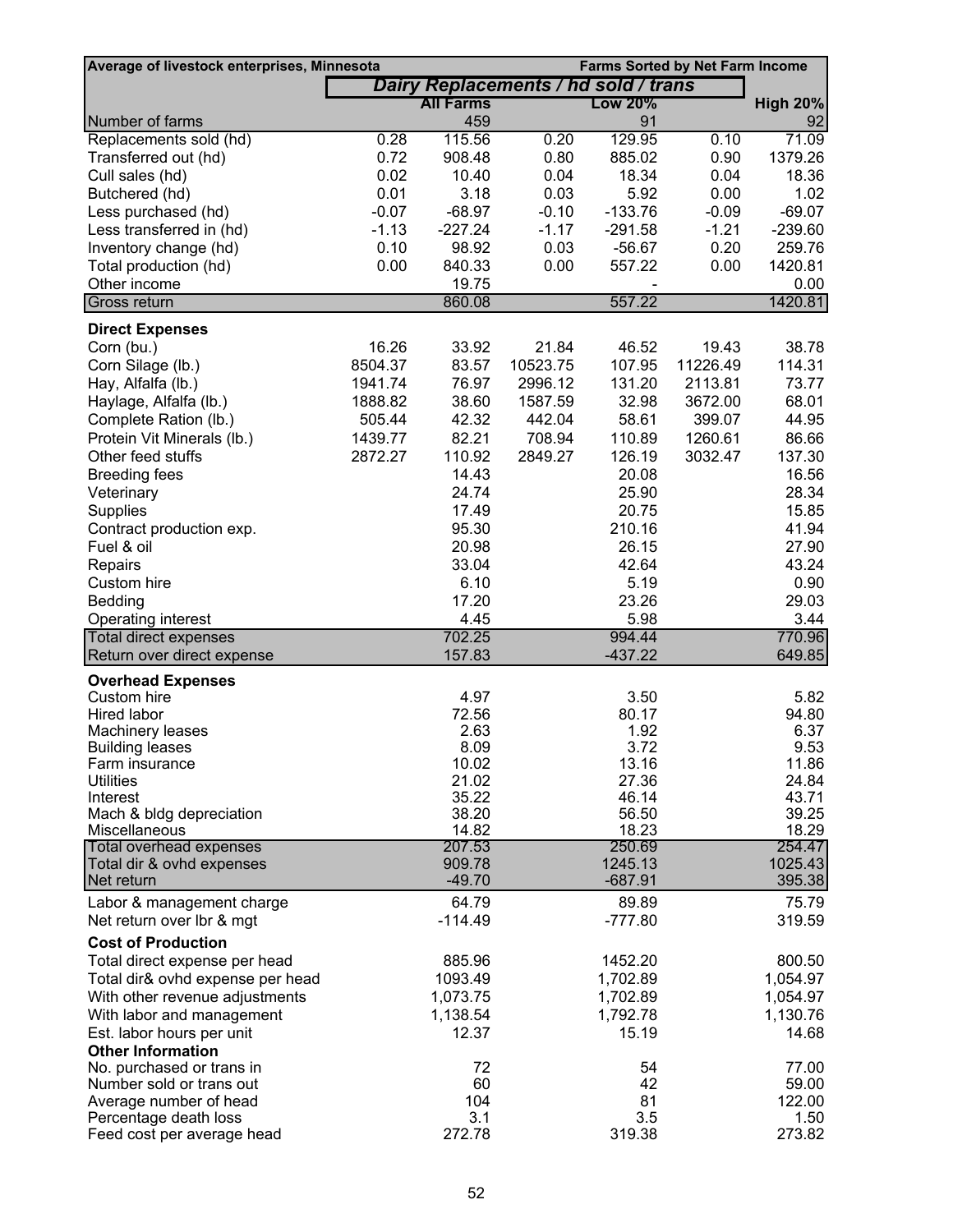| Avg of Lvstk Ent. MN                               |                  |                   | <b>Dairy Heifer for Sale / head</b> |
|----------------------------------------------------|------------------|-------------------|-------------------------------------|
| Number of farms                                    | <b>All Farms</b> | 19                |                                     |
| Dairy Hfrs sold (hd)                               | 0.48             | 474.44            |                                     |
| Transferred out (hd)                               | 0.32             | 14.38             |                                     |
| Cull sales (hd)                                    | 0.00             | 0.55              |                                     |
| Butchered (hd)                                     | 0.00             | 2.07              |                                     |
| Less purchased (hd)                                | $-0.47$          | $-159.38$         |                                     |
| Less transferred in (hd)                           | $-0.31$          | $-2.32$           |                                     |
| Inventory change (hd)                              | $-0.06$          | $-15.25$          |                                     |
| Total production (hd)                              | 0.00             | 314.50            |                                     |
| Other income<br>Gross return                       |                  | 255.75<br>570.24  |                                     |
|                                                    |                  |                   |                                     |
| <b>Direct Expenses</b><br>Corn (bu.)               | 11.70            | 27.52             |                                     |
| Corn Silage (lb.)                                  | 8210.10          | 69.85             |                                     |
| Hay, Alfalfa (lb.)                                 | 1146.50          | 53.36             |                                     |
| Haylage, Alfalfa (lb.)                             | 2949.48          | 54.34             |                                     |
| Complete Ration (lb.)                              | 282.12           | 38.05             |                                     |
| Milk Replacer (lb.)                                | 12.99            | 12.76             |                                     |
| Protein Vit Minerals (lb.)                         | 347.44           | 53.33             |                                     |
| Other feed stuffs                                  | 798.00           | 21.59             |                                     |
| <b>Breeding fees</b>                               |                  | 4.53              |                                     |
| Veterinary                                         |                  | 22.16             |                                     |
| Supplies                                           |                  | 10.10             |                                     |
| Fuel & oil                                         |                  | 18.48             |                                     |
| Repairs                                            |                  | 26.63             |                                     |
| Custom hire                                        |                  | 4.53              |                                     |
| Hauling and trucking                               |                  | 0.99              |                                     |
| Marketing                                          |                  | 3.16              |                                     |
| Bedding                                            |                  | 15.27             |                                     |
| Operating interest<br><b>Total direct expenses</b> |                  | 27.10<br>463.73   |                                     |
| Return over direct expense                         |                  | 106.52            |                                     |
| <b>Overhead Expenses</b>                           |                  |                   |                                     |
| Custom hire                                        |                  | 5.07              |                                     |
| Hired labor                                        |                  | 19.74             |                                     |
| <b>Machinery leases</b>                            |                  | 4.02<br>3.38      |                                     |
| RE & pers. property taxes<br><b>Farm insurance</b> |                  | 11.82             |                                     |
| <b>Utilities</b>                                   |                  | 12.85             |                                     |
| Interest                                           |                  | 22.86             |                                     |
| Mach & bldg depreciation                           |                  | 25.79             |                                     |
| Miscellaneous                                      |                  | 9.36              |                                     |
| Total overhead expenses                            |                  | 114.88            |                                     |
| Total dir & ovhd expenses<br>Net return            |                  | 578.61<br>$-8.37$ |                                     |
| Labor & management charge                          |                  | 53.12             |                                     |
| Net return over Ibr & mgt                          |                  | $-61.49$          |                                     |
| <b>Cost of Production</b>                          |                  |                   |                                     |
| Total direct expense per head                      |                  | 795.79            |                                     |
| Total dir& ovhd expense per head                   |                  | 939.08            |                                     |
| With other revenue adjustments                     |                  | 620.10            |                                     |
| With labor and management                          |                  | 686.36            |                                     |
| Est. labor hours per unit                          |                  | 7.72              |                                     |
| <b>Other Information</b>                           |                  |                   |                                     |
| No. purchased or trans in                          |                  | 130               |                                     |
| Number sold or trans out                           |                  | 133               |                                     |
| Average number of head                             |                  | 165               |                                     |
| Percentage death loss                              |                  | 2.1               |                                     |
| Feed cost per average head                         |                  | 330.79<br>985.57  |                                     |
| Avg. sales price / head                            |                  |                   |                                     |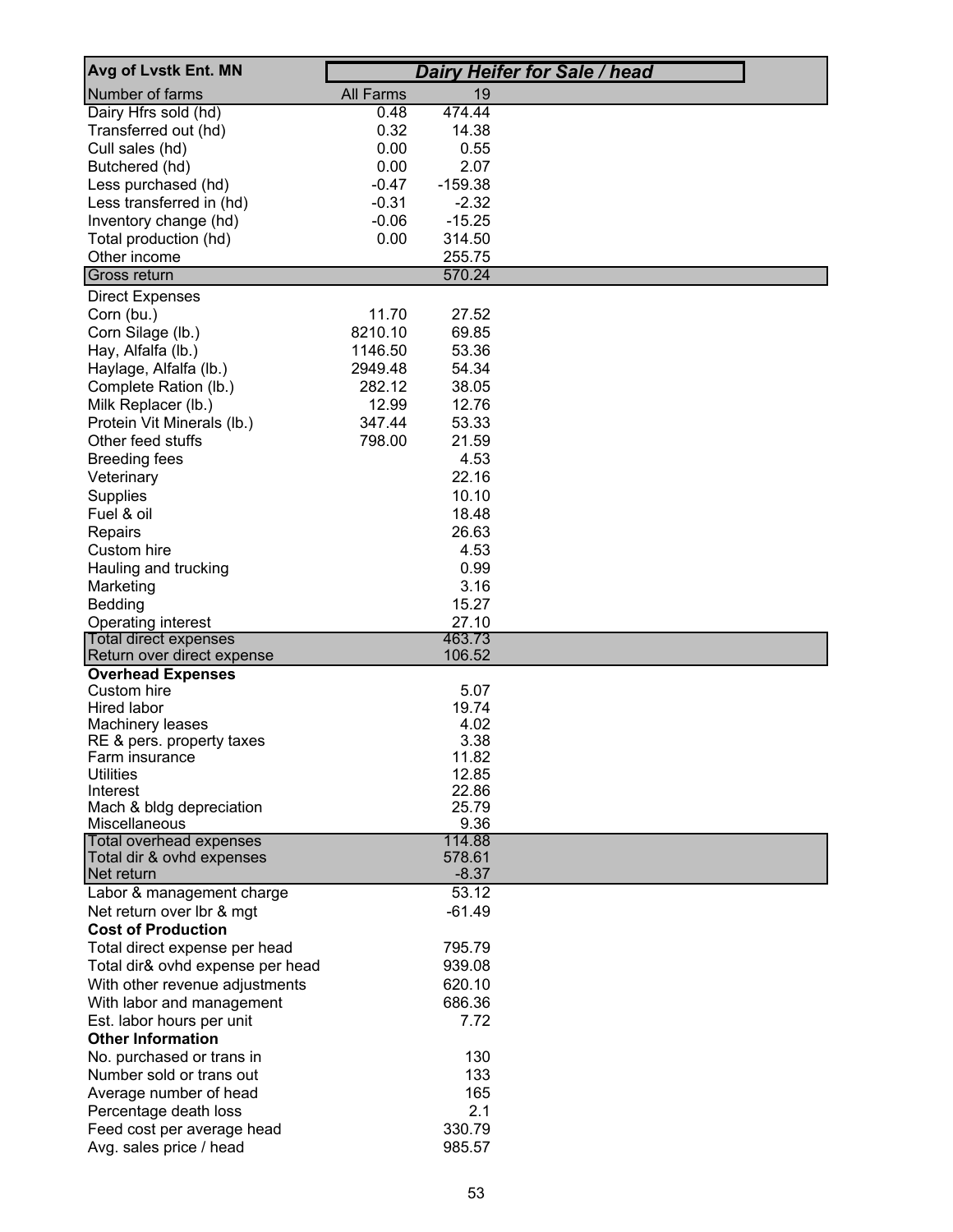| Average of livestock enterprises, Minnesota            |          |                  |                            |                   | <b>Farms Sorted by Net Farm Income</b> |                 |
|--------------------------------------------------------|----------|------------------|----------------------------|-------------------|----------------------------------------|-----------------|
|                                                        |          |                  | <b>Dairy Steers / cwt.</b> |                   |                                        |                 |
|                                                        |          | <b>All Farms</b> |                            | <b>Low 20%</b>    |                                        | <b>High 20%</b> |
| Number of farms                                        |          | 112              |                            | 22                |                                        | 23              |
| D Steer Fin sold (lb)                                  | 123.48   | 95.35            | 169.60                     | 128.73            | 100.14                                 | 77.85           |
| Transferred out (lb)                                   | 0.10     | 0.11             | 0.22                       | 0.22              | 0.29                                   | 0.34            |
| Cull sales (lb)                                        | 0.20     | 0.17             | 0.12                       | 0.08              |                                        |                 |
| Butchered (lb)                                         | 2.54     | 2.07             | 3.75                       | 3.02              | 2.33                                   | 2.00            |
| Less purchased (lb)                                    | $-28.68$ | $-33.84$         | $-44.71$                   | $-51.09$          | $-10.85$                               | $-13.57$        |
| Less transferred in (lb)                               | $-4.85$  | $-5.77$          | $-4.06$                    | $-4.09$           | $-9.09$                                | $-9.97$         |
| Inventory change (lb)                                  | 7.21     | $-3.11$          | $-24.92$                   | $-35.36$          | 17.18                                  | 10.72           |
| Total production (lb)                                  | 100.00   | 54.99            | 100.00                     | 41.49             | 100.00                                 | 67.36           |
| Other income                                           |          | 0.10             |                            |                   |                                        |                 |
| Gross return                                           |          | 55.09            |                            | 41.49             |                                        | 67.36           |
| <b>Direct Expenses</b>                                 |          |                  |                            |                   |                                        |                 |
| Corn (bu.)                                             | 10.17    | 21.29            | 11.86                      | 25.08             | 9.20                                   | 19.65           |
| Corn Silage (lb.)                                      | 178.14   | 1.72             | 160.49                     | 1.58              | 136.07                                 | 1.31            |
| Hay, Alfalfa (lb.)                                     | 38.57    | 1.42             | 35.69                      | 1.16              | 16.59                                  | 0.65            |
| Hay, Grass & Other (lb.)                               | 23.81    | 0.71             | 27.54                      | 0.62              | 24.26                                  | 0.74            |
| Complete Ration (lb.)                                  | 9.49     | 1.49             | 38.42                      | 5.96              | 5.00                                   | 0.90            |
| Milk Replacer (lb.)                                    | 1.08     | 1.04             | 1.52                       | 1.54              | 0.67                                   | 0.69            |
| Protein Vit Minerals (lb.)                             | 56.54    | 9.53             | 55.39                      | 7.31              | 56.28                                  | 9.58            |
| Other feed stuffs                                      | 42.48    | 1.32             | 50.39                      | 7.53              | 86.47                                  | 2.31            |
| Veterinary                                             |          | 1.85             |                            | 2.40              |                                        | 1.14            |
| Supplies                                               |          | 0.79             |                            | 0.97              |                                        | 0.52            |
| Fuel & oil                                             |          | 1.60             |                            | 1.56              |                                        | 1.79            |
| Repairs                                                |          | 2.53             |                            | 2.55              |                                        | 1.92            |
| Custom hire                                            |          | 0.16             |                            | 0.42              |                                        | 0.02            |
| Hauling and trucking                                   |          | 0.57             |                            | 1.24              |                                        | 0.36            |
| Marketing                                              |          | 0.78             |                            | 1.12              |                                        | 0.60            |
| Bedding                                                |          | 0.56             |                            | 1.09              |                                        | 0.24            |
| Operating interest                                     |          | 1.56             |                            | 1.46              |                                        | 0.53            |
| <b>Total direct expenses</b>                           |          | 48.94            |                            | 56.99<br>$-15.49$ |                                        | 42.94           |
| Return over direct expense                             |          | 6.15             |                            |                   |                                        | 24.42           |
| <b>Overhead Expenses</b>                               |          |                  |                            |                   |                                        |                 |
| Custom hire                                            |          | 0.22             |                            | 0.06              |                                        | 0.38            |
| Hired labor                                            |          | 1.48             |                            | 0.88              |                                        | 1.58            |
| Machinery leases                                       |          | 0.16             |                            | 0.07              |                                        | 0.29            |
| <b>Building leases</b>                                 |          | 0.21             |                            | 0.47              |                                        | 0.03            |
| Farm insurance                                         |          | 0.91             |                            | 1.04              |                                        | 1.08            |
| <b>Utilities</b>                                       |          | 1.31             |                            | 1.29              |                                        | 1.32            |
| Interest                                               |          | 1.46             |                            | 1.27              |                                        | 1.36            |
| Mach & bldg depreciation                               |          | 2.51             |                            | 2.61              |                                        | 2.55            |
| Miscellaneous                                          |          | 1.20<br>9.47     |                            | 1.19<br>8.88      |                                        | 1.27<br>9.87    |
| Total overhead expenses<br>Total dir & ovhd expenses   |          | 58.40            |                            | 65.87             |                                        | 52.80           |
| Net return                                             |          | $-3.32$          |                            | $-24.37$          |                                        | 14.55           |
|                                                        |          | 5.16             |                            | 4.94              |                                        | 5.04            |
| Labor & management charge<br>Net return over Ibr & mgt |          | $-8.47$          |                            | $-29.31$          |                                        | 9.51            |
| <b>Cost of Production</b>                              |          |                  |                            |                   |                                        |                 |
| Total direct expense per cwt.                          |          | 72.35            |                            | 85.05             |                                        | 53.53           |
| Total dir& ovhd expense per cwt.                       |          | 80.01            |                            | 90.28             |                                        | 63.36           |
| With other revenue adjustments                         |          | 79.93            |                            | 90.28             |                                        | 63.36           |
| With labor and management                              |          | 84.10            |                            | 93.19             |                                        | 68.38           |
| Est. labor hours per unit                              |          | 0.62             |                            | 0.61              |                                        | 0.73            |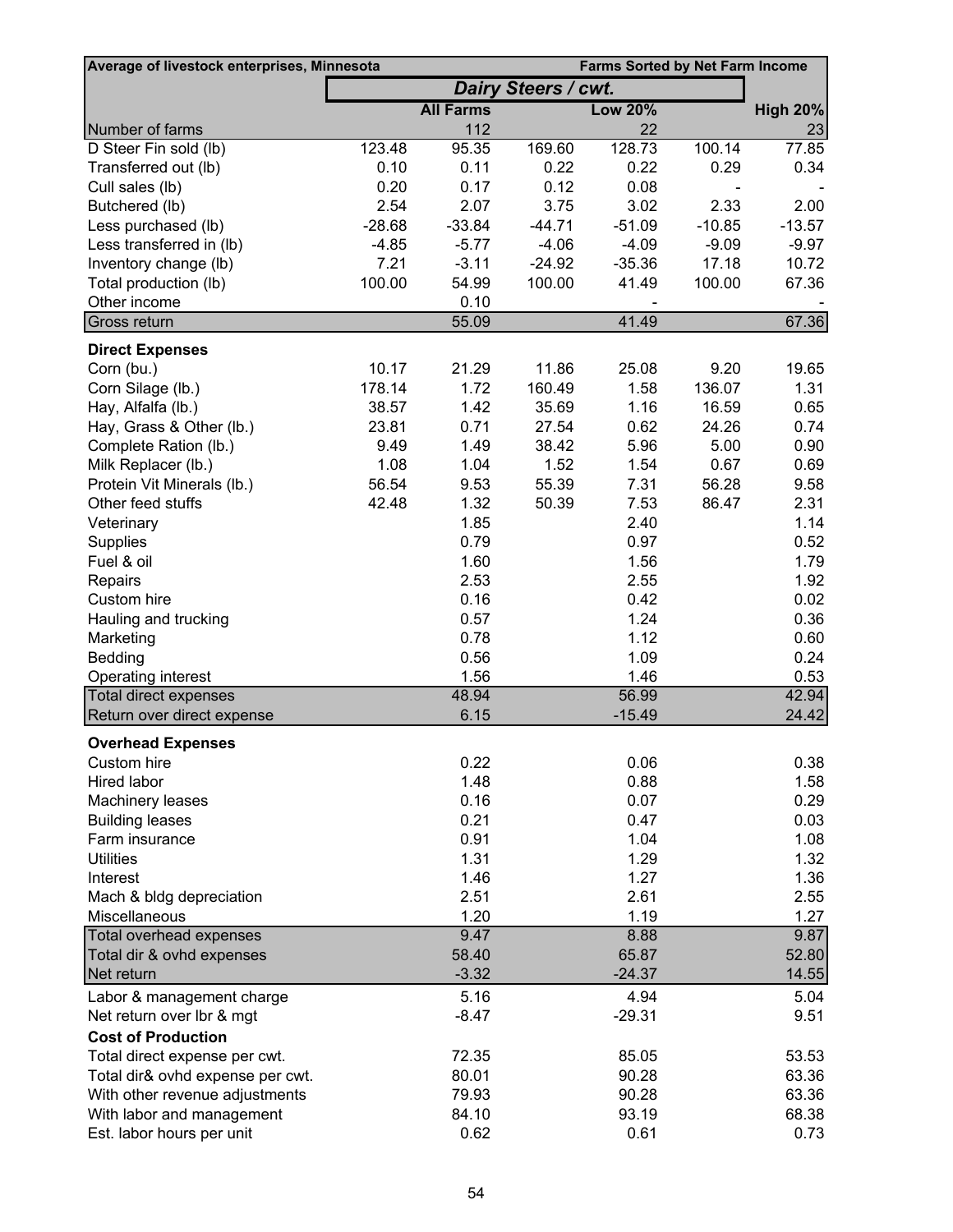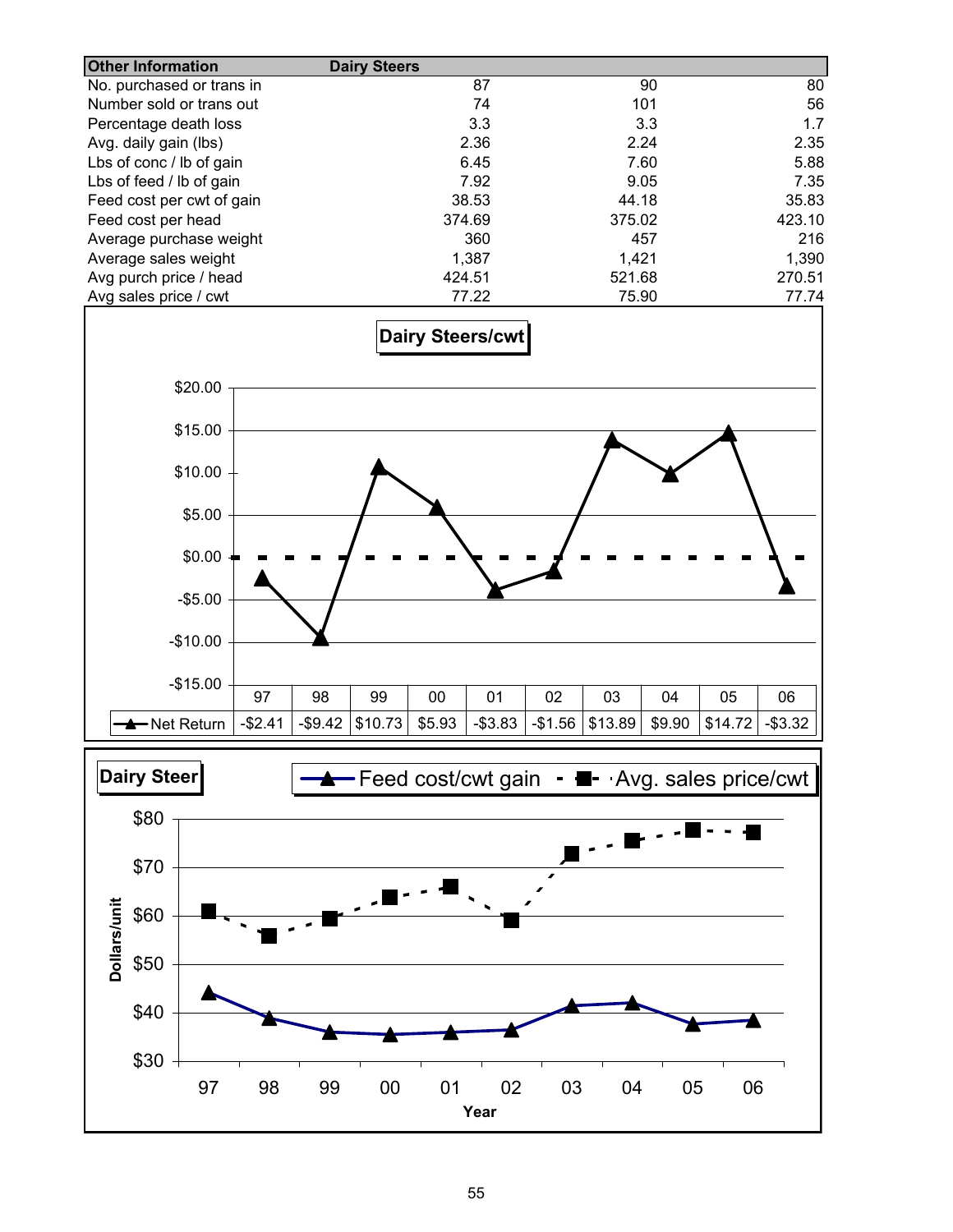| Average of livestock enterprises, Minnesota<br><b>Farms Sorted by Net Farm Income</b> |                            |                   |                   |                       |                    |                    |
|---------------------------------------------------------------------------------------|----------------------------|-------------------|-------------------|-----------------------|--------------------|--------------------|
|                                                                                       | <b>Beef Cow-Calf / cow</b> |                   |                   |                       |                    |                    |
|                                                                                       |                            | <b>All Farms</b>  |                   | <b>Low 20%</b>        |                    | <b>High 20%</b>    |
| Number of farms                                                                       |                            | 117               |                   | 23                    |                    | 24                 |
|                                                                                       | Quantity                   | Value             | Quantity          | Value                 | Quantity           | Value              |
| Beef Calves sold (lb)                                                                 | 231.87                     | 256.77            | 144.94            | 147.17                | 228.22             | 258.29             |
| Transferred out (lb)                                                                  | 245.88                     | 262.95            | 254.90            | 263.38                | 325.78             | 351.38             |
| Cull sales (lb)                                                                       | 110.28                     | 87.51             | 100.02            | 88.29                 | 94.21              | 90.45              |
| Butchered (lb)                                                                        | 5.68                       | 4.83              | 6.51              | 6.77                  | 4.66               | 3.19               |
| Less purchased (lb)                                                                   | $-77.55$                   | $-102.3$          | $-105.62$         | $-177.36$<br>$-41.13$ | $-57.06$           | $-70.61$           |
| Less transferred in (lb)<br>Inventory change (lb)                                     | $-35.28$<br>79.89          | $-38.46$<br>75.74 | $-15.72$<br>74.34 | 90.77                 | $-50.38$<br>175.22 | $-46.38$<br>128.35 |
| Total production (lb)                                                                 | 560.77                     | 547.04            | 459.38            | 377.89                | 720.65             | 714.67             |
| Other income                                                                          |                            | 3.65              |                   | 1.79                  |                    | 4.47               |
| Gross return                                                                          |                            | 550.68            |                   | 379.68                |                    | 719.14             |
|                                                                                       |                            |                   |                   |                       |                    |                    |
| <b>Direct Expenses</b>                                                                |                            |                   |                   |                       |                    |                    |
| Corn (bu.)                                                                            | 2.07<br>4694.42            | 4.51<br>42.85     | 3.65<br>6267.65   | 8.03<br>56.36         | 2.03<br>4147.61    | 4.10<br>39.36      |
| Corn Silage (lb.)                                                                     | 1818.68                    | 55.06             | 2809.52           | 93.18                 | 1143.19            | 36.61              |
| Hay, Alfalfa (lb.)<br>Hay, Grass & Other (lb.)                                        | 4516.30                    | 98.51             | 3868.62           | 96.07                 | 5631.27            | 100.17             |
| Pasture (aum)                                                                         | 5.34                       | 38.73             | 10.10             | 47.34                 | 4.02               | 40.20              |
| Hay, Grass, Organic (lb.)                                                             | 120.80                     | 3.40              |                   |                       | 334.66             | 8.37               |
| Complete Ration (lb.)                                                                 | 100.88                     | 10.65             | 85.96             | 8.48                  | 69.41              | 8.56               |
| Protein Vit Minerals (lb.)                                                            | 152.70                     | 24.36             | 227.45            | 36.81                 | 177.26             | 22.38              |
| Other feed stuffs                                                                     | 615.48                     | 12.52             | 394.94            | 10.93                 | 278.59             | 11.41              |
| <b>Breeding fees</b>                                                                  |                            | 4.80              |                   | 5.68                  |                    | 6.71               |
| Veterinary                                                                            |                            | 22.85             |                   | 25.34                 |                    | 22.61              |
| Supplies                                                                              |                            | 14.58             |                   | 16.68                 |                    | 10.95              |
| Fuel & oil                                                                            |                            | 19.69             |                   | 16.76                 |                    | 19.82              |
| Repairs                                                                               |                            | 31.11             |                   | 30.29                 |                    | 30.76              |
| Marketing                                                                             |                            | 5.69              |                   | 4.39                  |                    | 5.46               |
| Operating interest                                                                    |                            | 8.96              |                   | 14.57                 |                    | 6.74               |
| <b>Total direct expenses</b>                                                          |                            | 398.28            |                   | 470.90                |                    | 374.21             |
| Return over direct expense                                                            |                            | 152.40            |                   | $-91.22$              |                    | 344.93             |
| <b>Overhead Expenses</b>                                                              |                            |                   |                   |                       |                    |                    |
| Hired labor                                                                           |                            | 6.35              |                   | 4.13                  |                    | 10.96              |
| <b>Building leases</b>                                                                |                            | 1.05              |                   | 4.02                  |                    | 0.28               |
| RE & pers. property taxes                                                             |                            | 3.52              |                   | 3.60                  |                    | 4.56               |
| Farm insurance                                                                        |                            | 9.53              |                   | 11.02                 |                    | 10.26              |
| <b>Utilities</b>                                                                      |                            | 11.16             |                   | 11.08                 |                    | 10.90              |
| Dues & professional fees                                                              |                            | 3.08              |                   | 1.90                  |                    | 3.68               |
| Interest                                                                              |                            | 18.67             |                   | 21.57                 |                    | 20.45              |
| Mach & bldg depreciation                                                              |                            | 29.14             |                   | 45.66                 |                    | 33.51              |
| Miscellaneous                                                                         |                            | 8.53              |                   | 7.19                  |                    | 8.68               |
| Total overhead expenses                                                               |                            | 91.03             |                   | 110.16                |                    | 103.28             |
| Total dir & ovhd expenses                                                             |                            | 489.31            |                   | 581.06                |                    | 477.48             |
| Net return                                                                            |                            | 61.38             |                   | $-201.38$             |                    | 241.66             |
| Labor & management charge                                                             |                            | 78.26             |                   | 53.41                 |                    | 97.43              |
| Net return over Ibr & mgt                                                             |                            | $-16.88$          |                   | $-254.79$             |                    | 144.23             |
| <b>Cost of Production</b>                                                             |                            |                   |                   |                       |                    |                    |
| Total direct expense per cwt.                                                         |                            | 71.02             |                   | 102.51                |                    | 51.93              |
| Total dir& ovhd expense per cwt.                                                      |                            | 87.26             |                   | 126.49                |                    | 66.26              |
| With other revenue adjustments                                                        |                            | 77.32             |                   | 125.52                |                    | 51.88              |
| With labor and management                                                             |                            | 91.27             |                   | 137.15                |                    | 65.40              |
| Est. labor hours per unit                                                             |                            | 9.44              |                   | 8.28                  |                    | 11.22              |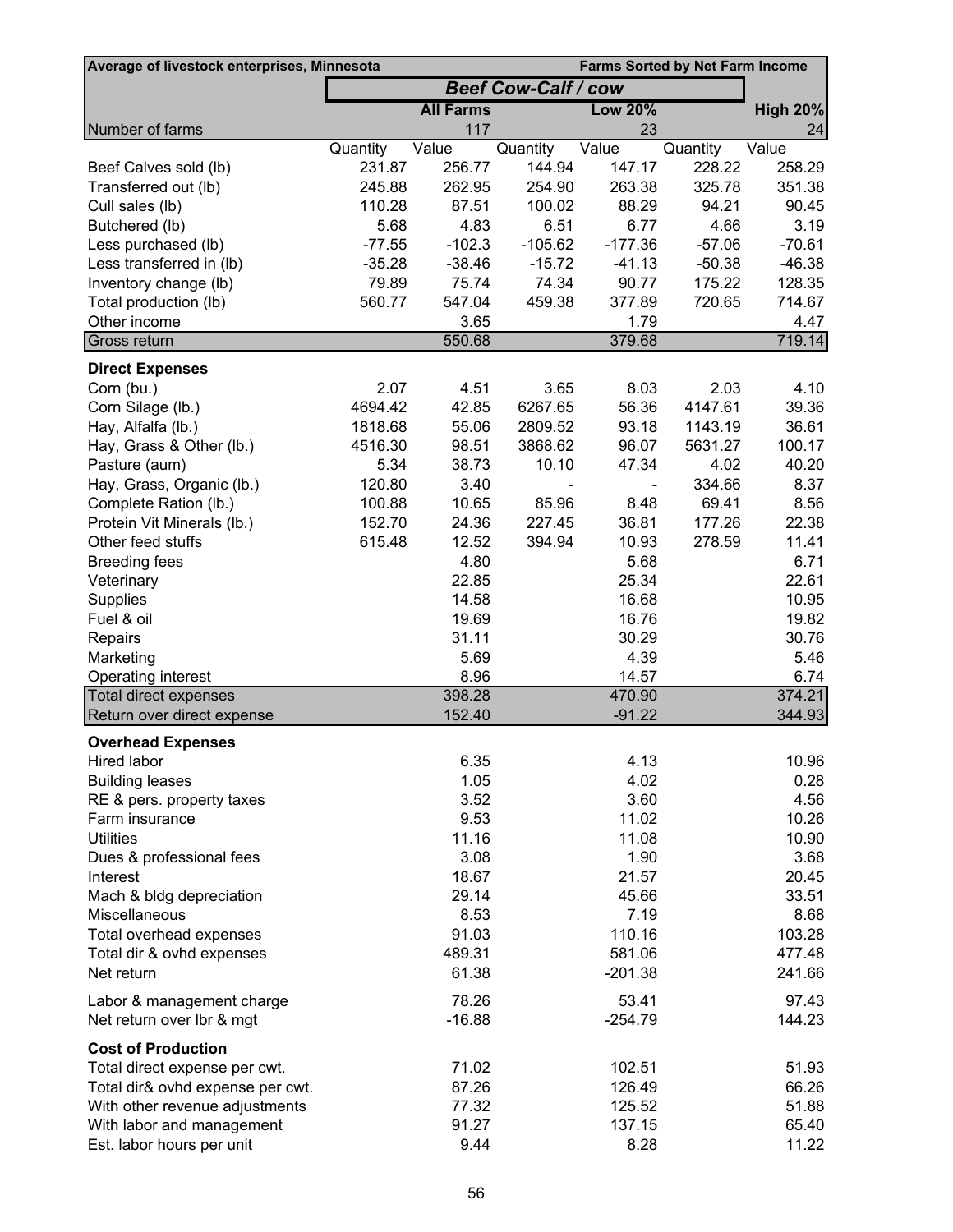| <b>Other Information</b>  | <b>Beef Cow/Calf</b> |        |        |
|---------------------------|----------------------|--------|--------|
| Number of cows            | 79.7                 | 70.8   | 104.6  |
| Pregnancy percentage      | 96.6                 | 92.8   | 96.4   |
| Pregnancy loss percentage | 1.2                  | 0.6    | 1.6    |
| Culling percentage        | 12.6                 | 12.8   | 12.8   |
| Calving percentage        | 95.4                 | 92.3   | 94.9   |
| Weaning percentage        | 89.4                 | 83.0   | 89.2   |
| Calves sold per cow       | 0.8                  | 0.7    | 0.9    |
| Calf death loss percent   | 6.2                  | 10.9   | 4.8    |
| Average weaning weight    | 539                  | 531    | 573    |
| Lbs weaned/exposed female | 482                  | 441    | 511    |
| Feed cost per cow         | 290.60               | 357.20 | 271.16 |
| Avg wgt/Beef Calf sold    | 597                  | 557    | 640    |
| Avg price / cwt           | 110.74               | 101.54 | 113.17 |



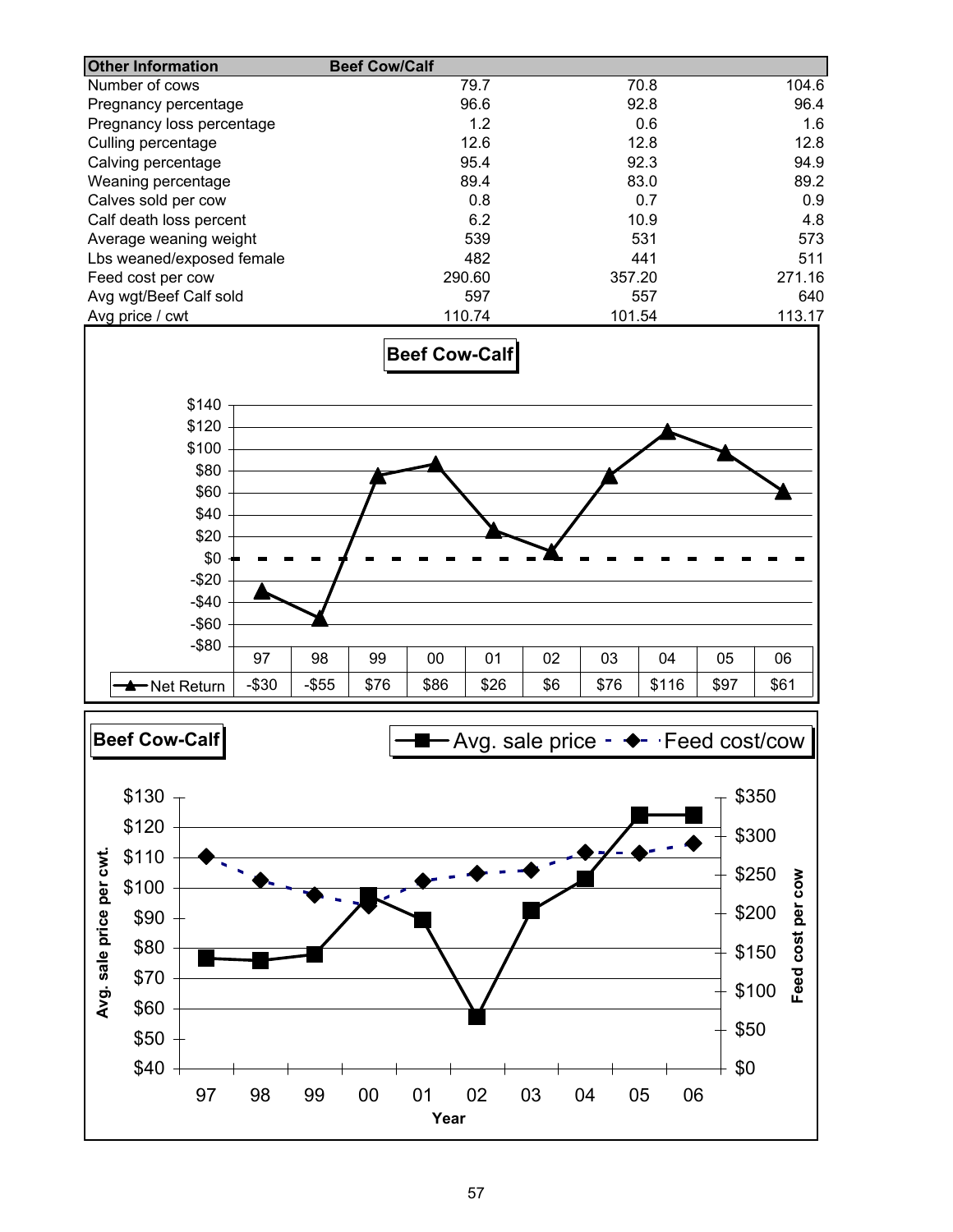| Average of livestock enterprises, Minnesota<br><b>Farms Sorted by Net Farm Income</b> |          |                  |                           |                |          |                 |
|---------------------------------------------------------------------------------------|----------|------------------|---------------------------|----------------|----------|-----------------|
|                                                                                       |          |                  | <b>Finish Beef / cwt.</b> |                |          |                 |
|                                                                                       |          | <b>All Farms</b> |                           | <b>Low 20%</b> |          | <b>High 20%</b> |
| Number of farms                                                                       |          | 97               |                           | 19             |          | 20              |
|                                                                                       | Quantity | Value            | Quantity                  | Value          | Quantity | Value           |
| Finish Beef sold (lb)                                                                 | 177.85   | 147.53           | 187.02                    | 150.87         | 170.19   | 145.48          |
| Transferred out (lb)                                                                  | 2.95     | 2.67             | 1.87                      | 1.97           | 0.07     | 0.07            |
| Butchered (lb)                                                                        | 1.68     | 1.36             | 1.73                      | 1.11           | 1.86     | 1.47            |
| Less purchased (lb)                                                                   | $-78.84$ | $-89.15$         | $-63.44$                  | $-74.99$       | $-85.33$ | $-95.81$        |
| Less transferred in (lb)                                                              | $-10.06$ | $-10.64$         | $-15.11$                  | $-15.55$       | $-5.51$  | $-6.13$         |
| Inventory change (lb)                                                                 | 6.42     | $-0.60$          | $-12.06$                  | $-27.25$       | 18.73    | 13.86           |
| Total production (lb)                                                                 | 100.00   | 51.16            | 100.00                    | 36.16          | 100.00   | 58.94           |
| Other income                                                                          |          | 0.68             |                           | 0.56           |          | 1.17            |
| Gross return                                                                          |          | 51.84            |                           | 36.72          |          | 60.11           |
|                                                                                       |          |                  |                           |                |          |                 |
| <b>Direct Expenses</b><br>Corn (bu.)                                                  | 9.09     | 18.31            | 10.25                     | 22.49          | 6.37     | 12.50           |
| Corn Silage (lb.)                                                                     | 316.64   | 3.07             | 354.71                    | 3.59           | 309.97   | 3.05            |
|                                                                                       |          |                  |                           |                |          |                 |
| Hay, Alfalfa (lb.)                                                                    | 70.39    | 2.34             | 71.70                     | 2.20           | 80.70    | 2.80            |
| Hay, Grass & Other (lb.)                                                              | 34.41    | 0.93             | 58.00                     | 1.60           | 7.00     | 0.17            |
| Complete Ration (lb.)                                                                 | 4.40     | 0.54             | 4.31                      | 0.80           | 5.97     | 0.29            |
| Protein Vit Minerals (lb.)                                                            | 42.53    | 5.80             | 61.86                     | 8.09           | 34.24    | 4.31            |
| Other feed stuffs                                                                     | 66.46    | 1.10             | 37.98                     | 0.80           | 77.28    | 1.09            |
| Veterinary                                                                            |          | 1.68             |                           | 1.34           |          | 1.48            |
| Supplies                                                                              |          | 0.41             |                           | 0.87           |          | 0.32            |
| Fuel & oil                                                                            |          | 1.87             |                           | 2.05           |          | 1.78            |
| Repairs                                                                               |          | 2.36             |                           | 3.23           |          | 1.69            |
| Custom hire                                                                           |          | 0.26             |                           | 1.02           |          | 0.04            |
| Hauling and trucking                                                                  |          | 0.95             |                           | 0.58           |          | 2.75            |
| Marketing                                                                             |          | 0.68             |                           | 0.80           |          | 0.47            |
| Bedding                                                                               |          | 0.22             |                           | 0.40           |          | 0.34            |
| Operating interest                                                                    |          | 2.99             |                           | 3.72           |          | 2.12            |
| <b>Total direct expenses</b>                                                          |          | 43.52            |                           | 53.59          |          | 35.21           |
| Return over direct expense                                                            |          | 8.32             |                           | $-16.88$       |          | 24.90           |
| <b>Overhead Expenses</b>                                                              |          |                  |                           |                |          |                 |
| Hired labor                                                                           |          | 1.61             |                           | 2.64           |          | 1.12            |
| <b>Building leases</b>                                                                |          | 0.88             |                           | 0.07           |          | 0.11            |
| Farm insurance                                                                        |          | 0.77             |                           | 0.69           |          | 0.81            |
| <b>Utilities</b>                                                                      |          | 0.97             |                           | 0.99           |          | 0.63            |
| Interest                                                                              |          | 1.10             |                           | 1.17           |          | 0.95            |
| Mach & bldg depreciation                                                              |          | 3.27             |                           | 3.52           |          | 2.18            |
| Miscellaneous                                                                         |          | 1.34             |                           | 1.53           |          | 0.93            |
| <b>Total overhead expenses</b>                                                        |          | 9.94             |                           | 10.61          |          | 6.73            |
| Total dir & ovhd expenses                                                             |          | 53.47            |                           | 64.20          |          | 41.93           |
| Net return                                                                            |          | $-1.62$          |                           | $-27.48$       |          | 18.18           |
| Labor & management charge                                                             |          | 4.59             |                           | 4.78           |          | 3.32            |
| Net return over Ibr & mgt                                                             |          | $-6.21$          |                           | $-32.26$       |          | 14.86           |
| <b>Cost of Production</b>                                                             |          |                  |                           |                |          |                 |
| Total direct expense per cwt.                                                         |          | 78.84            |                           | 90.15          |          | 71.54           |
| Total dir& ovhd expense per cwt.                                                      |          | 84.34            |                           | 95.76          |          | 75.49           |
| With other revenue adjustments                                                        |          | 83.97            |                           | 95.47          |          | 74.81           |
| With labor and management                                                             |          | 86.50            |                           | 98.00          |          | 76.76           |
| Est. labor hours per unit                                                             |          | 0.53             |                           | 0.64           |          | 0.35            |
|                                                                                       |          |                  |                           |                |          |                 |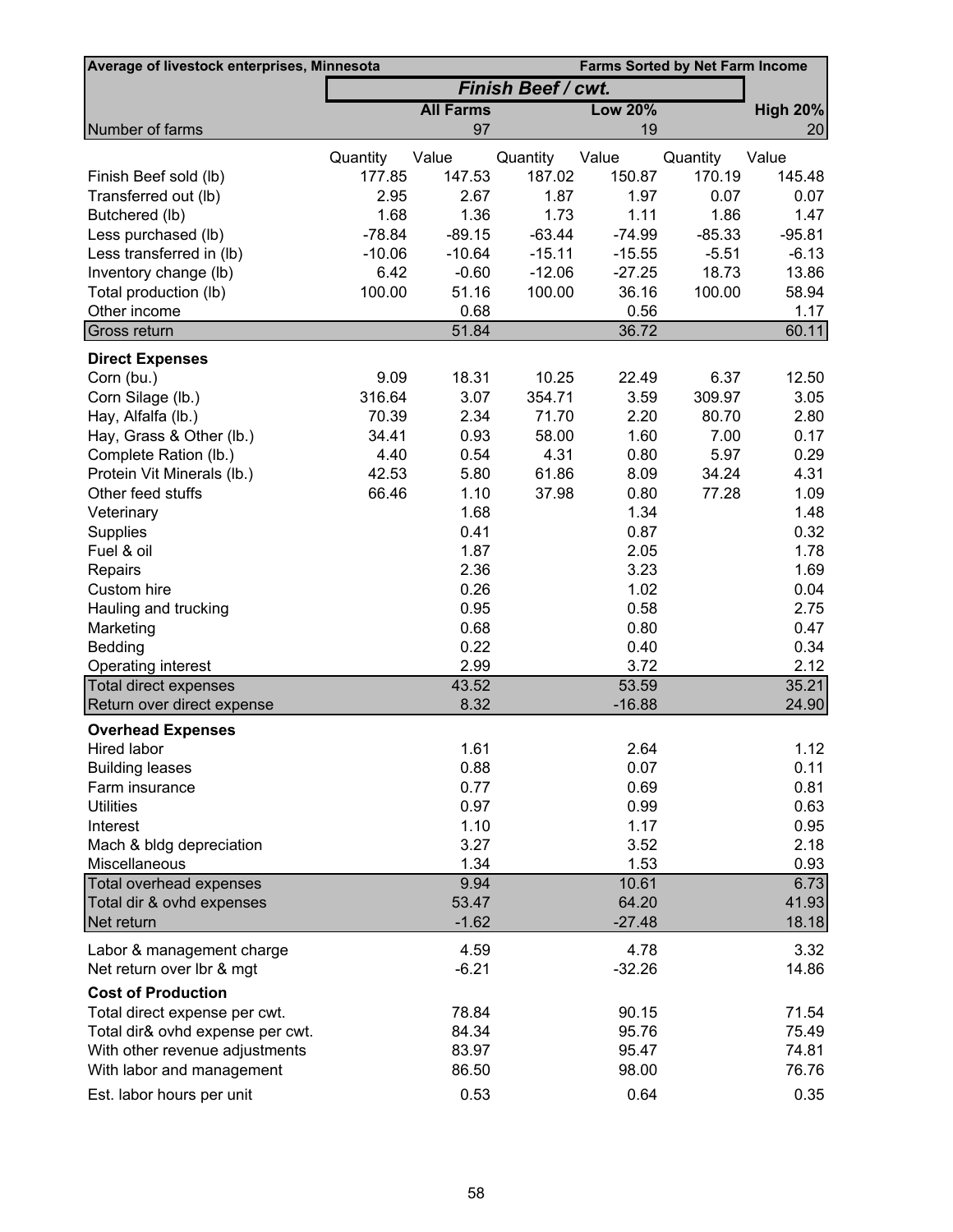| <b>Other Information</b>  | <b>Finishing Beef</b> |        |        |
|---------------------------|-----------------------|--------|--------|
| No. purchased or trans in | 183                   | 127    | 192    |
| Number sold or trans out  | 178                   | 138    | 180    |
| Percentage death loss     | 0.9                   | 1.6    | 0.8    |
| Avg. daily gain (lbs)     | 2.45                  | 2.39   | 2.70   |
| Lbs of conc / lb of gain  | 6.00                  | 6.47   | 4.28   |
| Lbs of feed / lb of gain  | 8.25                  | 9.14   | 6.5    |
| Feed cost per cwt of gain | 32.09                 | 39.57  | 24.21  |
| Feed cost per head        | 223.19                | 271.87 | 176.42 |
| Average purchase weight   | 638                   | 582    | 681    |
| Average sales weight      | 1,314                 | 1.303  | 1,334  |
| Avg purch price / cwt     | 113.07                | 118.2  | 112.28 |
| Avg sales price / cwt     | 82.95                 | 80.67  | 85.48  |